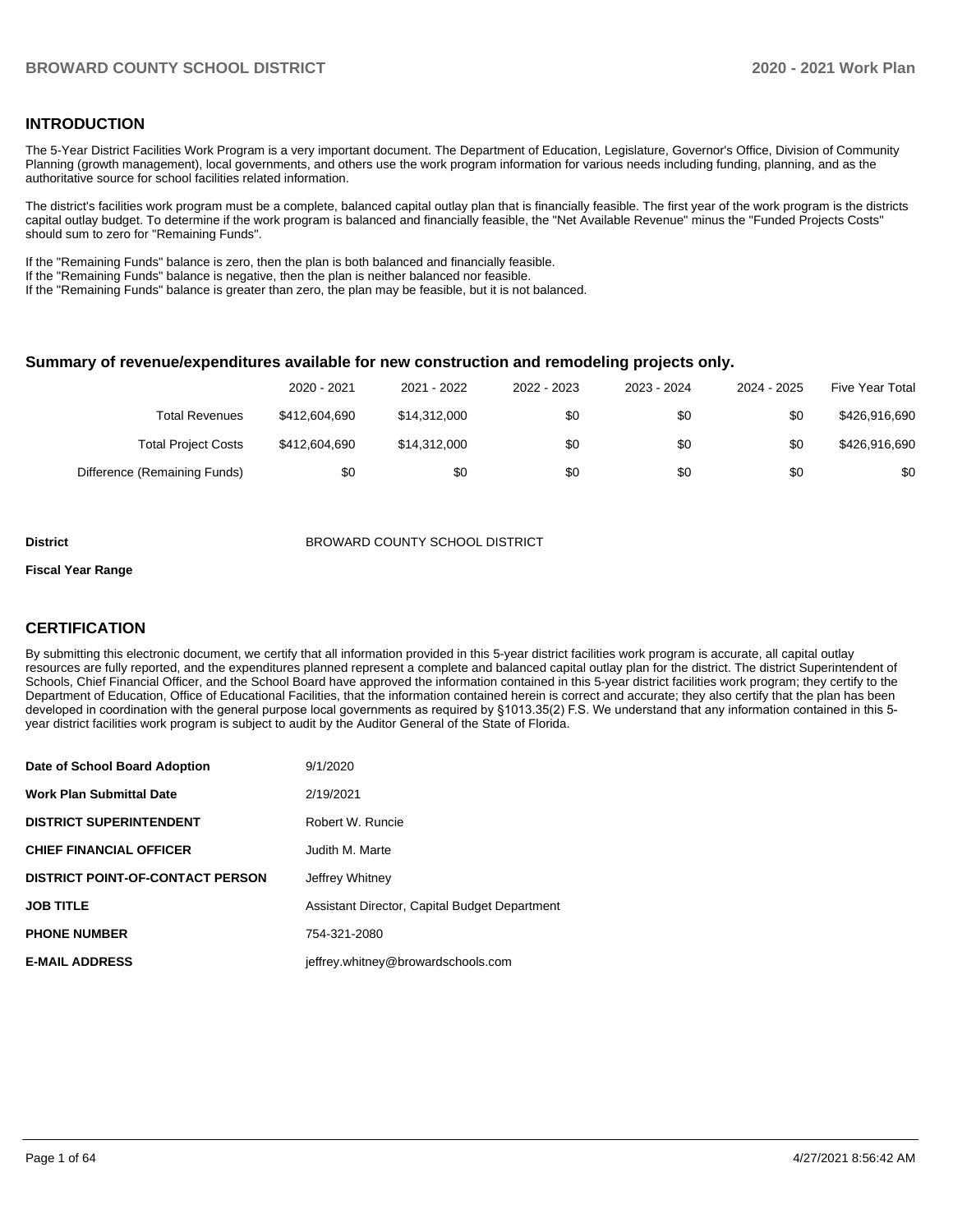# **Expenditures**

## **Expenditure for Maintenance, Repair and Renovation from 1.50-Mills and PECO**

Annually, prior to the adoption of the district school budget, each school board must prepare a tentative district facilities work program that includes a schedule of major repair and renovation projects necessary to maintain the educational and ancillary facilities of the district.

| Item                                          | 2020 - 2021<br><b>Actual Budget</b> | 2021 - 2022<br>Projected | 2022 - 2023<br>Projected | 2023 - 2024<br>Projected | 2024 - 2025<br>Projected | <b>Total</b>  |
|-----------------------------------------------|-------------------------------------|--------------------------|--------------------------|--------------------------|--------------------------|---------------|
| <b>HVAC</b>                                   | \$0                                 | \$0                      | \$0                      | \$0                      | \$0                      | \$0           |
| Locations: No Locations for this expenditure. |                                     |                          |                          |                          |                          |               |
| Flooring                                      | \$0                                 | \$0                      | \$0                      | \$0                      | \$0                      | \$0           |
| Locations: No Locations for this expenditure. |                                     |                          |                          |                          |                          |               |
| Roofing                                       | \$0                                 | \$0                      | \$0                      | \$0                      | \$0                      | \$0           |
| Locations: No Locations for this expenditure. |                                     |                          |                          |                          |                          |               |
| Safety to Life                                | \$0                                 | \$0                      | \$0                      | \$0                      | \$0                      | \$0           |
| Locations: No Locations for this expenditure. |                                     |                          |                          |                          |                          |               |
| Fencing                                       | \$0                                 | \$0                      | \$0                      | \$0                      | \$0                      | \$0           |
| Locations: No Locations for this expenditure. |                                     |                          |                          |                          |                          |               |
| Parking                                       | \$0                                 | \$0                      | \$0                      | \$0                      | \$0                      | \$0           |
| Locations: No Locations for this expenditure. |                                     |                          |                          |                          |                          |               |
| Electrical                                    | \$0                                 | \$0                      | \$0                      | \$0                      | \$0                      | \$0           |
| Locations: No Locations for this expenditure. |                                     |                          |                          |                          |                          |               |
| Fire Alarm                                    | \$0                                 | \$0                      | \$0                      | \$0                      | \$0                      | \$0           |
| Locations: No Locations for this expenditure. |                                     |                          |                          |                          |                          |               |
| Telephone/Intercom System                     | \$0                                 | \$0                      | \$0                      | \$0 <sub>1</sub>         | \$0                      | \$0           |
| Locations: No Locations for this expenditure. |                                     |                          |                          |                          |                          |               |
| <b>Closed Circuit Television</b>              | \$0                                 | \$0                      | \$0                      | \$0                      | \$0                      | \$0           |
| Locations: No Locations for this expenditure. |                                     |                          |                          |                          |                          |               |
| Paint                                         | \$0                                 | \$0                      | \$0                      | \$0                      | \$0                      | \$0           |
| Locations: No Locations for this expenditure. |                                     |                          |                          |                          |                          |               |
| Maintenance/Repair                            | \$88,640,430                        | \$79,640,430             | \$79,640,430             | \$79,640,430             | \$79,640,430             | \$407,202,150 |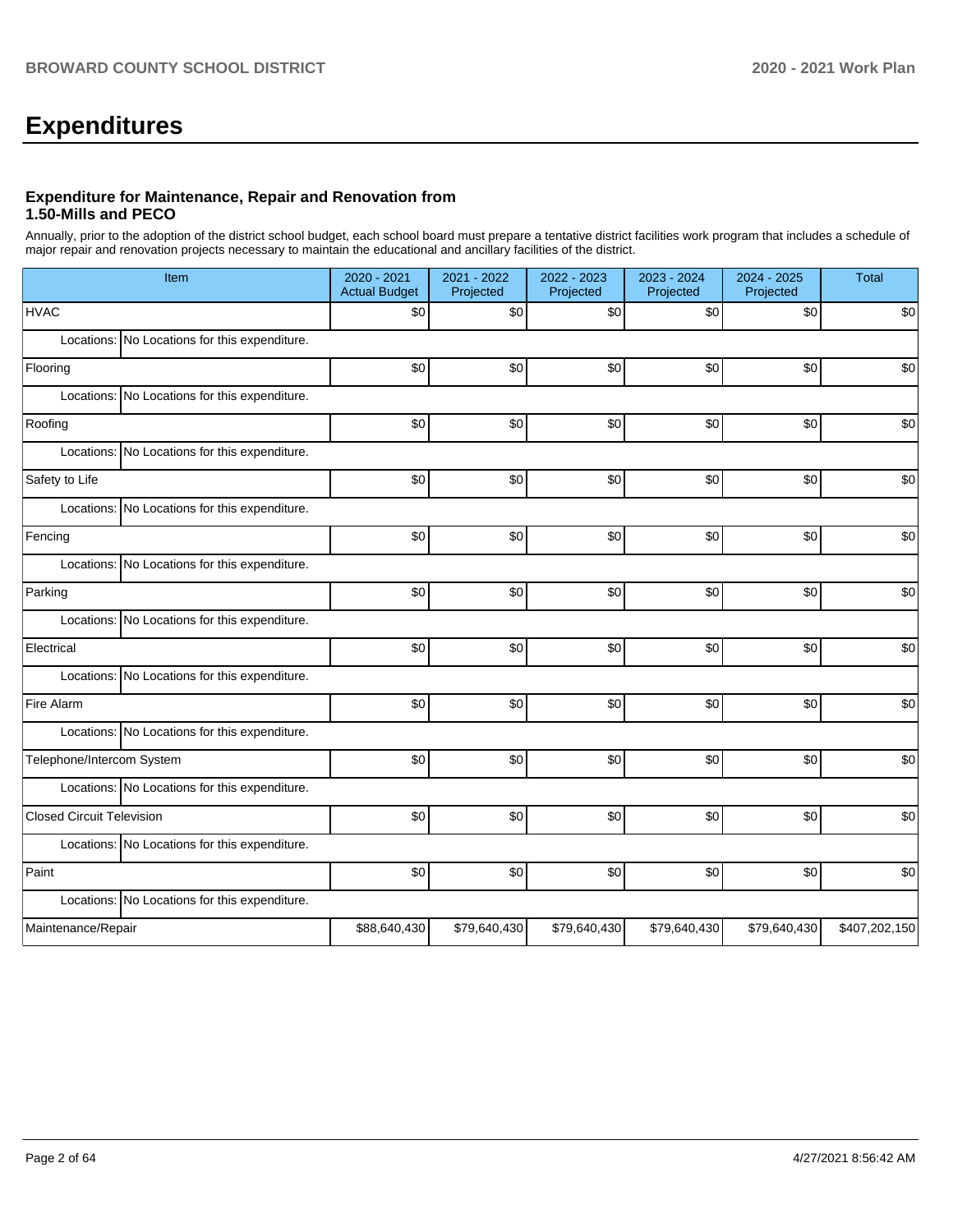| Locations: ANNABEL C PERRY PK-8, APOLLO MIDDLE, ARTHUR ROBERT ASHE, JR CENTER, ATLANTIC TECHNICAL COLLEGE, ATLANTIC WEST |              |              |              |              |              |               |
|--------------------------------------------------------------------------------------------------------------------------|--------------|--------------|--------------|--------------|--------------|---------------|
| ELEMENTARY, ATTUCKS MIDDLE, BAIR MIDDLE, BANYAN ELEMENTARY, BAYVIEW ELEMENTARY, BEACHSIDE MONTESSORI                     |              |              |              |              |              |               |
| VILLAGE, BECON ADMINISTRATION, BENNETT ELEMENTARY, BLANCHE ELY SENIOR HIGH, BOULEVARD HEIGHTS ELEMENTARY,                |              |              |              |              |              |               |
| BOYD H ANDERSON SENIOR HIGH, BRIGHT HORIZONS, BROADVIEW ELEMENTARY, BROWARD ESTATES ELEMENTARY, CASTLE                   |              |              |              |              |              |               |
| ANNEX, CASTLE HILL ELEMENTARY, CENTRAL PARK ELEMENTARY, CHALLENGER ELEMENTARY, CHAPEL TRAIL ELEMENTARY,                  |              |              |              |              |              |               |
| CHARLES DREW ELEMENTARY, CHARLES DREW RESOURCE CENTER, CHARLES W FLANAGAN SENIOR HIGH, COCONUT CREEK                     |              |              |              |              |              |               |
| ELEMENTARY, COCONUT CREEK SENIOR HIGH, COCONUT PALM ELEMENTARY, COLBERT ELEMENTARY, COLLINS ELEMENTARY,                  |              |              |              |              |              |               |
| COMMUNITY SCHOOL NORTH, COOPER CITY ELEMENTARY, COOPER CITY SENIOR HIGH, CORAL COVE ELEMENTARY, CORAL                    |              |              |              |              |              |               |
| GLADES HIGH SCHOOL, CORAL PARK ELEMENTARY, CORAL SPRINGS AQUATIC COMPLEX, CORAL SPRINGS MIDDLE, CORAL                    |              |              |              |              |              |               |
| SPRINGS PK-8, CORAL SPRINGS SENIOR HIGH, COUNTRY HILLS ELEMENTARY, COUNTRY ISLES ELEMENTARY, CRESTHAVEN                  |              |              |              |              |              |               |
| ELEMENTARY, CROISSANT PARK ELEMENTARY, CROSS CREEK SCHOOL, CRYSTAL LAKE MIDDLE, CYPRESS BAY SENIOR HIGH,                 |              |              |              |              |              |               |
| CYPRESS ELEMENTARY, CYPRESS RUN ALTERNATIVE CENTER , DANIA ELEMENTARY, DAVE THOMAS EDUCATION CENTER-WEST                 |              |              |              |              |              |               |
|                                                                                                                          |              |              |              |              |              |               |
| DAVIE ELEMENTARY, DEERFIELD BEACH ELEMENTARY, DEERFIELD BEACH MIDDLE, DEERFIELD BEACH SENIOR HIGH, DEERFIELD             |              |              |              |              |              |               |
| PARK ELEMENTARY, DILLARD 6-12, DILLARD ELEMENTARY, DISCOVERY ELEMENTARY, DOLPHIN BAY ELEMENTARY, Dr. MARTIN              |              |              |              |              |              |               |
| LUTHER KING Jr. MONTESSORI ACADEMY, DRIFTWOOD ELEMENTARY, DRIFTWOOD MIDDLE, EAGLE POINT ELEMENTARY, EAGLE                |              |              |              |              |              |               |
| RIDGE ELEMENTARY, EMBASSY CREEK ELEMENTARY, ENDEAVOUR PRIMARY LEARNING CENTER, ESEA Title 1, EVERGLADES                  |              |              |              |              |              |               |
| ELEMENTARY, EVERGLADES SENIOR HIGH, FAIRWAY ELEMENTARY, FALCON COVE MIDDLE, FLAMINGO ELEMENTARY, FLORANAD                |              |              |              |              |              |               |
| ELEMENTARY, FOREST GLEN MIDDLE, FOREST HILLS ELEMENTARY, FORT LAUDERDALE SENIOR HIGH, FOX TRAIL ELEMENTARY,              |              |              |              |              |              |               |
| GATOR RUN ELEMENTARY, GLADES MIDDLE, GRIFFIN ELEMENTARY, GULFSTREAM ACADEMY OF HALLANDALE BEACH,                         |              |              |              |              |              |               |
| GULFSTREAM EARLY CHILDHOOD CENTER OF EXCELLENCE, HALLANDALE SENIOR HIGH, HARBORDALE ELEMENTARY, HAWKES                   |              |              |              |              |              |               |
| BLUFF ELEMENTARY, HENRY D PERRY EDUCATION CENTER, HERON HEIGHTS ELEMENTARY, HOLLYWOOD CENTRAL                            |              |              |              |              |              |               |
| ELEMENTARY, HOLLYWOOD HILLS ELEMENTARY, HOLLYWOOD HILLS SENIOR HIGH, HOLLYWOOD PARK ELEMENTARY, HORIZON                  |              |              |              |              |              |               |
| ELEMENTARY, INDIAN RIDGE MIDDLE, INDIAN TRACE ELEMENTARY, ITV RELAY STATION, J P TARAVELLA SENIOR HIGH, JAMES S          |              |              |              |              |              |               |
| HUNT ELEMENTARY, JAMES S RICKARDS MIDDLE, KATHLEEN C WRIGHT ADMINISTRATIVE COMPLEX, LAKE FOREST ELEMENTARY               |              |              |              |              |              |               |
| LAKESIDE ELEMENTARY, LANIER-JAMES EDUCATION CENTER, LARKDALE ELEMENTARY, LAUDERDALE LAKES MIDDLE,                        |              |              |              |              |              |               |
| LAUDERDALE MANORS EARLY LEARNING AND RESOURCE CENTER, LAUDERHILL 6-12, LAUDERHILL-PAUL TURNER ELEMENTARY,                |              |              |              |              |              |               |
| LIBERTY ELEMENTARY, LLOYD ESTATES ELEMENTARY, LYONS CREEK MIDDLE, MANATEE BAY ELEMENTARY, MAPLEWOOD                      |              |              |              |              |              |               |
| ELEMENTARY, MARGATE ELEMENTARY, MARGATE MIDDLE, MARJORY STONEMAN DOUGLAS SENIOR HIGH, MARY M BETHUNE                     |              |              |              |              |              |               |
| ELEMENTARY, MCARTHUR SENIOR HIGH, MCFATTER TECHNICAL COLLEGE, MCNAB ELEMENTARY, MCNICOL MIDDLE,                          |              |              |              |              |              |               |
| MEADOWBROOK ELEMENTARY, MILLENNIUM 6-12 COLLEGIATE ACADEMY, MIRAMAR ELEMENTARY, MIRAMAR SENIOR HIGH,                     |              |              |              |              |              |               |
| MIRROR LAKE ELEMENTARY, MONARCH SENIOR HIGH, MORROW ELEMENTARY, NEW RENAISSANCE MIDDLE, NEW RIVER MIDDLE                 |              |              |              |              |              |               |
| NOB HILL ELEMENTARY, NORCREST ELEMENTARY, NORTH ANDREWS GARDENS ELEMENTARY, NORTH AREA BUS COMPLEX,                      |              |              |              |              |              |               |
| NORTH AREA BUS GARAGE, NORTH AREA MAINTENANCE & WAREHOUSE, NORTH AREA PORTABLE ANNEX-Training Center, NORTH              |              |              |              |              |              |               |
| FORK ELEMENTARY, NORTH LAUDERDALE PK-8, NORTH SIDE ELEMENTARY, NORTHEAST SENIOR HIGH, NOVA BLANCHE FORMAN                |              |              |              |              |              |               |
| ELEMENTARY, NOVA DWIGHT D EISENHOWER ELEMENTARY, NOVA MIDDLE, NOVA SENIOR HIGH, OAKLAND PARK ELEMENTARY,                 |              |              |              |              |              |               |
| OAKRIDGE ELEMENTARY, OLSEN MIDDLE, ORANGE-BROOK ELEMENTARY, ORIOLE ELEMENTARY, PALM COVE ELEMENTARY,                     |              |              |              |              |              |               |
| PALMVIEW ELEMENTARY, PANTHER RUN ELEMENTARY, PARK LAKES ELEMENTARY, PARK RIDGE ELEMENTARY, PARK SPRINGS                  |              |              |              |              |              |               |
| ELEMENTARY, PARK TRAILS ELEMENTARY, PARKSIDE ELEMENTARY, PARKWAY MIDDLE, PASADENA LAKES ELEMENTARY,                      |              |              |              |              |              |               |
| PEMBROKE LAKES ELEMENTARY, PEMBROKE PINES ELEMENTARY, PETERS ELEMENTARY, PINE RIDGE EDUCATION CENTER,                    |              |              |              |              |              |               |
|                                                                                                                          |              |              |              |              |              |               |
| PINES LAKES ELEMENTARY, PINES MIDDLE, PINEWOOD ELEMENTARY, PIONEER MIDDLE, PIPER SENIOR HIGH, PLANTATION                 |              |              |              |              |              |               |
| ELEMENTARY, PLANTATION MIDDLE, PLANTATION PARK ELEMENTARY, PLANTATION SENIOR HIGH, POMPANO ADMINISTRATIVE                |              |              |              |              |              |               |
| CENTER, POMPANO BEACH ELEMENTARY, POMPANO BEACH HIGH SCHOOL, POMPANO BEACH MIDDLE, QUIET WATERS                          |              |              |              |              |              |               |
| ELEMENTARY, RAMBLEWOOD ELEMENTARY, RAMBLEWOOD MIDDLE, RIVERGLADES ELEMENTARY, RIVERLAND ELEMENTARY,                      |              |              |              |              |              |               |
| RIVERSIDE ELEMENTARY, ROBERT C MARKHAM ELEMENTARY, ROCK ISLAND ANNEX, ROCK ISLAND ELEMENTARY, ROYAL PALM                 |              |              |              |              |              |               |
| ELEMENTARY, SANDERS PARK ELEMENTARY, SANDPIPER ELEMENTARY, SAWGRASS ELEMENTARY, SAWGRASS SPRINGS MIDDLI                  |              |              |              |              |              |               |
| SEA CASTLE ELEMENTARY, SEAGULL SCHOOL, SEMINOLE MIDDLE, SHERIDAN HILLS ELEMENTARY, SHERIDAN PARK                         |              |              |              |              |              |               |
| ELEMENTARY, SHERIDAN TECHNICAL COLLEGE, SILVER LAKES ELEMENTARY, SILVER LAKES MIDDLE, SILVER PALMS                       |              |              |              |              |              |               |
| ELEMENTARY, SILVER RIDGE ELEMENTARY, SILVER SHORES ELEMENTARY, SILVER TRAIL MIDDLE, SOUTH AREA BUS GARAGE,               |              |              |              |              |              |               |
| SOUTH AREA MAINTENANCE OFFICE, SOUTH AREA PORTABLE ANNEX (SW 172 Ave), SOUTH BROWARD SENIOR HIGH, SOUTH                  |              |              |              |              |              |               |
| PLANTATION SENIOR HIGH, SOUTHWEST AREA BUS COMPLEX, STEPHEN FOSTER ELEMENTARY, STIRLING ELEMENTARY,                      |              |              |              |              |              |               |
| STRANAHAN SENIOR HIGH, SUNLAND PARK ACADEMY, SUNRISE MIDDLE, SUNSET LAKES ELEMENTARY, SUNSHINE ELEMENTARY                |              |              |              |              |              |               |
| TAMARAC ELEMENTARY, TECHNOLOGY AND SUPPORT SERVICES FACILITY, TEDDER ELEMENTARY, TEQUESTA TRACE MIDDLE,                  |              |              |              |              |              |               |
| THE QUEST CENTER, THURGOOD MARSHALL ELEMENTARY, TRADEWINDS ELEMENTARY, TROPICAL ELEMENTARY, TSSC ANNEX,                  |              |              |              |              |              |               |
| TWIN LAKES ADMINISTRATION OFFICE, TWIN LAKES ANNEX, TWIN LAKES WAREHOUSE & TRANSPORTATION, VILLAGE                       |              |              |              |              |              |               |
| ELEMENTARY, VIRGINIA SHUMAN YOUNG ELEMENTARY, WALKER ELEMENTARY , WALTER C YOUNG MIDDLE, WATKINS                         |              |              |              |              |              |               |
| ELEMENTARY, WELLEBY ELEMENTARY, WEST BROWARD HIGH SCHOOL, WEST CENTRAL BUS COMPOUND, WEST HOLLYWOOD                      |              |              |              |              |              |               |
| ELEMENTARY, WESTCHESTER ELEMENTARY, WESTERN SENIOR HIGH, WESTGLADES MIDDLE, WESTPINE MIDDLE, WESTWOOD                    |              |              |              |              |              |               |
| HEIGHTS ELEMENTARY, WHIDDON-ROGERS EDUCATION CENTER, WHISPERING PINES EXCEPTIONAL EDUCATION CENTER,                      |              |              |              |              |              |               |
| WILLIAM DANDY MIDDLE, WILTON MANORS ELEMENTARY, WINGATE OAKS CENTER, WINSTON PARK ELEMENTARY                             |              |              |              |              |              |               |
|                                                                                                                          |              |              |              |              |              |               |
| Sub Total:                                                                                                               | \$88,640,430 | \$79,640,430 | \$79,640,430 | \$79,640,430 | \$79,640,430 | \$407,202,150 |
|                                                                                                                          |              |              |              |              |              |               |

| <b>PECO Maintenance Expenditures</b> | \$0 <sub>1</sub> | \$2,200,000  | \$2,200,000  | \$2,200,000  | \$2,200,000  | \$8,800,000   |
|--------------------------------------|------------------|--------------|--------------|--------------|--------------|---------------|
| 1.50 Mill Sub Total: I               | \$88,640,430     | \$77.440.430 | \$77,440,430 | \$77.440.430 | \$77.440.430 | \$398,402,150 |

No items have been specified.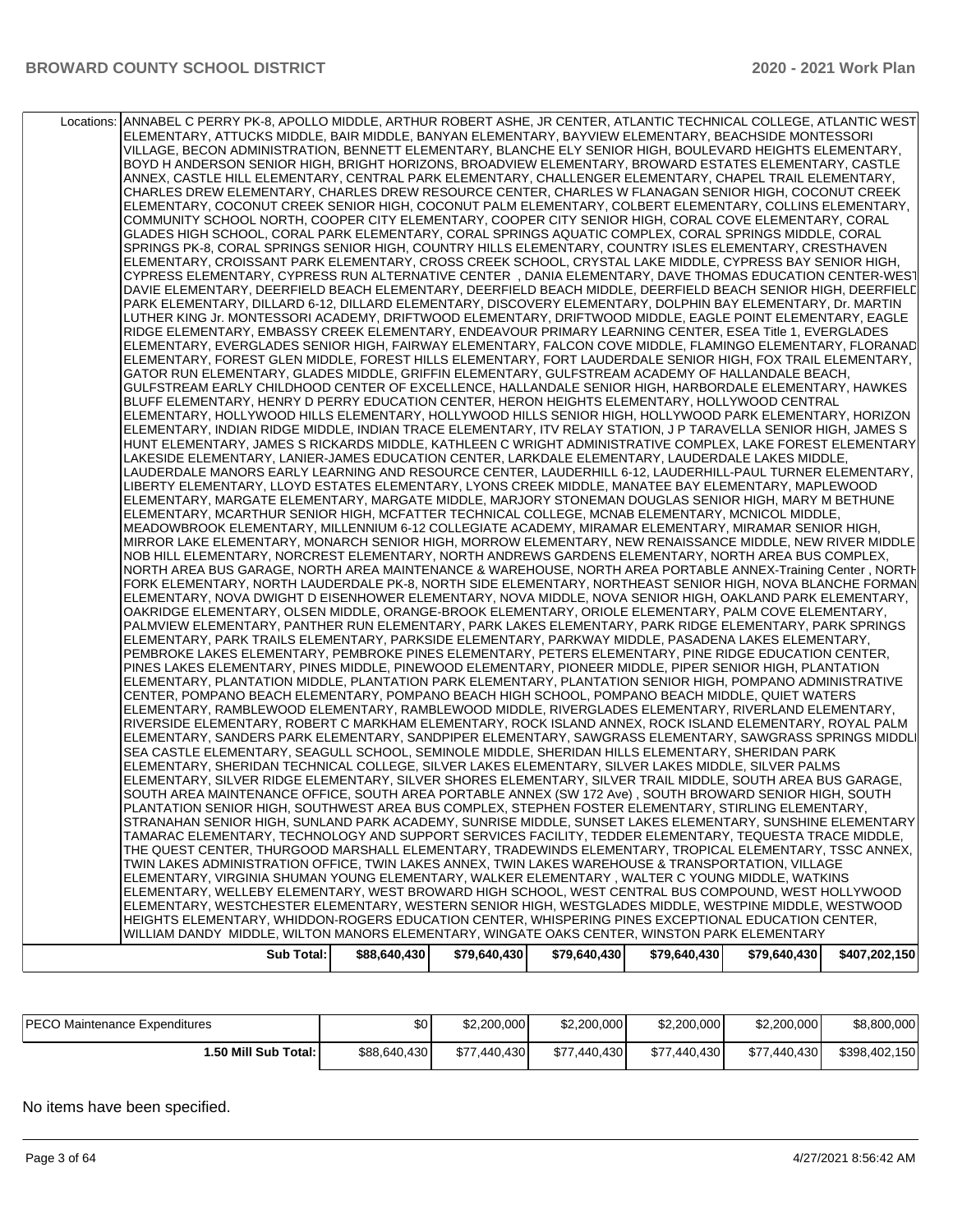|--|

# **Local 1.50 Mill Expenditure For Maintenance, Repair and Renovation**

Anticipated expenditures expected from local funding sources over the years covered by the current work plan.

| Item                                                         | 2020 - 2021<br><b>Actual Budget</b> | 2021 - 2022<br>Projected | 2022 - 2023<br>Projected | 2023 - 2024<br>Projected | 2024 - 2025<br>Projected | <b>Total</b>  |
|--------------------------------------------------------------|-------------------------------------|--------------------------|--------------------------|--------------------------|--------------------------|---------------|
| Remaining Maint and Repair from 1.5 Mills                    | \$88,640,430                        | \$77,440,430             | \$77,440,430             | \$77,440,430             | \$77,440,430             | \$398,402,150 |
| Maintenance/Repair Salaries                                  | \$0                                 | \$0                      | \$0                      | \$0                      | \$0                      | \$0           |
| <b>School Bus Purchases</b>                                  | \$10,860,500                        | \$11,023,400             | \$11,188,800             | \$11,356,600             | \$11,584,000             | \$56,013,300  |
| <b>Other Vehicle Purchases</b>                               | \$3,552,500                         | \$3,605,800              | \$3,659,900              | \$3,714,800              | \$3,789,000              | \$18,322,000  |
| Capital Outlay Equipment                                     | \$0                                 | \$0                      | \$0                      | \$0                      | \$0                      | \$0           |
| Rent/Lease Payments                                          | \$609,987                           | \$625,311                | \$641,095                | \$657,352                | \$674,098                | \$3,207,843   |
| <b>COP Debt Service</b>                                      | \$159,464,092                       | \$159,695,223            | \$159,645,723            | \$159,645,973            | \$159,647,723            | \$798,098,734 |
| Rent/Lease Relocatables                                      | \$0                                 | \$0                      | \$0                      | \$0                      | \$0                      | \$0           |
| <b>Environmental Problems</b>                                | \$0                                 | \$0                      | \$0                      | \$0                      | \$0                      | \$0           |
| s.1011.14 Debt Service                                       | \$0                                 | \$0                      | \$0                      | \$0                      | \$0                      | \$0           |
| Special Facilities Construction Account                      | \$0                                 | \$0                      | \$0                      | \$0                      | \$0                      | \$0           |
| Premiums for Property Casualty Insurance - 1011.71<br>(4a,b) | \$19,790,331                        | \$19,790,331             | \$19,790,331             | \$19,790,331             | \$19,790,331             | \$98,951,655  |
| Qualified School Construction Bonds (QSCB)                   | \$0                                 | \$0                      | \$0                      | \$0                      | \$0                      | \$0           |
| Qualified Zone Academy Bonds (QZAB)                          | \$0                                 | \$0                      | \$0                      | \$0                      | \$0                      | \$0           |
| <b>Capital Equipment Leases</b>                              | \$25,802,215                        | \$29,217,159             | \$35,194,897             | \$40,924,299             | \$41,418,340             | \$172,556,910 |
| <b>Facilities/Capital Salaries</b>                           | \$17,548,000                        | \$17,548,000             | \$17,548,000             | \$17,548,000             | \$17,548,000             | \$87,740,000  |
| <b>Quality Assurance</b>                                     | \$230,000                           | \$200,000                | \$200,000                | \$200,000                | \$200,000                | \$1,030,000   |
| <b>SMART Reserve</b>                                         | \$16,615,434                        | \$0                      | \$0                      | \$0                      | \$0                      | \$16,615,434  |
| Charter Schools - PECO                                       | \$25,050,000                        | \$14,994,015             | \$14,440,217             | \$14,408,115             | \$14,434,051             | \$83,326,398  |
| Charter Schools - Millage                                    | \$0                                 | \$16,667,411             | \$20,382,725             | \$24,098,558             | \$27,934,806             | \$89,083,500  |
| EQ Lease - Tech Refresh Purchase                             | \$16,569,578                        | \$16,569,578             | \$16,569,578             | \$16,569,578             | \$16,569,578             | \$82,847,890  |
| Student Info Sys Upgrade                                     | \$3,000,000                         | \$5,000,000              | \$7,000,000              | \$10,000,000             | \$10,000,000             | \$35,000,000  |
| State Ed Security Grant                                      | \$8,830,842                         | \$0                      | \$0                      | \$0                      | \$0                      | \$8,830,842   |
| Safety Office Renovation                                     | \$1,200,158                         | $\$0$                    | \$0                      | \$0                      | \$0                      | \$1,200,158   |
| Magnet                                                       | \$653,000                           | \$653,000                | \$653,000                | \$653,000                | \$653,000                | \$3,265,000   |
| IT Projects                                                  | \$7,952,000                         | \$896,000                | \$896,000                | \$0                      | \$0                      | \$9,744,000   |
| <b>BECON</b>                                                 | \$830,000                           | \$650,000                | \$650,000                | \$0                      | \$0                      | \$2,130,000   |
| PMOR                                                         | \$4,017,493                         | \$21,714,638             | \$21,482,699             | \$0                      | \$0                      | \$47,214,830  |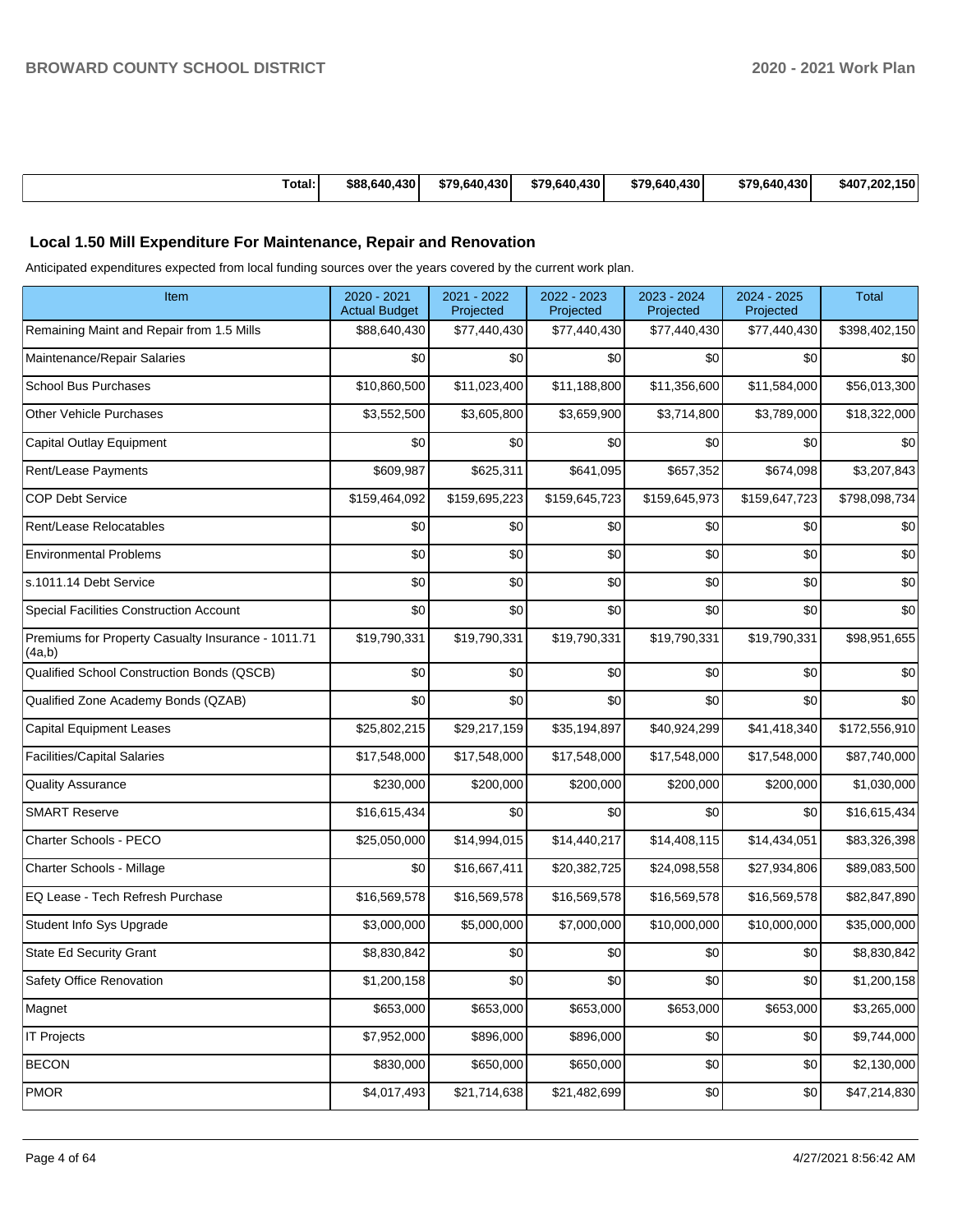| <b>Capital Reserve</b>             | \$55,350,000  | \$12.183.704  | \$14.567.605    | \$40,495,964  | \$48,941,643 | \$171,538,916                 |
|------------------------------------|---------------|---------------|-----------------|---------------|--------------|-------------------------------|
| <b>Local Expenditure Totals: I</b> | \$466.566.560 | \$408.474.000 | \$421.951.000 l | \$437.503.000 |              | \$450,625,000 \$2,185,119,560 |

# **Revenue**

#### **1.50 Mill Revenue Source**

Schedule of Estimated Capital Outlay Revenue from each currently approved source which is estimated to be available for expenditures on the projects included in the tentative district facilities work program. All amounts are NET after considering carryover balances, interest earned, new COP's, 1011.14 and 1011.15 loans, etc. Districts cannot use 1.5-Mill funds for salaries except for those explicitly associated with maintenance/repair projects. (1011.71 (5), F.S.)

| <b>Item</b>                                                                         | Fund | $2020 - 2021$<br><b>Actual Value</b> | $2021 - 2022$<br>Projected | 2022 - 2023<br>Projected | $2023 - 2024$<br>Projected | $2024 - 2025$<br>Projected | Total               |
|-------------------------------------------------------------------------------------|------|--------------------------------------|----------------------------|--------------------------|----------------------------|----------------------------|---------------------|
| (1) Non-exempt property<br>lassessed valuation                                      |      | \$226,714,033,617                    | \$232,510,514,224          | \$241,128,903,951        | \$249,713,092,932          | \$258,303,223,329          | \$1,208,369,768,053 |
| $(2)$ The Millage projected for<br>discretionary capital outlay per<br>ls.1011.71   |      | 1.50                                 | 1.50                       | 1.50                     | 1.50                       | 1.50                       |                     |
| $(3)$ Full value of the 1.50-Mill<br>discretionary capital outlay per<br>ls.1011.71 |      | \$380,879,576                        | \$390,617,664              | \$405,096,559            | \$419,517,996              | \$433,949,415              | \$2,030,061,210     |
| (4) Value of the portion of the 1.50<br>-Mill ACTUALLY levied                       | 370  | \$326,468,208                        | \$334,815,140              | \$347,225,622            | \$359,586,854              | \$371.956.642              | \$1,740,052,466     |
| $(5)$ Difference of lines $(3)$ and $(4)$                                           |      | \$54,411,368                         | \$55,802,524               | \$57,870,937             | \$59,931,142               | \$61,992,773               | \$290,008,744       |

## **PECO Revenue Source**

The figure in the row designated "PECO Maintenance" will be subtracted from funds available for new construction because PECO maintenance dollars cannot be used for new construction.

| <b>Item</b>                          | Fund         | $2020 - 2021$<br><b>Actual Budget</b> | 2021 - 2022<br>Projected | 2022 - 2023<br>Projected | 2023 - 2024<br>Projected | 2024 - 2025<br>Projected | Total            |
|--------------------------------------|--------------|---------------------------------------|--------------------------|--------------------------|--------------------------|--------------------------|------------------|
| <b>IPECO New Construction</b>        | 340 <b>I</b> | \$0                                   | \$0                      | \$0                      | \$0                      | \$0                      | \$0 <sub>1</sub> |
| <b>PECO Maintenance Expenditures</b> |              | \$0                                   | \$2,200,000              | \$2,200,000              | \$2,200,000              | \$2,200,000              | \$8,800,000      |
|                                      |              | \$0                                   | \$2,200,000              | \$2,200,000              | \$2,200,000              | \$2,200,000              | \$8,800,000      |

## **CO & DS Revenue Source**

Revenue from Capital Outlay and Debt Service funds.

| Item                                      | Fund | $2020 - 2021$<br><b>Actual Budget</b> | 2021 - 2022<br>Projected | $2022 - 2023$<br>Projected | $2023 - 2024$<br>Projected | $2024 - 2025$<br>Projected | Total        |
|-------------------------------------------|------|---------------------------------------|--------------------------|----------------------------|----------------------------|----------------------------|--------------|
| ICO & DS Cash Flow-through<br>Distributed | 360  | \$8.863.598                           | \$8,863,598              | \$8.863.598                | \$8.863.598                | \$8,863,598                | \$44,317,990 |
| ICO & DS Interest on<br>Undistributed CO  | 360  | \$319.486                             | \$319.486                | \$319.486                  | \$319.486                  | \$319.486                  | \$1,597,430  |
|                                           |      | \$9.183.084                           | \$9.183.084              | \$9.183.084                | \$9.183.084                | \$9.183.084                | \$45.915.420 |

## **Fair Share Revenue Source**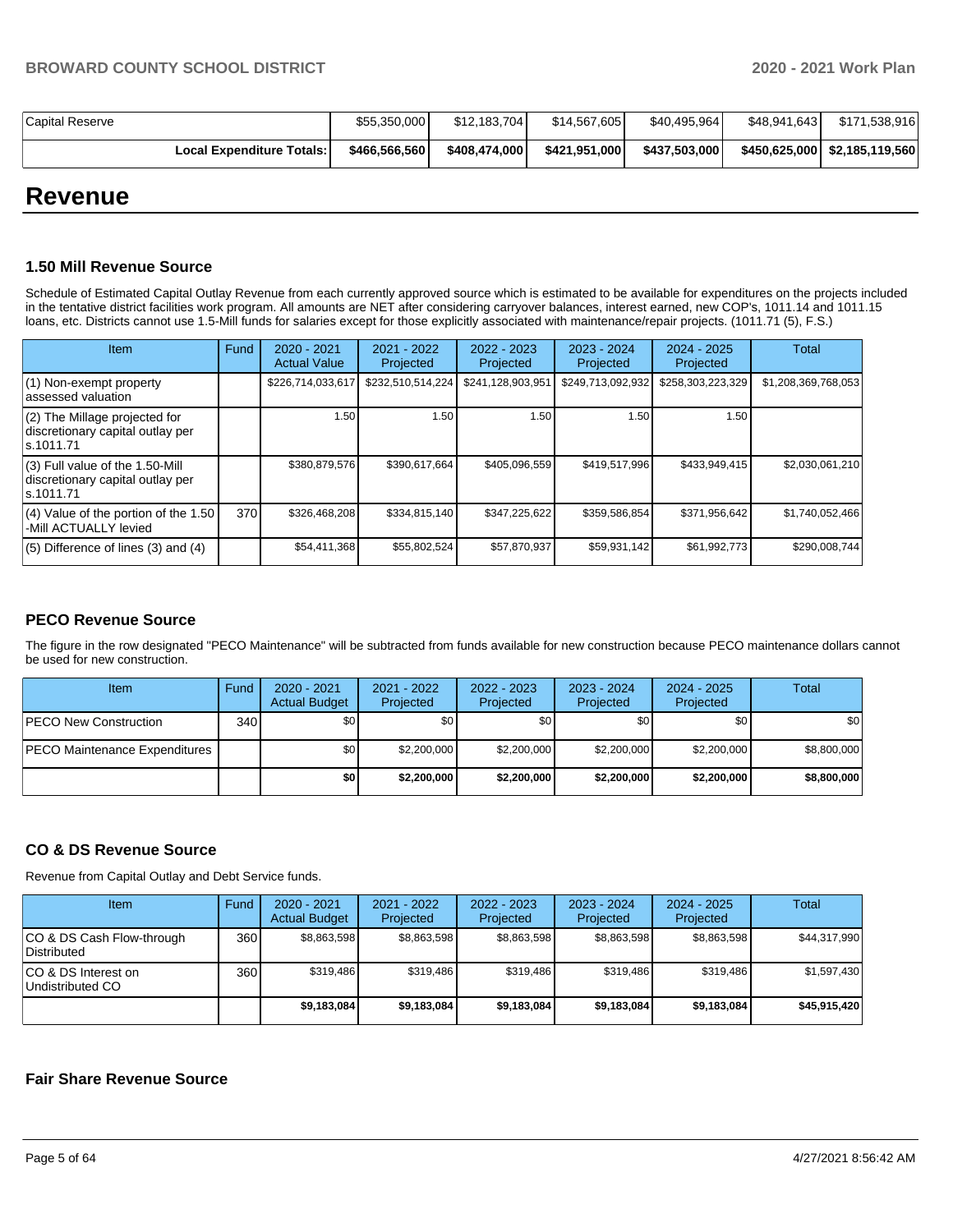All legally binding commitments for proportionate fair-share mitigation for impacts on public school facilities must be included in the 5-year district work program.

Nothing reported for this section.

## **Sales Surtax Referendum**

Specific information about any referendum for a 1-cent or ½-cent surtax referendum during the previous year.

No **Did the school district hold a surtax referendum during the past fiscal year 2019 - 2020?**

## **Additional Revenue Source**

Any additional revenue sources

| Item                                                                                                   | $2020 - 2021$<br><b>Actual Value</b> | 2021 - 2022<br>Projected | 2022 - 2023<br>Projected | $2023 - 2024$<br>Projected | 2024 - 2025<br>Projected | <b>Total</b>  |
|--------------------------------------------------------------------------------------------------------|--------------------------------------|--------------------------|--------------------------|----------------------------|--------------------------|---------------|
| Proceeds from a s.1011.14/15 F.S. Loans                                                                | \$0                                  | \$0                      | \$0                      | \$0                        | \$0                      | \$0           |
| District Bonds - Voted local bond<br>referendum proceeds per s.9, Art VII<br><b>State Constitution</b> | \$422,310,908                        | \$14,312,181             | \$0                      | \$0                        | \$0                      | \$436,623,089 |
| Proceeds from Special Act Bonds                                                                        | \$0                                  | \$0                      | \$0                      | \$0                        | \$0                      | \$0           |
| Estimated Revenue from CO & DS Bond<br>Sale                                                            | \$0                                  | \$0                      | \$0                      | \$0                        | \$0                      | \$0           |
| Proceeds from Voted Capital<br>Improvements millage                                                    | \$0                                  | \$0                      | \$0                      | \$0                        | \$0                      | \$0           |
| Other Revenue for Other Capital Projects                                                               | \$155,000                            | \$155,000                | \$155,000                | \$155,000                  | \$155,000                | \$775,000     |
| Proceeds from 1/2 cent sales surtax<br>authorized by school board                                      | \$0                                  | \$0                      | \$0                      | \$0                        | \$0                      | \$0           |
| Proceeds from local governmental<br>infrastructure sales surtax                                        | \$0                                  | \$0                      | \$0                      | \$0                        | \$0                      | \$0           |
| Proceeds from Certificates of<br>Participation (COP's) Sale                                            | \$0                                  | \$0                      | \$0                      | \$0                        | \$0                      | \$0           |
| Classrooms First Bond proceeds amount<br>authorized in FY 1997-98                                      | \$0                                  | \$0                      | \$0                      | \$0                        | \$0                      | \$0           |
| <b>Classrooms for Kids</b>                                                                             | \$0                                  | \$0                      | \$0                      | \$0                        | \$0                      | \$0           |
| <b>District Equity Recognition</b>                                                                     | \$0                                  | \$0                      | \$0                      | \$0                        | \$0                      | \$0           |
| <b>Federal Grants</b>                                                                                  | \$0                                  | \$0                      | \$0                      | \$0                        | \$0                      | \$0           |
| Proportionate share mitigation (actual<br>cash revenue only, not in kind donations)                    | \$0                                  | \$0                      | \$0                      | \$0                        | \$0                      | \$0           |
| Impact fees received                                                                                   | \$13,416,916                         | \$10,416,802             | \$9,817,799              | \$9,817,969                | \$10,242,645             | \$53,712,131  |
| Private donations                                                                                      | \$0                                  | \$0                      | \$0                      | \$0                        | \$0                      | \$0           |
| Grants from local governments or not-for-<br>profit organizations                                      | \$0                                  | \$0                      | \$0                      | \$0                        | \$0                      | \$0           |
| Interest, Including Profit On Investment                                                               | \$0                                  | \$0                      | \$0                      | \$0                        | \$0                      | \$0           |
| Revenue from Bonds pledging proceeds<br>from 1 cent or 1/2 cent Sales Surtax                           | \$0                                  | \$0                      | \$0                      | \$0                        | \$0                      | \$0           |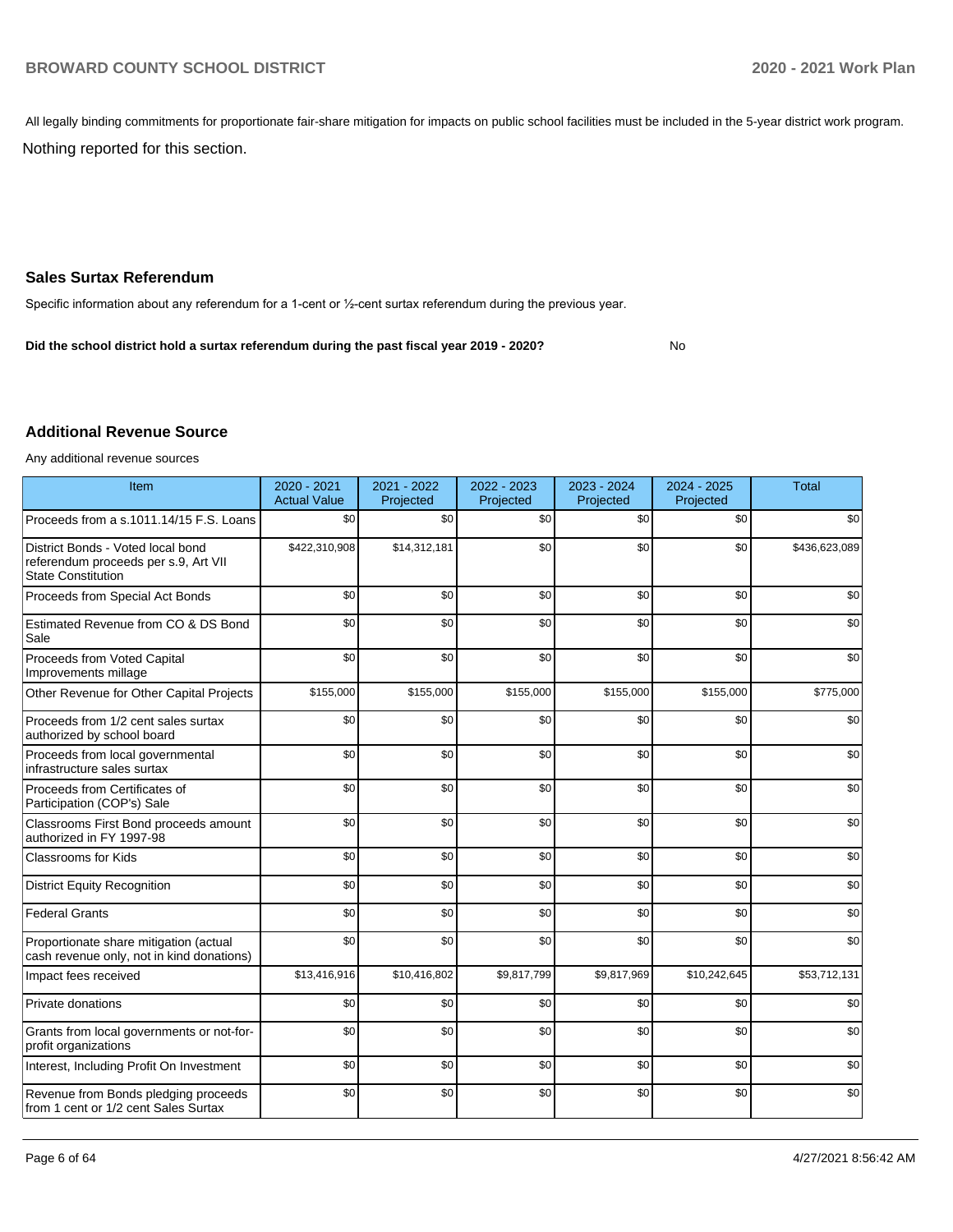| <b>Total Fund Balance Carried Forward</b>                                                                                 | \$588,730,574   | \$0          | \$0          | \$0          | \$0          | \$588,730,574   |
|---------------------------------------------------------------------------------------------------------------------------|-----------------|--------------|--------------|--------------|--------------|-----------------|
| General Capital Outlay Obligated Fund<br><b>Balance Carried Forward From Total</b><br><b>Fund Balance Carried Forward</b> | (\$588,730,574) | \$0          | \$0          | \$0          | \$0          | (\$588,730,574) |
| Special Facilities Construction Account                                                                                   | \$0             | \$0          | \$0          | \$0          | \$0          | \$0             |
| One Cent - 1/2 Cent Sales Surtax Debt<br>Service From Total Fund Balance Carried<br>Forward                               | \$0             | \$0          | \$0          | \$0          | \$0          | \$0             |
| Capital Outlay Projects Funds Balance<br>Carried Forward From Total Fund<br><b>Balance Carried Forward</b>                | \$0             | \$0          | \$0          | \$0          | \$0          | \$0             |
| <b>Transfer from General Fund</b>                                                                                         | \$1,650,000     | \$0          | \$0          | \$0          | \$0          | \$1,650,000     |
| Other Misc State - MSD                                                                                                    | \$7,512,714     | \$0          | \$0          | \$0          | \$0          | \$7,512,714     |
| State Ed Sec Grant                                                                                                        | \$8,830,842     | \$0          | \$0          | \$0          | \$0          | \$8,830,842     |
| Land - Sale of Capital Assets                                                                                             | \$30,900,000    | \$0          | \$0          | \$0          | \$0          | \$30,900,000    |
| PECO - Charter School                                                                                                     | \$25,050,000    | \$14,994,015 | \$14,440,217 | \$14,408,115 | \$14,434,051 | \$83,326,398    |
| <b>BABs Tax Subsidies</b>                                                                                                 | \$2,711,000     | \$2,711,000  | \$2,711,000  | \$2,711,000  | \$2,711,000  | \$13,555,000    |
| EQ Lease - Tech                                                                                                           | \$16,569,578    | \$16,569,578 | \$16,569,578 | \$16,569,578 | \$16,569,578 | \$82,847,890    |
| EQ Lease - Busses                                                                                                         | \$10,860,500    | \$11,023,400 | \$11,188,800 | \$11,356,600 | \$11,584,000 | \$56,013,300    |
| EQ Lease - White Fleet                                                                                                    | \$3,552,500     | \$3,605,800  | \$3,659,900  | \$3,714,800  | \$3,789,000  | \$18,322,000    |
| EQ Lease - SIS                                                                                                            | \$0             | \$5,000,000  | \$7,000,000  | \$10,000,000 | \$10,000,000 | \$32,000,000    |
| Subtotal                                                                                                                  | \$543,519,958   | \$78,787,776 | \$65,542,294 | \$68,733,062 | \$69,485,274 | \$826,068,364   |

# **Total Revenue Summary**

| Item Name                                                   | $2020 - 2021$<br><b>Budget</b> | 2021 - 2022<br>Projected | 2022 - 2023<br>Projected | $2023 - 2024$<br>Projected | $2024 - 2025$<br>Projected | <b>Five Year Total</b> |
|-------------------------------------------------------------|--------------------------------|--------------------------|--------------------------|----------------------------|----------------------------|------------------------|
| Local 1.5 Mill Discretionary Capital Outlay<br>Revenue      | \$326,468,208                  | \$334,815,140            | \$347,225,622            | \$359,586,854              | \$371,956,642              | \$1,740,052,466        |
| IPECO and 1.5 Mill Maint and Other 1.5<br>Mill Expenditures | (\$466,566,560)                | (S408.474.000)           | (\$421,951,000)          | (\$437,503,000)            | (\$450,625,000)            | (\$2,185,119,560)      |
| <b>IPECO Maintenance Revenue</b>                            | \$0                            | \$2,200,000              | \$2,200,000              | \$2,200,000                | \$2,200,000                | \$8,800,000            |
| Available 1.50 Mill for New<br>  Construction               | ( \$140,098,352)               | (\$73,658,860)           | (\$74,725,378)           | (\$77,916,146)             | ( \$78,668,358]            | (\$445,067,094)        |

| <b>Item Name</b>                      | 2020 - 2021<br><b>Budget</b> | 2021 - 2022<br>Projected | 2022 - 2023<br>Projected | 2023 - 2024<br>Projected | 2024 - 2025<br>Projected | <b>Five Year Total</b> |
|---------------------------------------|------------------------------|--------------------------|--------------------------|--------------------------|--------------------------|------------------------|
| ICO & DS Revenue                      | \$9,183,084                  | \$9,183,084              | \$9,183,084              | \$9,183,084              | \$9,183,084              | \$45,915,420           |
| <b>IPECO New Construction Revenue</b> | \$0                          | \$0                      | \$0                      | \$0                      | \$0                      | \$0                    |
| Other/Additional Revenue              | \$543,519,958                | \$78,787,776             | \$65,542,294             | \$68,733,062             | \$69,485,274             | \$826,068,364          |
| <b>Total Additional Revenuel</b>      | \$552,703,042                | \$87,970,860             | \$74,725,378             | \$77,916,146             | \$78,668,358             | \$871,983,784          |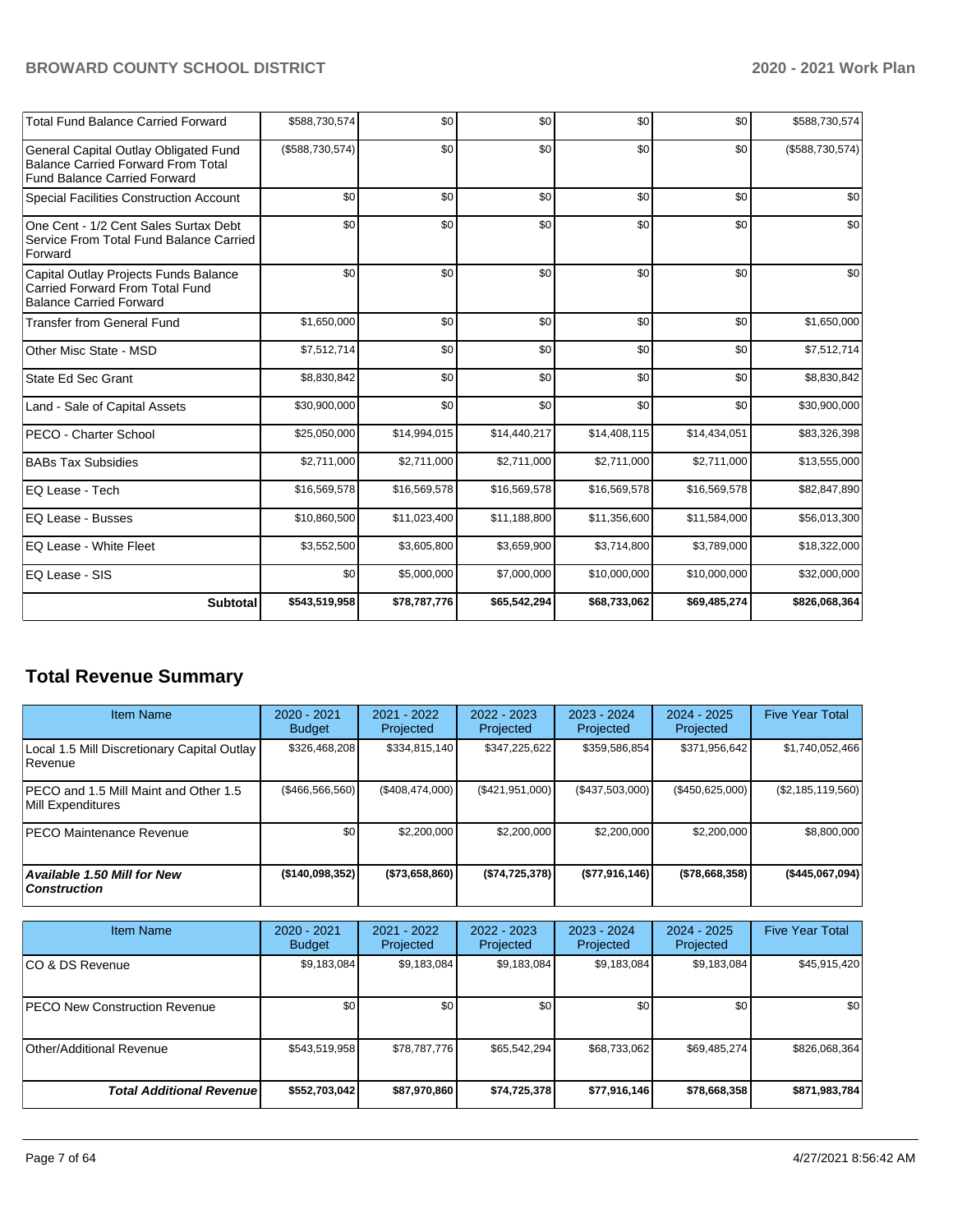| Total Available Revenue L | \$412.604.690 | <u>ж1л</u> |  |  |
|---------------------------|---------------|------------|--|--|
|                           |               |            |  |  |

# **Project Schedules**

## **Capacity Project Schedules**

A schedule of capital outlay projects necessary to ensure the availability of satisfactory classrooms for the projected student enrollment in K-12 programs.

| <b>Project Description</b>           | Location                  |                          | 2020 - 2021 | $2021 - 2022$ | 2022 - 2023 | 2023 - 2024 | 2024 - 2025 | Total | Funded |
|--------------------------------------|---------------------------|--------------------------|-------------|---------------|-------------|-------------|-------------|-------|--------|
| Project description<br>not specified | Location not<br>specified | Planned<br>Cost:         | \$0         | \$0           | \$0         | \$0         | \$0         |       | \$0 No |
|                                      |                           | <b>Student Stations:</b> | 0           |               | ∩           |             | 0           | 0     |        |
|                                      |                           | Total Classrooms:        | 0           |               | $\Omega$    |             | 0           | U     |        |
|                                      |                           | Gross Sq Ft:             | 0           |               | 0           |             | 0           | 0     |        |
|                                      |                           |                          |             |               |             |             |             |       |        |
|                                      |                           | <b>Planned Cost:</b>     | \$0         | \$0           | \$0         | \$0         | \$0         | \$0   |        |
|                                      |                           | <b>Student Stations:</b> | 0           |               | 0           |             | 0           | ŋ     |        |
|                                      |                           | <b>Total Classrooms:</b> | 0           |               | O           |             | $\bf{0}$    | 0     |        |

**Gross Sq Ft: 0 0 0 0 0 0**

## **Other Project Schedules**

Major renovations, remodeling, and additions of capital outlay projects that do not add capacity to schools.

| <b>Project Description</b>                                                                                          | Location                                    | $2020 - 2021$<br><b>Actual Budget</b> | 2021 - 2022<br>Projected | $2022 - 2023$<br>Projected | 2023 - 2024<br>Projected | $2024 - 2025$<br>Projected | Total           | <b>Funded</b> |
|---------------------------------------------------------------------------------------------------------------------|---------------------------------------------|---------------------------------------|--------------------------|----------------------------|--------------------------|----------------------------|-----------------|---------------|
| SMART Program - Safety and<br>security; repairs and<br>renovations; and technology<br>and technology infrastructure | <b>ATLANTIC TECHNICAL</b><br><b>COLLEGE</b> | \$3,449,213                           | \$0                      | \$0                        | \$0                      | \$0                        | \$3,449,213 Yes |               |
| SMART Program - Safety and<br>security; repairs and<br>renovations; and technology<br>and technology infrastructure | <b>ATLANTIC WEST</b><br><b>ELEMENTARY</b>   | \$1,205,464                           | \$0                      | \$0                        | \$0                      | \$0                        | \$1,205,464 Yes |               |
| SMART Program - Safety and<br>security; repairs and<br>renovations; and technology<br>and technology infrastructure | <b>ATTUCKS MIDDLE</b>                       | \$1,409,093                           | \$0                      | \$0                        | \$0                      | \$0                        | \$1,409,093 Yes |               |
| SMART Program - Safety and<br>security; repairs and<br>renovations; and technology<br>and technology infrastructure | <b>BAIR MIDDLE</b>                          | \$690,324                             | \$0                      | \$0                        | \$0                      | \$0                        | \$690,324 Yes   |               |
| SMART Program - Safety and<br>security; repairs and<br>renovations; and technology<br>and technology infrastructure | <b>BENNETT ELEMENTARY</b>                   | \$883,829                             | \$0                      | \$0                        | \$0                      | \$0                        | \$883,829 Yes   |               |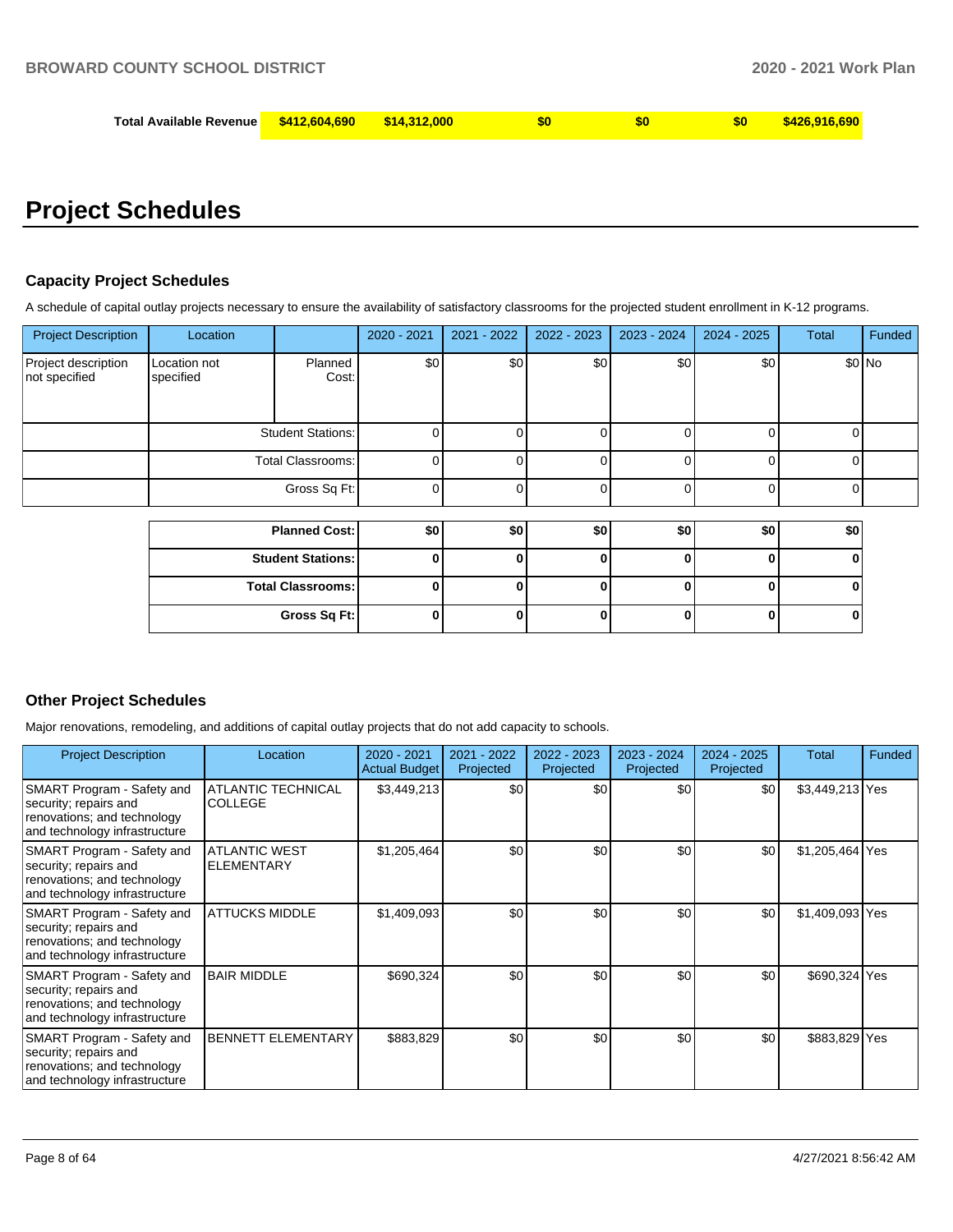| SMART Program - Safety and<br>security; repairs and<br>renovations; and technology<br>and technology infrastructure | <b>MARY M BETHUNE</b><br><b>ELEMENTARY</b>    | \$2,486,877 | \$0 | \$0 | \$0 | \$0 | \$2,486,877 Yes |  |
|---------------------------------------------------------------------------------------------------------------------|-----------------------------------------------|-------------|-----|-----|-----|-----|-----------------|--|
| SMART Program - Safety and<br>security; repairs and<br>renovations; and technology<br>and technology infrastructure | <b>BOULEVARD HEIGHTS</b><br><b>ELEMENTARY</b> | \$1,746,181 | \$0 | \$0 | \$0 | \$0 | \$1,746,181 Yes |  |
| SMART Program - Safety and<br>security; repairs and<br>renovations; and technology<br>and technology infrastructure | <b>BROADVIEW</b><br><b>ELEMENTARY</b>         | \$1,208,716 | \$0 | \$0 | \$0 | \$0 | \$1,208,716 Yes |  |
| SMART Program - Safety and<br>security; repairs and<br>renovations; and technology<br>and technology infrastructure | <b>BROWARD ESTATES</b><br><b>ELEMENTARY</b>   | \$1,331,292 | \$0 | \$0 | \$0 | \$0 | \$1,331,292 Yes |  |
| SMART Program - Safety and<br>security; repairs and<br>renovations; and technology<br>and technology infrastructure | <b>CASTLE ANNEX</b>                           | \$293,718   | \$0 | \$0 | \$0 | \$0 | \$293,718 Yes   |  |
| SMART Program - Safety and<br>security; repairs and<br>renovations; and technology<br>and technology infrastructure | CHALLENGER<br><b>ELEMENTARY</b>               | \$1,773,315 | \$0 | \$0 | \$0 | \$0 | \$1,773,315 Yes |  |
| SMART Program - Safety and<br>security; repairs and<br>renovations; and technology<br>and technology infrastructure | <b>CHAPEL TRAIL</b><br><b>ELEMENTARY</b>      | \$2,007,148 | \$0 | \$0 | \$0 | \$0 | \$2,007,148 Yes |  |
| SMART Program - Safety and<br>security; repairs and<br>renovations; and technology<br>and technology infrastructure | <b>COCONUT CREEK</b><br><b>SENIOR HIGH</b>    | \$1,533,363 | \$0 | \$0 | \$0 | \$0 | \$1,533,363 Yes |  |
| SMART Program - Safety and<br>security; repairs and<br>renovations; and technology<br>and technology infrastructure | <b>COCONUT PALM</b><br><b>ELEMENTARY</b>      | \$456,134   | \$0 | \$0 | \$0 | \$0 | \$456,134 Yes   |  |
| SMART Program - Safety and<br>security; repairs and<br>renovations; and technology<br>and technology infrastructure | <b>COLLINS ELEMENTARY</b>                     | \$688,518   | \$0 | \$0 | \$0 | \$0 | \$688,518 Yes   |  |
| SMART Program - Safety and<br>security; repairs and<br>renovations; and technology<br>and technology infrastructure | <b>COOPER CITY</b><br><b>ELEMENTARY</b>       | \$370,207   | \$0 | \$0 | \$0 | \$0 | \$370,207 Yes   |  |
| SMART Program - Safety and<br>security; repairs and<br>renovations; and technology<br>and technology infrastructure | COOPER CITY SENIOR<br><b>HIGH</b>             | \$6,397,927 | \$0 | \$0 | \$0 | \$0 | \$6,397,927 Yes |  |
| SMART Program - Safety and<br>security; repairs and<br>renovations; and technology<br>and technology infrastructure | CORAL GLADES HIGH<br><b>SCHOOL</b>            | \$1,164,512 | \$0 | \$0 | \$0 | \$0 | \$1,164,512 Yes |  |
| SMART Program - Safety and<br>security; repairs and<br>renovations; and technology<br>and technology infrastructure | <b>CORAL PARK</b><br><b>ELEMENTARY</b>        | \$753,593   | \$0 | \$0 | \$0 | \$0 | \$753,593 Yes   |  |
| SMART Program - Safety and<br>security; repairs and<br>renovations; and technology<br>and technology infrastructure | CORAL SPRINGS PK-8                            | \$1,871,343 | \$0 | \$0 | \$0 | \$0 | \$1,871,343 Yes |  |
| SMART Program - Safety and<br>security; repairs and<br>renovations; and technology<br>and technology infrastructure | <b>CORAL SPRINGS</b><br><b>SENIOR HIGH</b>    | \$4,676,390 | \$0 | \$0 | \$0 | \$0 | \$4,676,390 Yes |  |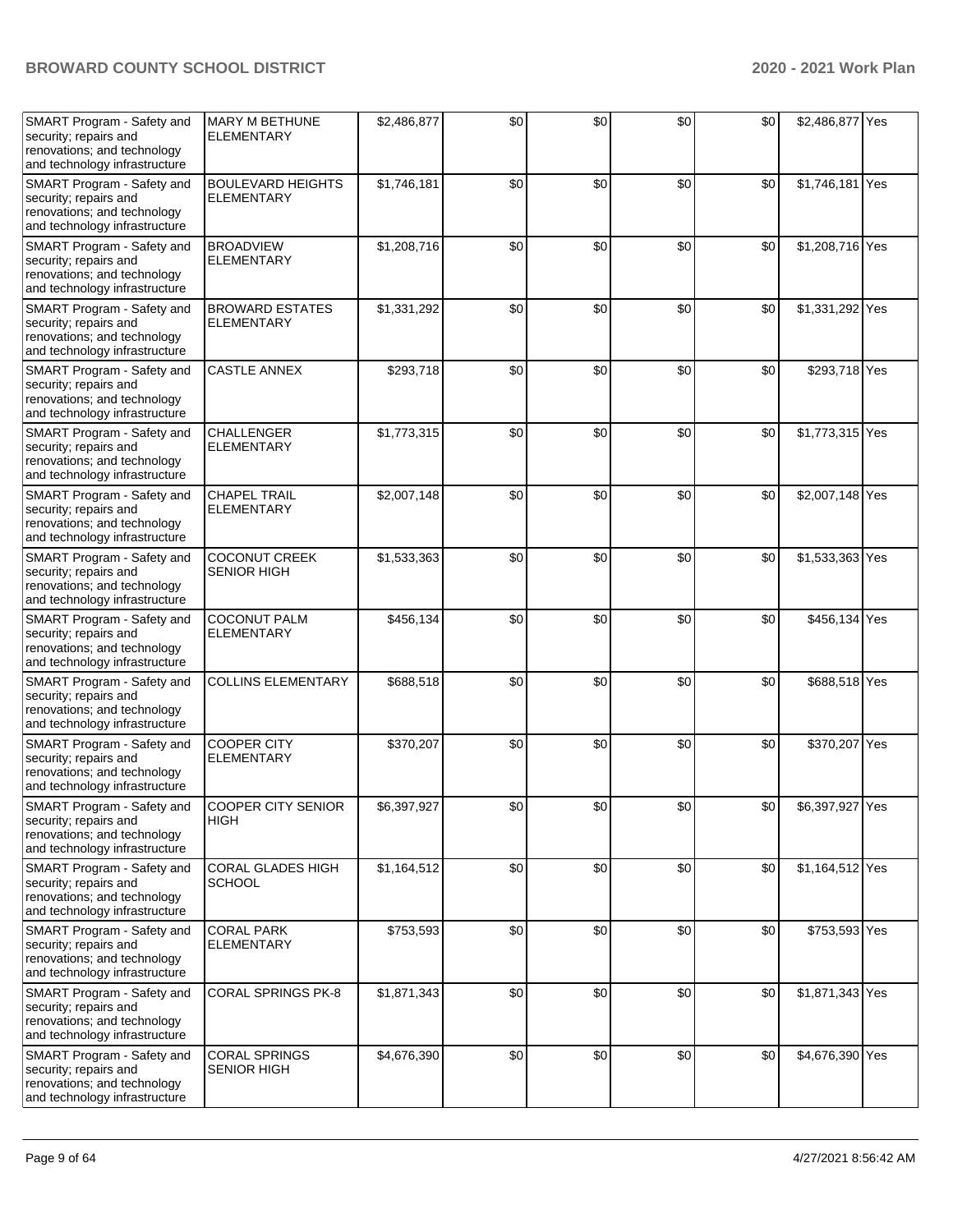| SMART Program - Safety and<br>security; repairs and<br>renovations; and technology<br>and technology infrastructure  | <b>CORAL SPRINGS</b><br><b>MIDDLE</b>        | \$4,748,094 | \$0 | \$0 | \$0 | \$0          | \$4,748,094 Yes |     |
|----------------------------------------------------------------------------------------------------------------------|----------------------------------------------|-------------|-----|-----|-----|--------------|-----------------|-----|
| SMART Program - Safety and<br>security; repairs and<br>renovations; and technology<br>and technology infrastructure  | <b>COUNTRY HILLS</b><br><b>ELEMENTARY</b>    | \$3,303,191 | \$0 | \$0 | \$0 | \$0          | \$3,303,191     | Yes |
| SMART Program - Safety and<br>security; repairs and<br>renovations; and technology<br>and technology infrastructure  | <b>COUNTRY ISLES</b><br><b>ELEMENTARY</b>    | \$593,791   | \$0 | \$0 | \$0 | \$0          | \$593,791       | Yes |
| SMART Program - Safety and<br>security; repairs and<br>renovations; and technology<br>and technology infrastructure  | <b>CROISSANT PARK</b><br><b>ELEMENTARY</b>   | \$1,791,920 | \$0 | \$0 | \$0 | \$0          | \$1,791,920 Yes |     |
| SMART Program - Safety and<br>security; repairs and<br>renovations; and technology<br>and technology infrastructure  | <b>CROSS CREEK SCHOOL</b>                    | \$625,633   | \$0 | \$0 | \$0 | \$0          | \$625,633 Yes   |     |
| SMART Program - Safety and<br>security; repairs and<br>renovations; and technology<br>and technology infrastructure  | CRYSTAL LAKE MIDDLE                          | \$1,056,691 | \$0 | \$0 | \$0 | \$0          | \$1,056,691     | Yes |
| SMART Program - Safety and<br>security; repairs and<br>renovations; and technology<br>and technology infrastructure  | <b>WILLIAM DANDY</b><br><b>MIDDLE</b>        | \$3,435,402 | \$0 | \$0 | \$0 | \$0          | \$3,435,402 Yes |     |
| Safety and security; repairs and NOVA MIDDLE<br>renovations; and technology<br>and technology infrastructure         |                                              | \$0         | \$0 | \$0 | \$0 | \$5,819,127  | \$5,819,127 No  |     |
| Safety and security; repairs and LAUDERHILL-PAUL<br>renovations; and technology<br>and technology infrastructure     | <b>TURNER ELEMENTARY</b>                     | \$0         | \$0 | \$0 | \$0 | \$1,314,042  | \$1,314,042 No  |     |
| Safety and security; repairs and MARGATE MIDDLE<br>renovations; and technology<br>and technology infrastructure      |                                              | \$0         | \$0 | \$0 | \$0 | \$16,196,155 | \$16,196,155 No |     |
| Safety and security; repairs and<br>renovations; and technology<br>and technology infrastructure                     | <b>ROBERT C MARKHAM</b><br><b>ELEMENTARY</b> | \$0         | \$0 | \$0 | \$0 | \$7,069,719  | \$7,069,719 No  |     |
| Safety and security; repairs and MCFATTER TECHNICAL<br>renovations; and technology<br>and technology infrastructure  | <b>COLLEGE</b>                               | \$0         | \$0 | \$0 | \$0 | \$6,117,009  | \$6,117,009 No  |     |
| Safety and security; repairs and MEADOWBROOK<br>renovations; and technology<br>and technology infrastructure         | ELEMENTARY                                   | \$0         | \$0 | \$0 | \$0 | \$1,575,038  | \$1,575,038 No  |     |
| Safety and security; repairs and MIRAMAR SENIOR HIGH<br>renovations; and technology<br>and technology infrastructure |                                              | \$0         | \$0 | \$0 | \$0 | \$22,300,013 | \$22,300,013 No |     |
| Safety and security; repairs and DEERFIELD BEACH<br>renovations; and technology<br>and technology infrastructure     | <b>SENIOR HIGH</b>                           | \$0         | \$0 | \$0 | \$0 | \$28,010,698 | \$28,010,698 No |     |
| Safety and security; repairs and NORTH FORK<br>renovations; and technology<br>and technology infrastructure          | <b>ELEMENTARY</b>                            | \$0         | \$0 | \$0 | \$0 | \$1,545,260  | \$1,545,260 No  |     |
| Safety and security; repairs and<br>renovations; and technology<br>and technology infrastructure                     | <b>OLSEN MIDDLE</b>                          | \$0         | \$0 | \$0 | \$0 | \$7,411,242  | \$7,411,242 No  |     |
| Safety and security; repairs and<br>renovations; and technology<br>and technology infrastructure                     | <b>PARK RIDGE</b><br><b>ELEMENTARY</b>       | \$0         | \$0 | \$0 | \$0 | \$4,748,049  | \$4,748,049 No  |     |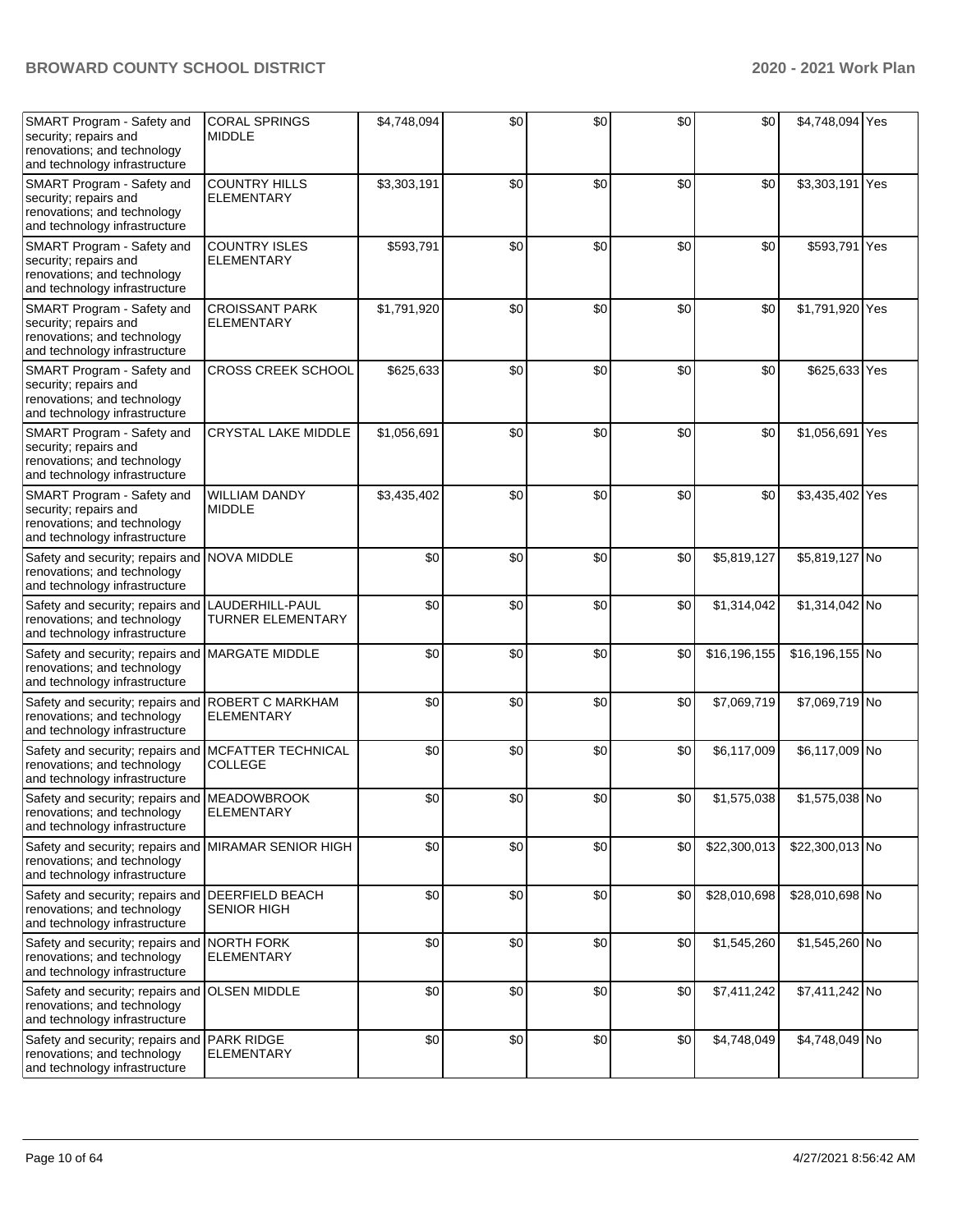| Safety and security; repairs and<br>renovations; and technology<br>and technology infrastructure                      | <b>PARK SPRINGS</b><br><b>ELEMENTARY</b>   | \$0 | \$0 | \$0 | \$0 | \$2,355,557  | \$2,355,557 No  |  |
|-----------------------------------------------------------------------------------------------------------------------|--------------------------------------------|-----|-----|-----|-----|--------------|-----------------|--|
| Safety and security; repairs and<br>renovations; and technology<br>and technology infrastructure                      | RAMBLEWOOD MIDDLE                          | \$0 | \$0 | \$0 | \$0 | \$5,571,329  | \$5,571,329 No  |  |
| Safety and security; repairs and<br>renovations; and technology<br>and technology infrastructure                      | <b>RIVERSIDE</b><br><b>ELEMENTARY</b>      | \$0 | \$0 | \$0 | \$0 | \$3,200,531  | \$3,200,531 No  |  |
| Safety and security; repairs and<br>renovations; and technology<br>and technology infrastructure                      | <b>COUNTRY HILLS</b><br><b>ELEMENTARY</b>  | \$0 | \$0 | \$0 | \$0 | \$5,161,139  | \$5,161,139 No  |  |
| Safety and security; repairs and WALTER C YOUNG<br>renovations; and technology<br>and technology infrastructure       | <b>MIDDLE</b>                              | \$0 | \$0 | \$0 | \$0 | \$12,629,183 | \$12,629,183 No |  |
| Safety and security; repairs and CYPRESS ELEMENTARY<br>renovations; and technology<br>and technology infrastructure   |                                            | \$0 | \$0 | \$0 | \$0 | \$2,158,764  | \$2,158,764 No  |  |
| Safety and security; repairs and<br>renovations; and technology<br>and technology infrastructure                      | <b>DEERFIELD BEACH</b><br><b>MIDDLE</b>    | \$0 | \$0 | \$0 | \$0 | \$5,204,149  | \$5,204,149 No  |  |
| Safety and security; repairs and<br>renovations; and technology<br>and technology infrastructure                      | <b>CASTLE HILL</b><br><b>ELEMENTARY</b>    | \$0 | \$0 | \$0 | \$0 | \$2,003,927  | \$2,003,927 No  |  |
| Safety and security; repairs and<br>renovations; and technology<br>and technology infrastructure                      | <b>COCONUT CREEK</b><br><b>SENIOR HIGH</b> | \$0 | \$0 | \$0 | \$0 | \$6,723,898  | \$6,723,898 No  |  |
| Safety and security; repairs and<br>renovations; and technology<br>and technology infrastructure                      | <b>COLLINS ELEMENTARY</b>                  | \$0 | \$0 | \$0 | \$0 | \$4,126,190  | \$4,126,190 No  |  |
| Safety and security; repairs and<br>renovations; and technology<br>and technology infrastructure                      | <b>CORAL GLADES HIGH</b><br><b>SCHOOL</b>  | \$0 | \$0 | \$0 | \$0 | \$9,718,489  | \$9,718,489 No  |  |
| Safety and security; repairs and DRIFTWOOD<br>renovations; and technology<br>and technology infrastructure            | <b>ELEMENTARY</b>                          | \$0 | \$0 | \$0 | \$0 | \$1,890,851  | \$1,890,851 No  |  |
| Safety and security; repairs and NORTH SIDE<br>renovations; and technology<br>and technology infrastructure           | <b>ELEMENTARY</b>                          | \$0 | \$0 | \$0 | \$0 | \$1,803,874  | \$1,803,874 No  |  |
| Safety and security; repairs and<br>renovations; and technology<br>and technology infrastructure                      | <b>PLANTATION SENIOR</b><br><b>HIGH</b>    | \$0 | \$0 | \$0 | \$0 | \$13,063,739 | \$13,063,739 No |  |
| Safety and security; repairs and J P TARAVELLA SENIOR<br>renovations; and technology<br>and technology infrastructure | HIGH                                       | \$0 | \$0 | \$0 | \$0 | \$15,698,646 | \$15,698,646 No |  |
| Safety and security; repairs and<br>renovations; and technology<br>and technology infrastructure                      | CRYSTAL LAKE MIDDLE                        | \$0 | \$0 | \$0 | \$0 | \$8,737,504  | \$8,737,504 No  |  |
| Safety and security; repairs and STEPHEN FOSTER<br>renovations; and technology<br>and technology infrastructure       | <b>ELEMENTARY</b>                          | \$0 | \$0 | \$0 | \$0 | \$1,567,073  | \$1,567,073 No  |  |
| Safety and security; repairs and COOPER CITY<br>renovations; and technology<br>and technology infrastructure          | <b>ELEMENTARY</b>                          | \$0 | \$0 | \$0 | \$0 | \$2,920,062  | \$2,920,062 No  |  |
| Safety and security; repairs and<br>renovations; and technology<br>and technology infrastructure                      | <b>CORAL COVE</b><br><b>ELEMENTARY</b>     | \$0 | \$0 | \$0 | \$0 | \$3,100,219  | \$3,100,219 No  |  |
| Safety and security; repairs and<br>renovations; and technology<br>and technology infrastructure                      | <b>CYPRESS BAY SENIOR</b><br><b>HIGH</b>   | \$0 | \$0 | \$0 | \$0 | \$15,269,617 | \$15,269,617 No |  |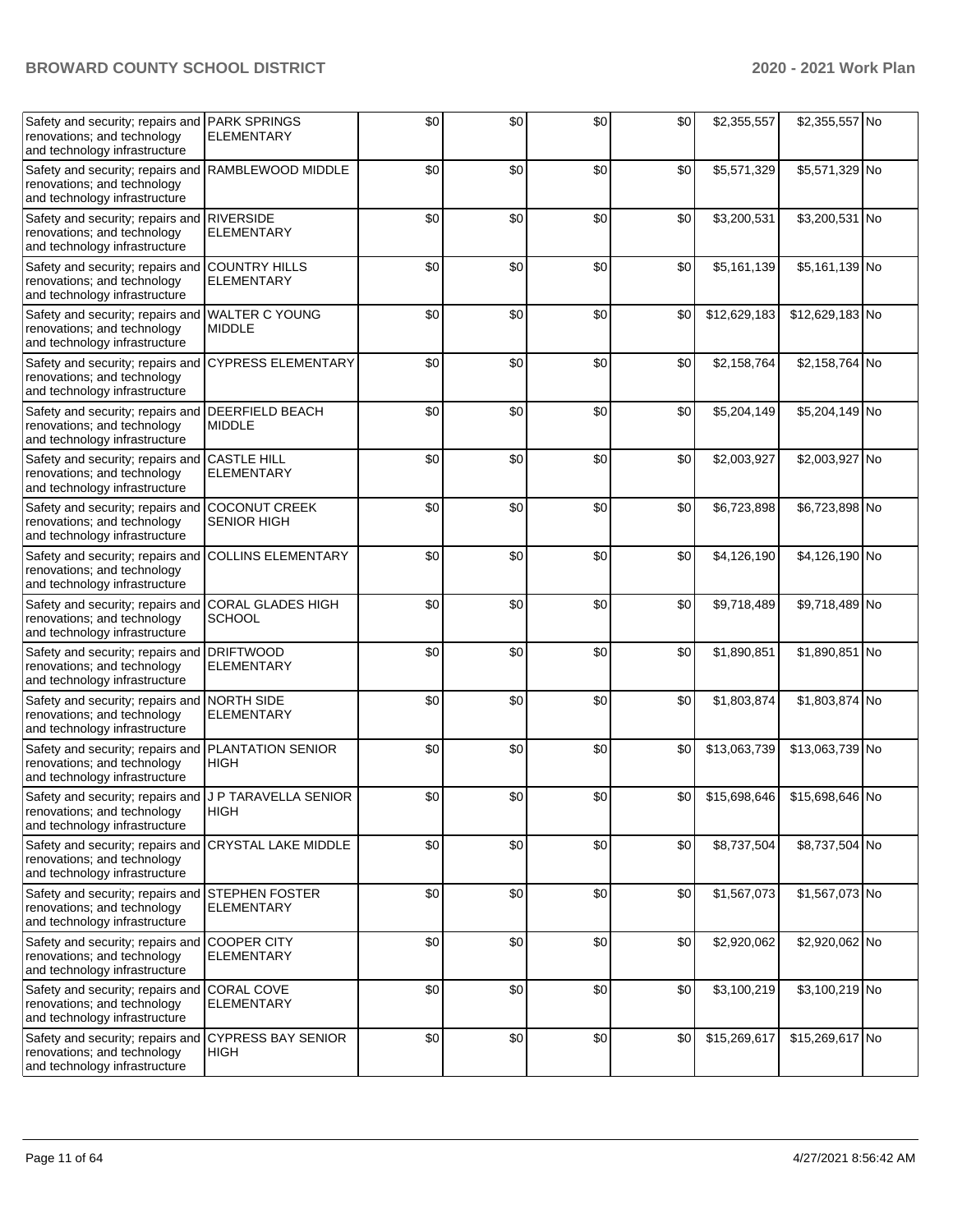| Safety and security; repairs and<br>renovations; and technology<br>and technology infrastructure                   | <b>CYPRESS RUN</b><br><b>ALTERNATIVE CENTER</b>        | \$0 | \$0 | \$0 | \$0 | \$979,932    | \$979,932 No    |  |
|--------------------------------------------------------------------------------------------------------------------|--------------------------------------------------------|-----|-----|-----|-----|--------------|-----------------|--|
| Safety and security; repairs and<br>renovations; and technology<br>and technology infrastructure                   | <b>DAVE THOMAS</b><br><b>EDUCATION CENTER-</b><br>WEST | \$0 | \$0 | \$0 | \$0 | \$429,013    | \$429,013 No    |  |
| Safety and security; repairs and<br>renovations; and technology<br>and technology infrastructure                   | <b>DISCOVERY</b><br>ELEMENTARY                         | \$0 | \$0 | \$0 | \$0 | \$1,250,913  | \$1,250,913 No  |  |
| Safety and security; repairs and<br>renovations; and technology<br>and technology infrastructure                   | <b>DOLPHIN BAY</b><br><b>ELEMENTARY</b>                | \$0 | \$0 | \$0 | \$0 | \$1,410,797  | \$1,410,797 No  |  |
| Safety and security; repairs and<br>renovations; and technology<br>and technology infrastructure                   | <b>EAGLE POINT</b><br><b>ELEMENTARY</b>                | \$0 | \$0 | \$0 | \$0 | \$2,578,867  | \$2,578,867 No  |  |
| Safety and security; repairs and ENDEAVOUR PRIMARY<br>renovations; and technology<br>and technology infrastructure | <b>LEARNING CENTER</b>                                 | \$0 | \$0 | \$0 | \$0 | \$432,851    | \$432,851 No    |  |
| Safety and security; repairs and<br>renovations; and technology<br>and technology infrastructure                   | <b>FALCON COVE MIDDLE</b>                              | \$0 | \$0 | \$0 | \$0 | \$6,366,450  | \$6,366,450 No  |  |
| Safety and security; repairs and<br>renovations; and technology<br>and technology infrastructure                   | <b>FLORANADA</b><br><b>ELEMENTARY</b>                  | \$0 | \$0 | \$0 | \$0 | \$1,654,176  | \$1,654,176 No  |  |
| Safety and security; repairs and<br>renovations; and technology<br>and technology infrastructure                   | <b>HAWKES BLUFF</b><br><b>ELEMENTARY</b>               | \$0 | \$0 | \$0 | \$0 | \$4,369,793  | \$4,369,793 No  |  |
| Safety and security; repairs and<br>renovations; and technology<br>and technology infrastructure                   | <b>HERON HEIGHTS</b><br>ELEMENTARY                     | \$0 | \$0 | \$0 | \$0 | \$1,280,855  | \$1,280,855 No  |  |
| Safety and security; repairs and<br>renovations; and technology<br>and technology infrastructure                   | <b>HOLLYWOOD HILLS</b><br><b>ELEMENTARY</b>            | \$0 | \$0 | \$0 | \$0 | \$2,681,619  | \$2,681,619 No  |  |
| Safety and security; repairs and<br>renovations; and technology<br>and technology infrastructure                   | <b>INDIAN TRACE</b><br><b>ELEMENTARY</b>               | \$0 | \$0 | \$0 | \$0 | \$4,983,506  | \$4,983,506 No  |  |
| Safety and security; repairs and<br>renovations; and technology<br>and technology infrastructure                   | <b>ROYAL PALM</b><br><b>ELEMENTARY</b>                 | \$0 | \$0 | \$0 | \$0 | \$1,754,054  | \$1,754,054 No  |  |
| Safety and security; repairs and<br>renovations; and technology<br>and technology infrastructure                   | <b>SAWGRASS</b><br><b>ELEMENTARY</b>                   | \$0 | \$0 | \$0 | \$0 | \$3,194,976  | \$3,194,976 No  |  |
| Safety and security; repairs and<br>renovations; and technology<br>and technology infrastructure                   | <b>CROSS CREEK SCHOOL</b>                              | \$0 | \$0 | \$0 | \$0 | \$1,517,258  | \$1,517,258 No  |  |
| Safety and security; repairs and<br>renovations; and technology<br>and technology infrastructure                   | <b>SILVER RIDGE</b><br><b>ELEMENTARY</b>               | \$0 | \$0 | \$0 | \$0 | \$3,342,793  | \$3,342,793 No  |  |
| Safety and security; repairs and<br>renovations; and technology<br>and technology infrastructure                   | <b>SOUTH PLANTATION</b><br><b>SENIOR HIGH</b>          | \$0 | \$0 | \$0 | \$0 | \$16,440,003 | \$16,440,003 No |  |
| Safety and security; repairs and TEDDER ELEMENTARY<br>renovations; and technology<br>and technology infrastructure |                                                        | \$0 | \$0 | \$0 | \$0 | \$2,212,436  | \$2,212,436 No  |  |
| Safety and security; repairs and<br>renovations; and technology<br>and technology infrastructure                   | <b>TRADEWINDS</b><br><b>ELEMENTARY</b>                 | \$0 | \$0 | \$0 | \$0 | \$3,019,731  | \$3,019,731 No  |  |
| Safety and security; repairs and<br>renovations; and technology<br>and technology infrastructure                   | <b>BANYAN ELEMENTARY</b>                               | \$0 | \$0 | \$0 | \$0 | \$1,953,578  | \$1,953,578 No  |  |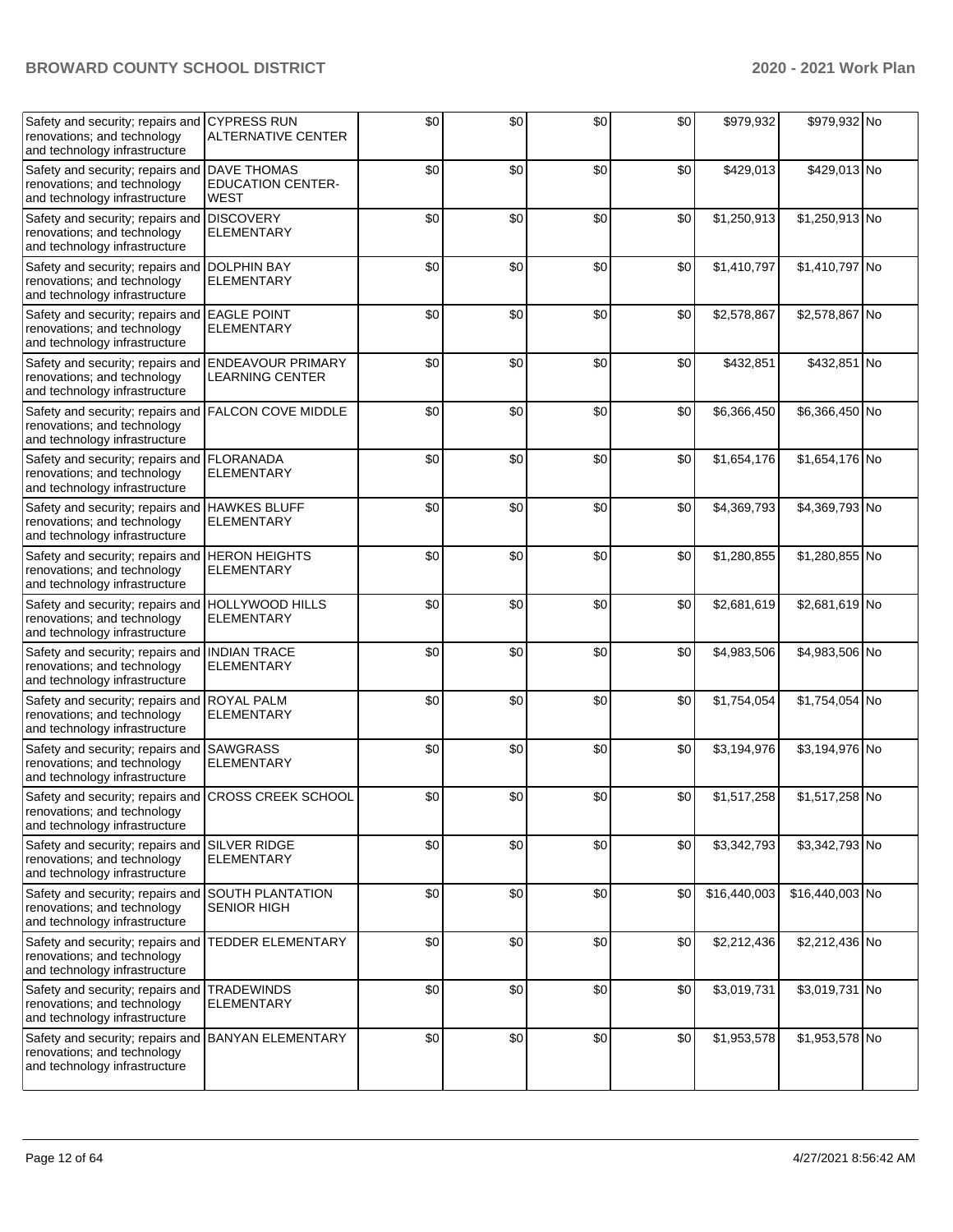| Safety and security; repairs and BOULEVARD HEIGHTS<br>renovations; and technology<br>and technology infrastructure | <b>ELEMENTARY</b>                           | \$0 | \$0 | \$0 | \$0 | \$3,542,671  | \$3,542,671 No  |  |
|--------------------------------------------------------------------------------------------------------------------|---------------------------------------------|-----|-----|-----|-----|--------------|-----------------|--|
| Safety and security; repairs and<br>renovations; and technology<br>and technology infrastructure                   | <b>BRIGHT HORIZONS</b>                      | \$0 | \$0 | \$0 | \$0 | \$2,707,628  | \$2,707,628 No  |  |
| Safety and security; repairs and<br>renovations; and technology<br>and technology infrastructure                   | <b>CHAPEL TRAIL</b><br><b>ELEMENTARY</b>    | \$0 | \$0 | \$0 | \$0 | \$2,311,211  | \$2,311,211 No  |  |
| Safety and security; repairs and<br>renovations; and technology<br>and technology infrastructure                   | <b>COCONUT CREEK</b><br><b>ELEMENTARY</b>   | \$0 | \$0 | \$0 | \$0 | \$2,679,224  | \$2,679,224 No  |  |
| Safety and security; repairs and<br>renovations; and technology<br>and technology infrastructure                   | <b>CORAL PARK</b><br><b>ELEMENTARY</b>      | \$0 | \$0 | \$0 | \$0 | \$2,420,882  | \$2,420,882 No  |  |
| Safety and security; repairs and<br>renovations; and technology<br>and technology infrastructure                   | <b>CORAL SPRINGS</b><br><b>SENIOR HIGH</b>  | \$0 | \$0 | \$0 | \$0 | \$18,020,752 | \$18,020,752 No |  |
| Safety and security; repairs and<br>renovations; and technology<br>and technology infrastructure                   | <b>CORAL SPRINGS PK-8</b>                   | \$0 | \$0 | \$0 | \$0 | \$3,743,596  | \$3,743,596 No  |  |
| Safety and security; repairs and<br>renovations; and technology<br>and technology infrastructure                   | HOLLYWOOD CENTRAL<br><b>ELEMENTARY</b>      | \$0 | \$0 | \$0 | \$0 | \$1,625,748  | \$1,625,748 No  |  |
| Safety and security; repairs and<br>renovations; and technology<br>and technology infrastructure                   | <b>DRIFTWOOD MIDDLE</b>                     | \$0 | \$0 | \$0 | \$0 | \$7,575,394  | \$7,575,394 No  |  |
| Safety and security; repairs and<br>renovations; and technology<br>and technology infrastructure                   | <b>COUNTRY ISLES</b><br><b>ELEMENTARY</b>   | \$0 | \$0 | \$0 | \$0 | \$3,852,135  | \$3,852,135 No  |  |
| Safety and security; repairs and<br>renovations; and technology<br>and technology infrastructure                   | <b>HOLLYWOOD PARK</b><br><b>ELEMENTARY</b>  | \$0 | \$0 | \$0 | \$0 | \$3,712,069  | \$3,712,069 No  |  |
| Safety and security; repairs and<br>renovations; and technology<br>and technology infrastructure                   | <b>COCONUT PALM</b><br><b>ELEMENTARY</b>    | \$0 | \$0 | \$0 | \$0 | \$2,162,891  | \$2,162,891 No  |  |
| Safety and security; repairs and<br>renovations; and technology<br>and technology infrastructure                   | <b>DEERFIELD BEACH</b><br><b>ELEMENTARY</b> | \$0 | \$0 | \$0 | \$0 | \$2,155,113  | \$2,155,113 No  |  |
| Safety and security; repairs and<br>renovations; and technology<br>and technology infrastructure                   | <b>GRIFFIN ELEMENTARY</b>                   | \$0 | \$0 | \$0 | \$0 | \$3,528,573  | \$3,528,573 No  |  |
| Safety and security; repairs and DANIA ELEMENTARY<br>renovations; and technology<br>and technology infrastructure  |                                             | \$0 | \$0 | \$0 | \$0 | \$4,029,227  | \$4,029,227 No  |  |
| Safety and security; repairs and<br>renovations; and technology<br>and technology infrastructure                   | <b>CRESTHAVEN</b><br><b>ELEMENTARY</b>      | \$0 | \$0 | \$0 | \$0 | \$2,921,600  | \$2,921,600 No  |  |
| Safety and security; repairs and<br>renovations; and technology<br>and technology infrastructure                   | <b>GATOR RUN</b><br><b>ELEMENTARY</b>       | \$0 | \$0 | \$0 | \$0 | \$2,121,902  | \$2,121,902 No  |  |
| Safety and security; repairs and<br>renovations; and technology<br>and technology infrastructure                   | <b>LIBERTY ELEMENTARY</b>                   | \$0 | \$0 | \$0 | \$0 | \$1,742,971  | \$1,742,971 No  |  |
| Safety and security; repairs and<br>renovations; and technology<br>and technology infrastructure                   | <b>GLADES MIDDLE</b>                        | \$0 | \$0 | \$0 | \$0 | \$3,920,136  | \$3,920,136 No  |  |
| Safety and security; repairs and<br>renovations; and technology<br>and technology infrastructure                   | <b>INDIAN RIDGE MIDDLE</b>                  | \$0 | \$0 | \$0 | \$0 | \$5,848,342  | \$5,848,342 No  |  |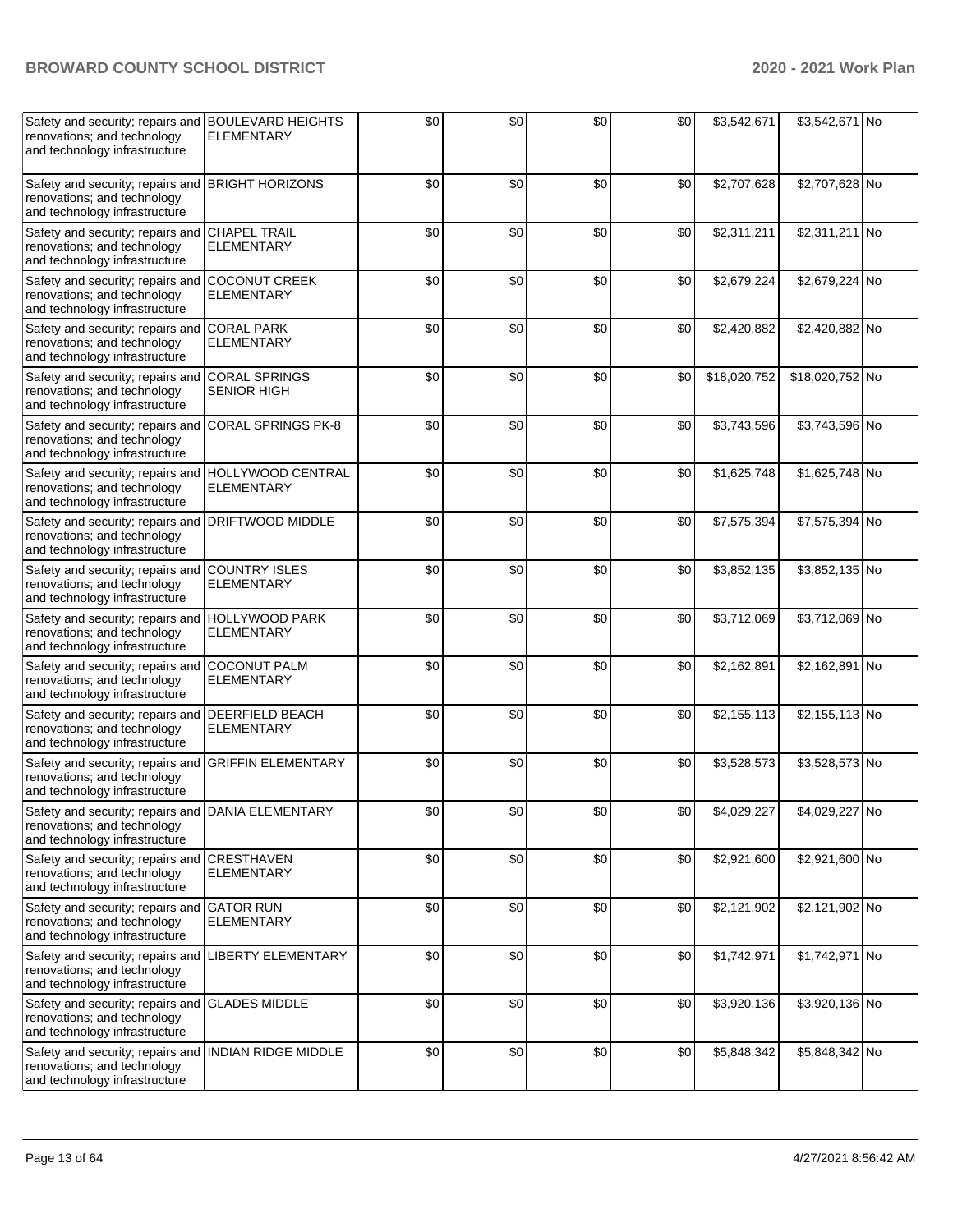| Safety and security; repairs and BLANCHE ELY SENIOR<br>renovations; and technology<br>and technology infrastructure | <b>HIGH</b>                                                       | \$0 | \$0 | \$0 | \$0 | \$10,825,035 | \$10,825,035 No |  |
|---------------------------------------------------------------------------------------------------------------------|-------------------------------------------------------------------|-----|-----|-----|-----|--------------|-----------------|--|
| Safety and security; repairs and<br>renovations; and technology<br>and technology infrastructure                    | <b>BROADVIEW</b><br><b>ELEMENTARY</b>                             | \$0 | \$0 | \$0 | \$0 | \$3,456,574  | \$3,456,574 No  |  |
| Safety and security; repairs and<br>renovations; and technology<br>and technology infrastructure                    | <b>CENTRAL PARK</b><br><b>ELEMENTARY</b>                          | \$0 | \$0 | \$0 | \$0 | \$3,386,808  | \$3,386,808 No  |  |
| Safety and security; repairs and<br>renovations; and technology<br>and technology infrastructure                    | <b>CROISSANT PARK</b><br><b>ELEMENTARY</b>                        | \$0 | \$0 | \$0 | \$0 | \$1,331,498  | \$1,331,498 No  |  |
| Safety and security; repairs and WILLIAM DANDY<br>renovations; and technology<br>and technology infrastructure      | <b>MIDDLE</b>                                                     | \$0 | \$0 | \$0 | \$0 | \$3,830,571  | \$3,830,571 No  |  |
| Safety and security; repairs and<br>renovations; and technology<br>and technology infrastructure                    | <b>CORAL SPRINGS</b><br><b>MIDDLE</b>                             | \$0 | \$0 | \$0 | \$0 | \$8,415,138  | \$8,415,138 No  |  |
| Safety and security; repairs and<br>renovations; and technology<br>and technology infrastructure                    | <b>DAVIE ELEMENTARY</b>                                           | \$0 | \$0 | \$0 | \$0 | \$4,597,966  | \$4,597,966 No  |  |
| Safety and security; repairs and<br>renovations; and technology<br>and technology infrastructure                    | <b>FLAMINGO</b><br><b>ELEMENTARY</b>                              | \$0 | \$0 | \$0 | \$0 | \$3,777,456  | \$3,777,456 No  |  |
| Safety and security; repairs and<br>renovations; and technology<br>and technology infrastructure                    | <b>CHARLES W FLANAGAN</b><br><b>SENIOR HIGH</b>                   | \$0 | \$0 | \$0 | \$0 | \$15,087,370 | \$15,087,370 No |  |
| Safety and security; repairs and HALLANDALE SENIOR<br>renovations; and technology<br>and technology infrastructure  | <b>HIGH</b>                                                       | \$0 | \$0 | \$0 | \$0 | \$9,182,941  | \$9,182,941 No  |  |
| Safety and security; repairs and Dr. MARTIN LUTHER<br>renovations; and technology<br>and technology infrastructure  | KING Jr. MONTESSORI<br><b>ACADEMY</b>                             | \$0 | \$0 | \$0 | \$0 | \$1,109,918  | \$1,109,918 No  |  |
| Safety and security; repairs and<br>renovations; and technology<br>and technology infrastructure                    | <b>LAKE FOREST</b><br><b>ELEMENTARY</b>                           | \$0 | \$0 | \$0 | \$0 | \$2,496,114  | \$2,496,114 No  |  |
| Safety and security; repairs and<br>renovations; and technology<br>and technology infrastructure                    | LAUDERDALE LAKES<br><b>MIDDLE</b>                                 | \$0 | \$0 | \$0 | \$0 | \$3,777,319  | \$3,777,319 No  |  |
| Safety and security; repairs and<br>renovations; and technology<br>and technology infrastructure                    | LAUDERDALE MANORS<br>EARLY LEARNING AND<br><b>RESOURCE CENTER</b> | \$0 | \$0 | \$0 | \$0 | \$4,893,690  | \$4,893,690 No  |  |
| Safety and security; repairs and LAUDERHILL 6-12<br>renovations; and technology<br>and technology infrastructure    |                                                                   | \$0 | \$0 | \$0 | \$0 | \$6,517,296  | \$6,517,296 No  |  |
| Safety and security; repairs and MAPLEWOOD<br>renovations; and technology<br>and technology infrastructure          | <b>ELEMENTARY</b>                                                 | \$0 | \$0 | \$0 | \$0 | \$2,990,924  | \$2,990,924 No  |  |
| Safety and security; repairs and MIRAMAR ELEMENTARY<br>renovations; and technology<br>and technology infrastructure |                                                                   | \$0 | \$0 | \$0 | \$0 | \$2,898,266  | \$2,898,266 No  |  |
| Safety and security; repairs and<br>renovations; and technology<br>and technology infrastructure                    | <b>MORROW ELEMENTARY</b>                                          | \$0 | \$0 | \$0 | \$0 | \$3,271,269  | \$3,271,269 No  |  |
| Safety and security; repairs and<br>renovations; and technology<br>and technology infrastructure                    | <b>NEW RIVER MIDDLE</b>                                           | \$0 | \$0 | \$0 | \$0 | \$2,655,034  | \$2,655,034 No  |  |
| Safety and security; repairs and<br>renovations; and technology<br>and technology infrastructure                    | <b>BENNETT ELEMENTARY</b>                                         | \$0 | \$0 | \$0 | \$0 | \$1,618,479  | \$1,618,479 No  |  |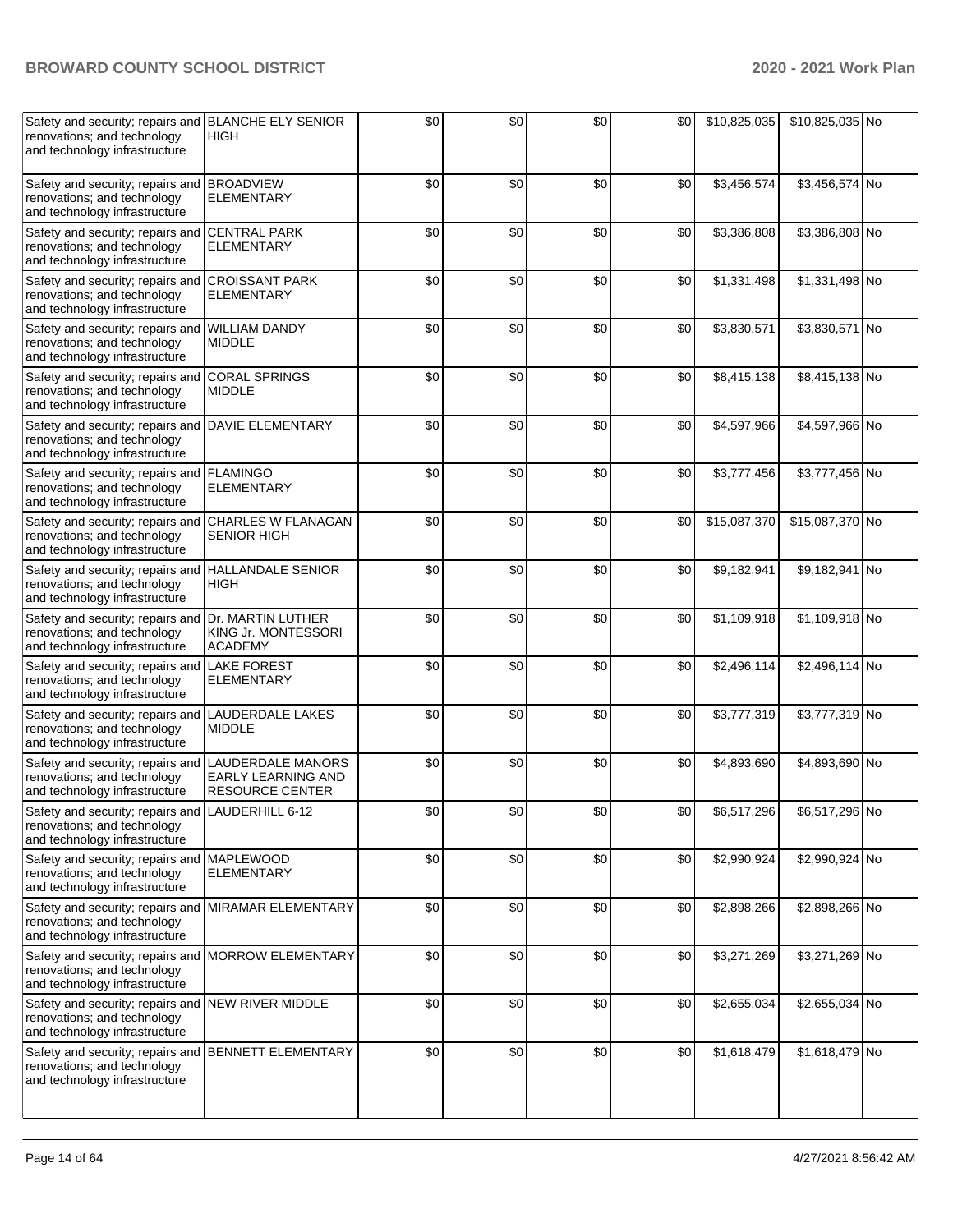| Safety and security; repairs and HOLLYWOOD HILLS<br>renovations; and technology<br>and technology infrastructure | <b>SENIOR HIGH</b>                          | \$0 | \$0 | \$0 | \$0 | \$10,016,267 | \$10,016,267 No |  |
|------------------------------------------------------------------------------------------------------------------|---------------------------------------------|-----|-----|-----|-----|--------------|-----------------|--|
| Safety and security; repairs and<br>renovations; and technology<br>and technology infrastructure                 | LARKDALE<br><b>ELEMENTARY</b>               | \$0 | \$0 | \$0 | \$0 | \$2,174,518  | \$2,174,518 No  |  |
| Safety and security; repairs and<br>renovations; and technology<br>and technology infrastructure                 | <b>LLOYD ESTATES</b><br>ELEMENTARY          | \$0 | \$0 | \$0 | \$0 | \$2,307,869  | \$2,307,869 No  |  |
| Safety and security; repairs and<br>renovations; and technology<br>and technology infrastructure                 | <b>BROWARD ESTATES</b><br><b>ELEMENTARY</b> | \$0 | \$0 | \$0 | \$0 | \$1,254,229  | \$1,254,229 No  |  |
| Safety and security; repairs and<br>renovations; and technology<br>and technology infrastructure                 | <b>COOPER CITY SENIOR</b><br><b>HIGH</b>    | \$0 | \$0 | \$0 | \$0 | \$13,713,620 | \$13,713,620 No |  |
| Safety and security; repairs and RIVERLAND<br>renovations; and technology<br>and technology infrastructure       | <b>ELEMENTARY</b>                           | \$0 | \$0 | \$0 | \$0 | \$859,128    | \$859,128 No    |  |
| Safety and security; repairs and<br>renovations; and technology<br>and technology infrastructure                 | PIPER SENIOR HIGH                           | \$0 | \$0 | \$0 | \$0 | \$20,702,384 | \$20,702,384 No |  |
| Safety and security; repairs and<br>renovations; and technology<br>and technology infrastructure                 | PETERS ELEMENTARY                           | \$0 | \$0 | \$0 | \$0 | \$1,399,579  | \$1,399,579 No  |  |
| Safety and security; repairs and<br>renovations; and technology<br>and technology infrastructure                 | <b>PINES LAKES</b><br><b>ELEMENTARY</b>     | \$0 | \$0 | \$0 | \$0 | \$3,395,274  | \$3,395,274 No  |  |
| Safety and security; repairs and<br>renovations; and technology<br>and technology infrastructure                 | <b>PINEWOOD</b><br>ELEMENTARY               | \$0 | \$0 | \$0 | \$0 | \$3,962,283  | \$3,962,283 No  |  |
| Safety and security; repairs and<br>renovations; and technology<br>and technology infrastructure                 | PLANTATION MIDDLE                           | \$0 | \$0 | \$0 | \$0 | \$9,795,489  | \$9,795,489 No  |  |
| Safety and security; repairs and SEA CASTLE<br>renovations; and technology<br>and technology infrastructure      | <b>ELEMENTARY</b>                           | \$0 | \$0 | \$0 | \$0 | \$27,105,400 | \$27,105,400 No |  |
| Safety and security; repairs and<br>renovations; and technology<br>and technology infrastructure                 | <b>SHERIDAN HILLS</b><br>ELEMENTARY         | \$0 | \$0 | \$0 | \$0 | \$21,872,920 | \$21,872,920 No |  |
| Safety and security; repairs and<br>renovations; and technology<br>and technology infrastructure                 | <b>SHERIDAN TECHNICAL</b><br><b>COLLEGE</b> | \$0 | \$0 | \$0 | \$0 | \$12,408,196 | \$12,408,196 No |  |
| Safety and security; repairs and SOUTH BROWARD<br>renovations; and technology<br>and technology infrastructure   | <b>SENIOR HIGH</b>                          | \$0 | \$0 | \$0 | \$0 | \$4,694,007  | \$4,694,007 No  |  |
| Safety and security; repairs and<br>renovations; and technology<br>and technology infrastructure                 | <b>SILVER LAKES MIDDLE</b>                  | \$0 | \$0 | \$0 | \$0 | \$4,775,170  | \$4,775,170 No  |  |
| Safety and security; repairs and<br>renovations; and technology<br>and technology infrastructure                 | <b>SUNLAND PARK</b><br><b>ACADEMY</b>       | \$0 | \$0 | \$0 | \$0 | \$581,103    | \$581,103 No    |  |
| Safety and security; repairs and SUNRISE MIDDLE<br>renovations; and technology<br>and technology infrastructure  |                                             | \$0 | \$0 | \$0 | \$0 | \$3,322,676  | \$3,322,676 No  |  |
| Safety and security; repairs and<br>renovations; and technology<br>and technology infrastructure                 | <b>SILVER PALMS</b><br><b>ELEMENTARY</b>    | \$0 | \$0 | \$0 | \$0 | \$2,451,016  | \$2,451,016 No  |  |
| Safety and security; repairs and<br>renovations; and technology<br>and technology infrastructure                 | <b>SANDERS PARK</b><br><b>ELEMENTARY</b>    | \$0 | \$0 | \$0 | \$0 | \$3,690,232  | \$3,690,232 No  |  |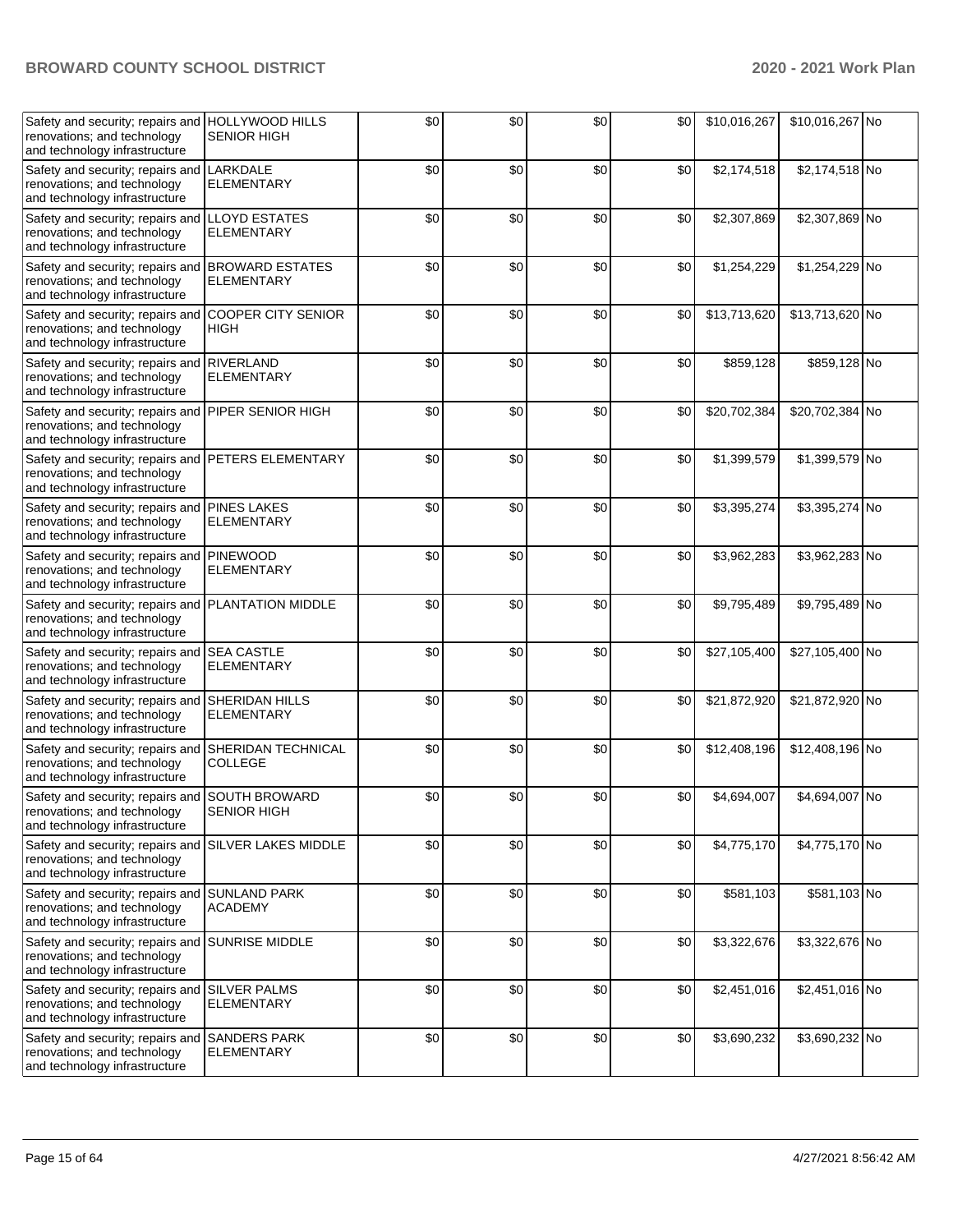| Safety and security; repairs and<br>renovations; and technology<br>and technology infrastructure                    | <b>QUIET WATERS</b><br><b>ELEMENTARY</b>        | \$0         | \$0 | \$0 | \$0 | \$3,783,428  | \$3,783,428 No  |  |
|---------------------------------------------------------------------------------------------------------------------|-------------------------------------------------|-------------|-----|-----|-----|--------------|-----------------|--|
| Safety and security; repairs and<br>renovations; and technology<br>and technology infrastructure                    | <b>JAMES S RICKARDS</b><br><b>MIDDLE</b>        | \$0         | \$0 | \$0 | \$0 | \$5,443,429  | \$5,443,429 No  |  |
| Safety and security; repairs and<br>renovations; and technology<br>and technology infrastructure                    | <b>SANDPIPER</b><br><b>ELEMENTARY</b>           | \$0         | \$0 | \$0 | \$0 | \$1,602,479  | \$1,602,479 No  |  |
| Safety and security; repairs and<br>renovations; and technology<br>and technology infrastructure                    | <b>SAWGRASS SPRINGS</b><br><b>MIDDLE</b>        | \$0         | \$0 | \$0 | \$0 | \$46,851,400 | \$46,851,400 No |  |
| Safety and security; repairs and<br>renovations; and technology<br>and technology infrastructure                    | <b>SEAGULL SCHOOL</b>                           | \$0         | \$0 | \$0 | \$0 | \$7,026,790  | \$7,026,790 No  |  |
| Safety and security; repairs and SEMINOLE MIDDLE<br>renovations; and technology<br>and technology infrastructure    |                                                 | \$0         | \$0 | \$0 | \$0 | \$9,822,021  | \$9,822,021 No  |  |
| Safety and security; repairs and<br>renovations; and technology<br>and technology infrastructure                    | <b>SILVER TRAIL MIDDLE</b>                      | \$0         | \$0 | \$0 | \$0 | \$3,989,523  | \$3,989,523 No  |  |
| Safety and security; repairs and<br>renovations; and technology<br>and technology infrastructure                    | <b>MARJORY STONEMAN</b><br>DOUGLAS SENIOR HIGH  | \$0         | \$0 | \$0 | \$0 | \$13,740,734 | \$13,740,734 No |  |
| Safety and security; repairs and<br>renovations; and technology<br>and technology infrastructure                    | <b>STRANAHAN SENIOR</b><br>HIGH                 | \$0         | \$0 | \$0 | \$0 | \$15,138,705 | \$15,138,705 No |  |
| Safety and security; repairs and<br>renovations; and technology<br>and technology infrastructure                    | <b>TAMARAC</b><br>ELEMENTARY                    | \$0         | \$0 | \$0 | \$0 | \$4,398,242  | \$4,398,242 No  |  |
| Safety and security; repairs and<br>renovations; and technology<br>and technology infrastructure                    | <b>TEQUESTA TRACE</b><br><b>MIDDLE</b>          | \$0         | \$0 | \$0 | \$0 | \$5,260,247  | \$5,260,247 No  |  |
| Safety and security; repairs and<br>renovations; and technology<br>and technology infrastructure                    | <b>TROPICAL</b><br><b>ELEMENTARY</b>            | \$0         | \$0 | \$0 | \$0 | \$1,577,199  | \$1,577,199 No  |  |
| Safety and security; repairs and<br>renovations; and technology<br>and technology infrastructure                    | <b>WATKINS ELEMENTARY</b>                       | \$0         | \$0 | \$0 | \$0 | \$1,900,869  | \$1,900,869 No  |  |
| Safety and security; repairs and<br>renovations; and technology<br>and technology infrastructure                    | WEST HOLLYWOOD<br><b>ELEMENTARY</b>             | \$0         | \$0 | \$0 | \$0 | \$3,566,961  | \$3,566,961 No  |  |
| Safety and security; repairs and WESTCHESTER<br>renovations; and technology<br>and technology infrastructure        | <b>ELEMENTARY</b>                               | \$0         | \$0 | \$0 | \$0 | \$4,755,732  | \$4,755,732 No  |  |
| SMART Program - Safety and<br>security; repairs and<br>renovations; and technology<br>and technology infrastructure | BOYD H ANDERSON<br><b>SENIOR HIGH</b>           | \$2,292,631 | \$0 | \$0 | \$0 | \$0          | \$2,292,631 Yes |  |
| SMART Program - Safety and<br>security; repairs and<br>renovations; and technology<br>and technology infrastructure | DANIA ELEMENTARY                                | \$1,241,017 | \$0 | \$0 | \$0 | \$0          | \$1,241,017 Yes |  |
| SMART Program - Safety and<br>security; repairs and<br>renovations; and technology<br>and technology infrastructure | DAVE THOMAS<br><b>EDUCATION CENTER-</b><br>WEST | \$1,027,071 | \$0 | \$0 | \$0 | \$0          | \$1,027,071 Yes |  |
| SMART Program - Safety and<br>security; repairs and<br>renovations; and technology<br>and technology infrastructure | DAVIE ELEMENTARY                                | \$2,428,748 | \$0 | \$0 | \$0 | \$0          | \$2,428,748 Yes |  |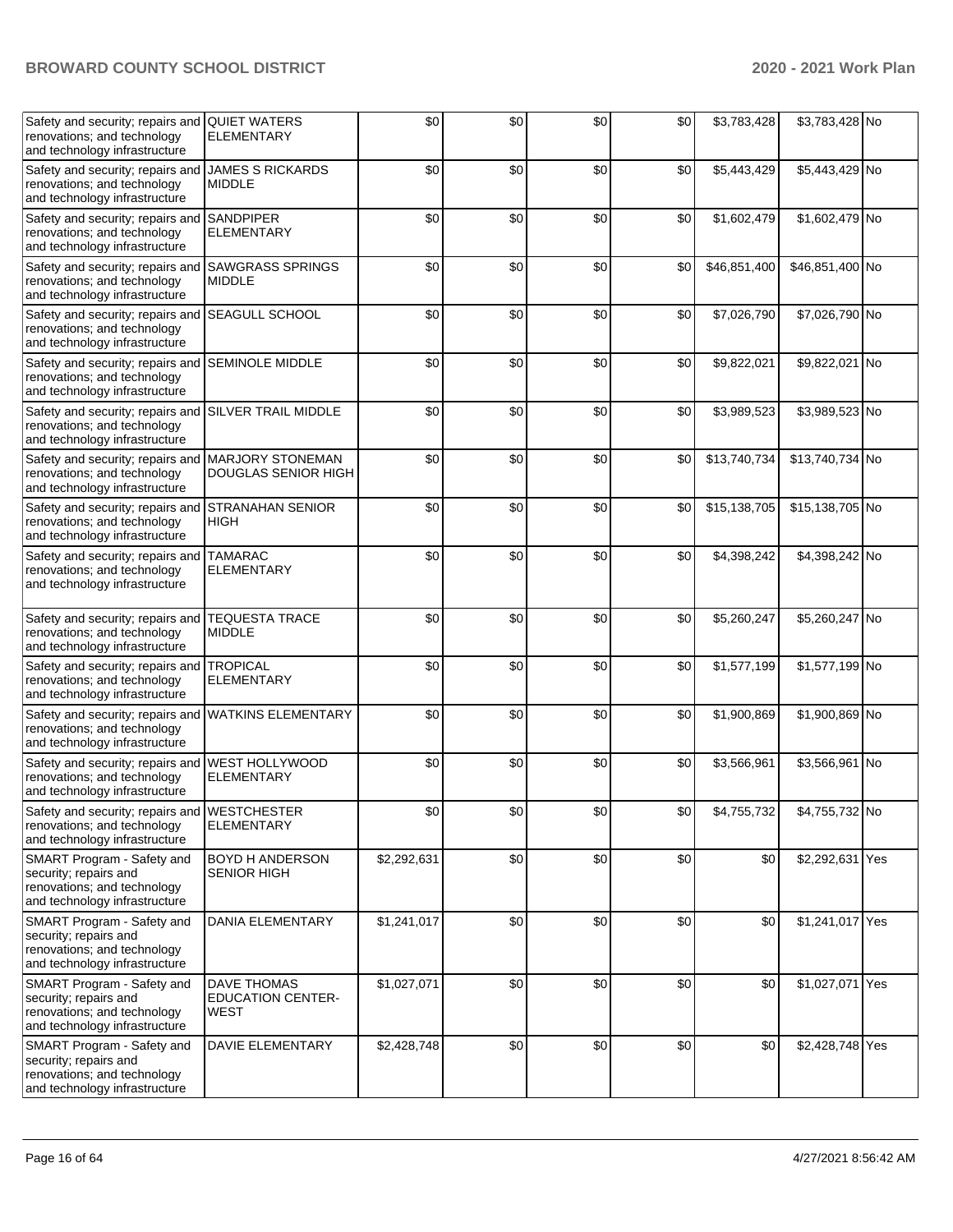| SMART Program - Safety and<br>security; repairs and<br>renovations; and technology<br>and technology infrastructure | <b>DEERFIELD BEACH</b><br><b>SENIOR HIGH</b>  | \$7,011,146 | \$0         | \$0 | \$0 | \$0 | \$7,011,146 Yes |     |
|---------------------------------------------------------------------------------------------------------------------|-----------------------------------------------|-------------|-------------|-----|-----|-----|-----------------|-----|
| SMART Program - Safety and<br>security; repairs and<br>renovations; and technology<br>and technology infrastructure | DEERFIELD BEACH<br><b>MIDDLE</b>              | \$0         | \$3,214,000 | \$0 | \$0 | \$0 | \$3,214,000 Yes |     |
| SMART Program - Safety and<br>security; repairs and<br>renovations; and technology<br>and technology infrastructure | <b>DEERFIELD PARK</b><br><b>ELEMENTARY</b>    | \$2,929,882 | \$0         | \$0 | \$0 | \$0 | \$2,929,882 Yes |     |
| SMART Program - Safety and<br>security; repairs and<br>renovations; and technology<br>and technology infrastructure | <b>DILLARD ELEMENTARY</b>                     | \$2,433,521 | \$0         | \$0 | \$0 | \$0 | \$2,433,521     | Yes |
| SMART Program - Safety and<br>security; repairs and<br>renovations; and technology<br>and technology infrastructure | <b>CHARLES DREW</b><br><b>ELEMENTARY</b>      | \$1,374,075 | \$0         | \$0 | \$0 | \$0 | \$1,374,075 Yes |     |
| SMART Program - Safety and<br>security; repairs and<br>renovations; and technology<br>and technology infrastructure | <b>CHARLES DREW</b><br><b>RESOURCE CENTER</b> | \$1,504,153 | \$0         | \$0 | \$0 | \$0 | \$1,504,153 Yes |     |
| SMART Program - Safety and<br>security; repairs and<br>renovations; and technology<br>and technology infrastructure | <b>DRIFTWOOD</b><br><b>ELEMENTARY</b>         | \$851,210   | \$0         | \$0 | \$0 | \$0 | \$851,210 Yes   |     |
| SMART Program - Safety and<br>security; repairs and<br>renovations; and technology<br>and technology infrastructure | DRIFTWOOD MIDDLE                              | \$3,964,556 | \$0         | \$0 | \$0 | \$0 | \$3,964,556 Yes |     |
| SMART Program - Safety and<br>security; repairs and<br>renovations; and technology<br>and technology infrastructure | <b>EAGLE POINT</b><br><b>ELEMENTARY</b>       | \$2,854,840 | \$0         | \$0 | \$0 | \$0 | \$2,854,840 Yes |     |
| SMART Program - Safety and<br>security; repairs and<br>renovations; and technology<br>and technology infrastructure | <b>EMBASSY CREEK</b><br><b>ELEMENTARY</b>     | \$1,810,919 | \$0         | \$0 | \$0 | \$0 | \$1,810,919 Yes |     |
| SMART Program - Safety and<br>security; repairs and<br>renovations; and technology<br>and technology infrastructure | <b>ENDEAVOUR PRIMARY</b><br>LEARNING CENTER   | \$1,205,830 | \$0         | \$0 | \$0 | \$0 | \$1,205,830 Yes |     |
| SMART Program - Safety and<br>security; repairs and<br>renovations; and technology<br>and technology infrastructure | <b>EVERGLADES SENIOR</b><br><b>HIGH</b>       | \$626,313   | \$0         | \$0 | \$0 | \$0 | \$626,313 Yes   |     |
| SMART Program - Safety and<br>security; repairs and<br>renovations; and technology<br>and technology infrastructure | <b>FLAMINGO</b><br><b>ELEMENTARY</b>          | \$1,037,956 | \$0         | \$0 | \$0 | \$0 | \$1,037,956 Yes |     |
| SMART Program - Safety and<br>security; repairs and<br>renovations; and technology<br>and technology infrastructure | <b>FLORANADA</b><br><b>ELEMENTARY</b>         | \$1,429,941 | \$0         | \$0 | \$0 | \$0 | \$1,429,941 Yes |     |
| SMART Program - Safety and<br>security; repairs and<br>renovations; and technology<br>and technology infrastructure | <b>FORT LAUDERDALE</b><br><b>SENIOR HIGH</b>  | \$934,245   | \$0         | \$0 | \$0 | \$0 | \$934,245 Yes   |     |
| SMART Program - Safety and<br>security; repairs and<br>renovations; and technology<br>and technology infrastructure | <b>FOX TRAIL</b><br><b>ELEMENTARY</b>         | \$664,504   | \$0         | \$0 | \$0 | \$0 | \$664,504 Yes   |     |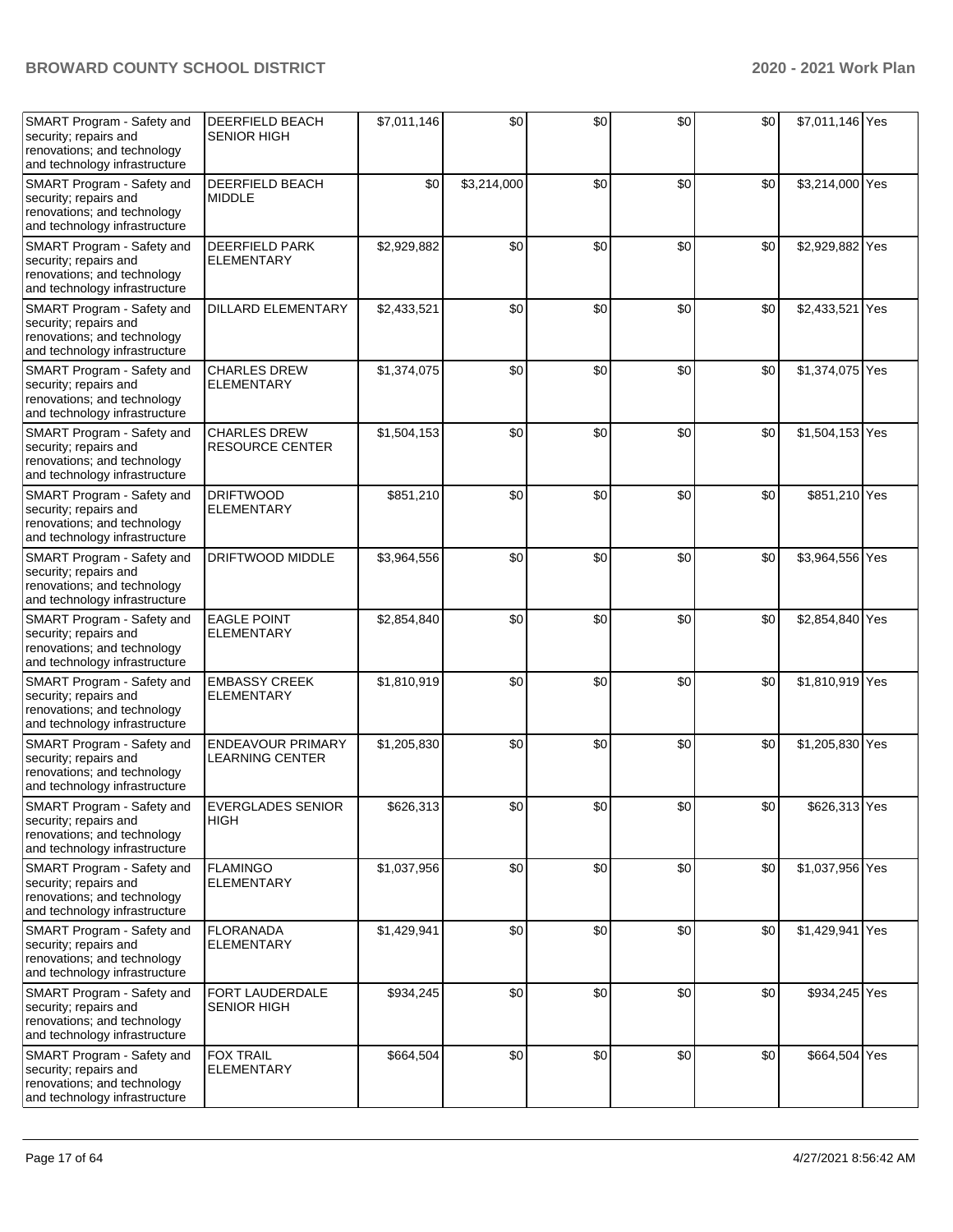| SMART Program - Safety and<br>security; repairs and<br>renovations; and technology<br>and technology infrastructure        | <b>GULFSTREAM</b><br><b>ACADEMY OF</b><br><b>HALLANDALE BEACH</b> | \$2,395,246 | \$0 | \$0 | \$0 | \$0 | \$2,395,246 Yes |  |
|----------------------------------------------------------------------------------------------------------------------------|-------------------------------------------------------------------|-------------|-----|-----|-----|-----|-----------------|--|
| SMART Program - Safety and<br>security; repairs and<br>renovations; and technology<br>and technology infrastructure        | <b>GULFSTREAM EARLY</b><br>CHILDHOOD CENTER<br>OF EXCELLENCE      | \$503,131   | \$0 | \$0 | \$0 | \$0 | \$503,131 Yes   |  |
| SMART Program - Safety and<br>security; repairs and<br>renovations; and technology<br>and technology infrastructure        | <b>HALLANDALE SENIOR</b><br>HIGH                                  | \$3,374,627 | \$0 | \$0 | \$0 | \$0 | \$3,374,627 Yes |  |
| SMART Program - Safety and<br>security; repairs and<br>renovations; and technology<br>and technology infrastructure        | <b>HARBORDALE</b><br><b>ELEMENTARY</b>                            | \$503,402   | \$0 | \$0 | \$0 | \$0 | \$503,402 Yes   |  |
| SMART Program - Safety and<br>security; repairs and<br>renovations; and technology<br>and technology infrastructure        | <b>HENRY D PERRY</b><br><b>EDUCATION CENTER</b>                   | \$2,718,257 | \$0 | \$0 | \$0 | \$0 | \$2,718,257 Yes |  |
| SMART Program - Safety and<br>security; repairs and<br>renovations; and technology<br>and technology infrastructure        | <b>HERON HEIGHTS</b><br><b>ELEMENTARY</b>                         | \$332,329   | \$0 | \$0 | \$0 | \$0 | \$332,329 Yes   |  |
| SMART Program - Safety and<br>security; repairs and<br>renovations; and technology<br>and technology infrastructure        | HOLLYWOOD CENTRAL<br><b>ELEMENTARY</b>                            | \$4,092,687 | \$0 | \$0 | \$0 | \$0 | \$4,092,687 Yes |  |
| SMART Program - Safety and<br>security; repairs and<br>renovations; and technology<br>and technology infrastructure        | <b>HOLLYWOOD HILLS</b><br><b>ELEMENTARY</b>                       | \$2,232,143 | \$0 | \$0 | \$0 | \$0 | \$2,232,143 Yes |  |
| SMART Program - Safety and<br>security; repairs and<br>renovations; and technology<br>and technology infrastructure        | <b>HORIZON ELEMENTARY</b>                                         | \$366,754   | \$0 | \$0 | \$0 | \$0 | \$366,754 Yes   |  |
| SMART Program - Safety and<br>security; repairs and<br>renovations; and technology<br>and technology infrastructure        | <b>JAMES S HUNT</b><br><b>ELEMENTARY</b>                          | \$2,116,392 | \$0 | \$0 | \$0 | \$0 | \$2,116,392 Yes |  |
| SMART Program - Safety and<br>security; repairs and<br>renovations; and technology<br>and technology infrastructure        | <b>INDIAN TRACE</b><br><b>ELEMENTARY</b>                          | \$2,461,875 | \$0 | \$0 | \$0 | \$0 | \$2,461,875 Yes |  |
| SMART Program - Safety and<br>security; repairs and<br>renovations; and technology<br>and technology infrastructure        | LAKESIDE<br><b>ELEMENTARY</b>                                     | \$2,132,864 | \$0 | \$0 | \$0 | \$0 | \$2,132,864 Yes |  |
| <b>SMART Program - Safety and</b><br>security; repairs and<br>renovations; and technology<br>and technology infrastructure | LARKDALE<br><b>ELEMENTARY</b>                                     | \$643,455   | \$0 | \$0 | \$0 | \$0 | \$643,455 Yes   |  |
| SMART Program - Safety and<br>security; repairs and<br>renovations; and technology<br>and technology infrastructure        | LAUDERHILL 6-12                                                   | \$2,783,018 | \$0 | \$0 | \$0 | \$0 | \$2,783,018 Yes |  |
| <b>SMART Program - Safety and</b><br>security; repairs and<br>renovations; and technology<br>and technology infrastructure | LAUDERHILL-PAUL<br><b>TURNER ELEMENTARY</b>                       | \$1,122,851 | \$0 | \$0 | \$0 | \$0 | \$1,122,851 Yes |  |
| <b>SMART Program - Safety and</b><br>security; repairs and<br>renovations; and technology<br>and technology infrastructure | <b>LIBERTY ELEMENTARY</b>                                         | \$210,608   | \$0 | \$0 | \$0 | \$0 | \$210,608 Yes   |  |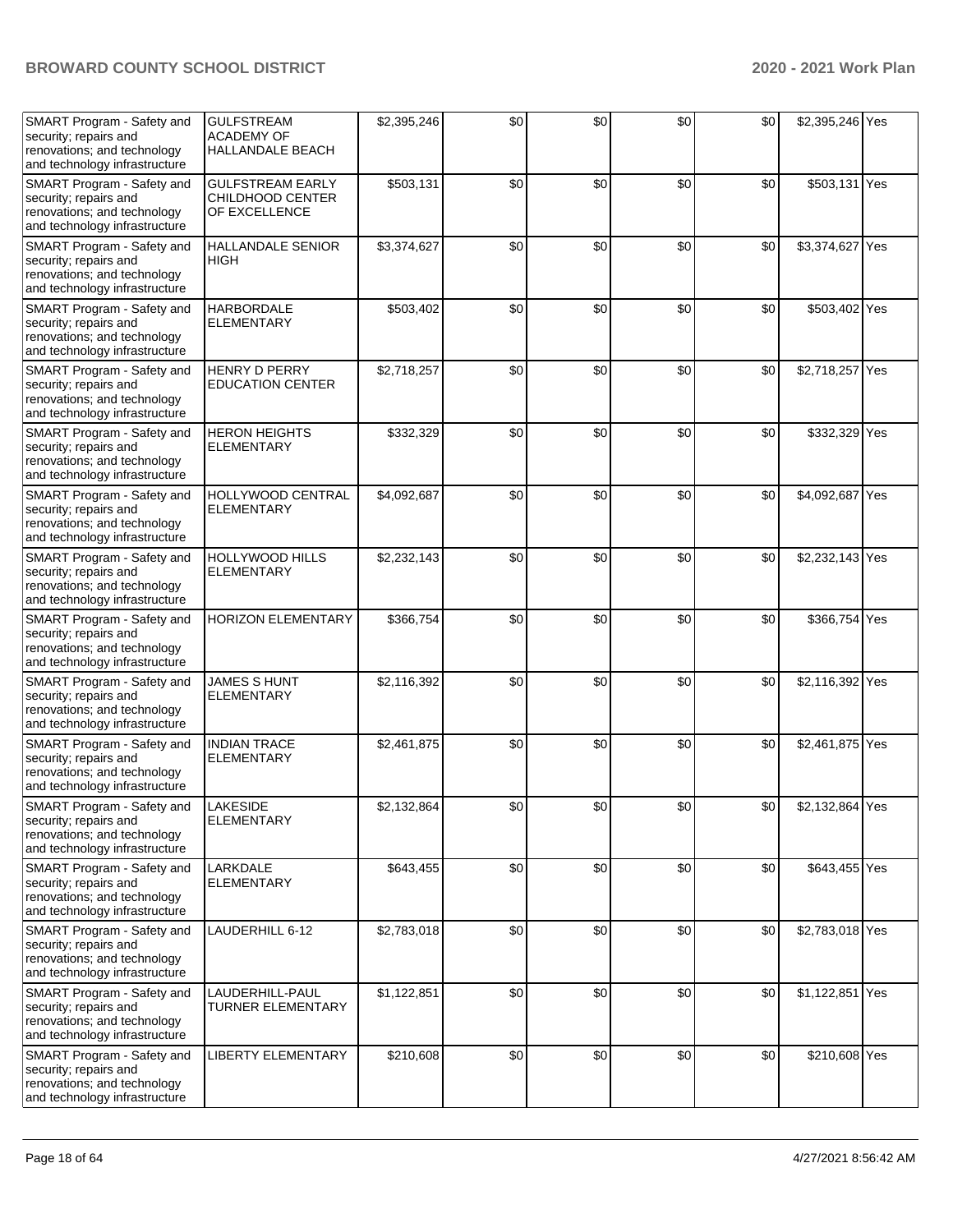| SMART Program - Safety and<br>security; repairs and<br>renovations; and technology<br>and technology infrastructure | <b>LLOYD ESTATES</b><br><b>ELEMENTARY</b>                   | \$1,015,175  | \$0 | \$0 | \$0 | \$0 | \$1,015,175 Yes  |  |
|---------------------------------------------------------------------------------------------------------------------|-------------------------------------------------------------|--------------|-----|-----|-----|-----|------------------|--|
| SMART Program - Safety and<br>security; repairs and<br>renovations; and technology<br>and technology infrastructure | <b>MAPLEWOOD</b><br><b>ELEMENTARY</b>                       | \$1,843,210  | \$0 | \$0 | \$0 | \$0 | \$1,843,210 Yes  |  |
| SMART Program - Safety and<br>security; repairs and<br>renovations; and technology<br>and technology infrastructure | <b>MARGATE</b><br><b>ELEMENTARY</b>                         | \$3,205,930  | \$0 | \$0 | \$0 | \$0 | \$3,205,930 Yes  |  |
| SMART Program - Safety and<br>security; repairs and<br>renovations; and technology<br>and technology infrastructure | <b>MARGATE MIDDLE</b>                                       | \$3,856,780  | \$0 | \$0 | \$0 | \$0 | \$3,856,780 Yes  |  |
| SMART Program - Safety and<br>security; repairs and<br>renovations; and technology<br>and technology infrastructure | ROBERT C MARKHAM<br><b>ELEMENTARY</b>                       | \$4,061,559  | \$0 | \$0 | \$0 | \$0 | \$4,061,559 Yes  |  |
| SMART Program - Safety and<br>security; repairs and<br>renovations; and technology<br>and technology infrastructure | <b>MCARTHUR SENIOR</b><br>HIGH                              | \$11,622,006 | \$0 | \$0 | \$0 | \$0 | \$11,622,006 Yes |  |
| SMART Program - Safety and<br>security; repairs and<br>renovations; and technology<br>and technology infrastructure | <b>MCFATTER TECHNICAL</b><br><b>COLLEGE</b>                 | \$3,287,483  | \$0 | \$0 | \$0 | \$0 | \$3,287,483 Yes  |  |
| SMART Program - Safety and<br>security; repairs and<br>renovations; and technology<br>and technology infrastructure | <b>MEADOWBROOK</b><br><b>ELEMENTARY</b>                     | \$522,422    | \$0 | \$0 | \$0 | \$0 | \$522,422 Yes    |  |
| SMART Program - Safety and<br>security; repairs and<br>renovations; and technology<br>and technology infrastructure | MILLENNIUM 6-12<br><b>COLLEGIATE ACADEMY</b>                | \$1,332,046  | \$0 | \$0 | \$0 | \$0 | \$1,332,046 Yes  |  |
| SMART Program - Safety and<br>security; repairs and<br>renovations; and technology<br>and technology infrastructure | MIRAMAR SENIOR HIGH                                         | \$4,990,372  | \$0 | \$0 | \$0 | \$0 | \$4,990,372 Yes  |  |
| SMART Program - Safety and<br>security; repairs and<br>renovations; and technology<br>and technology infrastructure | <b>NEW RIVER MIDDLE</b>                                     | \$2,099,161  | \$0 | \$0 | \$0 | \$0 | \$2,099,161 Yes  |  |
| SMART Program - Safety and<br>security; repairs and<br>renovations; and technology<br>and technology infrastructure | NOB HILL ELEMENTARY                                         | \$919,780    | \$0 | \$0 | \$0 | \$0 | \$919,780 Yes    |  |
| SMART Program - Safety and<br>security; repairs and<br>renovations; and technology<br>and technology infrastructure | <b>NORCREST</b><br><b>ELEMENTARY</b>                        | \$1,455,759  | \$0 | \$0 | \$0 | \$0 | \$1,455,759 Yes  |  |
| SMART Program - Safety and<br>security; repairs and<br>renovations; and technology<br>and technology infrastructure | <b>NORTH ANDREWS</b><br><b>GARDENS</b><br><b>ELEMENTARY</b> | \$1,667,202  | \$0 | \$0 | \$0 | \$0 | \$1,667,202 Yes  |  |
| SMART Program - Safety and<br>security; repairs and<br>renovations; and technology<br>and technology infrastructure | NORTHEAST SENIOR<br>HIGH                                    | \$20,063,754 | \$0 | \$0 | \$0 | \$0 | \$20,063,754 Yes |  |
| SMART Program - Safety and<br>security; repairs and<br>renovations; and technology<br>and technology infrastructure | NOVA BLANCHE<br><b>FORMAN ELEMENTARY</b>                    | \$692,788    | \$0 | \$0 | \$0 | \$0 | \$692,788 Yes    |  |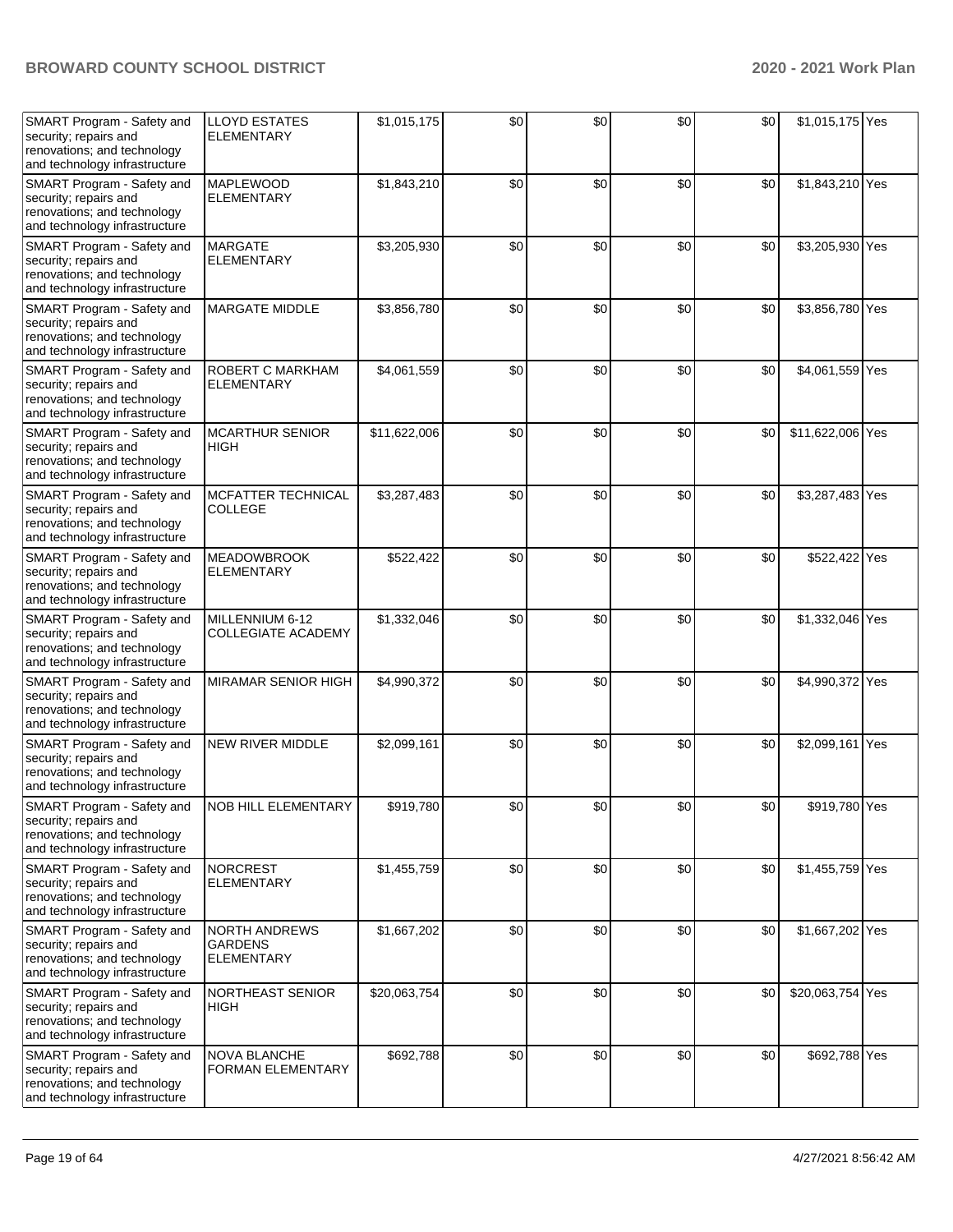| SMART Program - Safety and<br>security; repairs and<br>renovations; and technology<br>and technology infrastructure        | <b>NOVA DWIGHT D</b><br><b>EISENHOWER</b><br><b>ELEMENTARY</b> | \$455,086   | \$0 | \$0 | \$0 | \$0 | \$455,086 Yes   |  |
|----------------------------------------------------------------------------------------------------------------------------|----------------------------------------------------------------|-------------|-----|-----|-----|-----|-----------------|--|
| SMART Program - Safety and<br>security; repairs and<br>renovations; and technology<br>and technology infrastructure        | <b>NOVA MIDDLE</b>                                             | \$3,275,264 | \$0 | \$0 | \$0 | \$0 | \$3,275,264 Yes |  |
| SMART Program - Safety and<br>security; repairs and<br>renovations; and technology<br>and technology infrastructure        | OAKLAND PARK<br><b>ELEMENTARY</b>                              | \$2,743,687 | \$0 | \$0 | \$0 | \$0 | \$2,743,687 Yes |  |
| SMART Program - Safety and<br>security; repairs and<br>renovations; and technology<br>and technology infrastructure        | <b>OLSEN MIDDLE</b>                                            | \$3,221,391 | \$0 | \$0 | \$0 | \$0 | \$3,221,391 Yes |  |
| SMART Program - Safety and<br>security; repairs and<br>renovations; and technology<br>and technology infrastructure        | <b>ORIOLE ELEMENTARY</b>                                       | \$1,077,911 | \$0 | \$0 | \$0 | \$0 | \$1,077,911 Yes |  |
| SMART Program - Safety and<br>security; repairs and<br>renovations; and technology<br>and technology infrastructure        | <b>PALMVIEW</b><br><b>ELEMENTARY</b>                           | \$1,864,328 | \$0 | \$0 | \$0 | \$0 | \$1,864,328 Yes |  |
| SMART Program - Safety and<br>security; repairs and<br>renovations; and technology<br>and technology infrastructure        | PANTHER RUN<br><b>ELEMENTARY</b>                               | \$1,784,090 | \$0 | \$0 | \$0 | \$0 | \$1,784,090 Yes |  |
| SMART Program - Safety and<br>security; repairs and<br>renovations; and technology<br>and technology infrastructure        | <b>PARK LAKES</b><br><b>ELEMENTARY</b>                         | \$296,753   | \$0 | \$0 | \$0 | \$0 | \$296,753 Yes   |  |
| SMART Program - Safety and<br>security; repairs and<br>renovations; and technology<br>and technology infrastructure        | PARK RIDGE<br><b>ELEMENTARY</b>                                | \$1,021,328 | \$0 | \$0 | \$0 | \$0 | \$1,021,328 Yes |  |
| SMART Program - Safety and<br>security; repairs and<br>renovations; and technology<br>and technology infrastructure        | <b>PARK SPRINGS</b><br><b>ELEMENTARY</b>                       | \$3,559,671 | \$0 | \$0 | \$0 | \$0 | \$3,559,671 Yes |  |
| SMART Program - Safety and<br>security; repairs and<br>renovations; and technology<br>and technology infrastructure        | <b>PARK TRAILS</b><br><b>ELEMENTARY</b>                        | \$1,159,523 | \$0 | \$0 | \$0 | \$0 | \$1,159,523 Yes |  |
| SMART Program - Safety and<br>security; repairs and<br>renovations; and technology<br>and technology infrastructure        | <b>PARKSIDE</b><br><b>ELEMENTARY</b>                           | \$431,913   | \$0 | \$0 | \$0 | \$0 | \$431,913 Yes   |  |
| SMART Program - Safety and<br>security; repairs and<br>renovations; and technology<br>and technology infrastructure        | PASADENA LAKES<br><b>ELEMENTARY</b>                            | \$1,785,103 | \$0 | \$0 | \$0 | \$0 | \$1,785,103 Yes |  |
| SMART Program - Safety and<br>security; repairs and<br>renovations; and technology<br>and technology infrastructure        | PEMBROKE LAKES<br><b>ELEMENTARY</b>                            | \$1,164,901 | \$0 | \$0 | \$0 | \$0 | \$1,164,901 Yes |  |
| <b>SMART Program - Safety and</b><br>security; repairs and<br>renovations; and technology<br>and technology infrastructure | PEMBROKE PINES<br><b>ELEMENTARY</b>                            | \$2,285,852 | \$0 | \$0 | \$0 | \$0 | \$2,285,852 Yes |  |
| <b>SMART Program - Safety and</b><br>security; repairs and<br>renovations; and technology<br>and technology infrastructure | <b>PINES LAKES</b><br><b>ELEMENTARY</b>                        | \$699,355   | \$0 | \$0 | \$0 | \$0 | \$699,355 Yes   |  |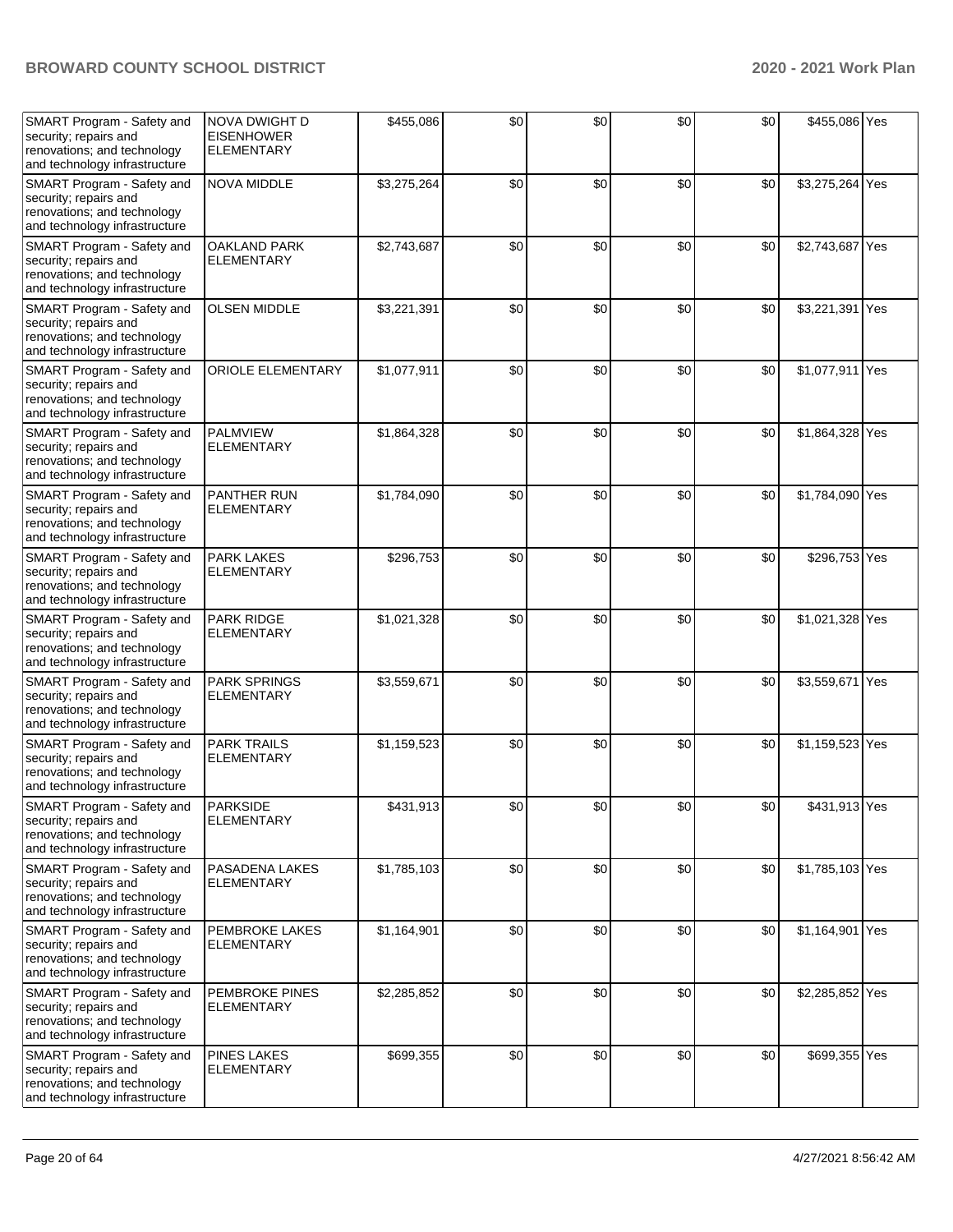| SMART Program - Safety and<br>security; repairs and<br>renovations; and technology<br>and technology infrastructure | PINES MIDDLE                                | \$236,799   | \$0 | \$0 | \$0 | \$0 | \$236,799 Yes   |     |
|---------------------------------------------------------------------------------------------------------------------|---------------------------------------------|-------------|-----|-----|-----|-----|-----------------|-----|
| SMART Program - Safety and<br>security; repairs and<br>renovations; and technology<br>and technology infrastructure | PIPER SENIOR HIGH                           | \$8,600,213 | \$0 | \$0 | \$0 | \$0 | \$8,600,213 Yes |     |
| SMART Program - Safety and<br>security; repairs and<br>renovations; and technology<br>and technology infrastructure | PLANTATION SENIOR<br>HIGH                   | \$6,746,584 | \$0 | \$0 | \$0 | \$0 | \$6,746,584     | Yes |
| SMART Program - Safety and<br>security; repairs and<br>renovations; and technology<br>and technology infrastructure | <b>PLANTATION PARK</b><br><b>ELEMENTARY</b> | \$984,801   | \$0 | \$0 | \$0 | \$0 | \$984,801       | Yes |
| SMART Program - Safety and<br>security; repairs and<br>renovations; and technology<br>and technology infrastructure | POMPANO BEACH HIGH<br><b>SCHOOL</b>         | \$1,276,673 | \$0 | \$0 | \$0 | \$0 | \$1,276,673 Yes |     |
| SMART Program - Safety and<br>security; repairs and<br>renovations; and technology<br>and technology infrastructure | RAMBLEWOOD MIDDLE                           | \$3,252,499 | \$0 | \$0 | \$0 | \$0 | \$3,252,499 Yes |     |
| SMART Program - Safety and<br>security; repairs and<br>renovations; and technology<br>and technology infrastructure | SANDERS PARK<br><b>ELEMENTARY</b>           | \$3,842,642 | \$0 | \$0 | \$0 | \$0 | \$3,842,642 Yes |     |
| SMART Program - Safety and<br>security; repairs and<br>renovations; and technology<br>and technology infrastructure | <b>RIVERSIDE</b><br><b>ELEMENTARY</b>       | \$709,740   | \$0 | \$0 | \$0 | \$0 | \$709,740 Yes   |     |
| SMART Program - Safety and<br>security; repairs and<br>renovations; and technology<br>and technology infrastructure | <b>ROYAL PALM</b><br><b>ELEMENTARY</b>      | \$3,314,703 | \$0 | \$0 | \$0 | \$0 | \$3,314,703 Yes |     |
| SMART Program - Safety and<br>security; repairs and<br>renovations; and technology<br>and technology infrastructure | <b>SAWGRASS</b><br><b>ELEMENTARY</b>        | \$1,969,902 | \$0 | \$0 | \$0 | \$0 | \$1,969,902 Yes |     |
| SMART Program - Safety and<br>security; repairs and<br>renovations; and technology<br>and technology infrastructure | <b>SEA CASTLE</b><br><b>ELEMENTARY</b>      | \$1,484,293 | \$0 | \$0 | \$0 | \$0 | \$1,484,293 Yes |     |
| SMART Program - Safety and<br>security; repairs and<br>renovations; and technology<br>and technology infrastructure | <b>SEMINOLE MIDDLE</b>                      | \$2,101,973 | \$0 | \$0 | \$0 | \$0 | \$2,101,973 Yes |     |
| SMART Program - Safety and<br>security; repairs and<br>renovations; and technology<br>and technology infrastructure | <b>SHERIDAN HILLS</b><br><b>ELEMENTARY</b>  | \$1,344,161 | \$0 | \$0 | \$0 | \$0 | \$1,344,161 Yes |     |
| SMART Program - Safety and<br>security; repairs and<br>renovations; and technology<br>and technology infrastructure | <b>SHERIDAN PARK</b><br><b>ELEMENTARY</b>   | \$1,468,659 | \$0 | \$0 | \$0 | \$0 | \$1,468,659 Yes |     |
| SMART Program - Safety and<br>security; repairs and<br>renovations; and technology<br>and technology infrastructure | SHERIDAN TECHNICAL<br>COLLEGE               | \$3,484,306 | \$0 | \$0 | \$0 | \$0 | \$3,484,306 Yes |     |
| SMART Program - Safety and<br>security; repairs and<br>renovations; and technology<br>and technology infrastructure | SHERIDAN TECHNICAL<br><b>COLLEGE</b>        | \$1,628,696 | \$0 | \$0 | \$0 | \$0 | \$1,628,696 Yes |     |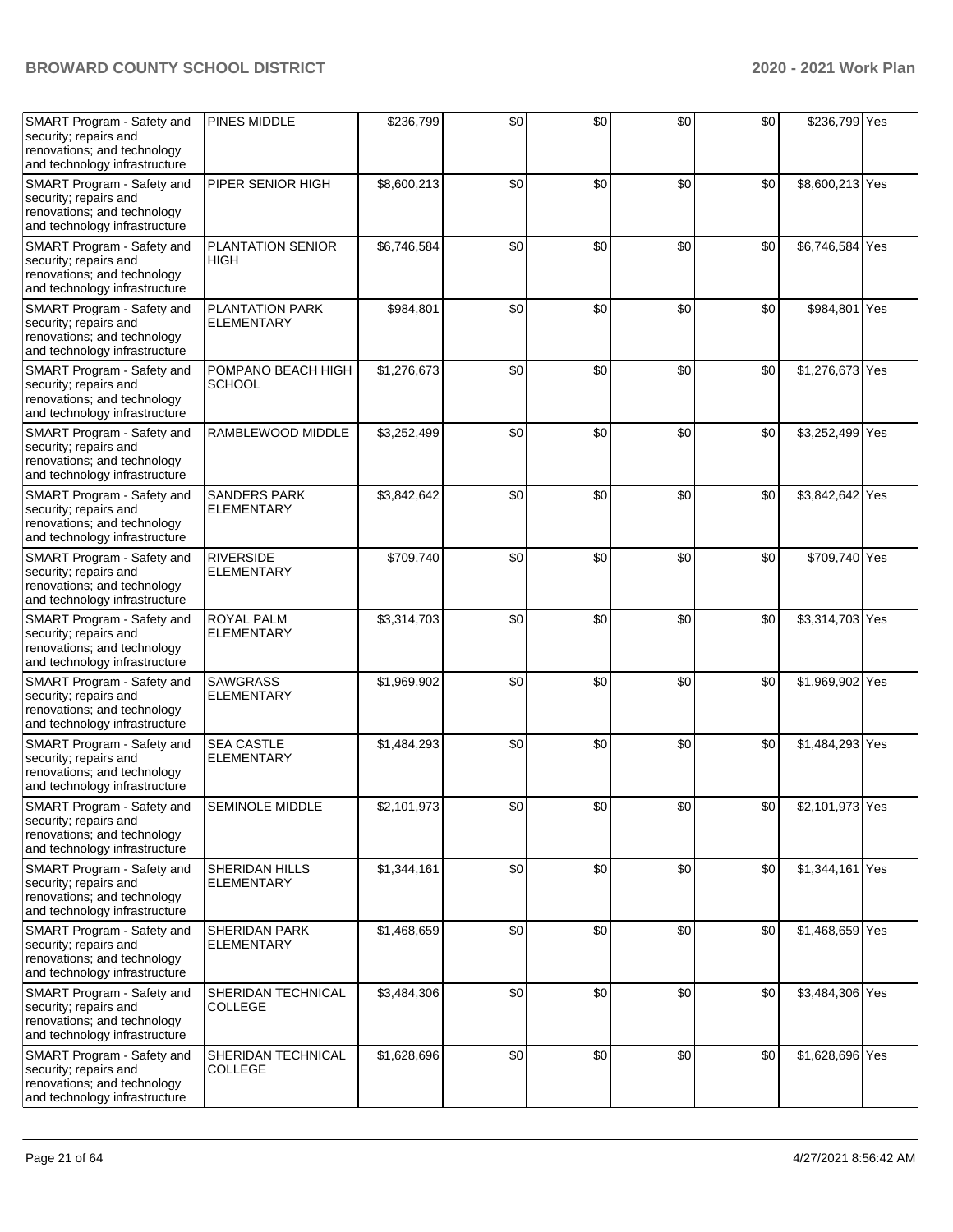| SMART Program - Safety and<br>security; repairs and<br>renovations; and technology<br>and technology infrastructure | <b>SILVER LAKES MIDDLE</b>                     | \$0         | \$1,424,000 | \$0 | \$0 | \$0 | \$1,424,000 Yes |  |
|---------------------------------------------------------------------------------------------------------------------|------------------------------------------------|-------------|-------------|-----|-----|-----|-----------------|--|
| SMART Program - Safety and<br>security; repairs and<br>renovations; and technology<br>and technology infrastructure | <b>SILVER PALMS</b><br><b>ELEMENTARY</b>       | \$606,182   | \$0         | \$0 | \$0 | \$0 | \$606,182 Yes   |  |
| SMART Program - Safety and<br>security; repairs and<br>renovations; and technology<br>and technology infrastructure | SOUTH PLANTATION<br><b>SENIOR HIGH</b>         | \$2,051,537 | \$0         | \$0 | \$0 | \$0 | \$2,051,537 Yes |  |
| SMART Program - Safety and<br>security; repairs and<br>renovations; and technology<br>and technology infrastructure | <b>STEPHEN FOSTER</b><br><b>ELEMENTARY</b>     | \$1,124,161 | \$0         | \$0 | \$0 | \$0 | \$1,124,161 Yes |  |
| SMART Program - Safety and<br>security; repairs and<br>renovations; and technology<br>and technology infrastructure | STIRLING ELEMENTARY                            | \$2,036,170 | \$0         | \$0 | \$0 | \$0 | \$2,036,170 Yes |  |
| SMART Program - Safety and<br>security; repairs and<br>renovations; and technology<br>and technology infrastructure | <b>MARJORY STONEMAN</b><br>DOUGLAS SENIOR HIGH | \$4,174,825 | \$0         | \$0 | \$0 | \$0 | \$4,174,825 Yes |  |
| SMART Program - Safety and<br>security; repairs and<br>renovations; and technology<br>and technology infrastructure | <b>SUNSET LAKES</b><br><b>ELEMENTARY</b>       | \$310,033   | \$0         | \$0 | \$0 | \$0 | \$310,033 Yes   |  |
| SMART Program - Safety and<br>security; repairs and<br>renovations; and technology<br>and technology infrastructure | <b>SUNSHINE</b><br><b>ELEMENTARY</b>           | \$529,958   | \$0         | \$0 | \$0 | \$0 | \$529,958 Yes   |  |
| SMART Program - Safety and<br>security; repairs and<br>renovations; and technology<br>and technology infrastructure | J P TARAVELLA SENIOR<br><b>HIGH</b>            | \$4,859,338 | \$0         | \$0 | \$0 | \$0 | \$4,859,338 Yes |  |
| SMART Program - Safety and<br>security; repairs and<br>renovations; and technology<br>and technology infrastructure | <b>TEDDER ELEMENTARY</b>                       | \$1,973,212 | \$0         | \$0 | \$0 | \$0 | \$1,973,212 Yes |  |
| SMART Program - Safety and<br>security; repairs and<br>renovations; and technology<br>and technology infrastructure | <b>TEQUESTA TRACE</b><br><b>MIDDLE</b>         | \$2,335,120 | \$0         | \$0 | \$0 | \$0 | \$2,335,120 Yes |  |
| SMART Program - Safety and<br>security; repairs and<br>renovations; and technology<br>and technology infrastructure | THURGOOD MARSHALL<br><b>ELEMENTARY</b>         | \$896,876   | \$0         | \$0 | \$0 | \$0 | \$896,876 Yes   |  |
| SMART Program - Safety and<br>security; repairs and<br>renovations; and technology<br>and technology infrastructure | <b>TRADEWINDS</b><br><b>ELEMENTARY</b>         | \$866,261   | \$0         | \$0 | \$0 | \$0 | \$866,261 Yes   |  |
| SMART Program - Safety and<br>security; repairs and<br>renovations; and technology<br>and technology infrastructure | <b>TROPICAL</b><br><b>ELEMENTARY</b>           | \$456,145   | \$0         | \$0 | \$0 | \$0 | \$456,145 Yes   |  |
| SMART Program - Safety and<br>security; repairs and<br>renovations; and technology<br>and technology infrastructure | VILLAGE ELEMENTARY                             | \$441,893   | \$0         | \$0 | \$0 | \$0 | \$441,893 Yes   |  |
| SMART Program - Safety and<br>security; repairs and<br>renovations; and technology<br>and technology infrastructure | <b>WATKINS ELEMENTARY</b>                      | \$456,687   | \$0         | \$0 | \$0 | \$0 | \$456,687 Yes   |  |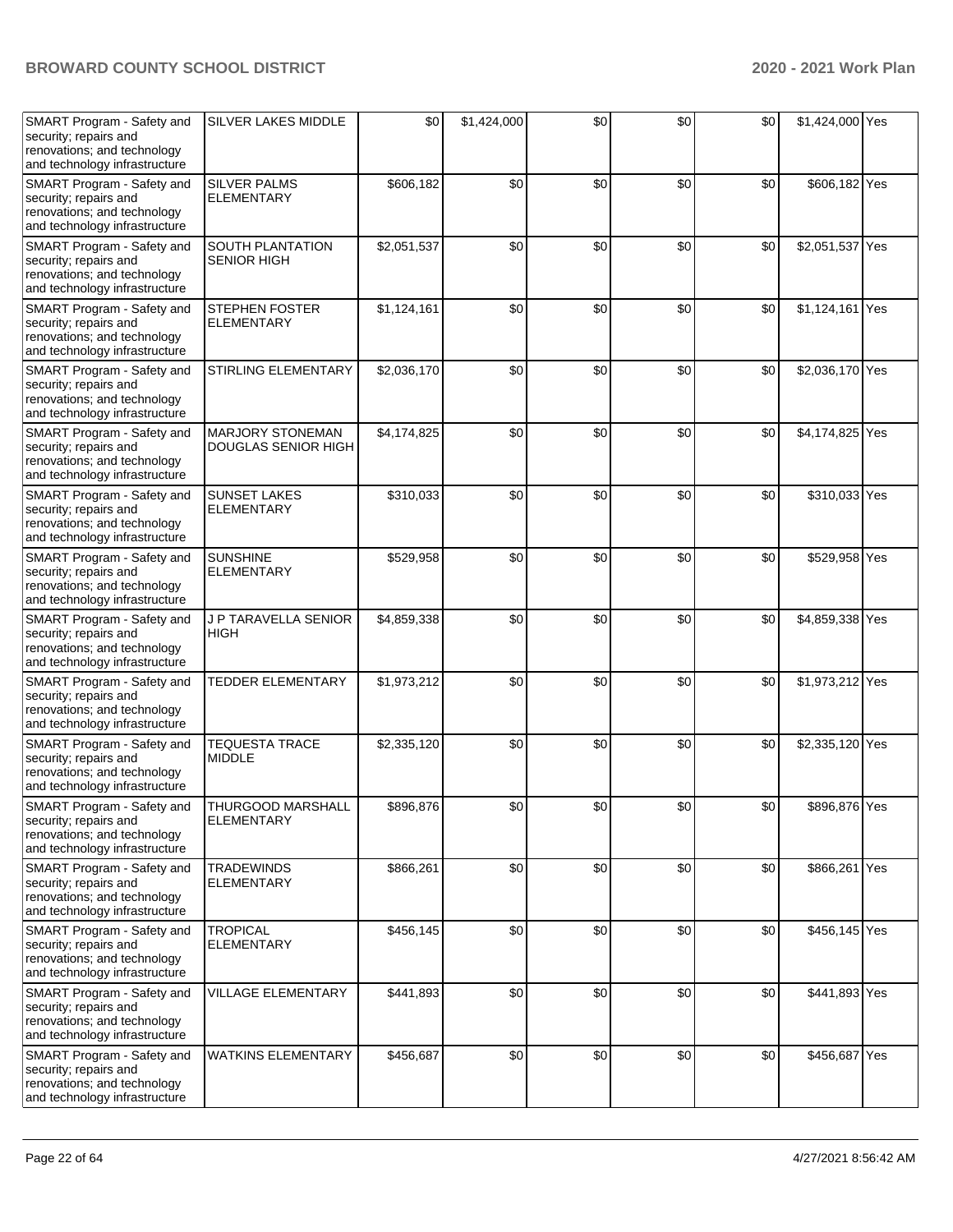| SMART Program - Safety and<br>security; repairs and<br>renovations; and technology<br>and technology infrastructure | <b>WELLEBY ELEMENTARY</b>                                                | \$1,318,792 | \$0         | \$0 | \$0 | \$0         | \$1,318,792 Yes |  |
|---------------------------------------------------------------------------------------------------------------------|--------------------------------------------------------------------------|-------------|-------------|-----|-----|-------------|-----------------|--|
| SMART Program - Safety and<br>security; repairs and<br>renovations; and technology<br>and technology infrastructure | <b>WESTERN SENIOR HIGH</b>                                               | \$1,283,580 | \$0         | \$0 | \$0 | \$0         | \$1,283,580 Yes |  |
| SMART Program - Safety and<br>security; repairs and<br>renovations; and technology<br>and technology infrastructure | <b>WESTGLADES MIDDLE</b>                                                 | \$2,128,429 | \$0         | \$0 | \$0 | \$0         | \$2,128,429 Yes |  |
| SMART Program - Safety and<br>security; repairs and<br>renovations; and technology<br>and technology infrastructure | <b>WESTPINE MIDDLE</b>                                                   | \$2,223,750 | \$0         | \$0 | \$0 | \$0         | \$2,223,750 Yes |  |
| SMART Program - Safety and<br>security; repairs and<br>renovations; and technology<br>and technology infrastructure | WHIDDON-ROGERS<br><b>EDUCATION CENTER</b>                                | \$2,391,395 | \$0         | \$0 | \$0 | \$0         | \$2,391,395 Yes |  |
| SMART Program - Safety and<br>security; repairs and<br>renovations; and technology<br>and technology infrastructure | <b>WHISPERING PINES</b><br><b>EXCEPTIONAL</b><br><b>EDUCATION CENTER</b> | \$1,034,045 | \$0         | \$0 | \$0 | \$0         | \$1,034,045 Yes |  |
| SMART Program - Safety and<br>security; repairs and<br>renovations; and technology<br>and technology infrastructure | <b>WILTON MANORS</b><br><b>ELEMENTARY</b>                                | \$1,447,506 | \$0         | \$0 | \$0 | \$0         | \$1,447,506 Yes |  |
| SMART Program - Safety and<br>security; repairs and<br>renovations; and technology<br>and technology infrastructure | <b>VIRGINIA SHUMAN</b><br>YOUNG ELEMENTARY                               | \$2,272,963 | \$0         | \$0 | \$0 | \$0         | \$2,272,963 Yes |  |
| SMART Program - Safety and<br>security; repairs and<br>renovations; and technology<br>and technology infrastructure | <b>WINSTON PARK</b><br><b>ELEMENTARY</b>                                 | \$1,060,909 | \$0         | \$0 | \$0 | \$0         | \$1,060,909 Yes |  |
| SMART Program - Safety and<br>security; repairs and<br>renovations; and technology<br>and technology infrastructure | <b>WALTER C YOUNG</b><br><b>MIDDLE</b>                                   | \$4,211,408 | \$0         | \$0 | \$0 | \$0         | \$4,211,408 Yes |  |
| SMART Program - Safety and<br>security; repairs and<br>renovations; and technology<br>and technology infrastructure | <b>CRESTHAVEN</b><br><b>ELEMENTARY</b>                                   | \$0         | \$3,132,000 | \$0 | \$0 | \$0         | \$3,132,000 Yes |  |
| SMART Program - Safety and<br>security; repairs and<br>renovations; and technology<br>and technology infrastructure | LYONS CREEK MIDDLE                                                       | \$0         | \$2,262,000 | \$0 | \$0 | \$0         | \$2,262,000 Yes |  |
| SMART Program - Safety and<br>security; repairs and<br>renovations; and technology<br>and technology infrastructure | <b>MONARCH SENIOR</b><br>HIGH                                            | \$0         | \$1,643,000 | \$0 | \$0 | \$0         | \$1,643,000 Yes |  |
| SMART Program - Safety and<br>security; repairs and<br>renovations; and technology<br>and technology infrastructure | <b>NEW RENAISSANCE</b><br><b>MIDDLE</b>                                  | \$0         | \$2,637,000 | \$0 | \$0 | \$0         | \$2,637,000 Yes |  |
| Safety and security; repairs and<br>renovations; and technology<br>and technology infrastructure                    | <b>CHARLES DREW</b><br><b>ELEMENTARY</b>                                 | \$0         | \$0         | \$0 | \$0 | \$1,830,573 | \$1,830,573 No  |  |
| Safety and security; repairs and<br>renovations; and technology<br>and technology infrastructure                    | <b>EAGLE RIDGE</b><br><b>ELEMENTARY</b>                                  | \$0         | \$0         | \$0 | \$0 | \$1,869,316 | \$1,869,316 No  |  |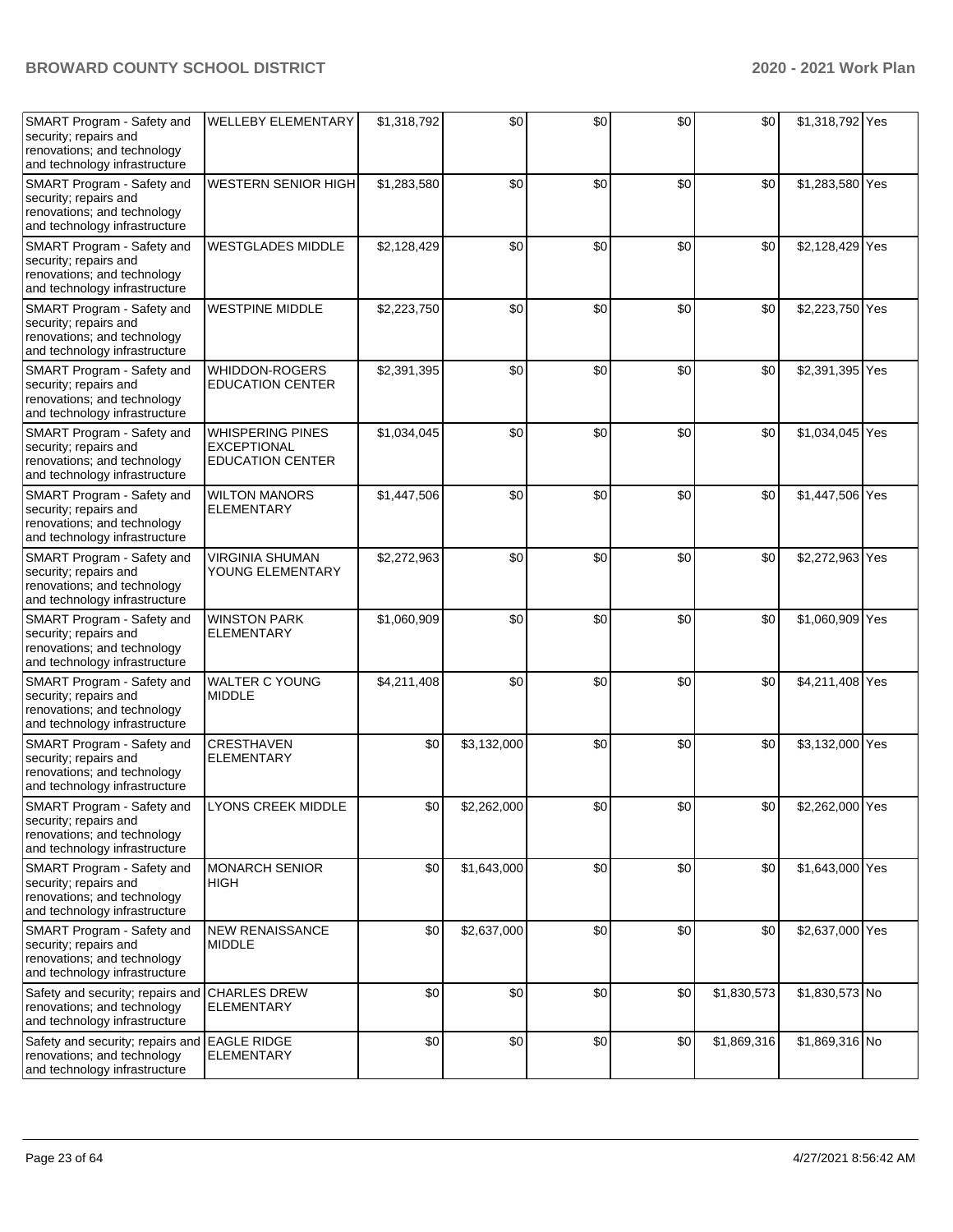| Safety and security; repairs and<br>renovations; and technology<br>and technology infrastructure                  | <b>EMBASSY CREEK</b><br><b>ELEMENTARY</b>  | \$0 | \$0 | \$0 | \$0 | \$3,796,937  | \$3,796,937 No  |  |
|-------------------------------------------------------------------------------------------------------------------|--------------------------------------------|-----|-----|-----|-----|--------------|-----------------|--|
| Safety and security; repairs and<br>renovations; and technology<br>and technology infrastructure                  | <b>EVERGLADES</b><br><b>ELEMENTARY</b>     | \$0 | \$0 | \$0 | \$0 | \$2,357,491  | \$2,357,491 No  |  |
| Safety and security; repairs and<br>renovations; and technology<br>and technology infrastructure                  | <b>FAIRWAY ELEMENTARY</b>                  | \$0 | \$0 | \$0 | \$0 | \$4,480,574  | \$4,480,574 No  |  |
| Safety and security; repairs and<br>renovations; and technology<br>and technology infrastructure                  | FOREST GLEN MIDDLE                         | \$0 | \$0 | \$0 | \$0 | \$5,723,811  | \$5,723,811 No  |  |
| Safety and security; repairs and<br>renovations; and technology<br>and technology infrastructure                  | <b>FOREST HILLS</b><br><b>ELEMENTARY</b>   | \$0 | \$0 | \$0 | \$0 | \$2,658,837  | \$2,658,837 No  |  |
| Safety and security; repairs and HARBORDALE<br>renovations; and technology<br>and technology infrastructure       | <b>ELEMENTARY</b>                          | \$0 | \$0 | \$0 | \$0 | \$1,155,988  | \$1,155,988 No  |  |
| Safety and security; repairs and<br>renovations; and technology<br>and technology infrastructure                  | <b>HORIZON ELEMENTARY</b>                  | \$0 | \$0 | \$0 | \$0 | \$2,252,910  | \$2,252,910 No  |  |
| Safety and security; repairs and<br>renovations; and technology<br>and technology infrastructure                  | <b>JAMES S HUNT</b><br><b>ELEMENTARY</b>   | \$0 | \$0 | \$0 | \$0 | \$3,541,952  | \$3,541,952 No  |  |
| Safety and security; repairs and<br>renovations; and technology<br>and technology infrastructure                  | <b>MCARTHUR SENIOR</b><br>HIGH             | \$0 | \$0 | \$0 | \$0 | \$19,362,688 | \$19,362,688 No |  |
| Safety and security; repairs and<br>renovations; and technology<br>and technology infrastructure                  | NORTH LAUDERDALE<br><b>PK-8</b>            | \$0 | \$0 | \$0 | \$0 | \$2,415,842  | \$2,415,842 No  |  |
| Safety and security; repairs and NORTHEAST SENIOR<br>renovations; and technology<br>and technology infrastructure | <b>HIGH</b>                                | \$0 | \$0 | \$0 | \$0 | \$9,427,447  | \$9,427,447 No  |  |
| Safety and security; repairs and<br>renovations; and technology<br>and technology infrastructure                  | <b>OAKLAND PARK</b><br><b>ELEMENTARY</b>   | \$0 | \$0 | \$0 | \$0 | \$1,710,537  | \$1,710,537 No  |  |
| Safety and security; repairs and<br>renovations; and technology<br>and technology infrastructure                  | <b>OAKRIDGE</b><br><b>ELEMENTARY</b>       | \$0 | \$0 | \$0 | \$0 | \$3,223,550  | \$3,223,550 No  |  |
| Safety and security; repairs and<br>renovations; and technology<br>and technology infrastructure                  | <b>ORIOLE ELEMENTARY</b>                   | \$0 | \$0 | \$0 | \$0 | \$1,102,121  | \$1,102,121 No  |  |
| Safety and security; repairs and<br>renovations; and technology<br>and technology infrastructure                  | <b>PALMVIEW</b><br>ELEMENTARY              | \$0 | \$0 | \$0 | \$0 | \$2,167,379  | \$2,167,379 No  |  |
| Safety and security; repairs and<br>renovations; and technology<br>and technology infrastructure                  | PARKWAY MIDDLE                             | \$0 | \$0 | \$0 | \$0 | \$11,960,855 | \$11,960,855 No |  |
| Safety and security; repairs and<br>renovations; and technology<br>and technology infrastructure                  | <b>PASADENA LAKES</b><br><b>ELEMENTARY</b> | \$0 | \$0 | \$0 | \$0 | \$5,282,670  | \$5,282,670 No  |  |
| Safety and security; repairs and HENRY D PERRY<br>renovations; and technology<br>and technology infrastructure    | <b>EDUCATION CENTER</b>                    | \$0 | \$0 | \$0 | \$0 | \$2,550,476  | \$2,550,476 No  |  |
| Safety and security; repairs and<br>renovations; and technology<br>and technology infrastructure                  | PLANTATION PARK<br><b>ELEMENTARY</b>       | \$0 | \$0 | \$0 | \$0 | \$1,831,975  | \$1,831,975 No  |  |
| Safety and security; repairs and<br>renovations; and technology<br>and technology infrastructure                  | POMPANO BEACH<br><b>ELEMENTARY</b>         | \$0 | \$0 | \$0 | \$0 | \$3,018,941  | \$3,018,941 No  |  |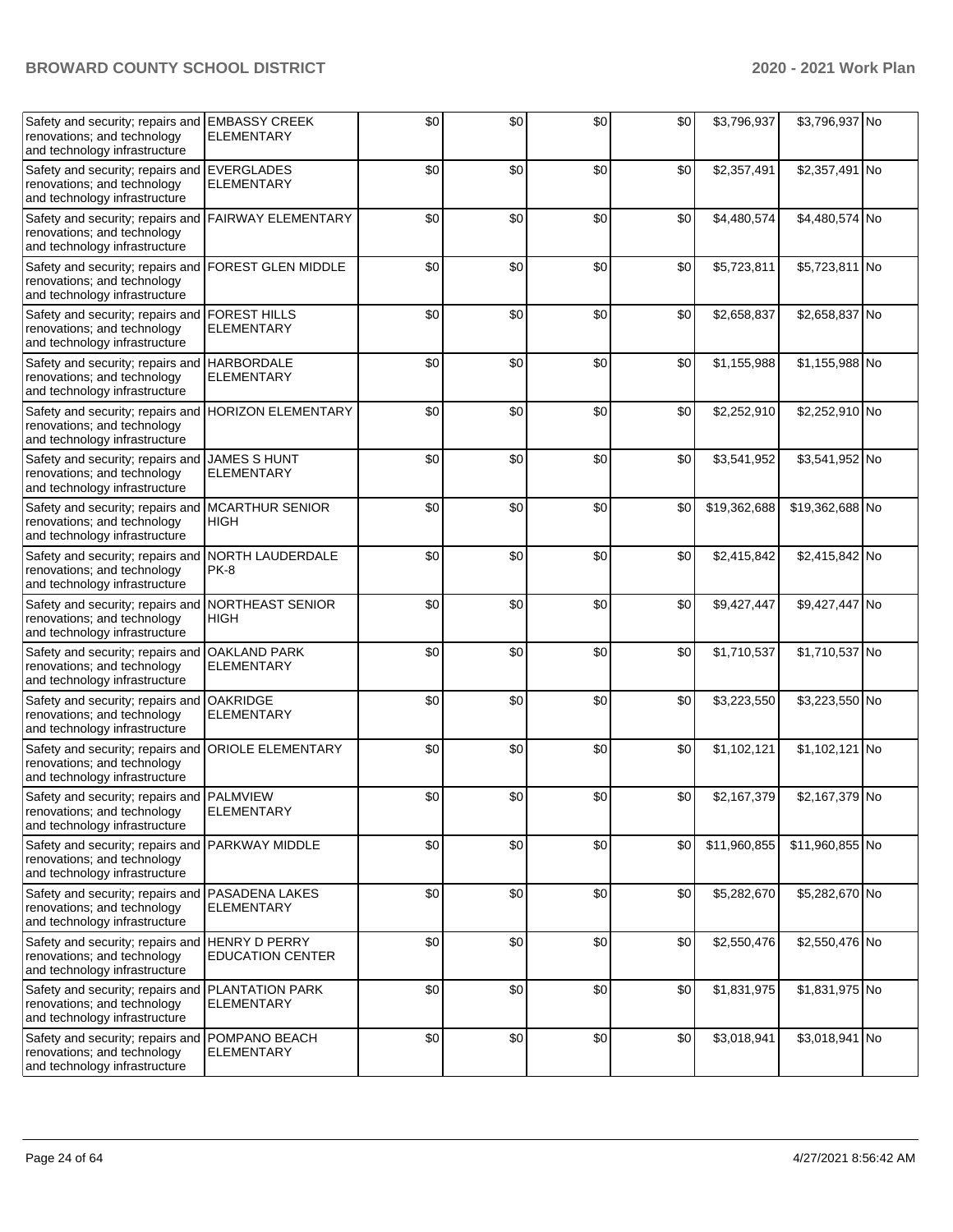| Safety and security; repairs and POMPANO BEACH<br>renovations; and technology<br>and technology infrastructure       | <b>MIDDLE</b>                                                            | \$0   | \$0 | \$0 | \$0 | \$7,549,802  | \$7,549,802 No  |  |
|----------------------------------------------------------------------------------------------------------------------|--------------------------------------------------------------------------|-------|-----|-----|-----|--------------|-----------------|--|
| Safety and security; repairs and<br>renovations; and technology<br>and technology infrastructure                     | <b>WESTERN SENIOR HIGH</b>                                               | \$0   | \$0 | \$0 | \$0 | \$15,733,419 | \$15,733,419 No |  |
| Safety and security; repairs and<br>renovations; and technology<br>and technology infrastructure                     | <b>WESTPINE MIDDLE</b>                                                   | \$0   | \$0 | \$0 | \$0 | \$2,851,327  | \$2,851,327 No  |  |
| Safety and security; repairs and<br>renovations; and technology<br>and technology infrastructure                     | <b>WHISPERING PINES</b><br><b>EXCEPTIONAL</b><br><b>EDUCATION CENTER</b> | \$0   | \$0 | \$0 | \$0 | \$2,526,726  | \$2,526,726 No  |  |
| Safety and security; repairs and WINGATE OAKS<br>renovations; and technology<br>and technology infrastructure        | CENTER                                                                   | \$0   | \$0 | \$0 | \$0 | \$4,738,097  | \$4,738,097 No  |  |
| Safety and security; repairs and WINSTON PARK<br>renovations; and technology<br>and technology infrastructure        | <b>ELEMENTARY</b>                                                        | \$0   | \$0 | \$0 | \$0 | \$4,813,169  | \$4,813,169 No  |  |
| Safety and security; repairs and<br>renovations; and technology<br>and technology infrastructure                     | <b>COLBERT ELEMENTARY</b>                                                | \$0   | \$0 | \$0 | \$0 | \$907,341    | \$907,341 No    |  |
| Safety and security; repairs and<br>renovations; and technology<br>and technology infrastructure                     | <b>BAIR MIDDLE</b>                                                       | \$0   | \$0 | \$0 | \$0 | \$6,092,470  | \$6,092,470 No  |  |
| Safety and security; repairs and THURGOOD MARSHALL<br>renovations; and technology<br>and technology infrastructure   | <b>ELEMENTARY</b>                                                        | \$0   | \$0 | \$0 | \$0 | \$1,619,040  | \$1,619,040 No  |  |
| Safety and security; repairs and MARY M BETHUNE<br>renovations; and technology<br>and technology infrastructure      | <b>ELEMENTARY</b>                                                        | \$0   | \$0 | \$0 | \$0 | \$2,732,989  | \$2,732,989 No  |  |
| Safety and security; repairs and<br>renovations; and technology<br>and technology infrastructure                     | <b>DEERFIELD PARK</b><br><b>ELEMENTARY</b>                               | \$0   | \$0 | \$0 | \$0 | \$1,746,208  | \$1,746,208 No  |  |
| Safety and security; repairs and<br>renovations; and technology<br>and technology infrastructure                     | DILLARD 6-12                                                             | \$0   | \$0 | \$0 | \$0 | \$5,020,652  | \$5,020,652 No  |  |
| Safety and security; repairs and<br>renovations; and technology<br>and technology infrastructure                     | FORT LAUDERDALE<br><b>SENIOR HIGH</b>                                    | \$0   | \$0 | \$0 | \$0 | \$6,447,804  | \$6,447,804 No  |  |
| Safety and security; repairs and DILLARD ELEMENTARY<br>renovations; and technology<br>and technology infrastructure  |                                                                          | \$0   | \$0 | \$0 | \$0 | \$2,058,218  | \$2,058,218 No  |  |
| Safety and security; repairs and EVERGLADES SENIOR<br>renovations; and technology<br>and technology infrastructure   | <b>HIGH</b>                                                              | $\$0$ | \$0 | \$0 | \$0 | \$7,726,629  | \$7,726,629 No  |  |
| Safety and security; repairs and MANATEE BAY<br>renovations; and technology<br>and technology infrastructure         | <b>ELEMENTARY</b>                                                        | \$0   | \$0 | \$0 | \$0 | \$1,271,191  | \$1,271,191 No  |  |
| Safety and security; repairs and<br>renovations; and technology<br>and technology infrastructure                     | <b>GULFSTREAM</b><br><b>ACADEMY OF</b><br><b>HALLANDALE BEACH</b>        | \$0   | \$0 | \$0 | \$0 | \$3,064,189  | \$3,064,189 No  |  |
| Safety and security; repairs and<br>renovations; and technology<br>and technology infrastructure                     | <b>MCNAB ELEMENTARY</b>                                                  | \$0   | \$0 | \$0 | \$0 | \$2,033,433  | \$2,033,433 No  |  |
| Safety and security; repairs and<br>renovations; and technology<br>and technology infrastructure                     | <b>MIRROR LAKE</b><br><b>ELEMENTARY</b>                                  | \$0   | \$0 | \$0 | \$0 | \$1,157,900  | \$1,157,900 No  |  |
| Safety and security; repairs and NOB HILL ELEMENTARY<br>renovations; and technology<br>and technology infrastructure |                                                                          | \$0   | \$0 | \$0 | \$0 | \$3,639,635  | \$3,639,635 No  |  |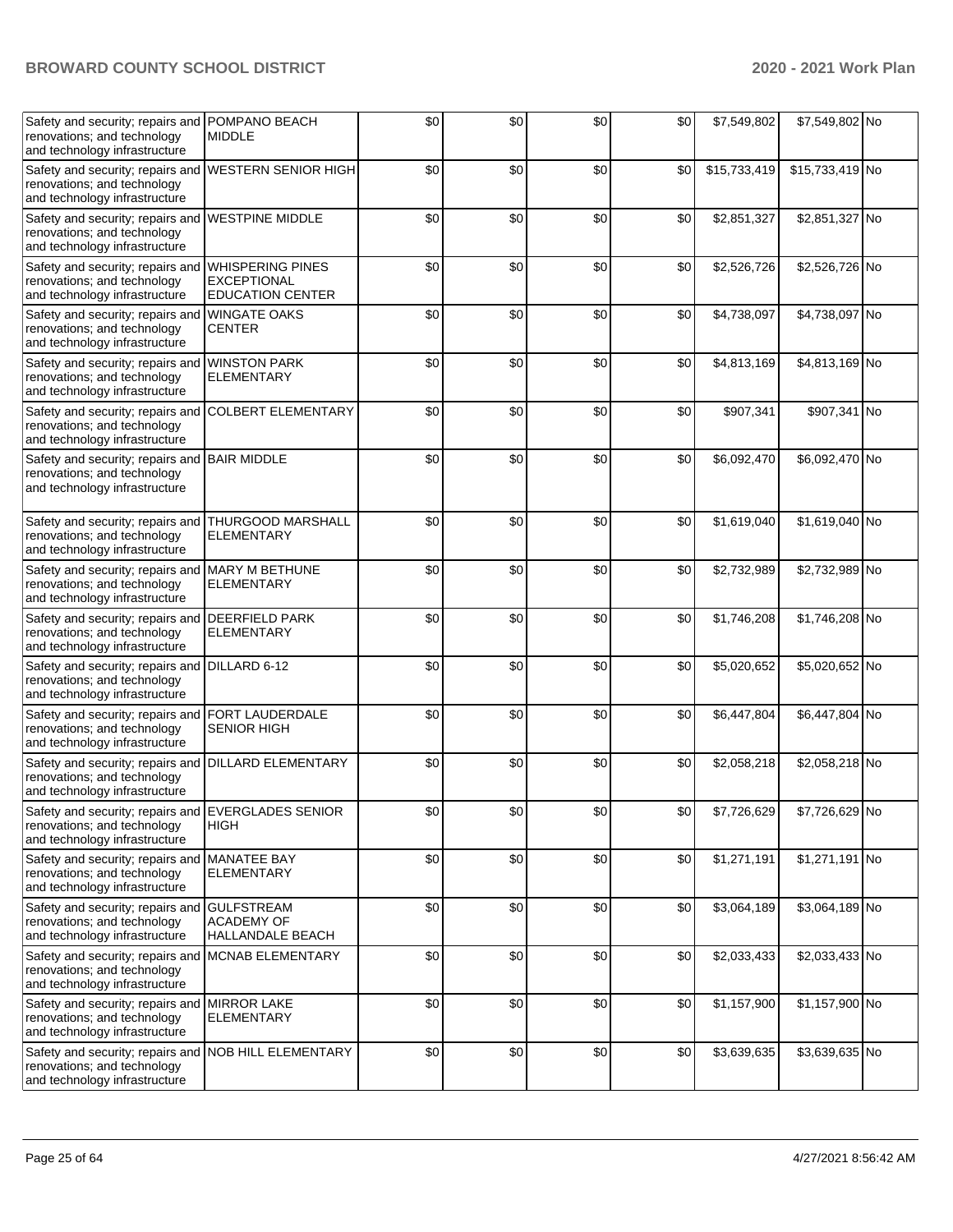| Safety and security; repairs and<br>renovations; and technology<br>and technology infrastructure                  | <b>MONARCH SENIOR</b><br><b>HIGH</b>          | \$0 | \$0 | \$0 | \$0 | \$7,323,311  | \$7,323,311 No  |  |
|-------------------------------------------------------------------------------------------------------------------|-----------------------------------------------|-----|-----|-----|-----|--------------|-----------------|--|
| Safety and security; repairs and<br>renovations; and technology<br>and technology infrastructure                  | NOVA BLANCHE<br><b>FORMAN ELEMENTARY</b>      | \$0 | \$0 | \$0 | \$0 | \$2,984,810  | \$2,984,810 No  |  |
| Safety and security; repairs and<br>renovations; and technology<br>and technology infrastructure                  | <b>PARKSIDE</b><br><b>ELEMENTARY</b>          | \$0 | \$0 | \$0 | \$0 | \$1,408,228  | \$1,408,228 No  |  |
| Safety and security; repairs and<br>renovations; and technology<br>and technology infrastructure                  | <b>PEMBROKE LAKES</b><br><b>ELEMENTARY</b>    | \$0 | \$0 | \$0 | \$0 | \$3,281,556  | \$3,281,556 No  |  |
| Safety and security; repairs and NEW RENAISSANCE<br>renovations; and technology<br>and technology infrastructure  | <b>MIDDLE</b>                                 | \$0 | \$0 | \$0 | \$0 | \$2,560,994  | \$2,560,994 No  |  |
| Safety and security; repairs and RIVERGLADES<br>renovations; and technology<br>and technology infrastructure      | <b>ELEMENTARY</b>                             | \$0 | \$0 | \$0 | \$0 | \$3,771,667  | \$3,771,667 No  |  |
| Safety and security; repairs and<br>renovations; and technology<br>and technology infrastructure                  | <b>CHARLES DREW</b><br><b>RESOURCE CENTER</b> | \$0 | \$0 | \$0 | \$0 | \$2,283,730  | \$2,283,730 No  |  |
| Safety and security; repairs and<br>renovations; and technology<br>and technology infrastructure                  | <b>PEMBROKE PINES</b><br><b>ELEMENTARY</b>    | \$0 | \$0 | \$0 | \$0 | \$1,232,636  | \$1,232,636 No  |  |
| Safety and security; repairs and FOX TRAIL<br>renovations; and technology<br>and technology infrastructure        | <b>ELEMENTARY</b>                             | \$0 | \$0 | \$0 | \$0 | \$1,696,064  | \$1,696,064 No  |  |
| Safety and security; repairs and<br>renovations; and technology<br>and technology infrastructure                  | <b>WESTGLADES MIDDLE</b>                      | \$0 | \$0 | \$0 | \$0 | \$3,851,588  | \$3,851,588 No  |  |
| Safety and security; repairs and THE QUEST CENTER<br>renovations; and technology<br>and technology infrastructure |                                               | \$0 | \$0 | \$0 | \$0 | \$4,575,537  | \$4,575,537 No  |  |
| Safety and security; repairs and<br>renovations; and technology<br>and technology infrastructure                  | <b>VILLAGE ELEMENTARY</b>                     | \$0 | \$0 | \$0 | \$0 | \$907,929    | \$907,929 No    |  |
| Safety and security; repairs and<br>renovations; and technology<br>and technology infrastructure                  | <b>WELLEBY ELEMENTARY</b>                     | \$0 | \$0 | \$0 | \$0 | \$2,833,346  | \$2,833,346 No  |  |
| Safety and security; repairs and<br>renovations; and technology<br>and technology infrastructure                  | <b>SILVER LAKES</b><br><b>ELEMENTARY</b>      | \$0 | \$0 | \$0 | \$0 | \$2,997,165  | \$2,997,165 No  |  |
| Safety and security; repairs and<br>renovations; and technology<br>and technology infrastructure                  | <b>PARK LAKES</b><br><b>ELEMENTARY</b>        | \$0 | \$0 | \$0 | \$0 | \$1,358,405  | \$1,358,405 No  |  |
| Safety and security; repairs and<br>renovations; and technology<br>and technology infrastructure                  | <b>WESTWOOD HEIGHTS</b><br><b>ELEMENTARY</b>  | \$0 | \$0 | \$0 | \$0 | \$1,576,515  | \$1,576,515 No  |  |
| Safety and security; repairs and WHIDDON-ROGERS<br>renovations; and technology<br>and technology infrastructure   | <b>EDUCATION CENTER</b>                       | \$0 | \$0 | \$0 | \$0 | \$2,774,966  | \$2,774,966 No  |  |
| Safety and security; repairs and WILTON MANORS<br>renovations; and technology<br>and technology infrastructure    | <b>ELEMENTARY</b>                             | \$0 | \$0 | \$0 | \$0 | \$827,214    | \$827,214 No    |  |
| Safety and security; repairs and<br>renovations; and technology<br>and technology infrastructure                  | <b>VIRGINIA SHUMAN</b><br>YOUNG ELEMENTARY    | \$0 | \$0 | \$0 | \$0 | \$1,198,288  | \$1,198,288 No  |  |
| Safety and security; repairs and<br>renovations; and technology<br>and technology infrastructure                  | <b>PIONEER MIDDLE</b>                         | \$0 | \$0 | \$0 | \$0 | \$12,480,008 | \$12,480,008 No |  |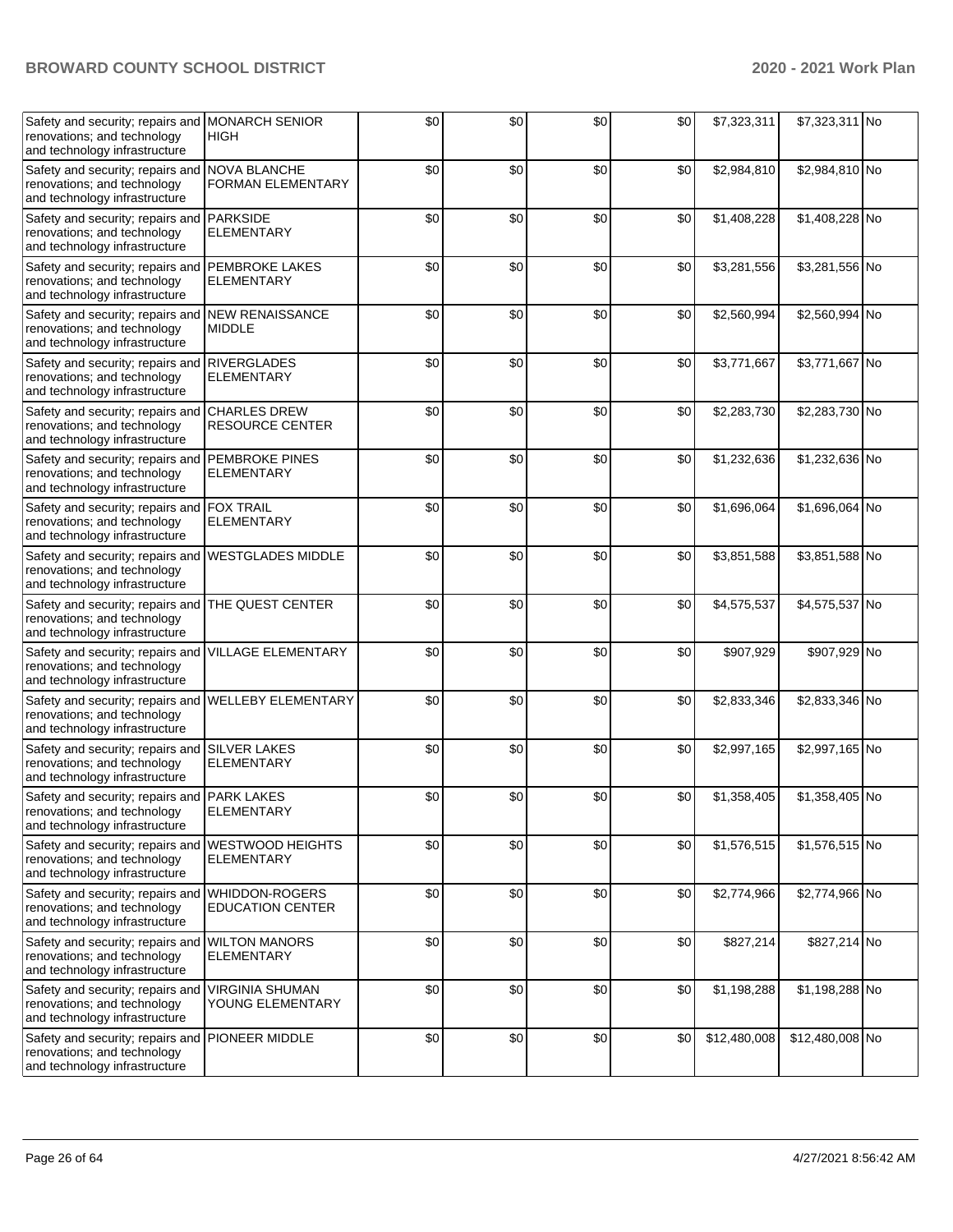| Safety and security; repairs and BOYD H ANDERSON<br>renovations; and technology<br>and technology infrastructure  | <b>SENIOR HIGH</b>                                           | \$0 | \$0 | \$0 | \$0 | \$7,332,367  | \$7,332,367 No  |  |
|-------------------------------------------------------------------------------------------------------------------|--------------------------------------------------------------|-----|-----|-----|-----|--------------|-----------------|--|
| Safety and security; repairs and<br>renovations; and technology<br>and technology infrastructure                  | <b>APOLLO MIDDLE</b>                                         | \$0 | \$0 | \$0 | \$0 | \$8,195,896  | \$8,195,896 No  |  |
| Safety and security; repairs and<br>renovations; and technology<br>and technology infrastructure                  | <b>GULFSTREAM EARLY</b><br>CHILDHOOD CENTER<br>OF EXCELLENCE | \$0 | \$0 | \$0 | \$0 | \$3,771,829  | \$3,771,829 No  |  |
| Safety and security; repairs and<br>renovations; and technology<br>and technology infrastructure                  | <b>MARGATE</b><br><b>ELEMENTARY</b>                          | \$0 | \$0 | \$0 | \$0 | \$4,050,635  | \$4,050,635 No  |  |
| Safety and security; repairs and<br>renovations; and technology<br>and technology infrastructure                  | <b>NORTH ANDREWS</b><br><b>GARDENS</b><br><b>ELEMENTARY</b>  | \$0 | \$0 | \$0 | \$0 | \$1,472,109  | \$1,472,109 No  |  |
| Safety and security; repairs and NOVA SENIOR HIGH<br>renovations; and technology<br>and technology infrastructure |                                                              | \$0 | \$0 | \$0 | \$0 | \$17,881,227 | \$17,881,227 No |  |
| Safety and security; repairs and NOVA DWIGHT D<br>renovations; and technology<br>and technology infrastructure    | <b>EISENHOWER</b><br><b>ELEMENTARY</b>                       | \$0 | \$0 | \$0 | \$0 | \$3,640,315  | \$3,640,315 No  |  |
| Safety and security; repairs and<br>renovations; and technology<br>and technology infrastructure                  | POMPANO BEACH HIGH<br><b>SCHOOL</b>                          | \$0 | \$0 | \$0 | \$0 | \$3,122,896  | \$3,122,896 No  |  |
| Safety and security; repairs and<br>renovations; and technology<br>and technology infrastructure                  | <b>RAMBLEWOOD</b><br><b>ELEMENTARY</b>                       | \$0 | \$0 | \$0 | \$0 | \$4,900,290  | \$4,900,290 No  |  |
| Safety and security; repairs and<br>renovations; and technology<br>and technology infrastructure                  | <b>WALKER ELEMENTARY</b>                                     | \$0 | \$0 | \$0 | \$0 | \$3,274,896  | \$3,274,896 No  |  |
| Safety and security; repairs and<br>renovations; and technology<br>and technology infrastructure                  | ARTHUR ROBERT ASHE,<br>JR CENTER                             | \$0 | \$0 | \$0 | \$0 | \$1,284,894  | \$1,284,894 No  |  |
| Safety and security; repairs and<br>renovations; and technology<br>and technology infrastructure                  | <b>ATLANTIC WEST</b><br><b>ELEMENTARY</b>                    | \$0 | \$0 | \$0 | \$0 | \$3,103,321  | \$3,103,321 No  |  |
| Safety and security; repairs and BEACHSIDE<br>renovations; and technology<br>and technology infrastructure        | <b>MONTESSORI VILLAGE</b>                                    | \$0 | \$0 | \$0 | \$0 | \$355,740    | \$355,740 No    |  |
| Safety and security; repairs and CASTLE ANNEX<br>renovations; and technology<br>and technology infrastructure     |                                                              | \$0 | \$0 | \$0 | \$0 | \$1,259,178  | \$1,259,178 No  |  |
| Safety and security; repairs and<br>renovations; and technology<br>and technology infrastructure                  | <b>CHALLENGER</b><br><b>ELEMENTARY</b>                       | \$0 | \$0 | \$0 | \$0 | \$1,344,659  | \$1,344,659 No  |  |
| Safety and security; repairs and LAKESIDE<br>renovations; and technology<br>and technology infrastructure         | <b>ELEMENTARY</b>                                            | \$0 | \$0 | \$0 | \$0 | \$1,782,122  | \$1,782,122 No  |  |
| Safety and security; repairs and<br>renovations; and technology<br>and technology infrastructure                  | LANIER-JAMES<br><b>EDUCATION CENTER</b>                      | \$0 | \$0 | \$0 | \$0 | \$833,333    | \$833,333 No    |  |
| Safety and security; repairs and<br>renovations; and technology<br>and technology infrastructure                  | <b>LYONS CREEK MIDDLE</b>                                    | \$0 | \$0 | \$0 | \$0 | \$3,653,490  | \$3,653,490 No  |  |
| Safety and security; repairs and MCNICOL MIDDLE<br>renovations; and technology<br>and technology infrastructure   |                                                              | \$0 | \$0 | \$0 | \$0 | \$1,499,718  | \$1,499,718 No  |  |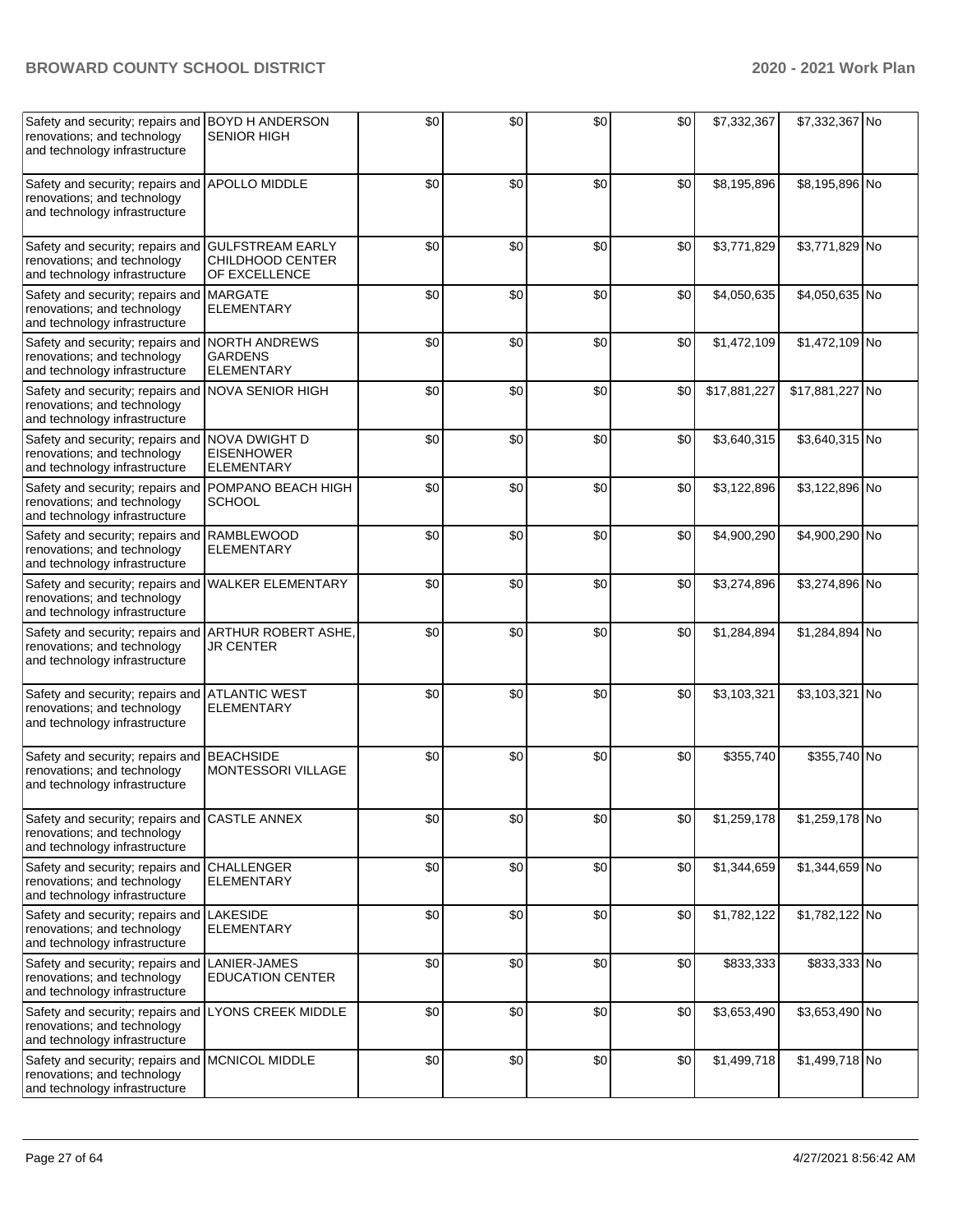| Safety and security; repairs and<br>renovations; and technology<br>and technology infrastructure                    | MILLENNIUM 6-12<br><b>COLLEGIATE ACADEMY</b> | \$0         | \$0 | \$0 | \$0 | \$1,912,013 | \$1,912,013 No  |  |
|---------------------------------------------------------------------------------------------------------------------|----------------------------------------------|-------------|-----|-----|-----|-------------|-----------------|--|
| Safety and security; repairs and<br>renovations; and technology<br>and technology infrastructure                    | <b>NORCREST</b><br><b>ELEMENTARY</b>         | \$0         | \$0 | \$0 | \$0 | \$3,266,608 | \$3,266,608 No  |  |
| Safety and security; repairs and<br>renovations; and technology<br>and technology infrastructure                    | ORANGE-BROOK<br><b>ELEMENTARY</b>            | \$0         | \$0 | \$0 | \$0 | \$1,091,152 | \$1,091,152 No  |  |
| Safety and security; repairs and<br>renovations; and technology<br>and technology infrastructure                    | PALM COVE<br><b>ELEMENTARY</b>               | \$0         | \$0 | \$0 | \$0 | \$3,235,809 | \$3,235,809 No  |  |
| Safety and security; repairs and PANTHER RUN<br>renovations; and technology<br>and technology infrastructure        | <b>ELEMENTARY</b>                            | \$0         | \$0 | \$0 | \$0 | \$2,442,525 | \$2,442,525 No  |  |
| Safety and security; repairs and PARK TRAILS<br>renovations; and technology<br>and technology infrastructure        | <b>ELEMENTARY</b>                            | \$0         | \$0 | \$0 | \$0 | \$1,112,481 | \$1,112,481 No  |  |
| Safety and security; repairs and<br>renovations; and technology<br>and technology infrastructure                    | <b>PINE RIDGE</b><br><b>EDUCATION CENTER</b> | \$0         | \$0 | \$0 | \$0 | \$1,005,351 | \$1,005,351 No  |  |
| Safety and security; repairs and<br>renovations; and technology<br>and technology infrastructure                    | <b>PINES MIDDLE</b>                          | \$0         | \$0 | \$0 | \$0 | \$2,044,201 | \$2,044,201 No  |  |
| Safety and security; repairs and<br>renovations; and technology<br>and technology infrastructure                    | <b>PLANTATION</b><br><b>ELEMENTARY</b>       | \$0         | \$0 | \$0 | \$0 | \$1,028,538 | \$1,028,538 No  |  |
| Safety and security; repairs and<br>renovations; and technology<br>and technology infrastructure                    | <b>ROCK ISLAND</b><br>ELEMENTARY             | \$0         | \$0 | \$0 | \$0 | \$484,903   | \$484,903 No    |  |
| Safety and security; repairs and SHERIDAN PARK<br>renovations; and technology<br>and technology infrastructure      | <b>ELEMENTARY</b>                            | \$0         | \$0 | \$0 | \$0 | \$3,893,223 | \$3,893,223 No  |  |
| Safety and security; repairs and SILVER SHORES<br>renovations; and technology<br>and technology infrastructure      | <b>ELEMENTARY</b>                            | \$0         | \$0 | \$0 | \$0 | \$959,598   | \$959,598 No    |  |
| Safety and security; repairs and<br>renovations; and technology<br>and technology infrastructure                    | <b>STIRLING ELEMENTARY</b>                   | \$0         | \$0 | \$0 | \$0 | \$2,772,007 | \$2,772,007 No  |  |
| Safety and security; repairs and<br>renovations; and technology<br>and technology infrastructure                    | <b>SUNSET LAKES</b><br><b>ELEMENTARY</b>     | \$0         | \$0 | \$0 | \$0 | \$1,583,595 | \$1,583,595 No  |  |
| Safety and security; repairs and<br>renovations; and technology<br>and technology infrastructure                    | <b>SUNSHINE</b><br>ELEMENTARY                | \$0         | \$0 | \$0 | \$0 | \$1,731,088 | \$1,731,088 No  |  |
| Safety and security; repairs and<br>renovations; and technology<br>and technology infrastructure                    | ANNABEL C PERRY PK-<br>8                     | \$0         | \$0 | \$0 | \$0 | \$2,983,420 | \$2,983,420 No  |  |
| SMART Program - Safety and<br>security; repairs and<br>renovations; and technology<br>and technology infrastructure | APOLLO MIDDLE                                | \$2,852,430 | \$0 | \$0 | \$0 | \$0         | \$2,852,430 Yes |  |
| Safety and security; repairs and ATLANTIC TECHNICAL<br>renovations; and technology<br>and technology infrastructure | <b>COLLEGE</b>                               | \$0         | \$0 | \$0 | \$0 | \$7,405,983 | \$7,405,983 No  |  |
| Safety and security; repairs and ATTUCKS MIDDLE<br>renovations; and technology<br>and technology infrastructure     |                                              | \$0         | \$0 | \$0 | \$0 | \$4,752,644 | \$4,752,644 No  |  |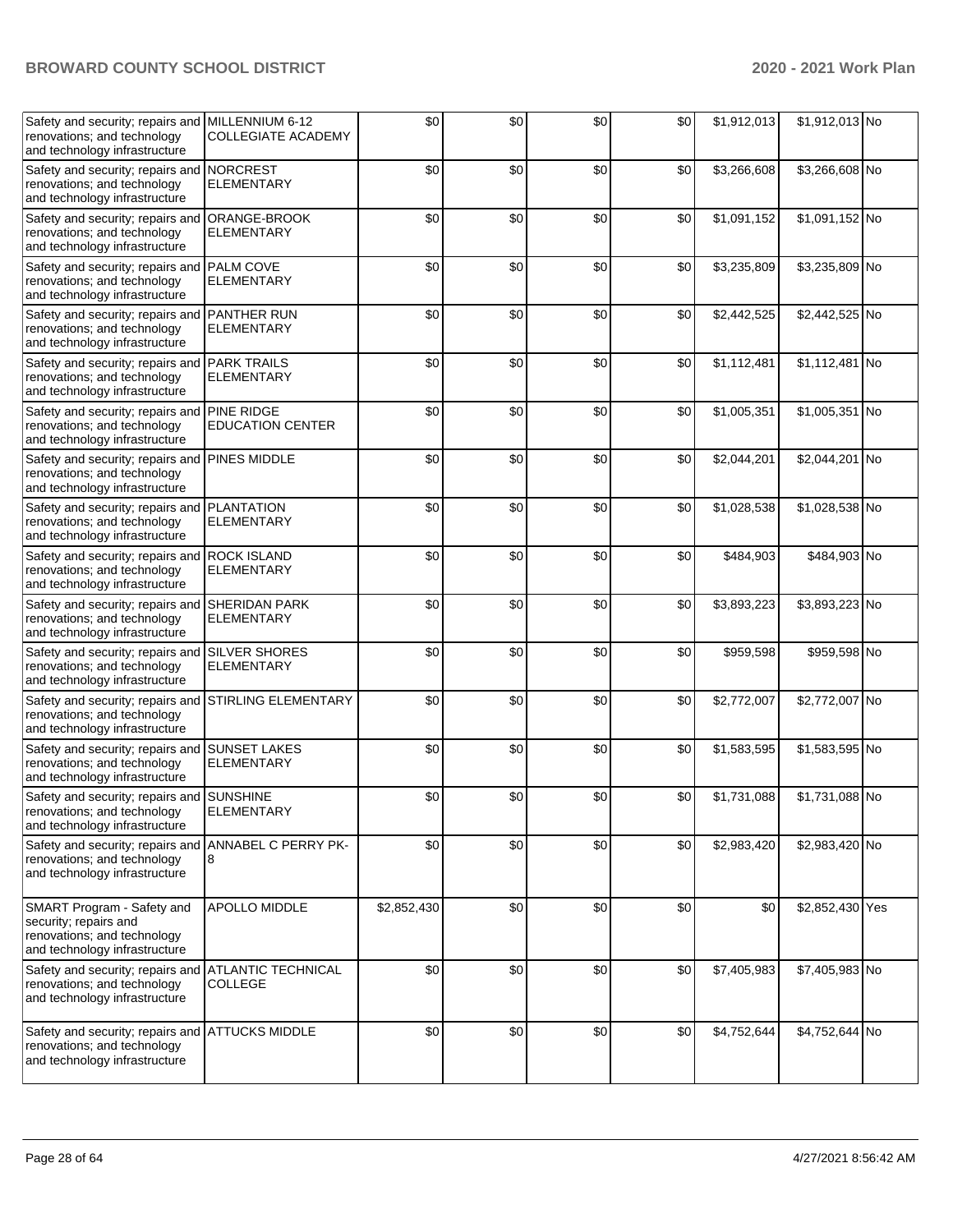| Safety and security; repairs and BAYVIEW ELEMENTARY<br>renovations; and technology<br>and technology infrastructure |                                                | \$0          | \$0 | \$0 | \$0 | \$1,488,986 | \$1,488,986 No   |     |
|---------------------------------------------------------------------------------------------------------------------|------------------------------------------------|--------------|-----|-----|-----|-------------|------------------|-----|
| Building 12 Replacement                                                                                             | <b>MARJORY STONEMAN</b><br>DOUGLAS SENIOR HIGH | \$6,512,714  | \$0 | \$0 | \$0 | \$0         | \$6,512,714 Yes  |     |
| <b>MSD Memorial</b>                                                                                                 | <b>MARJORY STONEMAN</b><br>DOUGLAS SENIOR HIGH | \$1,000,000  | \$0 | \$0 | \$0 | \$0         | \$1,000,000 Yes  |     |
| Covered Walkways                                                                                                    | <b>TEQUESTA TRACE</b><br><b>MIDDLE</b>         | \$510,000    | \$0 | \$0 | \$0 | \$0         | \$510,000 Yes    |     |
| District-Wide ADA Projects                                                                                          | Location not specified                         | \$2,954,551  | \$0 | \$0 | \$0 | \$0         | \$2,954,551      | Yes |
| <b>Workforce Building</b>                                                                                           | MCFATTER TECHNICAL<br>COLLEGE                  | \$1,650,000  | \$0 | \$0 | \$0 | \$0         | \$1,650,000 Yes  |     |
| Safety and security; repairs and<br>renovations; and technology<br>and technology infrastructure                    | <b>CYPRESS BAY SENIOR</b><br>HIGH              | \$10,029,529 | \$0 | \$0 | \$0 | \$0         | \$10,029,529 Yes |     |
| Safety and security; repairs and<br>renovations; and technology<br>and technology infrastructure                    | <b>NOVA SENIOR HIGH</b>                        | \$9,611,552  | \$0 | \$0 | \$0 | \$0         | \$9,611,552 Yes  |     |
| Safety and security; repairs and<br>renovations; and technology<br>and technology infrastructure                    | <b>FALCON COVE MIDDLE</b>                      | \$8,944,513  | \$0 | \$0 | \$0 | \$0         | \$8,944,513 Yes  |     |
| Safety and security; repairs and HOLLYWOOD HILLS<br>renovations; and technology<br>and technology infrastructure    | <b>SENIOR HIGH</b>                             | \$6,935,812  | \$0 | \$0 | \$0 | \$0         | \$6,935,812 Yes  |     |
| Safety and security; repairs and STRANAHAN SENIOR<br>renovations; and technology<br>and technology infrastructure   | HIGH                                           | \$5,851,846  | \$0 | \$0 | \$0 | \$0         | \$5,851,846 Yes  |     |
| Safety and security; repairs and BLANCHE ELY SENIOR<br>renovations; and technology<br>and technology infrastructure | HIGH                                           | \$4,786,348  | \$0 | \$0 | \$0 | \$0         | \$4,786,348 Yes  |     |
| Safety and security; repairs and<br>renovations; and technology<br>and technology infrastructure                    | <b>CENTRAL PARK</b><br><b>ELEMENTARY</b>       | \$3,765,625  | \$0 | \$0 | \$0 | \$0         | \$3,765,625 Yes  |     |
| Safety and security; repairs and<br>renovations; and technology<br>and technology infrastructure                    | <b>JAMES S RICKARDS</b><br><b>MIDDLE</b>       | \$3,520,932  | \$0 | \$0 | \$0 | \$0         | \$3,520,932 Yes  |     |
| Safety and security; repairs and<br>renovations; and technology<br>and technology infrastructure                    | POMPANO BEACH<br><b>MIDDLE</b>                 | \$3,321,263  | \$0 | \$0 | \$0 | \$0         | \$3,321,263 Yes  |     |
| Safety and security; repairs and<br>renovations; and technology<br>and technology infrastructure                    | <b>HOLLYWOOD PARK</b><br><b>ELEMENTARY</b>     | \$3,312,583  | \$0 | \$0 | \$0 | \$0         | \$3,312,583 Yes  |     |
| Safety and security; repairs and LAUDERDALE MANORS<br>renovations; and technology<br>and technology infrastructure  | EARLY LEARNING AND<br><b>RESOURCE CENTER</b>   | \$3,250,869  | \$0 | \$0 | \$0 | \$0         | \$3,250,869 Yes  |     |
| Safety and security; repairs and<br>renovations; and technology<br>and technology infrastructure                    | PLANTATION MIDDLE                              | \$3,193,130  | \$0 | \$0 | \$0 | \$0         | \$3,193,130 Yes  |     |
| Safety and security; repairs and SUNRISE MIDDLE<br>renovations; and technology<br>and technology infrastructure     |                                                | \$2,792,832  | \$0 | \$0 | \$0 | \$0         | \$2,792,832 Yes  |     |
| Safety and security; repairs and<br>renovations; and technology<br>and technology infrastructure                    | <b>HAWKES BLUFF</b><br>ELEMENTARY              | \$2,696,216  | \$0 | \$0 | \$0 | \$0         | \$2,696,216 Yes  |     |
| Safety and security; repairs and<br>renovations; and technology<br>and technology infrastructure                    | FOREST GLEN MIDDLE                             | \$2,406,719  | \$0 | \$0 | \$0 | \$0         | \$2,406,719 Yes  |     |
| Safety and security; repairs and SAWGRASS SPRINGS<br>renovations; and technology<br>and technology infrastructure   | <b>MIDDLE</b>                                  | \$2,328,465  | \$0 | \$0 | \$0 | \$0         | \$2,328,465 Yes  |     |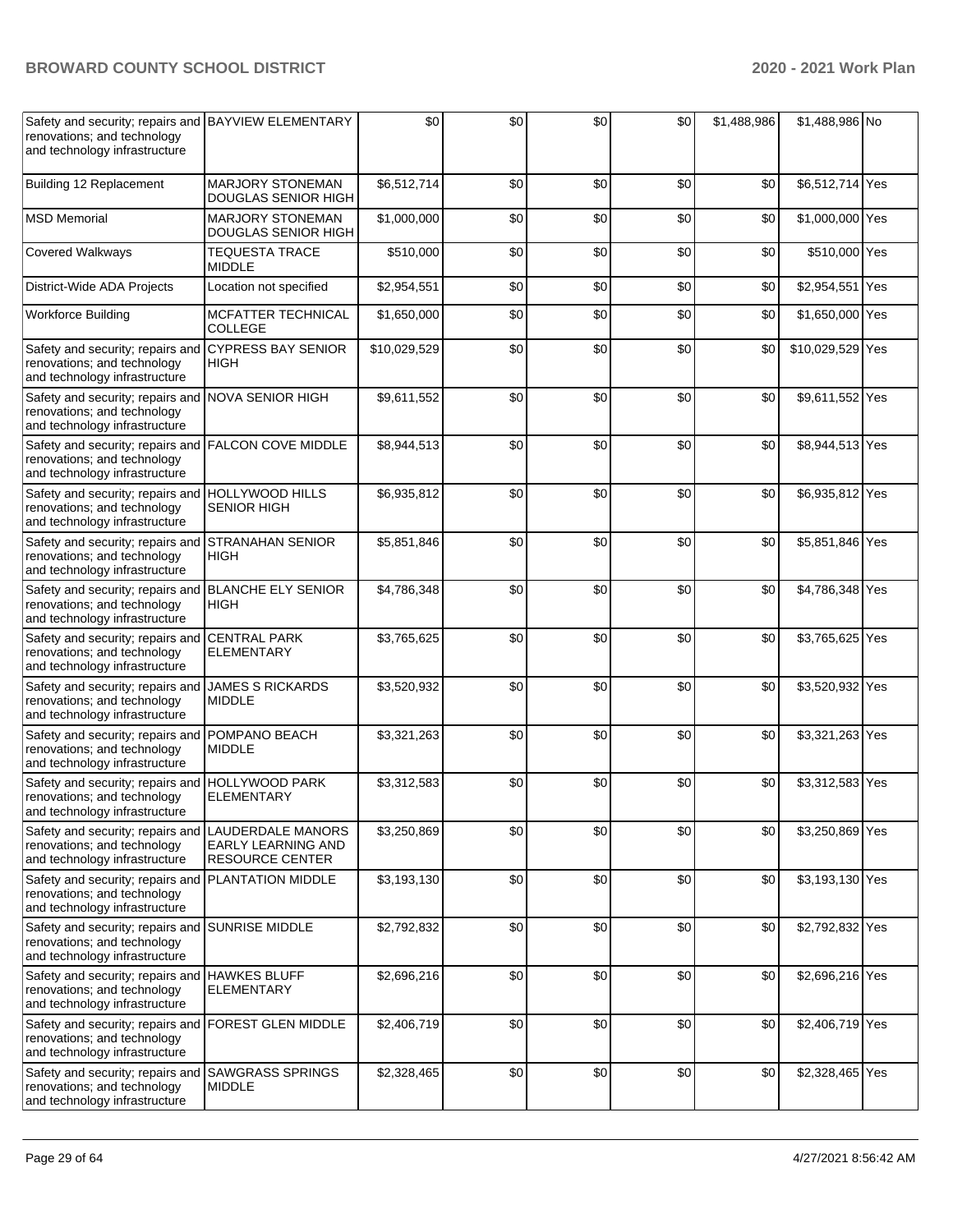| Safety and security; repairs and DEERFIELD BEACH<br>renovations; and technology<br>and technology infrastructure  | <b>ELEMENTARY</b>                          | \$2,326,779   | \$0          | \$0 | \$0 | \$0                 | \$2,326,779 Yes     |  |
|-------------------------------------------------------------------------------------------------------------------|--------------------------------------------|---------------|--------------|-----|-----|---------------------|---------------------|--|
| Safety and security; repairs and<br>renovations; and technology<br>and technology infrastructure                  | <b>SOUTH BROWARD</b><br><b>SENIOR HIGH</b> | \$2,243,815   | \$0          | \$0 | \$0 | \$0                 | \$2,243,815 Yes     |  |
| Safety and security; repairs and<br>renovations; and technology<br>and technology infrastructure                  | <b>FAIRWAY ELEMENTARY</b>                  | \$2,060,913   | \$0          | \$0 | \$0 | \$0                 | \$2,060,913 Yes     |  |
| Safety and security; repairs and<br>renovations; and technology<br>and technology infrastructure                  | PIONEER MIDDLE                             | \$1,854,959   | \$0          | \$0 | \$0 | \$0                 | \$1,854,959 Yes     |  |
| Safety and security; repairs and<br>renovations; and technology<br>and technology infrastructure                  | <b>OAKRIDGE</b><br><b>ELEMENTARY</b>       | \$1,738,377   | \$0          | \$0 | \$0 | \$0                 | \$1,738,377 Yes     |  |
| Safety and security; repairs and<br>renovations; and technology<br>and technology infrastructure                  | <b>QUIET WATERS</b><br><b>ELEMENTARY</b>   | \$1,640,611   | \$0          | \$0 | \$0 | \$0                 | \$1,640,611 Yes     |  |
| Safety and security; repairs and<br>renovations; and technology<br>and technology infrastructure                  | <b>GATOR RUN</b><br><b>ELEMENTARY</b>      | \$1,488,336   | \$0          | \$0 | \$0 | \$0                 | \$1,488,336 Yes     |  |
| Safety and security; repairs and<br>renovations; and technology<br>and technology infrastructure                  | <b>RIVERLAND</b><br><b>ELEMENTARY</b>      | \$1,481,029   | \$0          | \$0 | \$0 | \$0                 | \$1,481,029 Yes     |  |
| Safety and security; repairs and<br>renovations; and technology<br>and technology infrastructure                  | <b>RIVERGLADES</b><br><b>ELEMENTARY</b>    | \$1,464,175   | \$0          | \$0 | \$0 | \$0                 | \$1,464,175 Yes     |  |
| Safety and security; repairs and<br>renovations; and technology<br>and technology infrastructure                  | <b>RAMBLEWOOD</b><br><b>ELEMENTARY</b>     | \$1,449,834   | \$0          | \$0 | \$0 | \$0                 | \$1,449,834 Yes     |  |
| Safety and security; repairs and<br>renovations; and technology<br>and technology infrastructure                  | <b>WALKER ELEMENTARY</b>                   | \$1,422,254   | \$0          | \$0 | \$0 | \$0                 | \$1,422,254 Yes     |  |
| Safety and security; repairs and<br>renovations; and technology<br>and technology infrastructure                  | <b>BRIGHT HORIZONS</b>                     | \$1,308,355   | \$0          | \$0 | \$0 | \$0                 | \$1,308,355 Yes     |  |
| Safety and security; repairs and NORTH LAUDERDALE<br>renovations; and technology<br>and technology infrastructure | PK-8                                       | \$1,146,204   | \$0          | \$0 | \$0 | \$0                 | \$1,146,204 Yes     |  |
| Safety and security; repairs and<br>renovations; and technology<br>and technology infrastructure                  | <b>LAKE FOREST</b><br><b>ELEMENTARY</b>    | \$1,143,191   | \$0          | \$0 | \$0 | \$0                 | \$1,143,191 Yes     |  |
| Safety and security; repairs and<br>renovations; and technology<br>and technology infrastructure                  | <b>MCNAB ELEMENTARY</b>                    | \$1,094,051   | \$0          | \$0 | \$0 | \$0                 | \$1,094,051 Yes     |  |
| Safety and security; repairs and<br>renovations; and technology<br>and technology infrastructure                  | <b>WINGATE OAKS</b><br><b>CENTER</b>       | \$1,054,224   | \$0          | \$0 | \$0 | \$0                 | \$1,054,224 Yes     |  |
| Safety and security; repairs and<br>renovations; and technology<br>and technology infrastructure                  | <b>SILVER TRAIL MIDDLE</b>                 | \$1,039,931   | \$0          | \$0 | \$0 | \$0                 | \$1,039,931 Yes     |  |
| Safety and security; repairs and EVERGLADES<br>renovations; and technology<br>and technology infrastructure       | <b>ELEMENTARY</b>                          | \$1,030,201   | \$0          | \$0 | \$0 | \$0                 | \$1,030,201 Yes     |  |
| Safety and security; repairs and NORTH SIDE<br>renovations; and technology<br>and technology infrastructure       | <b>ELEMENTARY</b>                          | \$1,019,149   | \$0          | \$0 | \$0 | \$0                 | \$1,019,149 Yes     |  |
| Safety and security; repairs and<br>renovations; and technology<br>and technology infrastructure                  | <b>FOREST HILLS</b><br><b>ELEMENTARY</b>   | \$406,895     | \$0          | \$0 | \$0 | \$0                 | \$406,895 Yes       |  |
|                                                                                                                   |                                            | \$412,604,690 | \$14,312,000 | \$0 | \$0 | \$1,100,275,6<br>50 | \$1,527,192,3<br>40 |  |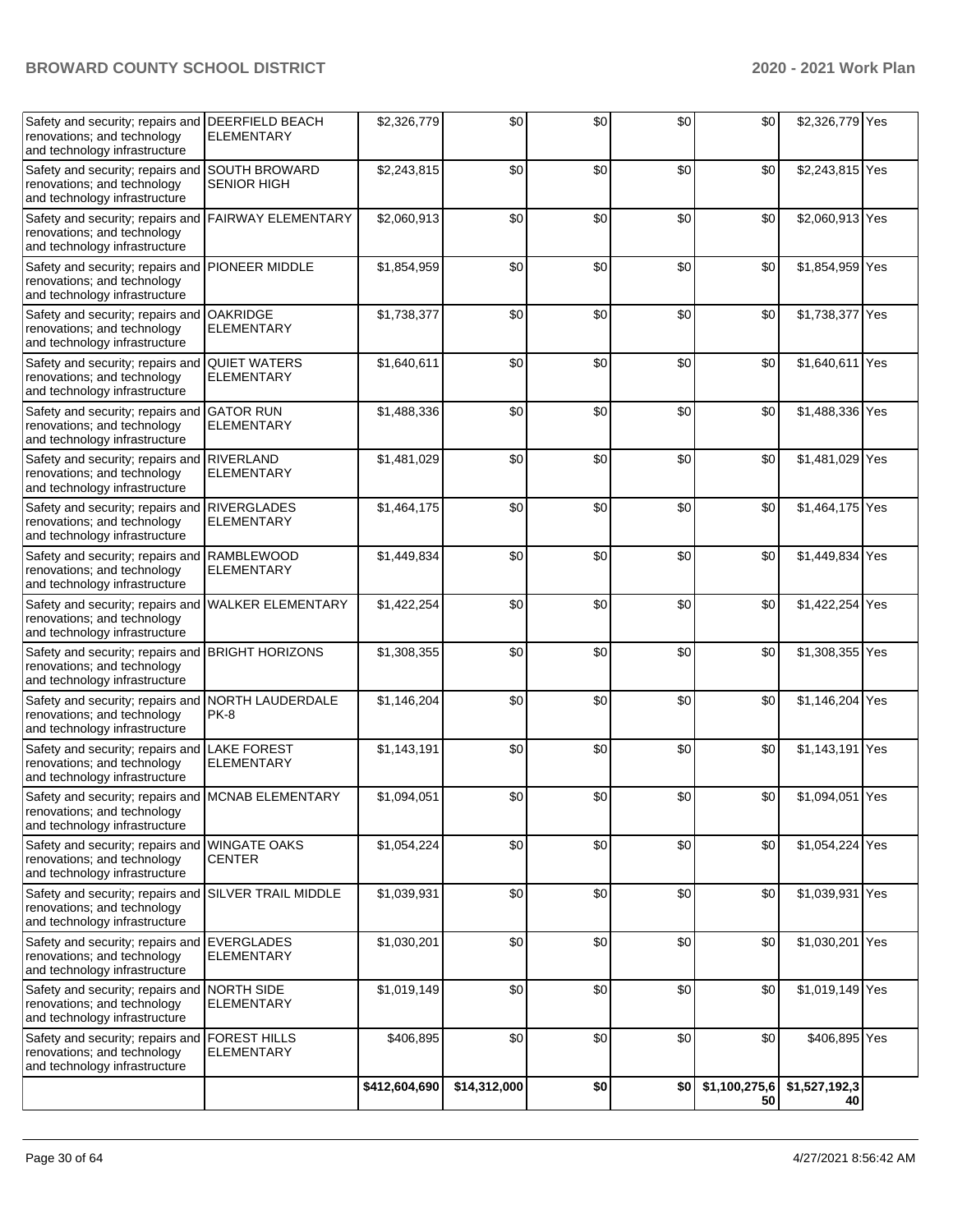## **Additional Project Schedules**

Any projects that are not identified in the last approved educational plant survey.

Nothing reported for this section.

#### **Non Funded Growth Management Project Schedules**

Schedule indicating which projects, due to planned development, that CANNOT be funded from current revenues projected over the next five years.

Nothing reported for this section.

# **Tracking**

## **Capacity Tracking**

| Location                                        | $2020 -$<br><b>2021 Satis.</b><br>Stu. Sta. | Actual<br>$2020 -$<br><b>2021 FISH</b><br>Capacity | Actual<br>$2019 -$<br>2020<br><b>COFTE</b> | # Class<br>Rooms | Actual<br>Average<br>$2020 -$<br>2021 Class<br><b>Size</b> | Actual<br>$2020 -$<br>2021<br><b>Utilization</b> | <b>New</b><br>Stu.<br>Capacity | <b>New</b><br>Rooms to<br>be<br>Added/Re<br>moved | Projected<br>$2024 -$<br>2025<br><b>COFTE</b> | Projected<br>$2024 -$<br>2025<br>Utilization | Projected<br>$2024 -$<br>2025 Class<br><b>Size</b> |
|-------------------------------------------------|---------------------------------------------|----------------------------------------------------|--------------------------------------------|------------------|------------------------------------------------------------|--------------------------------------------------|--------------------------------|---------------------------------------------------|-----------------------------------------------|----------------------------------------------|----------------------------------------------------|
| <b>SAWGRASS SPRINGS</b><br>MIDDLE               | 1,372                                       | 1,234                                              | 1,237                                      | 60               | 21                                                         | 100.00%                                          | $\Omega$                       | 0                                                 | 1,215                                         | 98.00 %                                      | 20                                                 |
| <b>EAGLE POINT</b><br><b>ELEMENTARY</b>         | 1,304                                       | 1,304                                              | 1,306                                      | 71               | 18                                                         | 100.00%                                          | $\Omega$                       | $\Omega$                                          | 1,290                                         | 99.00 %                                      | 18                                                 |
| <b>TRADEWINDS</b><br><b>ELEMENTARY</b>          | 1,380                                       | 1,380                                              | 1,204                                      | 73               | 16                                                         | 87.00 %                                          | $\Omega$                       | $\Omega$                                          | 1,112                                         | 81.00 %                                      | 15                                                 |
| <b>EVERGLADES</b><br>ELEMENTARY                 | 1,220                                       | 1,220                                              | 1,036                                      | 63               | 16                                                         | 85.00 %                                          | $\Omega$                       | $\Omega$                                          | 1,000                                         | 82.00%                                       | 16                                                 |
| CHAPEL TRAIL<br>ELEMENTARY                      | 1,054                                       | 1,054                                              | 850                                        | 58               | 15                                                         | 81.00 %                                          | $\Omega$                       | $\Omega$                                          | 895                                           | 85.00 %                                      | 15                                                 |
| <b>THURGOOD MARSHALL</b><br>ELEMENTARY          | 803                                         | 803                                                | 395                                        | 41               | 10                                                         | 49.00 %                                          | 0                              | $\Omega$                                          | 360                                           | 45.00 %                                      | $\overline{9}$                                     |
| <b>SILVER PALMS</b><br><b>ELEMENTARY</b>        | 816                                         | 816                                                | 568                                        | 45               | 13                                                         | 70.00 %                                          | $\Omega$                       | $\Omega$                                          | 524                                           | 64.00 %                                      | 12                                                 |
| <b>FOX TRAIL</b><br><b>ELEMENTARY</b>           | 1,304                                       | 1,304                                              | 1,172                                      | 69               | 17                                                         | 90.00 %                                          | $\Omega$                       | $\Omega$                                          | 1,214                                         | 93.00 %                                      | 18                                                 |
| <b>PANTHER RUN</b><br>ELEMENTARY                | 800                                         | 800                                                | 491                                        | 43               | 11                                                         | 61.00%                                           | $\Omega$                       | $\Omega$                                          | 527                                           | 66.00 %                                      | 12                                                 |
| <b>EAGLE RIDGE</b><br>ELEMENTARY                | 872                                         | 872                                                | 907                                        | 47               | 19                                                         | 104.00%                                          | $\Omega$                       | $\Omega$                                          | 906                                           | 104.00%                                      | 19                                                 |
| <b>CHARLES W FLANAGAN</b><br><b>SENIOR HIGH</b> | 2,919                                       | 3,224                                              | 2,392                                      | 116              | 21                                                         | 74.00%                                           | $\Omega$                       | $\Omega$                                          | 2,478                                         | 77.00 %                                      | 21                                                 |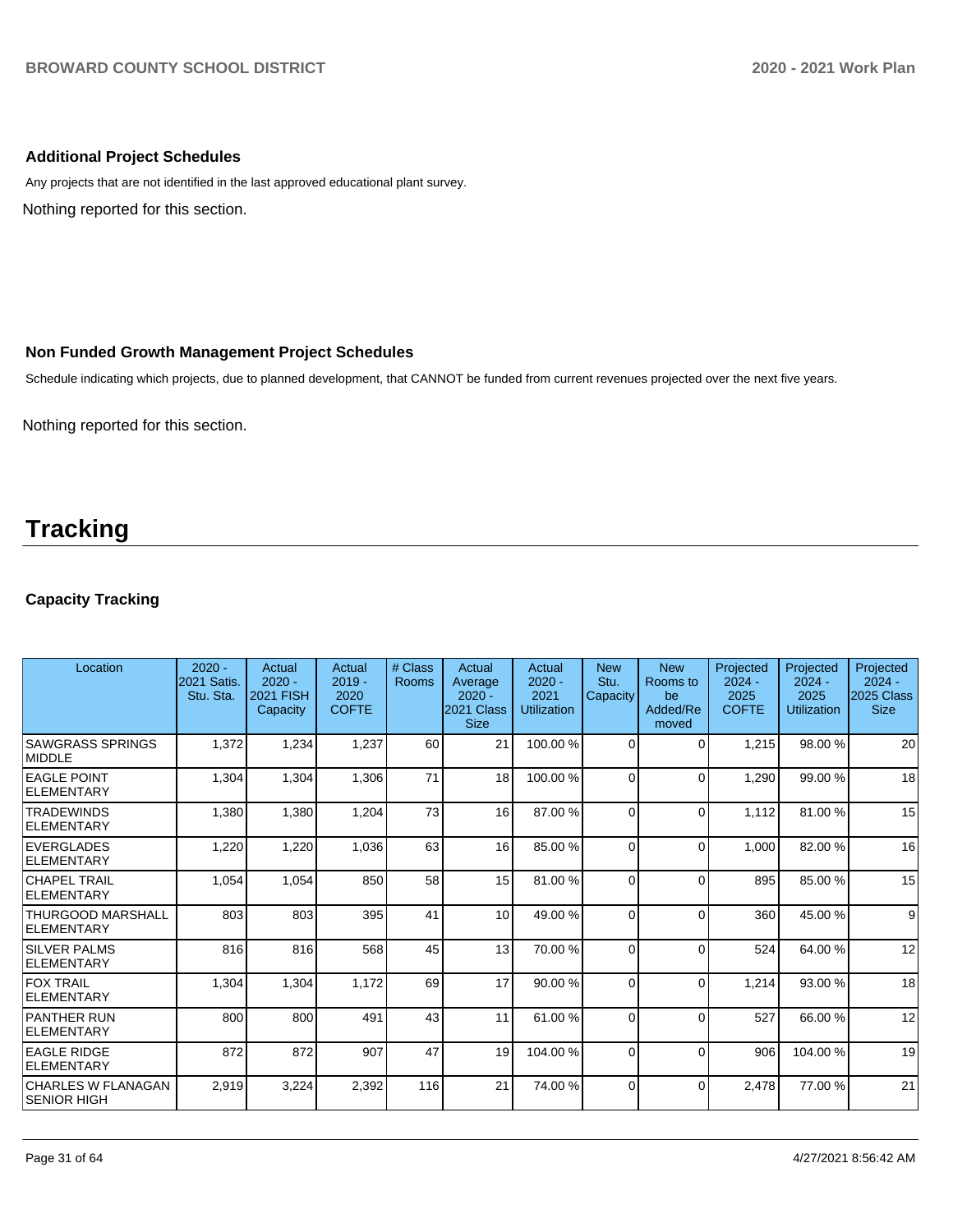| <b>LAKESIDE</b><br><b>ELEMENTARY</b>                   | 755   | 755      | 687      | 41  | 17             | 91.00 % | 0              | $\Omega$    | 660      | 87.00 % | 16          |
|--------------------------------------------------------|-------|----------|----------|-----|----------------|---------|----------------|-------------|----------|---------|-------------|
| <b>FALCON COVE MIDDLE</b>                              | 3,522 | 3,169    | 2,348    | 154 | 15             | 74.00 % | 0              | $\Omega$    | 2,222    | 70.00%  | 14          |
| <b>LYONS CREEK MIDDLE</b>                              | 2,178 | 1,960    | 1,927    | 93  | 21             | 98.00 % | $\mathbf 0$    | $\mathbf 0$ | 1,935    | 99.00 % | 21          |
| <b>GATOR RUN</b><br><b>ELEMENTARY</b>                  | 1,452 | 1,452    | 1,282    | 75  | 17             | 88.00 % | 0              | $\Omega$    | 1,269    | 87.00 % | 17          |
| PARKSIDE<br><b>ELEMENTARY</b>                          | 1,016 | 1,016    | 902      | 53  | 17             | 89.00 % | 0              | $\Omega$    | 932      | 92.00 % | 18          |
| <b>INDIAN RIDGE MIDDLE</b>                             | 2,481 | 2,232    | 1,985    | 106 | 19             | 89.00 % | $\mathbf 0$    | $\Omega$    | 2,083    | 93.00 % | 20          |
| <b>PARK TRAILS</b><br><b>ELEMENTARY</b>                | 1,330 | 1,330    | 1,134    | 70  | 16             | 85.00 % | $\Omega$       | $\Omega$    | 1,157    | 87.00 % | 17          |
| <b>COCONUT PALM</b><br><b>ELEMENTARY</b>               | 874   | 874      | 684      | 46  | 15             | 78.00 % | $\mathbf 0$    | $\Omega$    | 535      | 61.00 % | 12          |
| <b>PARK LAKES</b><br><b>ELEMENTARY</b>                 | 1,214 | 1,214    | 985      | 64  | 15             | 81.00%  | 0              | $\Omega$    | 901      | 74.00 % | 14          |
| <b>CHALLENGER</b><br><b>ELEMENTARY</b>                 | 1,000 | 1,000    | 954      | 53  | 18             | 95.00 % | $\Omega$       | $\Omega$    | 986      | 99.00 % | 19          |
| MILLENNIUM 6-12<br><b>COLLEGIATE ACADEMY</b>           | 1,952 | 1,756    | 1,537    | 81  | 19             | 88.00 % | 0              | $\Omega$    | 1,643    | 94.00 % | 20          |
| <b>SILVER LAKES</b><br><b>ELEMENTARY</b>               | 796   | 796      | 416      | 43  | 10             | 52.00 % | 0              | $\Omega$    | 434      | 55.00 % | 10          |
| <b>SILVER SHORES</b><br>ELEMENTARY                     | 820   | 820      | 380      | 43  | 9              | 46.00 % | $\mathbf 0$    | $\Omega$    | 358      | 44.00 % | 8           |
| NEW RENAISSANCE<br><b>MIDDLE</b>                       | 1,719 | 1,547    | 1,206    | 72  | 17             | 78.00 % | 0              | $\Omega$    | 1,068    | 69.00 % | 15          |
| <b>CYPRESS BAY SENIOR</b><br><b>HIGH</b>               | 6,543 | 6,215    | 4,704    | 257 | 18             | 76.00 % | 0              | $\Omega$    | 4,698    | 76.00 % | 18          |
| <b>MONARCH SENIOR</b><br>HIGH                          | 2,484 | 2,359    | 2,319    | 96  | 24             | 98.00 % | $\Omega$       | $\Omega$    | 2,438    | 103.00% | 25          |
| <b>ROCK ISLAND</b><br><b>ELEMENTARY</b>                | 580   | 580      | 532      | 30  | 18             | 92.00 % | 0              | $\Omega$    | 541      | 93.00 % | 18          |
| ARTHUR ROBERT ASHE,<br><b>JR CENTER</b>                | 475   | $\Omega$ | $\Omega$ | 28  | 0              | 0.00%   | 0              | $\Omega$    | $\Omega$ | 0.00%   | $\mathbf 0$ |
| DAVE THOMAS<br><b>EDUCATION CENTER-</b><br><b>WEST</b> | 565   | 508      | 461      | 23  | 20             | 91.00%  | 0              | $\Omega$    | 478      | 94.00 % | 21          |
| <b>WESTGLADES MIDDLE</b>                               | 2,028 | 1,825    | 1,842    | 85  | 22             | 101.00% | 0              | $\Omega$    | 1,928    | 106.00% | 23          |
| ENDEAVOUR PRIMARY<br><b>LEARNING CENTER</b>            | 504   | 504      | 356      | 28  | 13             | 71.00 % | 0              | $\Omega$    | 343      | 68.00 % | 12          |
| <b>MANATEE BAY</b><br><b>ELEMENTARY</b>                | 1,320 | 1,320    | 1,202    | 69  | 17             | 91.00%  | 0              | $\Omega$    | 1,185    | 90.00%  | 17          |
| <b>LIBERTY ELEMENTARY</b>                              | 1,282 | 1,282    | 978      | 66  | 15             | 76.00 % | $\overline{0}$ | $\Omega$    | 922      | 72.00 % | 14          |
| <b>SUNSET LAKES</b><br><b>ELEMENTARY</b>               | 1,300 | 1,300    | 801      | 67  | 12             | 62.00 % | $\mathbf 0$    | $\mathbf 0$ | 837      | 64.00%  | 12          |
| <b>GLADES MIDDLE</b>                                   | 2,223 | 2,000    | 1,475    | 95  | 16             | 74.00 % | 0              | $\mathbf 0$ | 1,555    | 78.00 % | 16          |
| <b>WEST BROWARD HIGH</b><br><b>SCHOOL</b>              | 2,900 | 2,755    | 2,503    | 116 | 22             | 91.00 % | 0              | $\mathbf 0$ | 2,638    | 96.00 % | 23          |
| <b>CYPRESS RUN</b><br>ALTERNATIVE CENTER               | 240   | 240      | 151      | 21  | $\overline{7}$ | 63.00 % | 0              | $\mathbf 0$ | 121      | 50.00 % | 6           |
| <b>EVERGLADES SENIOR</b><br> HIGH                      | 3,149 | 2,991    | 2,186    | 124 | 18             | 73.00 % | $\overline{0}$ | $\mathbf 0$ | 2,047    | 68.00 % | 17          |
| CORAL GLADES HIGH<br><b>SCHOOL</b>                     | 2,751 | 2,613    | 2,421    | 108 | 22             | 93.00 % | 0              | 0           | 2,592    | 99.00 % | 24          |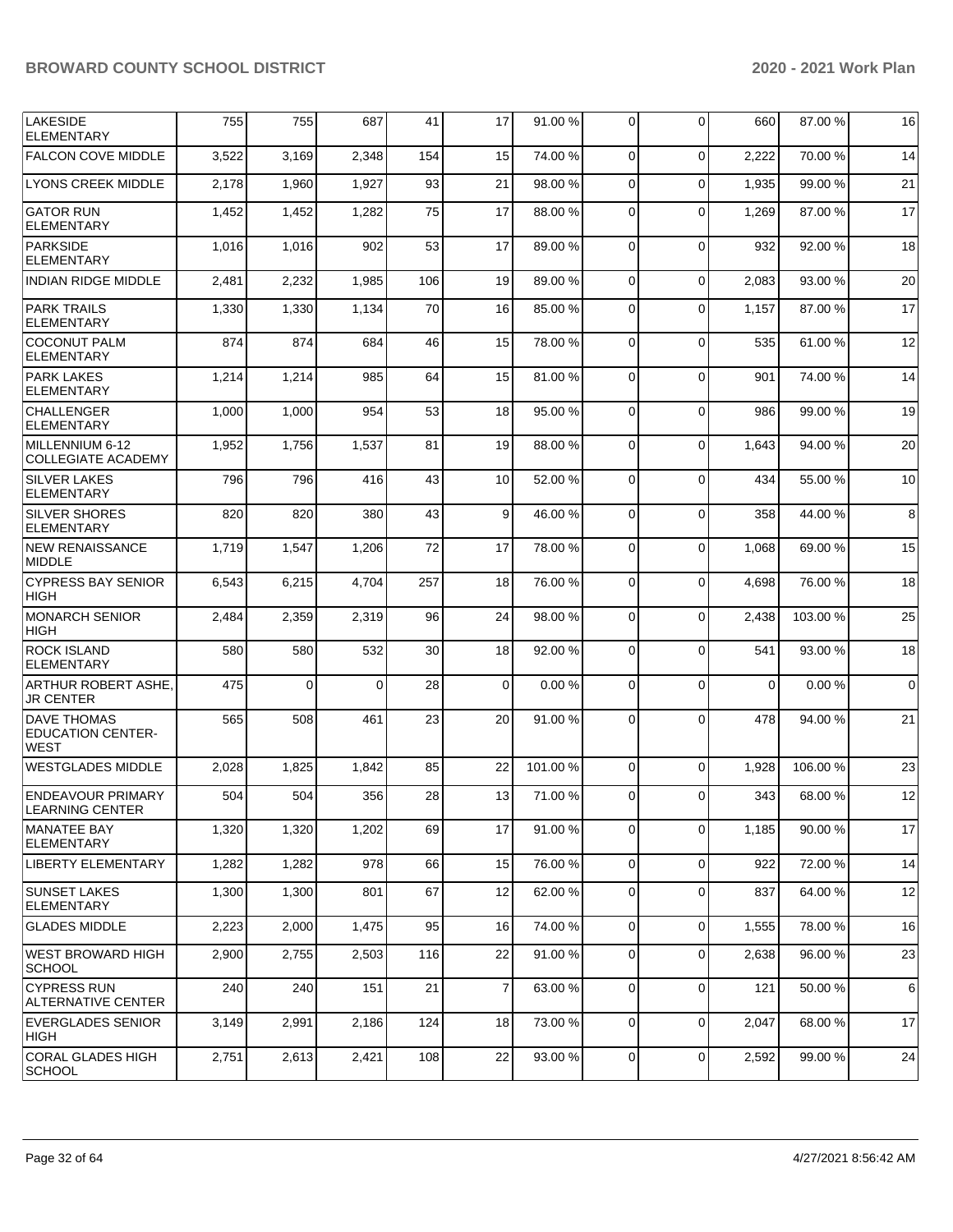| <b>GULFSTREAM</b><br><b>ACADEMY OF</b><br><b>HALLANDALE BEACH</b> | 2,209 | 1,988    | 1,490    | 100 | 15          | 75.00 % | $\overline{0}$ | 0           | 1,561       | 79.00 %  | 16             |
|-------------------------------------------------------------------|-------|----------|----------|-----|-------------|---------|----------------|-------------|-------------|----------|----------------|
| <b>HERON HEIGHTS</b><br><b>ELEMENTARY</b>                         | 996   | 996      | 1,136    | 53  | 21          | 114.00% | $\Omega$       | $\Omega$    | 1,092       | 110.00%  | 21             |
| <b>DISCOVERY</b><br><b>ELEMENTARY</b>                             | 942   | 942      | 937      | 50  | 19          | 100.00% | $\mathbf 0$    | $\Omega$    | 930         | 99.00 %  | 19             |
| <b>BEACHSIDE</b><br><b>MONTESSORI VILLAGE</b>                     | 830   | 747      | 717      | 43  | 17          | 96.00 % | $\mathbf 0$    | $\Omega$    | 787         | 105.00 % | 18             |
| <b>COMMUNITY SCHOOL</b><br><b>SOUTH</b>                           | 475   | $\Omega$ | $\Omega$ | 19  | $\mathbf 0$ | 0.00%   | $\Omega$       | $\Omega$    | $\mathbf 0$ | 0.00%    | $\mathbf 0$    |
| <b>CORAL COVE</b><br><b>ELEMENTARY</b>                            | 830   | 830      | 615      | 43  | 14          | 74.00 % | $\mathbf 0$    | $\Omega$    | 689         | 83.00 %  | 16             |
| <b>DOLPHIN BAY</b><br><b>ELEMENTARY</b>                           | 830   | 830      | 668      | 43  | 16          | 80.00 % | 0              | $\Omega$    | 617         | 74.00 %  | 14             |
| <b>DEERFIELD BEACH</b><br><b>ELEMENTARY</b>                       | 665   | 665      | 575      | 36  | 16          | 86.00 % | $\Omega$       | $\Omega$    | 589         | 89.00%   | 16             |
| POMPANO BEACH<br><b>MIDDLE</b>                                    | 1,363 | 1,226    | 1,037    | 58  | 18          | 85.00 % | $\mathbf 0$    | $\Omega$    | 971         | 79.00 %  | 17             |
| <b>OAKLAND PARK</b><br><b>ELEMENTARY</b>                          | 840   | 840      | 594      | 42  | 14          | 71.00 % | 0              | $\mathbf 0$ | 579         | 69.00 %  | 14             |
| <b>NORTH SIDE</b><br><b>ELEMENTARY</b>                            | 608   | 608      | 305      | 32  | 10          | 50.00 % | $\Omega$       | $\Omega$    | 334         | 55.00 %  | 10             |
| DANIA ELEMENTARY                                                  | 623   | 623      | 481      | 33  | 15          | 77.00 % | $\mathbf 0$    | $\Omega$    | 511         | 82.00 %  | 15             |
| <b>HOLLYWOOD HILLS</b><br><b>ELEMENTARY</b>                       | 768   | 768      | 735      | 40  | 18          | 96.00 % | $\mathbf 0$    | $\Omega$    | 752         | 98.00 %  | 19             |
| <b>HOLLYWOOD CENTRAL</b><br><b>ELEMENTARY</b>                     | 709   | 709      | 432      | 38  | 11          | 61.00%  | $\mathbf 0$    | $\Omega$    | 393         | 55.00 %  | 10             |
| <b>GULFSTREAM EARLY</b><br>CHILDHOOD CENTER<br>OF EXCELLENCE      | 270   | $\Omega$ | $\Omega$ | 13  | $\Omega$    | 0.00%   | 0              | $\Omega$    | 88          | 0.00%    | $\overline{7}$ |
| <b>RIVERLAND</b><br><b>ELEMENTARY</b>                             | 633   | 633      | 537      | 34  | 16          | 85.00 % | 0              | $\Omega$    | 608         | 96.00 %  | 18             |
| <b>WEST HOLLYWOOD</b><br><b>ELEMENTARY</b>                        | 687   | 687      | 463      | 37  | 13          | 67.00 % | 0              | $\Omega$    | 474         | 69.00 %  | 13             |
| <b>SOUTH BROWARD</b><br><b>SENIOR HIGH</b>                        | 2,409 | 2,288    | 2,294    | 95  | 24          | 100.00% | $\mathbf 0$    | $\Omega$    | 2,381       | 104.00%  | 25             |
| POMPANO BEACH HIGH<br><b>SCHOOL</b>                               | 1,366 | 1,229    | 1,161    | 53  | 22          | 94.00 % | 0              | $\Omega$    | 1,214       | 99.00 %  | 23             |
| <b>WILTON MANORS</b><br><b>ELEMENTARY</b>                         | 615   | 615      | 574      | 33  | 17          | 93.00 % | 0              | $\Omega$    | 618         | 100.00%  | 19             |
| <b>BENNETT ELEMENTARY</b>                                         | 542   | 542      | 337      | 29  | 12          | 62.00 % | $\overline{0}$ | $\Omega$    | 305         | 56.00 %  | 11             |
| <b>STRANAHAN SENIOR</b><br>HIGH                                   | 2,500 | 2,375    | 1,396    | 102 | 14          | 59.00 % | $\mathbf 0$    | $\Omega$    | 1,484       | 62.00 %  | 15             |
| <b>CROISSANT PARK</b><br><b>ELEMENTARY</b>                        | 846   | 846      | 761      | 46  | 17          | 90.00 % | 0              | $\Omega$    | 741         | 88.00 %  | 16             |
| <b>COLBERT ELEMENTARY</b>                                         | 812   | 812      | 654      | 42  | 16          | 81.00%  | $\overline{0}$ | $\mathbf 0$ | 680         | 84.00 %  | 16             |
| MCARTHUR SENIOR<br>HIGH                                           | 2,452 | 2,329    | 1,943    | 97  | 20          | 83.00 % | 0              | $\mathbf 0$ | 2,087       | 90.00 %  | 22             |
| <b>SUNRISE MIDDLE</b>                                             | 1,559 | 1,403    | 1,326    | 64  | 21          | 94.00 % | $\overline{0}$ | $\Omega$    | 1,277       | 91.00 %  | 20             |
| DILLARD ELEMENTARY                                                | 795   | 795      | 749      | 43  | 17          | 94.00 % | $\mathbf 0$    | $\Omega$    | 791         | 99.00 %  | 18             |
| <b>CHARLES DREW</b><br><b>RESOURCE CENTER</b>                     | 724   | 724      | 84       | 36  | 2           | 12.00 % | 0              | $\mathbf 0$ | 426         | 59.00 %  | 12             |
| WALKER ELEMENTARY                                                 | 1,017 | 1,017    | 743      | 54  | 14          | 73.00 % | 0              | 0           | 760         | 75.00 %  | 14             |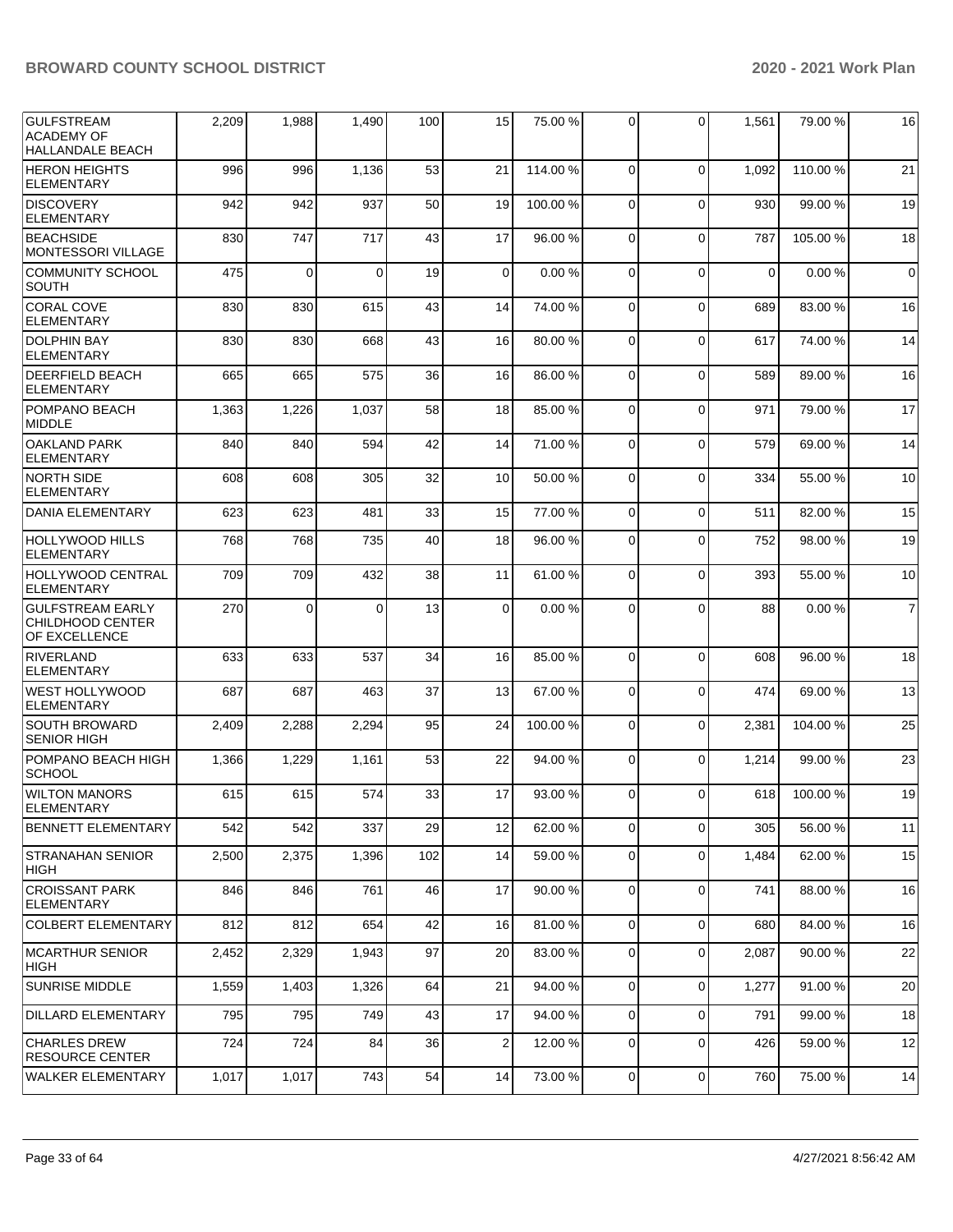| <b>COLLINS ELEMENTARY</b>                                                | 371   | 371            | 327      | 19  | 17             | 88.00 %  | $\overline{0}$ | $\Omega$ | 345         | 93.00 % | 18             |
|--------------------------------------------------------------------------|-------|----------------|----------|-----|----------------|----------|----------------|----------|-------------|---------|----------------|
| MARY M BETHUNE<br><b>ELEMENTARY</b>                                      | 1,106 | 1,106          | 362      | 56  | 6              | 33.00 %  | $\Omega$       | $\Omega$ | 412         | 37.00 % | $\overline{7}$ |
| <b>ATTUCKS MIDDLE</b>                                                    | 1,363 | 1,226          | 822      | 58  | 14             | 67.00 %  | 0              | $\Omega$ | 904         | 74.00 % | 16             |
| <b>BLANCHE ELY SENIOR</b><br><b>HIGH</b>                                 | 2,933 | 2,786          | 1,942    | 119 | 16             | 70.00 %  | 0              | $\Omega$ | 1,977       | 71.00 % | 17             |
| DILLARD 6-12                                                             | 2,852 | 2,566          | 2,213    | 115 | 19             | 86.00 %  | 0              | $\Omega$ | 2,210       | 86.00 % | 19             |
| <b>DEERFIELD PARK</b><br><b>ELEMENTARY</b>                               | 754   | 754            | 557      | 40  | 14             | 74.00 %  | $\mathbf 0$    | $\Omega$ | 669         | 89.00 % | 17             |
| <b>HALLANDALE SENIOR</b><br>HIGH                                         | 1,917 | 1,821          | 1,148    | 78  | 15             | 63.00 %  | 0              | $\Omega$ | 1,034       | 57.00 % | 13             |
| <b>LANIER-JAMES</b><br><b>EDUCATION CENTER</b>                           | 262   | 262            | 114      | 22  | 5              | 44.00 %  | $\mathbf 0$    | $\Omega$ | 81          | 31.00 % | 4              |
| <b>LAUDERDALE MANORS</b><br>EARLY LEARNING AND<br><b>RESOURCE CENTER</b> | 305   | $\overline{0}$ | $\Omega$ | 15  | $\overline{0}$ | 0.00%    | $\Omega$       | $\Omega$ | $\mathbf 0$ | 0.00%   | $\mathbf 0$    |
| <b>WHIDDON-ROGERS</b><br><b>EDUCATION CENTER</b>                         | 1,642 | 1,477          | 829      | 65  | 13             | 56.00 %  | $\mathbf 0$    | $\Omega$ | 650         | 44.00 % | 10             |
| <b>OAKRIDGE</b><br><b>ELEMENTARY</b>                                     | 721   | 721            | 479      | 38  | 13             | 66.00 %  | 0              | $\Omega$ | 508         | 70.00 % | 13             |
| <b>OLSEN MIDDLE</b>                                                      | 1,250 | 1,125          | 646      | 52  | 12             | 57.00 %  | $\overline{0}$ | $\Omega$ | 689         | 61.00 % | 13             |
| <b>MCNICOL MIDDLE</b>                                                    | 1,448 | 1,303          | 796      | 64  | 12             | 61.00%   | $\overline{0}$ | $\Omega$ | 825         | 63.00 % | 13             |
| <b>HARBORDALE</b><br><b>ELEMENTARY</b>                                   | 480   | 480            | 511      | 24  | 21             | 106.00 % | 0              | $\Omega$ | 484         | 101.00% | 20             |
| <b>BROWARD ESTATES</b><br><b>ELEMENTARY</b>                              | 695   | 695            | 329      | 34  | 10             | 47.00 %  | $\overline{0}$ | $\Omega$ | 353         | 51.00 % | 10             |
| <b>WATKINS ELEMENTARY</b>                                                | 814   | 814            | 512      | 44  | 12             | 63.00 %  | 0              | $\Omega$ | 516         | 63.00 % | 12             |
| <b>NORTH ANDREWS</b><br><b>GARDENS</b><br><b>ELEMENTARY</b>              | 921   | 921            | 855      | 49  | 17             | 93.00 %  | $\Omega$       | $\Omega$ | 834         | 91.00 % | 17             |
| <b>MIRAMAR ELEMENTARY</b>                                                | 947   | 947            | 525      | 49  | 11             | 55.00 %  | $\mathbf 0$    | $\Omega$ | 497         | 52.00 % | 10             |
| PLANTATION MIDDLE                                                        | 1,494 | 1,344          | 677      | 64  | 11             | 50.00 %  | $\mathbf 0$    | $\Omega$ | 629         | 47.00 % | 10             |
| <b>NORCREST</b><br><b>ELEMENTARY</b>                                     | 921   | 921            | 738      | 50  | 15             | 80.00%   | 0              | $\Omega$ | 599         | 65.00 % | 12             |
| <b>TEDDER ELEMENTARY</b>                                                 | 1,240 | 1,240          | 533      | 63  | 8              | 43.00 %  | 0              | $\Omega$ | 501         | 40.00 % | 8              |
| MARGATE MIDDLE                                                           | 1,475 | 1,327          | 1,263    | 65  | 191            | 95.00%   | 0              | 0        | 1,201       | 91.00%  | 18             |
| <b>SEAGULL SCHOOL</b>                                                    | 1,025 | 1,025          | 276      | 48  | 6              | 27.00 %  | $\overline{0}$ | $\Omega$ | 197         | 19.00 % | 4              |
| <b>SUNLAND PARK</b><br><b>ACADEMY</b>                                    | 480   | 480            | 301      | 28  | 11             | 63.00 %  | $\overline{0}$ | $\Omega$ | 318         | 66.00 % | 11             |
| LARKDALE<br><b>ELEMENTARY</b>                                            | 659   | 659            | 374      | 35  | 11             | 57.00 %  | 0              | $\Omega$ | 368         | 56.00 % | 11             |
| <b>WESTWOOD HEIGHTS</b><br><b>ELEMENTARY</b>                             | 819   | 819            | 576      | 45  | 13             | 70.00 %  | $\overline{0}$ | $\Omega$ | 654         | 80.00 % | 15             |
| <b>LAKE FOREST</b><br><b>ELEMENTARY</b>                                  | 928   | 928            | 624      | 48  | 13             | 67.00 %  | $\overline{0}$ | $\Omega$ | 553         | 60.00 % | 12             |
| <b>BAYVIEW ELEMENTARY</b>                                                | 572   | 572            | 560      | 28  | 20             | 98.00 %  | 0              | $\Omega$ | 559         | 98.00 % | 20             |
| <b>PINE RIDGE</b><br><b>EDUCATION CENTER</b>                             | 252   | 252            | 68       | 21  | 3              | 27.00 %  | 0              | $\Omega$ | 60          | 24.00 % | 3              |
| STIRLING ELEMENTARY                                                      | 767   | 767            | 558      | 41  | 14             | 73.00 %  | $\overline{0}$ | $\Omega$ | 569         | 74.00 % | 14             |
| <b>PARKWAY MIDDLE</b>                                                    | 2,436 | 2,192          | 1,340    | 107 | 13             | 61.00%   | $\mathbf 0$    | 0        | 1,357       | 62.00 % | 13             |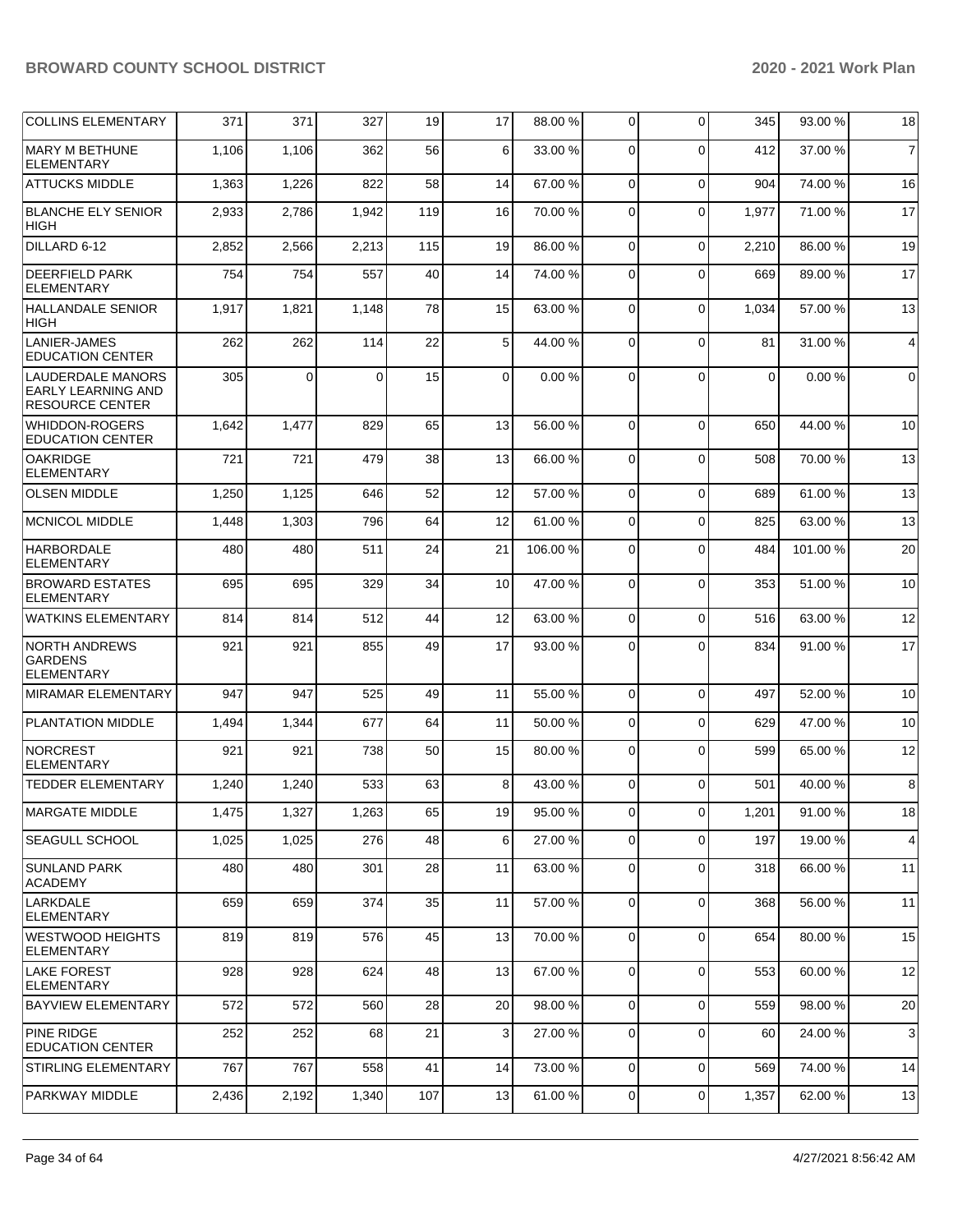| ORANGE-BROOK<br>ELEMENTARY                      | 830   | 830   | 680   | 43  | 16 | 82.00 %  | 0              | $\Omega$       | 754   | 91.00%  | 18 |
|-------------------------------------------------|-------|-------|-------|-----|----|----------|----------------|----------------|-------|---------|----|
| <b>SANDERS PARK</b><br><b>ELEMENTARY</b>        | 755   | 755   | 457   | 41  | 11 | 60.00 %  | 0              | $\Omega$       | 495   | 66.00 % | 12 |
| <b>DRIFTWOOD</b><br><b>ELEMENTARY</b>           | 758   | 758   | 589   | 39  | 15 | 78.00 %  | 0              | $\Omega$       | 591   | 78.00 % | 15 |
| <b>TROPICAL</b><br><b>ELEMENTARY</b>            | 932   | 932   | 990   | 51  | 19 | 106.00%  | 0              | $\Omega$       | 920   | 99.00 % | 18 |
| POMPANO BEACH<br><b>ELEMENTARY</b>              | 615   | 615   | 455   | 33  | 14 | 74.00 %  | $\mathbf 0$    | $\Omega$       | 502   | 82.00 % | 15 |
| <b>MEADOWBROOK</b><br><b>ELEMENTARY</b>         | 809   | 809   | 727   | 42  | 17 | 90.00 %  | 0              | $\mathbf 0$    | 708   | 88.00 % | 17 |
| <b>BROADVIEW</b><br><b>ELEMENTARY</b>           | 1,130 | 1,130 | 722   | 58  | 12 | 64.00 %  | $\mathbf 0$    | $\Omega$       | 723   | 64.00%  | 12 |
| <b>FORT LAUDERDALE</b><br><b>SENIOR HIGH</b>    | 2,122 | 2,015 | 2,187 | 81  | 27 | 109.00%  | $\mathbf 0$    | $\Omega$       | 2,157 | 107.00% | 27 |
| <b>MCNAB ELEMENTARY</b>                         | 677   | 677   | 662   | 36  | 18 | 98.00 %  | $\mathbf 0$    | $\mathbf 0$    | 641   | 95.00 % | 18 |
| <b>FLORANADA</b><br><b>ELEMENTARY</b>           | 814   | 814   | 689   | 44  | 16 | 85.00 %  | 0              | $\mathbf 0$    | 749   | 92.00 % | 17 |
| <b>DRIFTWOOD MIDDLE</b>                         | 1,921 | 1,728 | 1,379 | 82  | 17 | 80.00 %  | 0              | $\Omega$       | 1,345 | 78.00 % | 16 |
| <b>BRIGHT HORIZONS</b>                          | 325   | 325   | 150   | 31  | 5  | 46.00%   | $\mathbf 0$    | $\Omega$       | 145   | 45.00 % | 5  |
| <b>NEW RIVER MIDDLE</b>                         | 1,659 | 1,493 | 1,617 | 69  | 23 | 108.00%  | $\mathbf 0$    | $\Omega$       | 1,521 | 102.00% | 22 |
| <b>WILLIAM DANDY</b><br><b>MIDDLE</b>           | 1,369 | 1,232 | 889   | 57  | 16 | 72.00 %  | 0              | $\Omega$       | 823   | 67.00 % | 14 |
| <b>CRESTHAVEN</b><br><b>ELEMENTARY</b>          | 705   | 705   | 548   | 38  | 14 | 78.00 %  | $\mathbf 0$    | $\Omega$       | 489   | 69.00 % | 13 |
| <b>DEERFIELD BEACH</b><br><b>MIDDLE</b>         | 1,647 | 1,482 | 1,195 | 69  | 17 | 81.00%   | $\mathbf 0$    | $\Omega$       | 1,205 | 81.00 % | 17 |
| <b>STEPHEN FOSTER</b><br><b>ELEMENTARY</b>      | 743   | 743   | 659   | 39  | 17 | 89.00 %  | $\Omega$       | $\Omega$       | 703   | 95.00 % | 18 |
| <b>PETERS ELEMENTARY</b>                        | 845   | 845   | 629   | 46  | 14 | 74.00 %  | $\mathbf 0$    | 0              | 632   | 75.00 % | 14 |
| <b>PLANTATION</b><br><b>ELEMENTARY</b>          | 814   | 814   | 569   | 44  | 13 | 70.00 %  | $\mathbf 0$    | $\Omega$       | 552   | 68.00 % | 13 |
| <b>NORTH FORK</b><br><b>ELEMENTARY</b>          | 713   | 713   | 372   | 38  | 10 | 52.00 %  | $\mathbf 0$    | $\mathbf 0$    | 391   | 55.00 % | 10 |
| <b>BOULEVARD HEIGHTS</b><br><b>ELEMENTARY</b>   | 812   | 812   | 660   | 42  | 16 | 81.00 %  | $\Omega$       | $\Omega$       | 666   | 82.00 % | 16 |
| <b>WINGATE OAKS</b><br><b>CENTER</b>            | 285   | 285   | 106   | 27  | 4  | 37.00 %  | $\overline{0}$ | $\overline{0}$ | 100   | 35.00 % | 4  |
| <b>HENRY D PERRY</b><br><b>EDUCATION CENTER</b> | 1,388 | 1,249 | 1,541 | 55  | 28 | 123.00 % | 0              | $\mathbf 0$    | 1,281 | 103.00% | 23 |
| THE QUEST CENTER                                | 313   | 313   | 118   | 30  | 4  | 38.00 %  | $\mathbf 0$    | $\mathbf 0$    | 111   | 35.00 % | 4  |
| <b>SHERIDAN TECHNICAL</b><br><b>COLLEGE</b>     | 2,036 | 2,443 | 671   | 97  | 7  | 27.00 %  | 0              | $\Omega$       | 575   | 24.00 % | 6  |
| INOVA SENIOR HIGH                               | 2,604 | 2,473 | 2,083 | 104 | 20 | 84.00 %  | $\mathbf 0$    | $\mathbf 0$    | 2,295 | 93.00 % | 22 |
| <b>LLOYD ESTATES</b><br><b>ELEMENTARY</b>       | 691   | 691   | 502   | 37  | 14 | 73.00 %  | 0              | $\mathbf 0$    | 501   | 73.00 % | 14 |
| PALMVIEW<br><b>ELEMENTARY</b>                   | 711   | 711   | 604   | 37  | 16 | 85.00 %  | 0              | $\mathbf 0$    | 629   | 88.00 % | 17 |
| CORAL SPRINGS<br><b>SENIOR HIGH</b>             | 3,414 | 3,243 | 2,605 | 138 | 19 | 80.00 %  | 0              | $\mathbf 0$    | 2,829 | 87.00 % | 21 |
| <b>IMARGATE</b><br>ELEMENTARY                   | 1,305 | 1,305 | 1,011 | 68  | 15 | 77.00 %  | 0              | 0              | 1,047 | 80.00 % | 15 |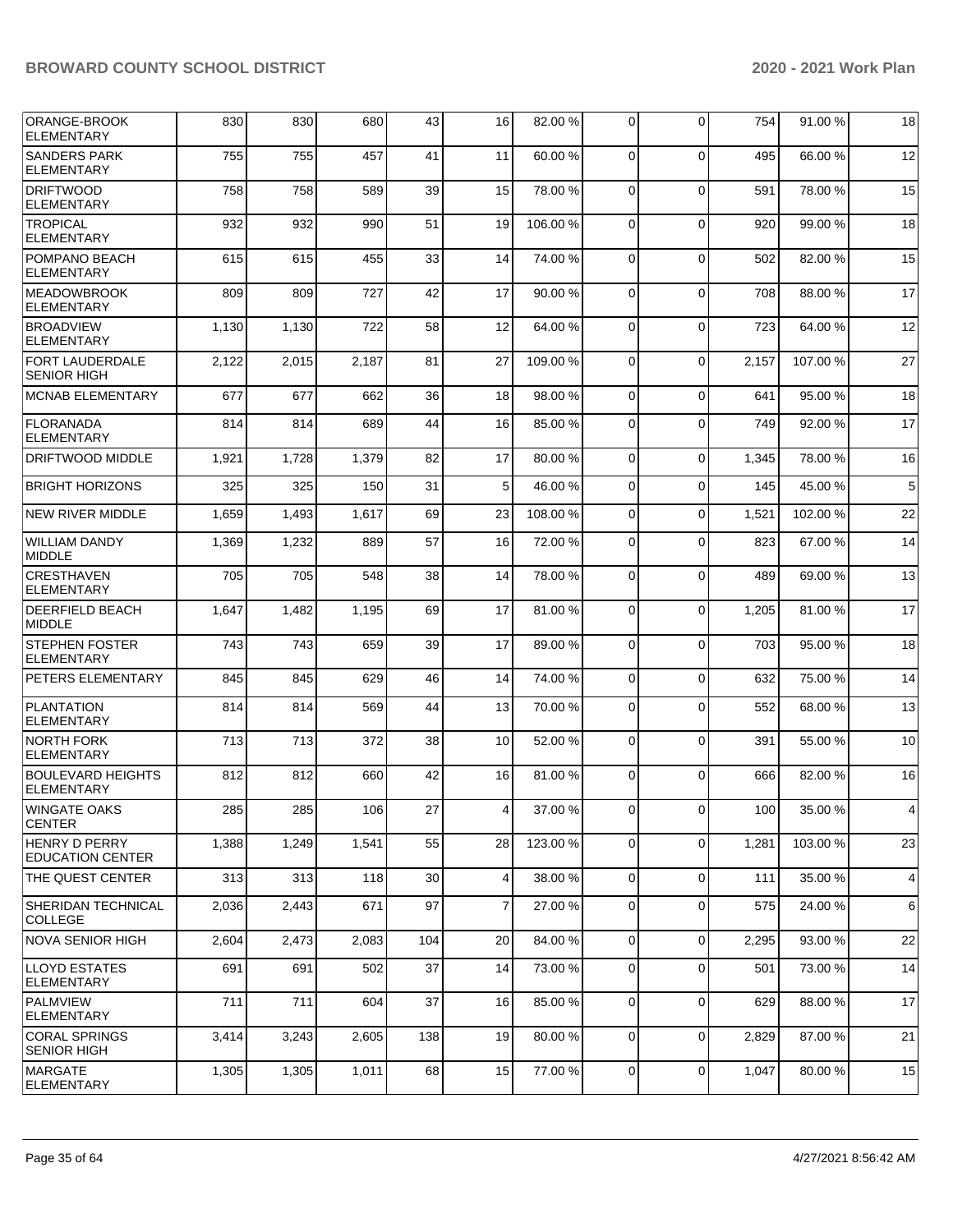| <b>SUNSHINE</b><br><b>ELEMENTARY</b>                       | 893   | 893   | 547   | 46              | 12              | 61.00 % | 0              | $\Omega$       | 488   | 55.00 % | 11 |
|------------------------------------------------------------|-------|-------|-------|-----------------|-----------------|---------|----------------|----------------|-------|---------|----|
| LAUDERHILL-PAUL<br><b>TURNER ELEMENTARY</b>                | 872   | 872   | 589   | 47              | 13              | 68.00 % | 0              | $\Omega$       | 564   | 65.00 % | 12 |
| <b>COOPER CITY</b><br><b>ELEMENTARY</b>                    | 745   | 745   | 756   | 40              | 19              | 101.00% | 0              | $\Omega$       | 703   | 94.00 % | 18 |
| <b>PEMBROKE PINES</b><br><b>ELEMENTARY</b>                 | 709   | 709   | 582   | 38              | 15              | 82.00 % | 0              | $\Omega$       | 629   | 89.00 % | 17 |
| <b>NORTHEAST SENIOR</b><br><b>HIGH</b>                     | 2,501 | 2,375 | 1,570 | 101             | 16              | 66.00 % | 0              | $\Omega$       | 1,656 | 70.00 % | 16 |
| <b>PLANTATION PARK</b><br><b>ELEMENTARY</b>                | 579   | 579   | 561   | 31              | 18              | 97.00 % | 0              | $\mathbf 0$    | 559   | 97.00 % | 18 |
| NOVA DWIGHT D<br><b>EISENHOWER</b><br><b>ELEMENTARY</b>    | 777   | 777   | 762   | 42              | 18              | 98.00 % | 0              | $\Omega$       | 758   | 98.00 % | 18 |
| Dr. MARTIN LUTHER<br>KING Jr. MONTESSORI<br><b>ACADEMY</b> | 737   | 737   | 407   | 40              | 10              | 55.00 % | 0              | $\Omega$       | 483   | 66.00 % | 12 |
| <b>VILLAGE ELEMENTARY</b>                                  | 870   | 870   | 633   | 46              | 14              | 73.00 % | $\mathbf 0$    | $\mathbf 0$    | 596   | 69.00 % | 13 |
| <b>NOVA BLANCHE</b><br><b>FORMAN ELEMENTARY</b>            | 787   | 787   | 765   | 43              | 18              | 97.00 % | 0              | $\Omega$       | 763   | 97.00 % | 18 |
| <b>MCFATTER TECHNICAL</b><br><b>COLLEGE</b>                | 1,685 | 2,022 | 647   | 73              | 9               | 32.00 % | 0              | $\Omega$       | 603   | 30.00 % | 8  |
| <b>NOVA MIDDLE</b>                                         | 1,497 | 1,347 | 1,269 | 64              | 20              | 94.00 % | $\mathbf 0$    | $\mathbf 0$    | 1,333 | 99.00 % | 21 |
| <b>SHERIDAN PARK</b><br><b>ELEMENTARY</b>                  | 810   | 810   | 637   | 44              | 14              | 79.00 % | 0              | $\Omega$       | 645   | 80.00 % | 15 |
| <b>COCONUT CREEK</b><br><b>SENIOR HIGH</b>                 | 3,036 | 2,884 | 1,655 | 122             | 14              | 57.00 % | 0              | $\mathbf 0$    | 1,678 | 58.00 % | 14 |
| LAUDERDALE LAKES<br><b>MIDDLE</b>                          | 1,384 | 1,245 | 879   | 59              | 15              | 71.00 % | 0              | $\Omega$       | 876   | 70.00%  | 15 |
| LAUDERHILL 6-12                                            | 1,172 | 1,054 | 806   | 50              | 16              | 76.00 % | $\mathbf 0$    | $\mathbf 0$    | 797   | 76.00 % | 16 |
| <b>COCONUT CREEK</b><br><b>ELEMENTARY</b>                  | 803   | 803   | 607   | 43              | 14              | 76.00 % | 0              | $\Omega$       | 623   | 78.00 % | 14 |
| <b>PLANTATION SENIOR</b><br><b>HIGH</b>                    | 2,796 | 2,656 | 1,924 | 114             | 17              | 72.00 % | 0              | $\mathbf 0$    | 2,007 | 76.00 % | 18 |
| <b>CASTLE HILL</b><br><b>ELEMENTARY</b>                    | 817   | 817   | 556   | 44              | 13              | 68.00 % | 0              | $\Omega$       | 518   | 63.00 % | 12 |
| <b>HOLLYWOOD PARK</b><br><b>ELEMENTARY</b>                 | 593   | 593   | 492   | 32              | 15              | 83.00 % | 0              | $\Omega$       | 489   | 82.00 % | 15 |
| <b>CYPRESS ELEMENTARY</b>                                  | 909   | 909   | 731   | 50 <sub>l</sub> | 15 <sup>1</sup> | 80.00%  | $\mathsf{o}$   | $\overline{0}$ | 725   | 80.00%  | 15 |
| <b>ANNABEL C PERRY PK-</b><br>8                            | 1,063 | 956   | 710   | 55              | 13              | 74.00 % | 0              | $\mathbf 0$    | 662   | 69.00 % | 12 |
| <b>FAIRWAY ELEMENTARY</b>                                  | 970   | 970   | 640   | 54              | 12              | 66.00 % | $\mathbf 0$    | $\mathbf 0$    | 657   | 68.00 % | 12 |
| HOLLYWOOD HILLS<br><b>SENIOR HIGH</b>                      | 2,808 | 2,667 | 1,871 | 116             | 16              | 70.00 % | 0              | $\Omega$       | 1,913 | 72.00 % | 16 |
| ROBERT C MARKHAM<br><b>ELEMENTARY</b>                      | 709   | 709   | 509   | 38              | 13              | 72.00 % | $\overline{0}$ | $\mathbf 0$    | 533   | 75.00 % | 14 |
| <b>ROYAL PALM</b><br><b>ELEMENTARY</b>                     | 1,012 | 1,012 | 754   | 53              | 14              | 75.00 % | 0              | $\mathbf 0$    | 795   | 79.00 % | 15 |
| <b>CRYSTAL LAKE MIDDLE</b>                                 | 1,761 | 1,584 | 1,339 | 73              | 18              | 85.00 % | $\overline{0}$ | $\mathbf 0$    | 1,340 | 85.00 % | 18 |
| <b>DEERFIELD BEACH</b><br><b>SENIOR HIGH</b>               | 2,998 | 2,848 | 2,419 | 121             | 20              | 85.00 % | 0              | $\Omega$       | 2,484 | 87.00 % | 21 |
| <b>BOYD H ANDERSON</b><br><b>SENIOR HIGH</b>               | 2,953 | 2,805 | 1,736 | 125             | 14              | 62.00 % | $\mathbf 0$    | 0              | 1,586 | 57.00 % | 13 |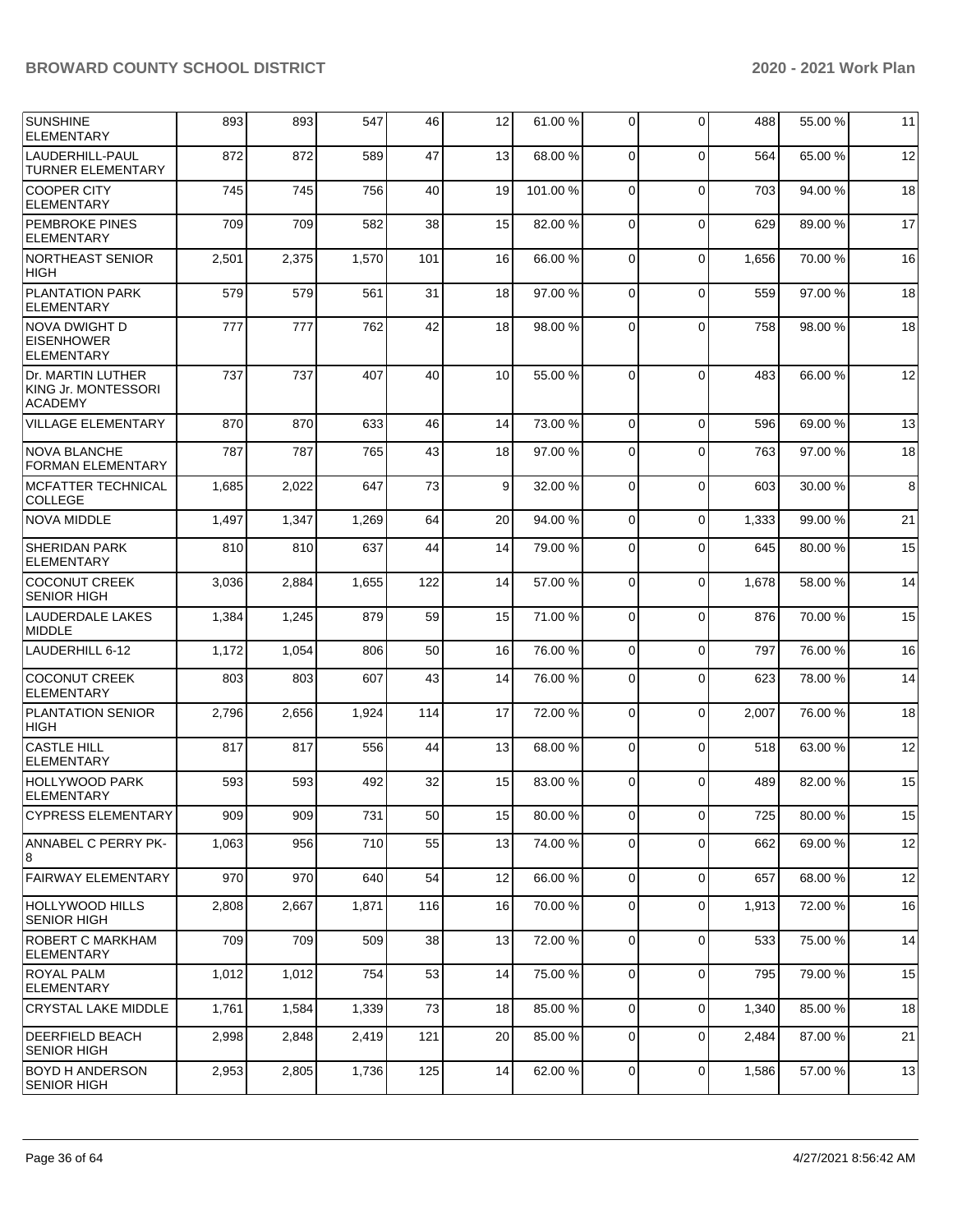| <b>MIRAMAR SENIOR HIGH</b>                                               | 2,705 | 2,569 | 2,204 | 108        | 20 | 86.00 % | $\mathbf 0$ | $\Omega$    | 1,985 | 77.00 %  | 18             |
|--------------------------------------------------------------------------|-------|-------|-------|------------|----|---------|-------------|-------------|-------|----------|----------------|
| <b>WHISPERING PINES</b><br><b>EXCEPTIONAL</b><br><b>EDUCATION CENTER</b> | 210   | 210   | 146   | 17         | 9  | 69.00 % | 0           | $\Omega$    | 211   | 100.00%  | 12             |
| <b>PARK RIDGE</b><br><b>ELEMENTARY</b>                                   | 546   | 546   | 569   | 29         | 20 | 104.00% | 0           | $\Omega$    | 616   | 113.00 % | 21             |
| <b>JAMES S HUNT</b><br><b>ELEMENTARY</b>                                 | 841   | 841   | 596   | 46         | 13 | 71.00 % | $\Omega$    | $\mathbf 0$ | 549   | 65.00 %  | 12             |
| <b>APOLLO MIDDLE</b>                                                     | 1,731 | 1,557 | 1,410 | 73         | 19 | 91.00 % | $\Omega$    | $\mathbf 0$ | 1,355 | 87.00 %  | 19             |
| <b>SHERIDAN HILLS</b><br><b>ELEMENTARY</b>                               | 607   | 607   | 500   | 33         | 15 | 82.00 % | $\Omega$    | $\Omega$    | 585   | 96.00 %  | 18             |
| <b>ORIOLE ELEMENTARY</b>                                                 | 758   | 758   | 616   | 42         | 15 | 81.00%  | $\mathbf 0$ | $\mathbf 0$ | 653   | 86.00 %  | 16             |
| <b>MIRROR LAKE</b><br><b>ELEMENTARY</b>                                  | 791   | 791   | 630   | 43         | 15 | 80.00 % | 0           | $\Omega$    | 610   | 77.00 %  | 14             |
| <b>JAMES S RICKARDS</b><br><b>MIDDLE</b>                                 | 1,143 | 1,028 | 968   | 49         | 20 | 94.00 % | $\Omega$    | $\mathbf 0$ | 918   | 89.00 %  | 19             |
| <b>ATLANTIC TECHNICAL</b><br><b>COLLEGE</b>                              | 2,107 | 2,528 | 733   | 96         | 8  | 29.00 % | $\Omega$    | $\Omega$    | 684   | 27.00 %  | $\overline{7}$ |
| <b>PINES MIDDLE</b>                                                      | 1,966 | 1,769 | 823   | 82         | 10 | 47.00 % | $\mathbf 0$ | $\mathbf 0$ | 776   | 44.00 %  | 9              |
| <b>SEMINOLE MIDDLE</b>                                                   | 1,573 | 1,415 | 1,150 | 66         | 17 | 81.00%  | $\mathbf 0$ | $\Omega$    | 1,209 | 85.00 %  | 18             |
| PIPER SENIOR HIGH                                                        | 3,662 | 3,478 | 2,244 | 147        | 15 | 65.00 % | $\mathbf 0$ | $\Omega$    | 2,190 | 63.00 %  | 15             |
| <b>COOPER CITY SENIOR</b><br><b>HIGH</b>                                 | 2,436 | 2,314 | 2,246 | 96         | 23 | 97.00 % | 0           | $\Omega$    | 2,256 | 97.00 %  | 24             |
| <b>HORIZON ELEMENTARY</b>                                                | 699   | 699   | 562   | 37         | 15 | 80.00 % | $\Omega$    | $\mathbf 0$ | 512   | 73.00 %  | 14             |
| <b>FLAMINGO</b><br><b>ELEMENTARY</b>                                     | 779   | 779   | 658   | 41         | 16 | 85.00 % | $\Omega$    | $\mathbf 0$ | 673   | 86.00 %  | 16             |
| <b>CORAL SPRINGS PK-8</b>                                                | 943   | 848   | 618   | 51         | 12 | 73.00 % | 0           | $\mathbf 0$ | 591   | 70.00 %  | 12             |
| <b>BANYAN ELEMENTARY</b>                                                 | 831   | 831   | 568   | 43         | 13 | 68.00 % | $\mathbf 0$ | $\mathbf 0$ | 556   | 67.00%   | 13             |
| <b>WESTPINE MIDDLE</b>                                                   | 1,413 | 1,271 | 1,041 | 60         | 17 | 82.00 % | 0           | $\mathbf 0$ | 1,022 | 80.00 %  | 17             |
| PASADENA LAKES<br><b>ELEMENTARY</b>                                      | 710   | 710   | 507   | 41         | 12 | 71.00%  | $\Omega$    | $\Omega$    | 540   | 76.00 %  | 13             |
| <b>TAMARAC</b><br><b>ELEMENTARY</b>                                      | 1,290 | 1,290 | 650   | 72         | 9  | 50.00 % | $\mathbf 0$ | $\mathbf 0$ | 618   | 48.00 %  | 9              |
| <b>FOREST HILLS</b><br><b>ELEMENTARY</b>                                 | 795   | 795   | 659   | 43         | 15 | 83.00 % | $\Omega$    | $\Omega$    | 667   | 84.00%   | 16             |
| <b>CENTRAL PARK</b><br><b>ELEMENTARY</b>                                 | 1,123 | 1,123 | 822   | 61         | 13 | 73.00 % | $\mathbf 0$ | $\mathbf 0$ | 894   | 80.00%   | 15             |
| <b>NORTH LAUDERDALE</b><br>PK-8                                          | 948   | 853   | 714   | 49         | 15 | 84.00 % | $\mathbf 0$ | $\mathbf 0$ | 767   | 90.00 %  | 16             |
| <b>SOUTH PLANTATION</b><br><b>SENIOR HIGH</b>                            | 2,676 | 2,542 | 2,208 | 107        | 21 | 87.00 % | $\mathbf 0$ | $\mathbf 0$ | 2,297 | 90.00%   | 21             |
| <b>ATLANTIC WEST</b><br><b>ELEMENTARY</b>                                | 1,009 | 1,009 | 655   | 54         | 12 | 65.00 % | $\mathbf 0$ | $\mathbf 0$ | 677   | 67.00 %  | 13             |
| <b>MORROW ELEMENTARY</b>                                                 | 831   | 831   | 443   | 45         | 10 | 53.00 % | 0           | $\mathbf 0$ | 445   | 54.00 %  | 10             |
| RAMBLEWOOD MIDDLE                                                        | 1,451 | 1,305 | 1,165 | 62         | 19 | 89.00 % | $\mathbf 0$ | $\mathbf 0$ | 1,239 | 95.00 %  | 20             |
| <b>RAMBLEWOOD</b><br><b>ELEMENTARY</b>                                   | 1,003 | 1,003 | 824   | 55         | 15 | 82.00 % | 0           | $\mathbf 0$ | 825   | 82.00 %  | 15             |
| <b>CORAL SPRINGS</b><br><b>MIDDLE</b>                                    | 2,110 | 1,899 | 1,175 | 89         | 13 | 62.00 % | $\mathbf 0$ | $\mathbf 0$ | 1,212 | 64.00 %  | 14             |
| PIONEER MIDDLE                                                           | 1,834 | 1,650 | 1,513 | ${\bf 78}$ | 19 | 92.00 % | 0           | $\mathbf 0$ | 1,474 | 89.00 %  | 19             |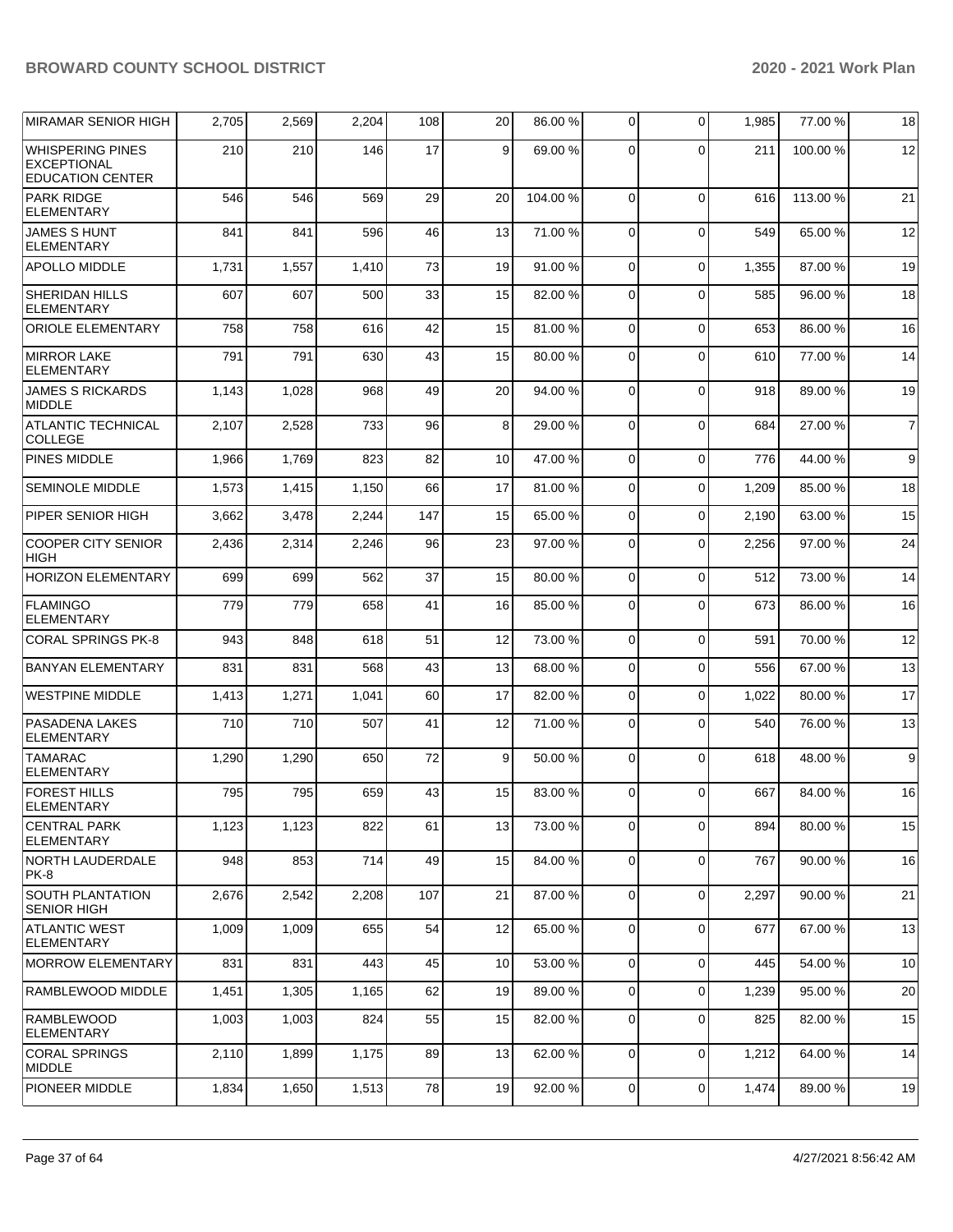| <b>BAIR MIDDLE</b>                             | 1,441 | 1,296 | 919   | 61  | 15 | 71.00 %  | 0           | $\Omega$    | 968   | 75.00 %  | 16             |
|------------------------------------------------|-------|-------|-------|-----|----|----------|-------------|-------------|-------|----------|----------------|
| <b>PINEWOOD</b><br><b>ELEMENTARY</b>           | 1,038 | 1,038 | 632   | 56  | 11 | 61.00%   | 0           | $\Omega$    | 702   | 68.00 %  | 13             |
| WESTERN SENIOR HIGH                            | 3,952 | 3,754 | 3,370 | 160 | 21 | 90.00 %  | $\mathbf 0$ | $\mathbf 0$ | 3,530 | 94.00 %  | 22             |
| <b>GRIFFIN ELEMENTARY</b>                      | 687   | 687   | 666   | 37  | 18 | 97.00 %  | 0           | $\Omega$    | 657   | 96.00%   | 18             |
| <b>PEMBROKE LAKES</b><br><b>ELEMENTARY</b>     | 741   | 741   | 752   | 40  | 19 | 102.00%  | 0           | $\Omega$    | 718   | 97.00 %  | 18             |
| NOB HILL ELEMENTARY                            | 857   | 857   | 638   | 46  | 14 | 74.00 %  | $\Omega$    | $\Omega$    | 622   | 73.00 %  | 14             |
| <b>WESTCHESTER</b><br><b>ELEMENTARY</b>        | 1,166 | 1,166 | 1,142 | 62  | 18 | 98.00 %  | $\mathbf 0$ | $\Omega$    | 1,130 | 97.00 %  | 18             |
| <b>RIVERGLADES</b><br><b>ELEMENTARY</b>        | 1,138 | 1,138 | 1,105 | 59  | 19 | 97.00 %  | 0           | $\Omega$    | 1,142 | 100.00 % | 19             |
| <b>SILVER LAKES MIDDLE</b>                     | 1,174 | 1,056 | 699   | 51  | 14 | 66.00 %  | $\mathbf 0$ | $\mathbf 0$ | 616   | 58.00 %  | 12             |
| <b>COUNTRY ISLES</b><br><b>ELEMENTARY</b>      | 1,096 | 1,096 | 943   | 57  | 17 | 86.00 %  | 0           | $\Omega$    | 979   | 89.00 %  | 17             |
| <b>MAPLEWOOD</b><br><b>ELEMENTARY</b>          | 961   | 961   | 739   | 50  | 15 | 77.00 %  | $\mathbf 0$ | $\Omega$    | 671   | 70.00%   | 13             |
| <b>J P TARAVELLA SENIOR</b><br><b>HIGH</b>     | 3,959 | 3,761 | 2,800 | 158 | 18 | 74.00 %  | 0           | $\Omega$    | 3,197 | 85.00 %  | 20             |
| DAVIE ELEMENTARY                               | 813   | 813   | 747   | 44  | 17 | 92.00 %  | $\mathbf 0$ | $\Omega$    | 685   | 84.00%   | 16             |
| <b>CORAL PARK</b><br><b>ELEMENTARY</b>         | 705   | 705   | 574   | 38  | 15 | 81.00%   | 0           | $\Omega$    | 619   | 88.00 %  | 16             |
| <b>FOREST GLEN MIDDLE</b>                      | 1,805 | 1,624 | 1,309 | 75  | 17 | 81.00 %  | $\Omega$    | $\Omega$    | 1,234 | 76.00 %  | 16             |
| <b>SANDPIPER</b><br><b>ELEMENTARY</b>          | 909   | 909   | 602   | 48  | 13 | 66.00 %  | $\mathbf 0$ | $\Omega$    | 674   | 74.00 %  | 14             |
| <b>PINES LAKES</b><br><b>ELEMENTARY</b>        | 927   | 927   | 529   | 49  | 11 | 57.00 %  | 0           | $\Omega$    | 561   | 61.00 %  | 11             |
| <b>SEA CASTLE</b><br><b>ELEMENTARY</b>         | 1,010 | 1,010 | 788   | 54  | 15 | 78.00 %  | $\mathbf 0$ | $\Omega$    | 810   | 80.00 %  | 15             |
| <b>WELLEBY ELEMENTARY</b>                      | 915   | 915   | 726   | 49  | 15 | 79.00 %  | $\Omega$    | $\Omega$    | 746   | 82.00%   | 15             |
| <b>COUNTRY HILLS</b><br><b>ELEMENTARY</b>      | 849   | 849   | 872   | 46  | 19 | 103.00%  | $\mathbf 0$ | $\Omega$    | 868   | 102.00%  | 19             |
| <b>QUIET WATERS</b><br><b>ELEMENTARY</b>       | 1,600 | 1,600 | 1,130 | 83  | 14 | 71.00 %  | 0           | $\Omega$    | 1,086 | 68.00 %  | 13             |
| <b>HAWKES BLUFF</b><br><b>ELEMENTARY</b>       | 1,044 | 1,044 | 795   | 55  | 14 | 76.00 %  | $\Omega$    | $\Omega$    | 843   | 81.00%   | 15             |
| <b>WALTER C YOUNG</b><br><b>MIDDLE</b>         | 1,447 | 1,302 | 1,064 | 62  | 17 | 82.00 %  | $\mathbf 0$ | $\Omega$    | 1,054 | 81.00 %  | 17             |
| <b>MARJORY STONEMAN</b><br>DOUGLAS SENIOR HIGH | 3,989 | 3,789 | 3,137 | 159 | 20 | 83.00 %  | 0           | $\Omega$    | 3,064 | 81.00 %  | 19             |
| <b>RIVERSIDE</b><br><b>ELEMENTARY</b>          | 789   | 789   | 737   | 42  | 18 | 93.00 %  | 0           | $\mathbf 0$ | 771   | 98.00 %  | 18             |
| <b>INDIAN TRACE</b><br><b>ELEMENTARY</b>       | 843   | 843   | 716   | 45  | 16 | 85.00 %  | $\mathbf 0$ | $\mathbf 0$ | 723   | 86.00 %  | 16             |
| <b>EMBASSY CREEK</b><br><b>ELEMENTARY</b>      | 1,087 | 1,087 | 1,248 | 57  | 22 | 115.00 % | 0           | $\mathbf 0$ | 1,164 | 107.00 % | 20             |
| <b>CHARLES DREW</b><br><b>ELEMENTARY</b>       | 631   | 631   | 514   | 33  | 16 | 81.00%   | 0           | $\mathbf 0$ | 431   | 68.00%   | 13             |
| <b>CROSS CREEK SCHOOL</b>                      | 228   | 228   | 143   | 18  | 8  | 63.00 %  | $\mathbf 0$ | $\mathbf 0$ | 133   | 58.00 %  | $\overline{7}$ |
| SILVER RIDGE<br><b>ELEMENTARY</b>              | 1,002 | 1,002 | 1,038 | 54  | 19 | 104.00 % | $\mathbf 0$ | $\mathbf 0$ | 1,005 | 100.00 % | 19             |
| <b>WINSTON PARK</b><br>ELEMENTARY              | 1,191 | 1,191 | 1,137 | 65  | 17 | 95.00 %  | 0           | 0           | 994   | 83.00 %  | 15             |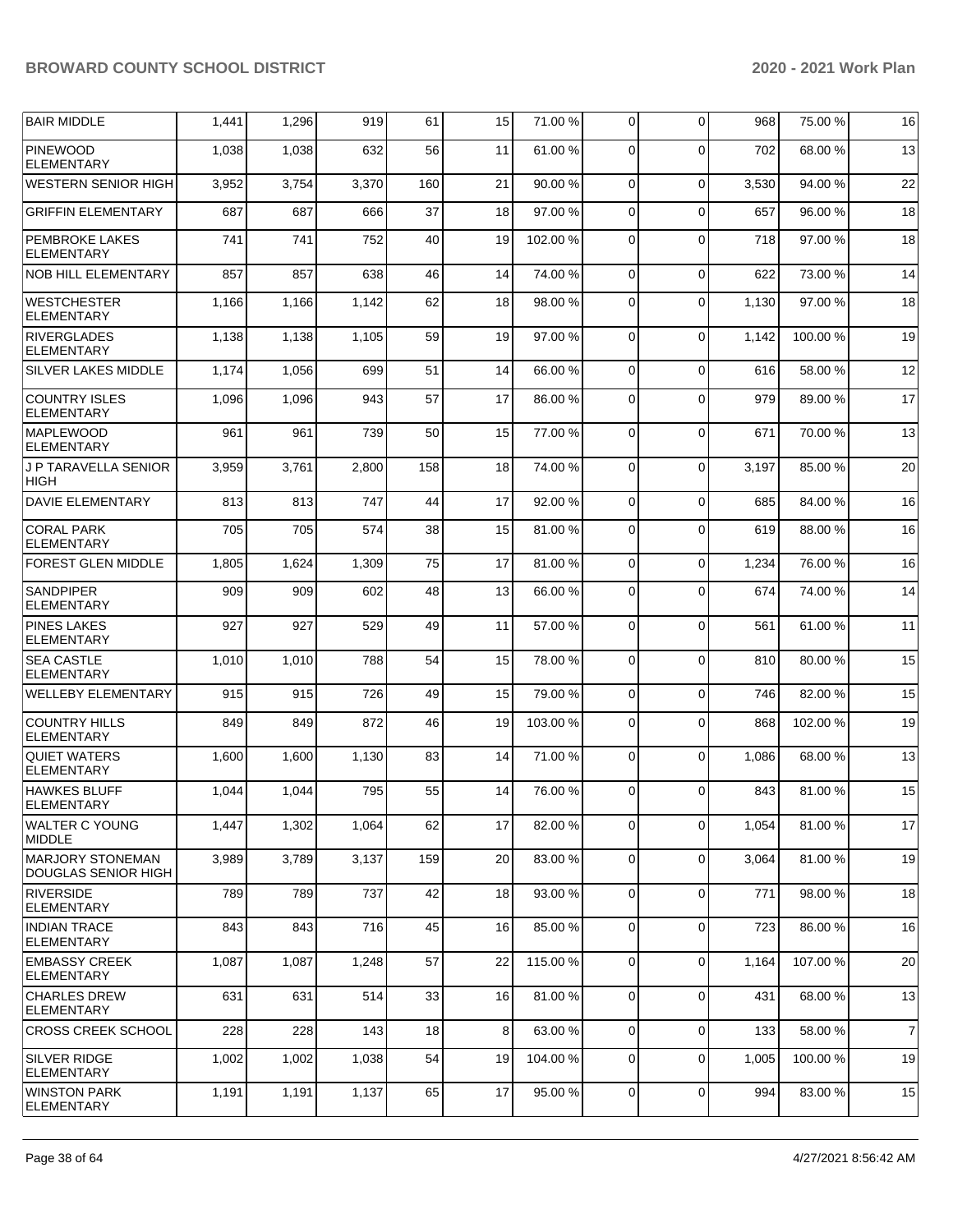|                                           | 289,247 | 277,349 | 214,945 | 13,501          | 16 | 77.50 % | 0 | 0 | 216,087 | 77.91 %  | 16 |
|-------------------------------------------|---------|---------|---------|-----------------|----|---------|---|---|---------|----------|----|
| <b>PARK SPRINGS</b><br><b>IELEMENTARY</b> | 1.189   | 1,189   | 987     | 60              | 16 | 83.00 % |   |   | 1,106   | 93.00 %  | 18 |
| ITEQUESTA TRACE<br><b>IMIDDLE</b>         | .591    | 1,431   | 1,579   | 66              | 24 | 110.00% |   |   | 1,493   | 104.00 % | 23 |
| <b>SAWGRASS</b><br><b>IELEMENTARY</b>     | 1,184   | 1,184   | 1,018   | 63              | 16 | 86.00 % |   |   | 1,023   | 86.00 %  | 16 |
| IVIRGINIA SHUMAN<br>IYOUNG ELEMENTARY     | 687     | 687     | 610     | 37 <sup>l</sup> | 16 | 89.00 % |   |   | 656     | 95.00 %  | 18 |
| <b>IPALM COVE</b><br><b>IELEMENTARY</b>   | 1,049   | 1,049   | 495     | 56              | 9  | 47.00 % |   |   | 438     | 42.00 %  | 8  |
| <b>SILVER TRAIL MIDDLE</b>                | 1,983   | 1,784   | 1,514   | 86              | 18 | 85.00 % |   |   | 1,506   | 84.00 %  | 18 |

The COFTE Projected Total (216,087) for 2024 - 2025 must match the Official Forecasted COFTE Total (209,262 ) for 2024 - 2025 before this section can be completed. In the event that the COFTE Projected Total does not match the Official forecasted COFTE, then the Balanced Projected COFTE Table should be used to balance COFTE.

| Projected COFTE for 2024 - 2025 | Grade   |            |
|---------------------------------|---------|------------|
| Elementary (PK-3)               | 64,735  |            |
| Middle (4-8)                    | 74,366  | Elementa   |
| High (9-12)                     | 70,161  | Middle (4  |
|                                 | 209,262 |            |
|                                 |         | High (9-1) |

| <b>Grade Level Type</b> | <b>Balanced Projected</b><br>COFTE for 2024 - 2025 |
|-------------------------|----------------------------------------------------|
| Elementary (PK-3)       | -5                                                 |
| Middle (4-8)            | -5                                                 |
| High (9-12)             | $-6,815$                                           |
|                         | 209,262                                            |

## **Relocatable Replacement**

Number of relocatable classrooms clearly identified and scheduled for replacement in the school board adopted financially feasible 5-year district work program.

| _ocation                                 | 2021<br>$2020 -$ | 2022<br>2021 | $-2023$<br>2022 | $2023 - 2024$ | $2024 - 2025$ | Year 5 Total |
|------------------------------------------|------------------|--------------|-----------------|---------------|---------------|--------------|
| <b>Total Relocatable Replacements: I</b> |                  |              |                 |               |               | 0            |

## **Charter Schools Tracking**

Information regarding the use of charter schools.

| Location-Type                                       | # Relocatable<br>units or<br>permanent<br>classrooms | Owner       | <b>Year Started or</b><br>Scheduled | <b>Student</b><br><b>Stations</b> | <b>Students</b><br>Enrolled | Years in<br>Contract | <b>Total Charter</b><br><b>Students</b><br>projected for<br>$2024 - 2025$ |
|-----------------------------------------------------|------------------------------------------------------|-------------|-------------------------------------|-----------------------------------|-----------------------------|----------------------|---------------------------------------------------------------------------|
| Somerset Village Academy -<br>[5004]                |                                                      | 12 PRIVATE  | 2010                                | 750                               | 223                         | 11                   | 223                                                                       |
| Somerset Village Academy<br>Middle - [5002]         |                                                      | 6 PRIVATE   | 2010                                | 750                               | 158 <sup>1</sup>            | 11                   | 158                                                                       |
| South Broward Montessori<br>Charter School - [5717] |                                                      | 3 PRIVATE   | 2013                                | 348                               | 161                         | 81                   | 161                                                                       |
| SunEd High of North Broward -<br>[5861]             |                                                      | 7 I PRIVATE | 2014                                | 400                               | 320                         |                      | 320                                                                       |
| Sunfire High School - [5060]                        |                                                      | 20 PRIVATE  | 2012                                | 550                               | 169 I                       | 9                    | 169                                                                       |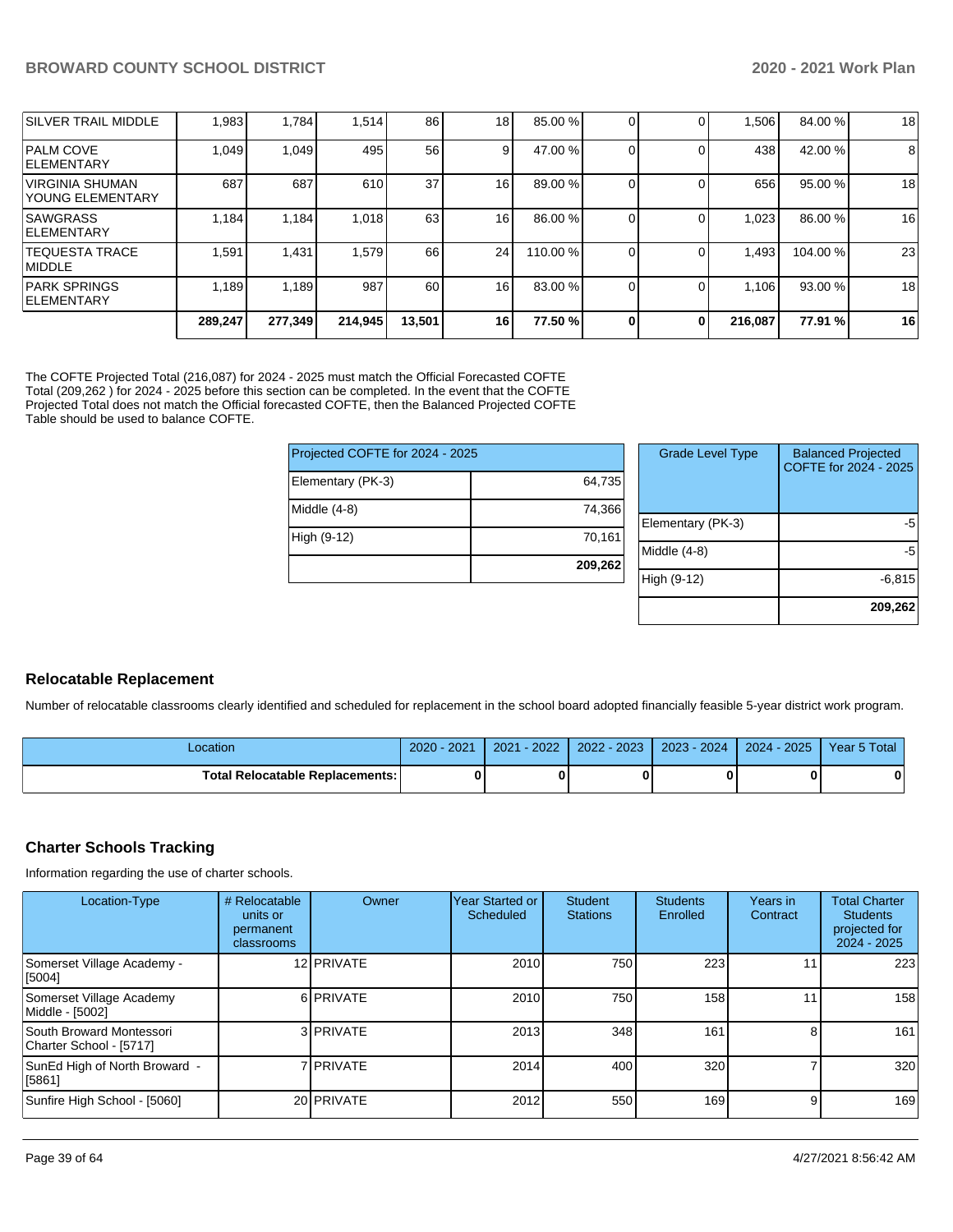| Sunrise High School - [5481]                               | 8 PRIVATE  | 2010 | 550   | 307   | 11             | 307   |
|------------------------------------------------------------|------------|------|-------|-------|----------------|-------|
| Sunshine Elementary Charter -<br>[5400]                    | 15 PRIVATE | 2006 | 500   | 280   | 15             | 280   |
| The Ben Gamla Preparatory<br>Academy - [5182]              | 34 PRIVATE | 2015 | 600   | 380   | 6              | 380   |
| West Broward Academy - [5052]                              | 48 PRIVATE | 2012 | 910   | 601   | 9              | 601   |
| SunEd High School of South<br>Broward - [5053]             | 16 PRIVATE | 2019 | 400   | 182   | $\overline{2}$ | 182   |
| Summit Charter Academy - [5320]                            | 29 PRIVATE | 2019 | 640   | 457   | 2              | 457   |
| Eagles' Nest Charter Academy -<br>[5355]                   | 21 PRIVATE | 2005 | 400   | 335   | 16             | 335   |
| Eagles' Nest Middle - [5356]                               | 3 PRIVATE  | 2005 | 800   | 56    | 16             | 56    |
| Everest Charter School - [5407]                            | 48 PRIVATE | 2012 | 205   | 145   | 9              | 145   |
| <b>Excelsior Charter of Broward -</b><br>[5393]            | 20 PRIVATE | 2006 | 466   | 155   | 15             | 155   |
| Franklin Academy Cooper City -<br>[5037]                   | 40 PRIVATE | 2013 | 1,385 | 1,339 | 8              | 1,339 |
| Franklin Academy F - [5046]                                | 40 PRIVATE | 2013 | 1,340 | 1,106 | 8              | 1,106 |
| Academic Solutions Academy - A<br>$-[5233]$                | 1 PRIVATE  | 2016 | 250   | 148   | 5              | 148   |
| Academic Solutions High School -<br>[5028]                 | 8 PRIVATE  | 2013 | 250   | 157   | 8              | 157   |
| Alpha International Academy -<br>[5421]                    | 21 PRIVATE | 2012 | 384   | 71    | 9              | 71    |
| Andrews High School - [5009]                               | 8 PRIVATE  | 2011 | 550   | 332   | 10             | 332   |
| Ascend Career Academy - [5209]                             | 12 PRIVATE | 2015 | 1,000 | 222   | 6              | 222   |
| Atlantic Montessori Charter<br>School - [5029]             | 10 PRIVATE | 2012 | 219   | 127   | 9              | 127   |
| Atlantic Montessori Charter<br>School West Campus - [5164] | 6 PRIVATE  | 2015 | 150   | 149   | 6              | 149   |
| Avant Garde Academy - [5791]                               | 34 PRIVATE | 2014 | 750   | 960   | 7              | 960   |
| Avant Garde Academy K-8<br>Broward - [5015]                | 72 PRIVATE | 2015 | 1,050 | 950   | 6              | 950   |
| Franklin Academy-Pembroke<br>Pines - [5012]                | 71 PRIVATE | 2011 | 1,750 | 1,373 | 10             | 1,373 |
| Franklin Academy-Pembroke<br>Pines High School - [5142]    | 40 PRIVATE | 2015 | 1,400 | 1,046 | 6              | 1,046 |
| Franklin Academy-Sunrise -<br>[5010]                       | 40 PRIVATE | 2011 | 1,475 | 1,373 | 10             | 1,373 |
| <b>Greentree Preparatory Charter</b><br>School - [5130]    | 5 PRIVATE  | 2014 | 365   | 204   | $\overline{7}$ | 204   |
| Hollywood Academy of Arts and<br>Science - [5325]          | 55 PRIVATE | 2004 | 1,100 | 1,110 | 17             | 1,110 |
| Hollywood Academy of Arts and<br>Science Middle - [5362]   | 19 PRIVATE | 2005 | 400   | 467   | 16             | 467   |
| Imagine Charter Middle School at<br>Broward - [5024]       | 47 PRIVATE | 2010 | 1,080 | 862   | 11             | 862   |
| Imagine Charter School at<br>Weston - [5111]               | 56 PRIVATE | 2001 | 1,075 | 967   | 20             | 967   |
| Imagine Elementary at North<br>Lauderdale - [5171]         | 33 PRIVATE | 2001 | 700   | 452   | 10             | 452   |
| Imagine Schools - Plantation<br>Campus - [5044]            | 19 PRIVATE | 2012 | 1,340 | 362   | 9              | 362   |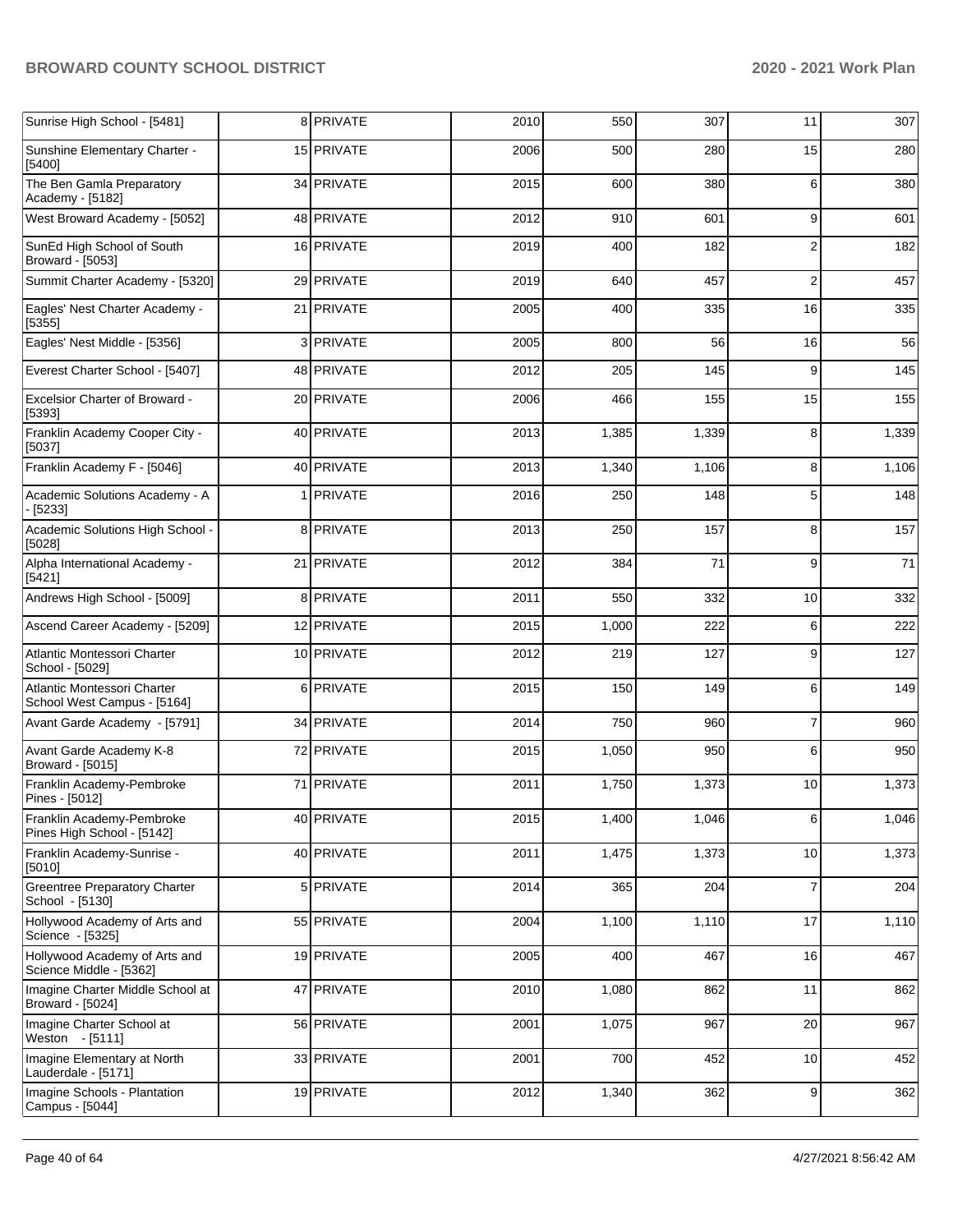| Innovation Charter School - [5177]                              | 13 PRIVATE | 2015 | 580   | 439   | 6              | 439   |
|-----------------------------------------------------------------|------------|------|-------|-------|----------------|-------|
| International School of Broward -<br>[5416]                     | 31 PRIVATE | 2007 | 675   | 82    | 14             | 82    |
| New Life Charter Academy -<br>[5852]                            | 6 PRIVATE  | 2014 | 600   | 144   | $\overline{7}$ | 144   |
| North Broward Academy of<br>Excellence Elementary - [5161]      | 30 PRIVATE | 2001 | 763   | 677   | 10             | 677   |
| North Broward Academy of<br>Excellence Middle - [5371]          | 37 PRIVATE | 2005 | 762   | 370   | 16             | 370   |
| Panacea Prep Charter School -<br>[5801]                         | 9 PRIVATE  | 2014 | 188   | 88    | $\overline{7}$ | 88    |
| Paragon Academy of Technology<br>[5381]                         | 6 PRIVATE  | 2005 | 500   | 136   | 16             | 136   |
| Renaissance Charter at Cooper<br>City - [5049]                  | 80 PRIVATE | 2012 | 1,504 | 1,219 | 9              | 1,219 |
| Renaissance Charter Middle<br>School at Pines - [5014]          | 29 PRIVATE | 2014 | 1,145 | 490   | $\overline{7}$ | 490   |
| Renaissance Charter School at<br>University - [5048]            | 80 PRIVATE | 2012 | 1,504 | 1,427 | 9              | 1,427 |
| Renaissance Charter School of<br>Coral Springs - [5020]         | 80 PRIVATE | 2011 | 1,504 | 1,513 | 10             | 1,513 |
| Renaissance Charter School of<br>Plantation - [5023]            | 80 PRIVATE | 2011 | 1,504 | 938   | 10             | 938   |
| Renaissance Charter Schools at<br>Pines - [5710]                | 48 PRIVATE | 2014 | 1,145 | 941   | $\overline{7}$ | 941   |
| RISE Academy of Science and<br>Technology - [5420]              | 20 PRIVATE | 2008 | 300   | 340   | 13             | 340   |
| Somerset Academy Charter<br>Conservatory High - [5396]          | 18 PRIVATE | 2006 | 400   | 393   | 15             | 393   |
| Somerset Academy Charter High<br>School Miramar Campus - [5007] | 40 PRIVATE | 2011 | 1,000 | 278   | 10             | 278   |
| Somerset Academy Charter<br>School Miramar - [5405]             | 26 PRIVATE | 2006 | 675   | 537   | 15             | 537   |
| Somerset Academy Davie - [5211]                                 | 7 PRIVATE  | 2003 | 800   | 149   | 18             | 149   |
| Somerset Academy East<br>Preparatory - [5391]                   | 12 PRIVATE | 2009 | 500   | 222   | 12             | 222   |
| Somerset Academy Elementary<br>[5141]                           | 37 PRIVATE | 2000 | 650   | 651   | 21             | 651   |
| Somerset Academy Elementary<br>South Campus - [5263]            | 32 PRIVATE | 2018 | 350   | 329   | 3              | 329   |
| Somerset Academy High - [5221]                                  | 26 PRIVATE | 2002 | 1,450 | 1,395 | 19             | 1,395 |
| Somerset Academy Key Middle<br>school - [5413]                  | 3 PRIVATE  | 2013 | 495   | 333   | 8              | 333   |
| Somerset Academy Middle -<br>[5151]                             | 30 PRIVATE | 2001 | 1,050 | 1,125 | 10             | 1,125 |
| Somerset Academy Miramar<br>Middle - [5406]                     | 18 PRIVATE | 2006 | 480   | 429   | 15             | 429   |
| Somerset Academy<br>Neighborhood - [5021]                       | 29 PRIVATE | 1997 | 500   | 495   | 24             | 495   |
| Somerset Academy Pompano<br>Elementary - [5388]                 | 40 PRIVATE | 2012 | 750   | 118   | 9              | 118   |
| Somerset Academy Riverside<br>Charter School - [5387]           | 7 PRIVATE  | 2013 | 600   | 273   | 8              | 273   |
| Somerset Academy Riverside<br>Middle Charter School - [5419]    | 3 PRIVATE  | 2013 | 400   | 111   | 8              | 111   |
| Somerset Charter Academy at<br>North Lauderdale - [5003]        | 27 PRIVATE | 2010 | 900   | 737   | 11             | 737   |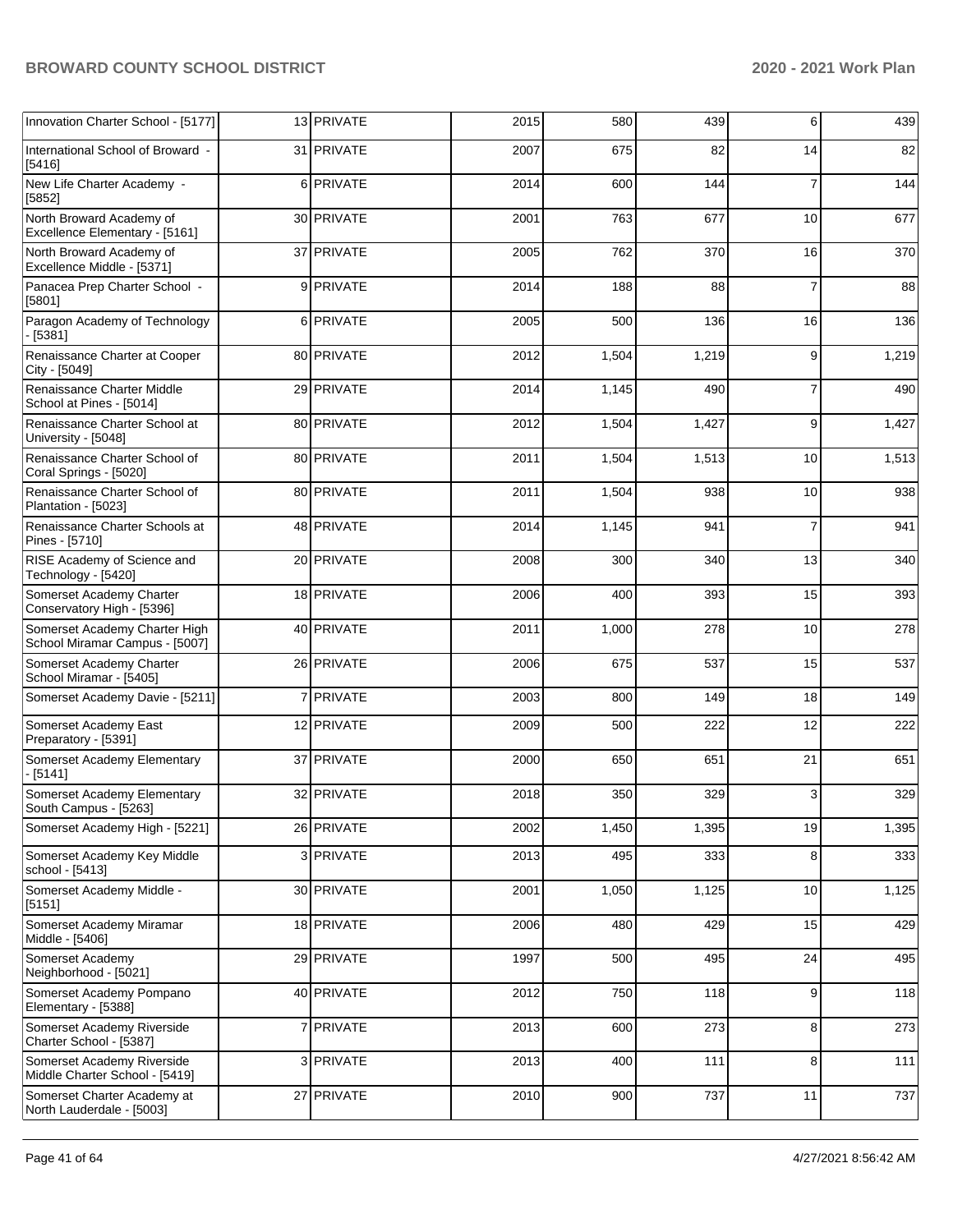|                                                                         | 2765 |                  |      | 73,307 | 48,208 |                | 48,208 |
|-------------------------------------------------------------------------|------|------------------|------|--------|--------|----------------|--------|
| SunFire High of Ft. Lauderdale -<br>[5401]                              |      | 32 PRIVATE       | 2020 | 350    | 25     | 1              | 25     |
| Somerset Parkland Academy -<br>[5056]                                   |      | 57 PRIVATE       | 2020 | 1,280  | 529    | 1              | 529    |
| Bridge Prep Academy of Broward<br>K-8 - [5022]                          |      | 40 PRIVATE       | 2020 | 1,000  | 21     | 1              | 21     |
| Coral Springs Charter School -<br>[5091]                                |      | 89 MUNICIPAL     | 1999 | 1,600  | 1,699  | 22             | 1,699  |
| City of Pembroke Pines Middle<br>West/Central - [5081]                  |      | 71 MUNICIPAL     | 1999 | 1,398  | 1,342  | 22             | 1,342  |
| City of Pembroke Pines High -<br>[5121]                                 |      | 105 MUNICIPAL    | 2000 | 2.144  | 2,107  | 21             | 2,107  |
| City of Pembroke Pines -<br>E/W/Central - [5051]                        |      | 95 MUNICIPAL     | 1998 | 2,470  | 1,899  | 23             | 1,899  |
| Charter School of Excellence at<br>Davie - [5271]                       |      | 11 PRIVATE       | 2008 | 350    | 294    | 13             | 294    |
| Charter School of Excellence -<br>[5031]                                |      | 13 PRIVATE       | 1997 | 310    | 231    | 24             | 231    |
| Championship Academy of<br>Distinction of West Broward -<br>[5234]      |      | 34 PRIVATE       | 2017 | 640    | 318    | 4              | 318    |
| Championship Academy of<br>Distinction Middle School - [5215]           |      | 1 <b>PRIVATE</b> | 2016 | 374    | 202    | 5              | 202    |
| Championship Academy of<br>Distinction at Hollywood - [5361]            |      | 34 PRIVATE       | 2005 | 600    | 354    | 16             | 354    |
| Championship Academy of<br>Distinction at Davie High School -<br>[5219] |      | 1 PRIVATE        | 2016 | 875    | 89     | 5              | 89     |
| Championship Academy of<br>Distinction at Davie - [5422]                |      | 25 PRIVATE       | 2011 | 692    | 310    | 16             | 310    |
| Central Charter School - [5041]                                         |      | 57 PRIVATE       | 1997 | 1,293  | 1,213  | 24             | 1,213  |
| <b>Broward Math and Science</b><br>Schools - [5038]                     |      | 29 PRIVATE       | 2014 | 400    | 312    | $\overline{7}$ | 312    |
| Bridge Prep Academy of<br>Hollywood Hills - [5116]                      |      | 16 PRIVATE       | 2014 | 500    | 361    | $\overline{7}$ | 361    |
| Bridge Prep Academy Broward<br>County - [5238]                          |      | 16 PRIVATE       | 2017 | 1,000  | 227    | 4              | 227    |
| Ben Gamla Charter South<br>Broward - [5392]                             |      | 34 PRIVATE       | 2009 | 900    | 347    | 12             | 347    |
| Ben Gamla Charter North<br>Broward - [5001]                             |      | 29 PRIVATE       | 2010 | 900    | 198    | 11             | 198    |
| Ben Gamla Charter - [5410]                                              |      | 29 PRIVATE       | 2007 | 625    | 455    | 14             | 455    |
| Somerset Preparatory Charter<br>Middle - [5441]                         |      | 16 PRIVATE       | 2010 | 600    | 345    | 11             | 345    |
| Somerset Preparatory Charter<br>High Broward Campus - [5006]            |      | 40 PRIVATE       | 2010 | 1,000  | 319    | 11             | 319    |
| Somerset Pines Academy - [5030]                                         |      | 19 PRIVATE       | 2010 | 500    | 440    | 10             | 440    |
| Somerset Miramar South - [5054]                                         |      | 40 PRIVATE       | 2012 | 750    | 215    | 9              | 215    |
| Somerset Key High Charter<br>School - [5224]                            |      | 1 <b>PRIVATE</b> | 2016 | 800    | 271    | 5              | 271    |

# **Special Purpose Classrooms Tracking**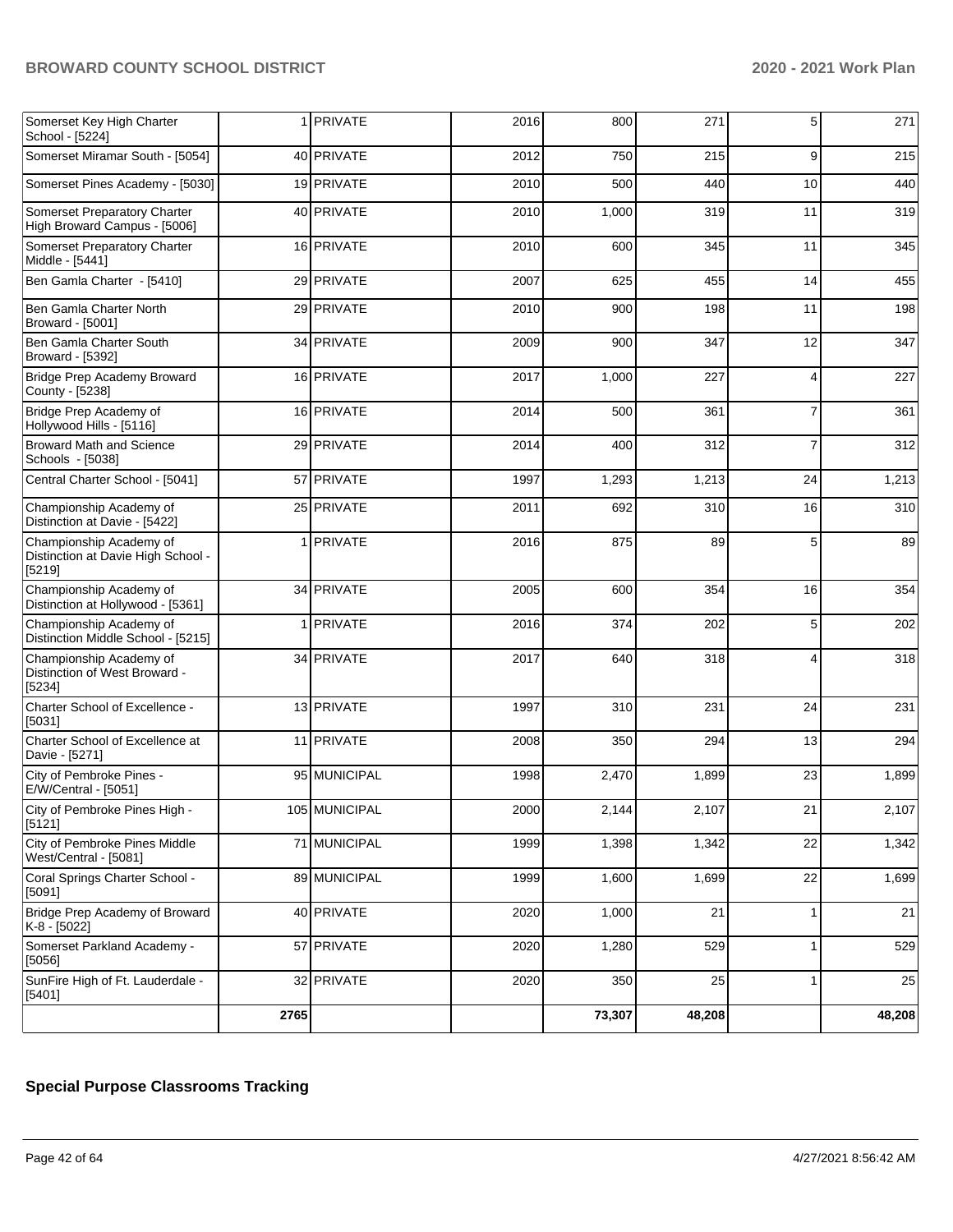The number of classrooms that will be used for certain special purposes in the current year, by facility and type of classroom, that the district will, 1), not use for educational purposes, and 2), the co-teaching classrooms that are not open plan classrooms and will be used for educational purposes.

| School                               | School Type        | # of Elementary<br><b>K-3 Classrooms</b>        | # of Middle 4-8<br><b>Classrooms</b> | $#$ of High 9-12<br><b>Classrooms</b> | # of $ESE$<br><b>Classrooms</b> | # of Combo<br>Classrooms        | Total<br><b>Classrooms</b> |
|--------------------------------------|--------------------|-------------------------------------------------|--------------------------------------|---------------------------------------|---------------------------------|---------------------------------|----------------------------|
| <b>Total Educational Classrooms:</b> |                    |                                                 |                                      |                                       |                                 |                                 | 01                         |
| School                               | <b>School Type</b> | $\sharp$ of Elementary<br><b>K-3 Classrooms</b> | # of Middle 4-8<br><b>Classrooms</b> | $#$ of High 9-12<br><b>Classrooms</b> | # of $ESE$<br><b>Classrooms</b> | # of Combo<br><b>Classrooms</b> | <b>Total</b><br>Classrooms |
| <b>Total Co-Teaching Classrooms:</b> |                    |                                                 |                                      |                                       |                                 |                                 | 0                          |

#### **Infrastructure Tracking**

**Necessary offsite infrastructure requirements resulting from expansions or new schools. This section should include infrastructure information related to capacity project schedules and other project schedules (Section 4).** 

None

**Proposed location of planned facilities, whether those locations are consistent with the comprehensive plans of all affected local governments, and recommendations for infrastructure and other improvements to land adjacent to existing facilities. Provisions of 1013.33(12), (13) and (14) and 1013.36 must be addressed for new facilities planned within the 1st three years of the plan (Section 5).** 

None

**Consistent with Comp Plan?** Yes

## **Net New Classrooms**

The number of classrooms, by grade level and type of construction, that were added during the last fiscal year.

| List the net new classrooms added in the 2019 - 2020 fiscal year.                                                                                       |                              |                            |                                                                        | List the net new classrooms to be added in the 2020 - 2021 fiscal<br>year. |                              |                          |                                |                        |
|---------------------------------------------------------------------------------------------------------------------------------------------------------|------------------------------|----------------------------|------------------------------------------------------------------------|----------------------------------------------------------------------------|------------------------------|--------------------------|--------------------------------|------------------------|
| "Classrooms" is defined as capacity carrying classrooms that are added to increase<br>capacity to enable the district to meet the Class Size Amendment. |                              |                            | Totals for fiscal year 2020 - 2021 should match totals in Section 15A. |                                                                            |                              |                          |                                |                        |
| Location                                                                                                                                                | $2019 - 2020$ #<br>Permanent | $2019 - 2020$ #<br>Modular | $2019 - 2020$ #<br>Relocatable                                         | $2019 - 2020$<br>Total                                                     | $2020 - 2021$ #<br>Permanent | 2020 - 2021 #<br>Modular | $2020 - 2021$ #<br>Relocatable | $2020 - 2021$<br>Total |
| Elementary (PK-3)                                                                                                                                       |                              |                            |                                                                        |                                                                            |                              |                          |                                |                        |
| Middle (4-8)                                                                                                                                            |                              |                            |                                                                        |                                                                            |                              |                          |                                | ΩI                     |
| High (9-12)                                                                                                                                             |                              |                            |                                                                        |                                                                            |                              |                          |                                |                        |
|                                                                                                                                                         |                              |                            |                                                                        |                                                                            |                              |                          | 0                              | 0                      |

## **Relocatable Student Stations**

Number of students that will be educated in relocatable units, by school, in the current year, and the projected number of students for each of the years in the workplan.

| <b>Site</b>         | 2021<br>2020 | 2022<br>2021 | 2023<br>2022 | 2024<br>$2023 -$ | 2024 - 2025 | 5 Year Average |
|---------------------|--------------|--------------|--------------|------------------|-------------|----------------|
| INDIAN RIDGE MIDDLE | $-7$<br>57ZI | 572          | 572          | 572              | 572         | 572            |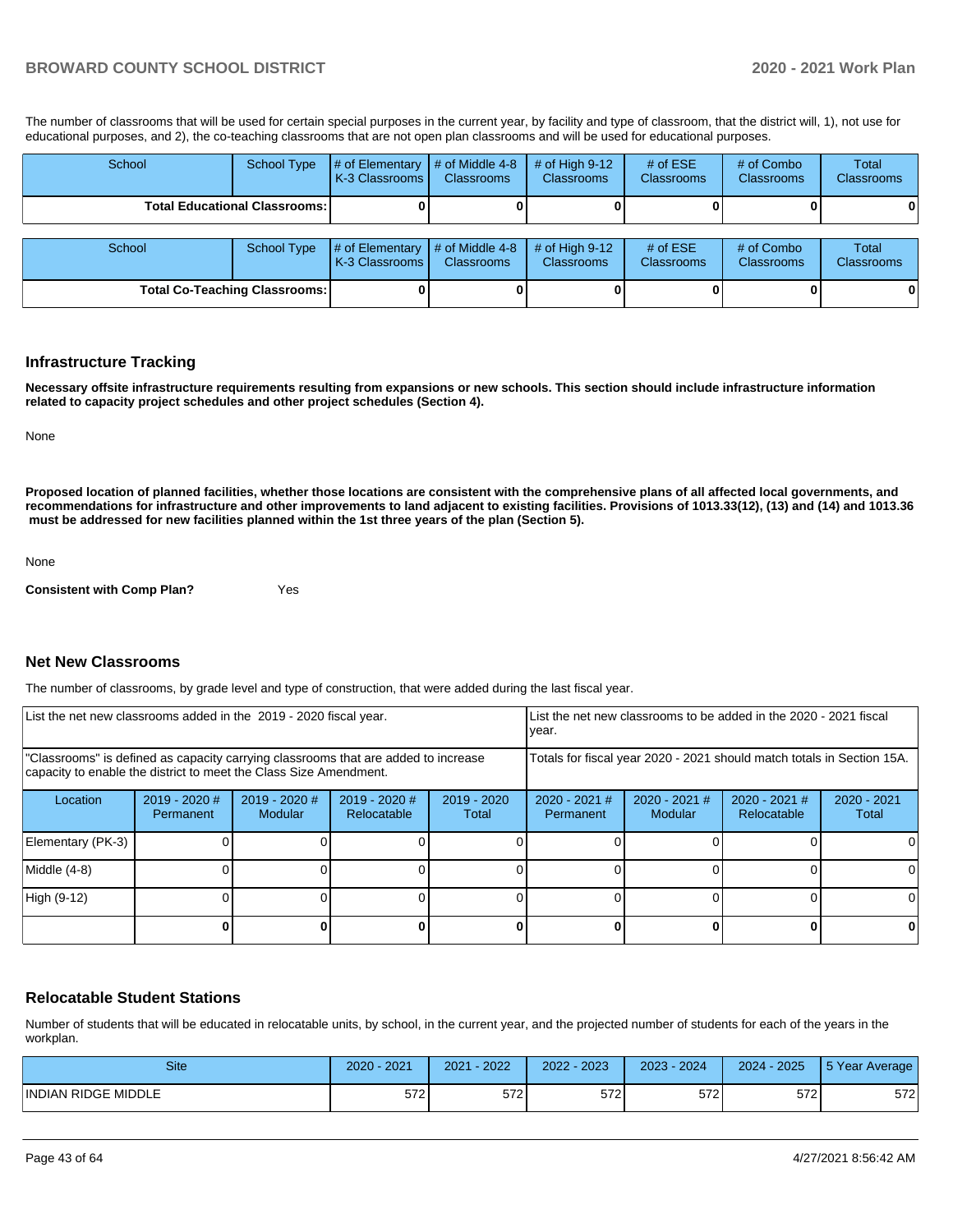| SILVER PALMS ELEMENTARY                                        | 0        | 0        | $\overline{0}$ | $\overline{0}$ | $\overline{0}$ | $\mathbf 0$    |
|----------------------------------------------------------------|----------|----------|----------------|----------------|----------------|----------------|
| THURGOOD MARSHALL ELEMENTARY                                   | 22       | 22       | 22             | 22             | 22             | 22             |
| <b>SILVER TRAIL MIDDLE</b>                                     | 374      | 374      | 374            | 374            | 374            | 374            |
| <b>EAGLE RIDGE ELEMENTARY</b>                                  | 0        | 0        | 0              | 0              | $\overline{0}$ | $\mathbf 0$    |
| CHARLES W FLANAGAN SENIOR HIGH                                 | 0        | 0        | $\Omega$       | 0              | $\overline{0}$ | $\overline{0}$ |
| HOLLYWOOD CENTRAL ELEMENTARY                                   | 22       | 22       | 22             | 22             | 22             | 22             |
| GULFSTREAM EARLY CHILDHOOD CENTER OF<br>EXCELLENCE             | 0        | 0        | $\Omega$       | 0              | $\overline{0}$ | $\overline{0}$ |
| RIVERLAND ELEMENTARY                                           | $\Omega$ | $\Omega$ | $\Omega$       | $\Omega$       | $\overline{0}$ | $\overline{0}$ |
| WEST HOLLYWOOD ELEMENTARY                                      | 90       | 90       | 90             | 90             | 90             | 90             |
| SOUTH BROWARD SENIOR HIGH                                      | $\Omega$ | $\Omega$ | $\Omega$       | $\Omega$       | $\overline{0}$ | $\overline{0}$ |
| <b>OAKRIDGE ELEMENTARY</b>                                     | 116      | 116      | 116            | 116            | 116            | 116            |
| DEERFIELD BEACH ELEMENTARY                                     | 54       | 54       | 54             | 54             | 54             | 54             |
| POMPANO BEACH MIDDLE                                           | 220      | 220      | 220            | 220            | 220            | 220            |
| OAKLAND PARK ELEMENTARY                                        | 0        | $\Omega$ | $\Omega$       | $\Omega$       | $\overline{0}$ | $\overline{0}$ |
| NORTH SIDE ELEMENTARY                                          | 0        | $\Omega$ | $\Omega$       | $\Omega$       | $\overline{0}$ | $\overline{0}$ |
| <b>DANIA ELEMENTARY</b>                                        | 54       | 54       | 54             | 54             | 54             | 54             |
| HOLLYWOOD HILLS ELEMENTARY                                     | $\Omega$ | $\Omega$ | $\Omega$       | $\Omega$       | $\overline{0}$ | $\overline{0}$ |
| HALLANDALE SENIOR HIGH                                         | 200      | 200      | 200            | 200            | 200            | 200            |
| LANIER-JAMES EDUCATION CENTER                                  | 0        | $\Omega$ | $\Omega$       | 0              | $\overline{0}$ | $\overline{0}$ |
| LAUDERDALE MANORS EARLY LEARNING AND<br><b>RESOURCE CENTER</b> | $\Omega$ | 0        | $\Omega$       | $\Omega$       | $\overline{0}$ | $\overline{0}$ |
| WHIDDON-ROGERS EDUCATION CENTER                                | 0        | 0        | $\Omega$       | 0              | $\overline{0}$ | $\overline{0}$ |
| <b>COLLINS ELEMENTARY</b>                                      | 0        | 0        | $\Omega$       | 0              | 0              | $\overline{0}$ |
| MARY M BETHUNE ELEMENTARY                                      | 0        | 0        | $\Omega$       | 0              | 0              | $\overline{0}$ |
| <b>ATTUCKS MIDDLE</b>                                          | 0        | 0        | $\Omega$       | 0              | 0              | $\overline{0}$ |
| BLANCHE ELY SENIOR HIGH                                        | 0        | 0        | $\Omega$       | $\Omega$       | $\Omega$       | $\Omega$       |
| DILLARD 6-12                                                   | 0        | 0        | $\Omega$       | 0              | 0              | $\overline{0}$ |
| DEERFIELD PARK ELEMENTARY                                      | 0        | 0        | $\Omega$       | 0              | 0              | $\overline{0}$ |
| <b>COLBERT ELEMENTARY</b>                                      | 0        | 0        | $\Omega$       | 0              | 0              | $\overline{0}$ |
| MCARTHUR SENIOR HIGH                                           | 125      | 125      | 125            | 125            | 125            | 125            |
| <b>SUNRISE MIDDLE</b>                                          | 176      | 176      | 176            | 176            | 176            | 176            |
| <b>DILLARD ELEMENTARY</b>                                      | 36       | 36       | 36             | 36             | 36             | 36             |
| CHARLES DREW RESOURCE CENTER                                   | 372      | 372      | 372            | 372            | 372            | 372            |
| WALKER ELEMENTARY                                              | 0        | 0        | $\Omega$       | 0              | $\overline{0}$ | $\overline{0}$ |
| <b>HERON HEIGHTS ELEMENTARY</b>                                | 0        | 0        | $\Omega$       | 0              | $\overline{0}$ | $\overline{0}$ |
| <b>DISCOVERY ELEMENTARY</b>                                    | 0        | 0        | 0              | 0              | 0              | $\overline{0}$ |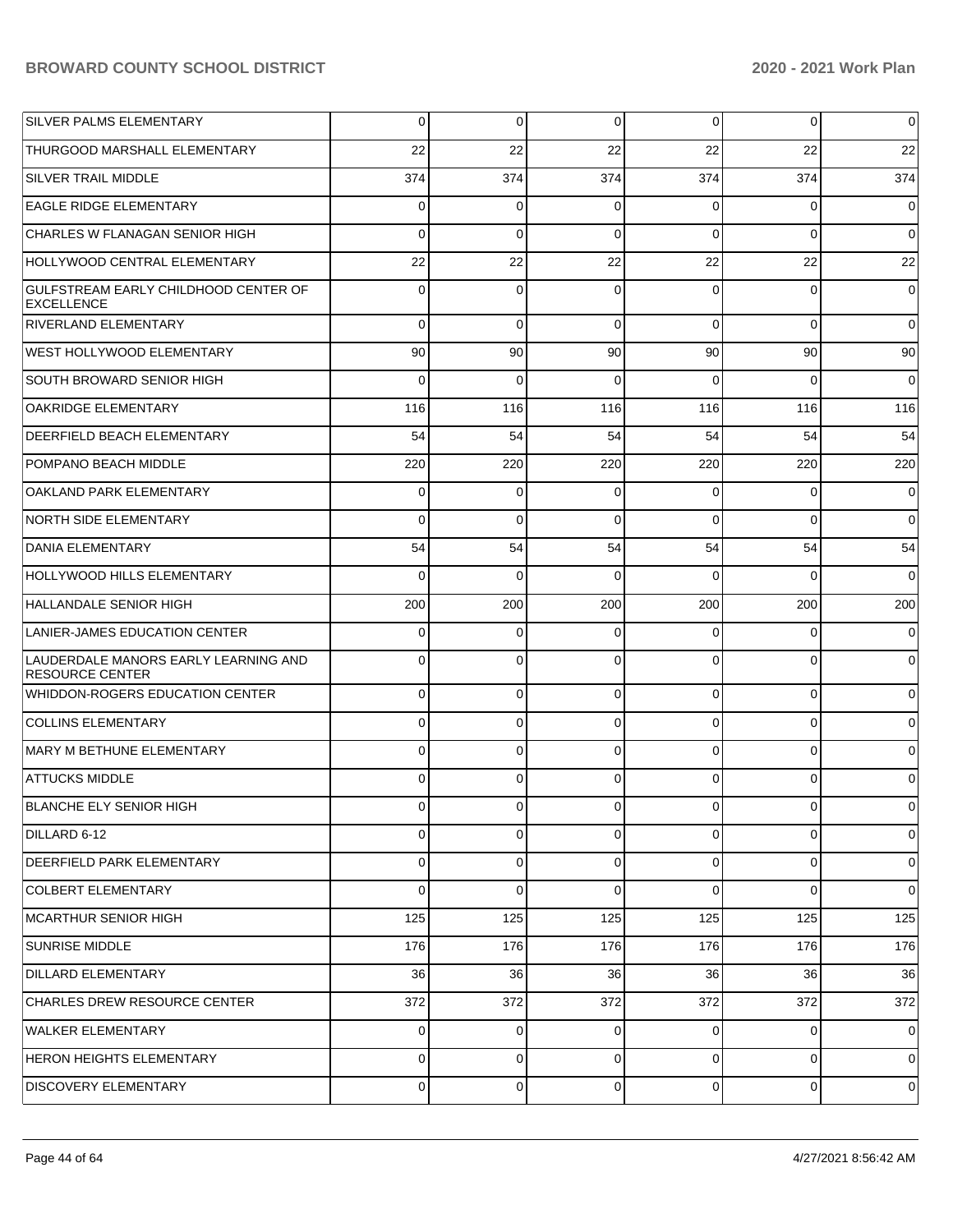| <b>BEACHSIDE MONTESSORI VILLAGE</b>    | 0        | 0   | 0              | 0        | $\overline{0}$ | $\mathbf 0$    |
|----------------------------------------|----------|-----|----------------|----------|----------------|----------------|
| POMPANO BEACH ELEMENTARY               | 44       | 44  | 44             | 44       | 44             | 44             |
| MEADOWBROOK ELEMENTARY                 | 108      | 108 | 108            | 108      | 108            | 108            |
| <b>BROADVIEW ELEMENTARY</b>            | 204      | 204 | 204            | 204      | 204            | 204            |
| <b>LAKE FOREST ELEMENTARY</b>          | 214      | 214 | 214            | 214      | 214            | 214            |
| GULFSTREAM ACADEMY OF HALLANDALE BEACH | 542      | 542 | 542            | 542      | 542            | 542            |
| DAVE THOMAS EDUCATION CENTER-WEST      | 0        | 0   | $\Omega$       | 0        | $\overline{0}$ | $\overline{0}$ |
| <b>GLADES MIDDLE</b>                   | 176      | 176 | 176            | 176      | 176            | 176            |
| WEST BROWARD HIGH SCHOOL               | 0        | 0   | $\Omega$       | 0        | $\overline{0}$ | $\mathbf 0$    |
| SAWGRASS SPRINGS MIDDLE                | 66       | 66  | 66             | 66       | 66             | 66             |
| COUNTRY HILLS ELEMENTARY               | 0        | 0   | $\Omega$       | 0        | $\overline{0}$ | $\overline{0}$ |
| <b>QUIET WATERS ELEMENTARY</b>         | 234      | 234 | 234            | 234      | 234            | 234            |
| HAWKES BLUFF ELEMENTARY                | 192      | 192 | 192            | 192      | 192            | 192            |
| <b>EVERGLADES ELEMENTARY</b>           | 160      | 160 | 160            | 160      | 160            | 160            |
| <b>CHAPEL TRAIL ELEMENTARY</b>         | 0        | 0   | $\Omega$       | 0        | $\overline{0}$ | $\overline{0}$ |
| <b>RIVERSIDE ELEMENTARY</b>            | 58       | 0   | 0              | 0        | $\overline{0}$ | 12             |
| <b>CORAL PARK ELEMENTARY</b>           | 0        | 0   | $\Omega$       | 0        | $\overline{0}$ | $\overline{0}$ |
| <b>FOREST GLEN MIDDLE</b>              | 0        | 0   | 0              | 0        | $\overline{0}$ | $\overline{0}$ |
| <b>SANDPIPER ELEMENTARY</b>            | $\Omega$ | 0   | $\Omega$       | $\Omega$ | $\Omega$       | $\overline{0}$ |
| SILVER RIDGE ELEMENTARY                | 120      | 120 | 120            | 120      | 120            | 120            |
| <b>WINSTON PARK ELEMENTARY</b>         | 0        | 0   | $\Omega$       | 0        | $\Omega$       | $\overline{0}$ |
| <b>WELLEBY ELEMENTARY</b>              | 124      | 124 | 124            | 124      | 124            | 124            |
| <b>RIVERGLADES ELEMENTARY</b>          | 0        | 0   | $\Omega$       | 0        | $\overline{0}$ | $\overline{0}$ |
| <b>SILVER LAKES MIDDLE</b>             | $\Omega$ | 0   | $\Omega$       | $\Omega$ | $\overline{0}$ | $\overline{0}$ |
| COUNTRY ISLES ELEMENTARY               | 116      | 116 | 116            | 116      | 116            | 116            |
| <b>WALTER C YOUNG MIDDLE</b>           | 0        | 0   | $\overline{0}$ | 0        | $\overline{0}$ | $\mathbf 0$    |
| MARJORY STONEMAN DOUGLAS SENIOR HIGH   | 0        | 0   | 0              | 0        | $\overline{0}$ | $\mathbf 0$    |
| DAVIE ELEMENTARY                       | 72       | 72  | 72             | 72       | 72             | 72             |
| PINEWOOD ELEMENTARY                    | 202      | 202 | 202            | 202      | 202            | 202            |
| WESTERN SENIOR HIGH                    | 575      | 575 | 575            | 575      | 575            | 575            |
| <b>GRIFFIN ELEMENTARY</b>              | 72       | 72  | 72             | 72       | 72             | 72             |
| PINES LAKES ELEMENTARY                 | 0        | 0   | $\Omega$       | 0        | $\overline{0}$ | $\mathbf 0$    |
| SEA CASTLE ELEMENTARY                  | 0        | 0   | 0              | 0        | $\overline{0}$ | $\overline{0}$ |
| JAMES S HUNT ELEMENTARY                | 0        | 0   | $\Omega$       | 0        | $\overline{0}$ | $\overline{0}$ |
| <b>BANYAN ELEMENTARY</b>               | 84       | 84  | 84             | 84       | 84             | 84             |
| RAMBLEWOOD ELEMENTARY                  | 18       | 18  | 18             | 18       | 18             | 18             |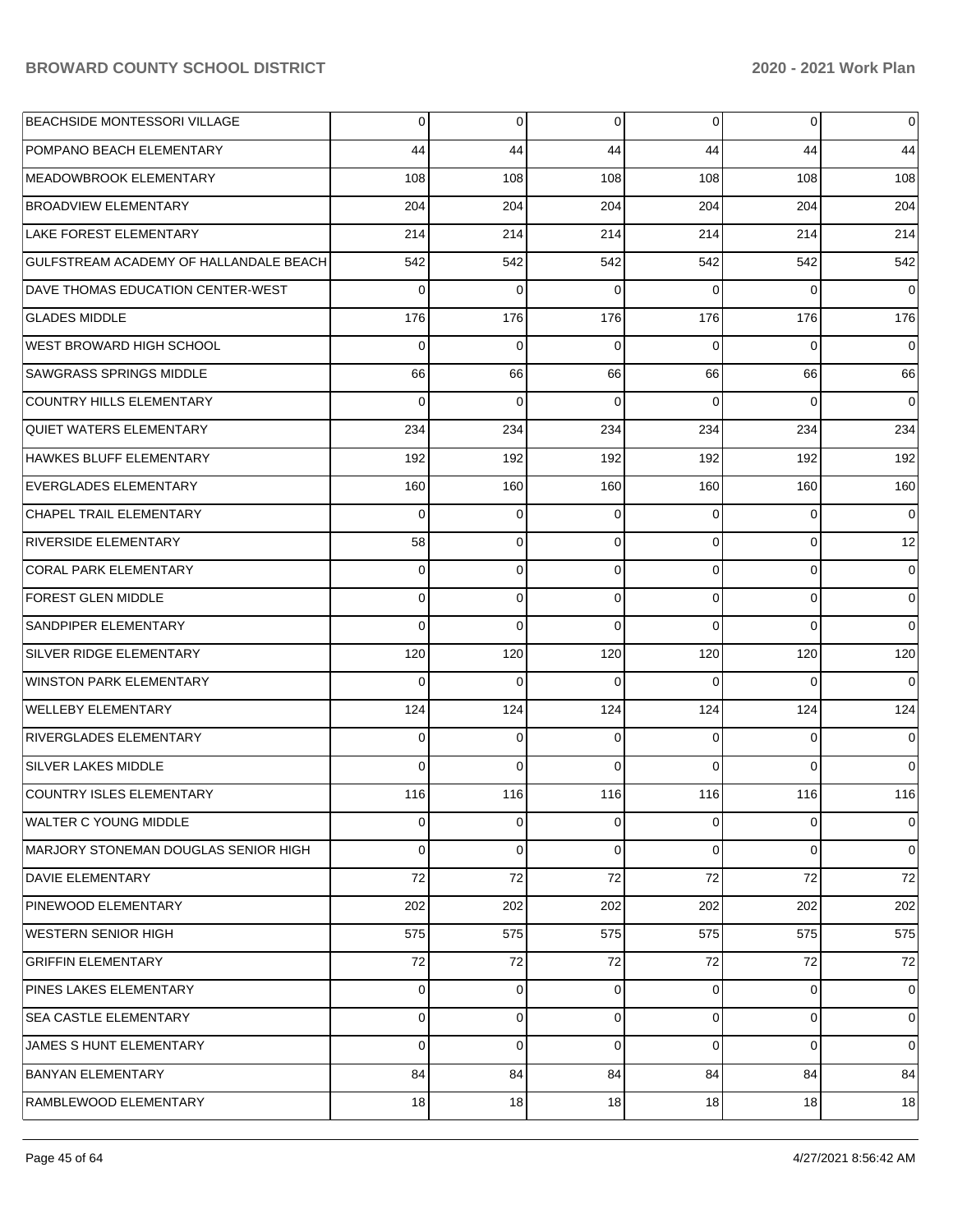| MAPLEWOOD ELEMENTARY                     | 148         | 148         | 148         | 148         | 148         | 148         |
|------------------------------------------|-------------|-------------|-------------|-------------|-------------|-------------|
| J P TARAVELLA SENIOR HIGH                | 425         | 400         | 400         | 400         | 400         | 405         |
| <b>CRYSTAL LAKE MIDDLE</b>               | 242         | 242         | 242         | 242         | 242         | 242         |
| <b>PINES MIDDLE</b>                      | $\Omega$    | $\Omega$    | $\Omega$    | $\Omega$    | $\Omega$    | $\mathbf 0$ |
| <b>SEMINOLE MIDDLE</b>                   | 330         | 308         | 308         | 308         | 308         | 312         |
| PIPER SENIOR HIGH                        | 925         | 925         | 925         | 925         | 925         | 925         |
| POMPANO BEACH HIGH SCHOOL                | 100         | 100         | 100         | 100         | 100         | 100         |
| <b>WILTON MANORS ELEMENTARY</b>          | $\mathbf 0$ | $\mathbf 0$ | $\Omega$    | $\Omega$    | 0           | $\mathbf 0$ |
| BENNETT ELEMENTARY                       | $\mathbf 0$ | $\mathbf 0$ | $\Omega$    | $\Omega$    | $\Omega$    | $\mathbf 0$ |
| <b>STRANAHAN SENIOR HIGH</b>             | $\mathbf 0$ | $\mathbf 0$ | $\Omega$    | $\Omega$    | $\Omega$    | $\mathbf 0$ |
| <b>CROISSANT PARK ELEMENTARY</b>         | 44          | 44          | 44          | 44          | 44          | 44          |
| CORAL GLADES HIGH SCHOOL                 | $\mathbf 0$ | $\mathbf 0$ | $\Omega$    | $\Omega$    | 0           | $\mathbf 0$ |
| CORAL COVE ELEMENTARY                    | $\Omega$    | $\Omega$    | $\Omega$    | $\Omega$    | $\Omega$    | $\mathbf 0$ |
| SHERIDAN TECHNICAL COLLEGE               | 46          | 46          | 46          | 46          | 46          | 46          |
| WILLIAM DANDY MIDDLE                     | 110         | 110         | 110         | 110         | 110         | 110         |
| <b>CRESTHAVEN ELEMENTARY</b>             | $\mathbf 0$ | $\mathbf 0$ | $\Omega$    | $\Omega$    | $\Omega$    | $\mathbf 0$ |
| <b>DEERFIELD BEACH MIDDLE</b>            | 88          | 88          | 88          | 88          | 88          | 88          |
| <b>STEPHEN FOSTER ELEMENTARY</b>         | $\Omega$    | $\Omega$    | $\Omega$    | $\Omega$    | $\Omega$    | $\mathbf 0$ |
| <b>PETERS ELEMENTARY</b>                 | 216         | 216         | 216         | 216         | 216         | 216         |
| <b>PLANTATION ELEMENTARY</b>             | $\mathbf 0$ | $\mathbf 0$ | $\Omega$    | $\Omega$    | 0           | $\mathbf 0$ |
| FORT LAUDERDALE SENIOR HIGH              | $\mathbf 0$ | $\mathbf 0$ | $\Omega$    | $\Omega$    | 0           | $\mathbf 0$ |
| MCNAB ELEMENTARY                         | $\mathbf 0$ | 0           | $\Omega$    | $\Omega$    | 0           | $\mathbf 0$ |
| <b>FLORANADA ELEMENTARY</b>              | $\Omega$    | $\Omega$    | $\Omega$    | $\Omega$    | $\Omega$    | $\mathbf 0$ |
| DRIFTWOOD MIDDLE                         | 66          | 66          | 66          | 66          | 66          | 66          |
| <b>BRIGHT HORIZONS</b>                   | 0           | 0           | $\Omega$    | $\Omega$    | 0           | $\mathbf 0$ |
| <b>WESTGLADES MIDDLE</b>                 | 418         | 418         | 418         | 418         | 418         | 418         |
| <b>ENDEAVOUR PRIMARY LEARNING CENTER</b> | 36          | 36          | 36          | 36          | 36          | 36          |
| MANATEE BAY ELEMENTARY                   | 180         | 180         | 180         | 180         | 180         | 180         |
| LIBERTY ELEMENTARY                       | 22          | 22          | 22          | 22          | 22          | 22          |
| SUNSET LAKES ELEMENTARY                  | $\mathbf 0$ | $\mathbf 0$ | $\mathbf 0$ | $\mathbf 0$ | 0           | 0           |
| SILVER SHORES ELEMENTARY                 | $\mathbf 0$ | $\mathbf 0$ | $\Omega$    | $\mathbf 0$ | 0           | $\mathbf 0$ |
| <b>LYONS CREEK MIDDLE</b>                | 66          | 66          | 66          | 66          | 66          | 66          |
| <b>GATOR RUN ELEMENTARY</b>              | 312         | 312         | 312         | 312         | 312         | 312         |
| <b>PARKSIDE ELEMENTARY</b>               | 36          | 36          | 36          | 36          | 36          | 36          |
| MONARCH SENIOR HIGH                      | 250         | 250         | 250         | 250         | 250         | 250         |
| <b>ROCK ISLAND ELEMENTARY</b>            | 0           | $\mathbf 0$ | 0           | 0           | $\mathbf 0$ | $\mathbf 0$ |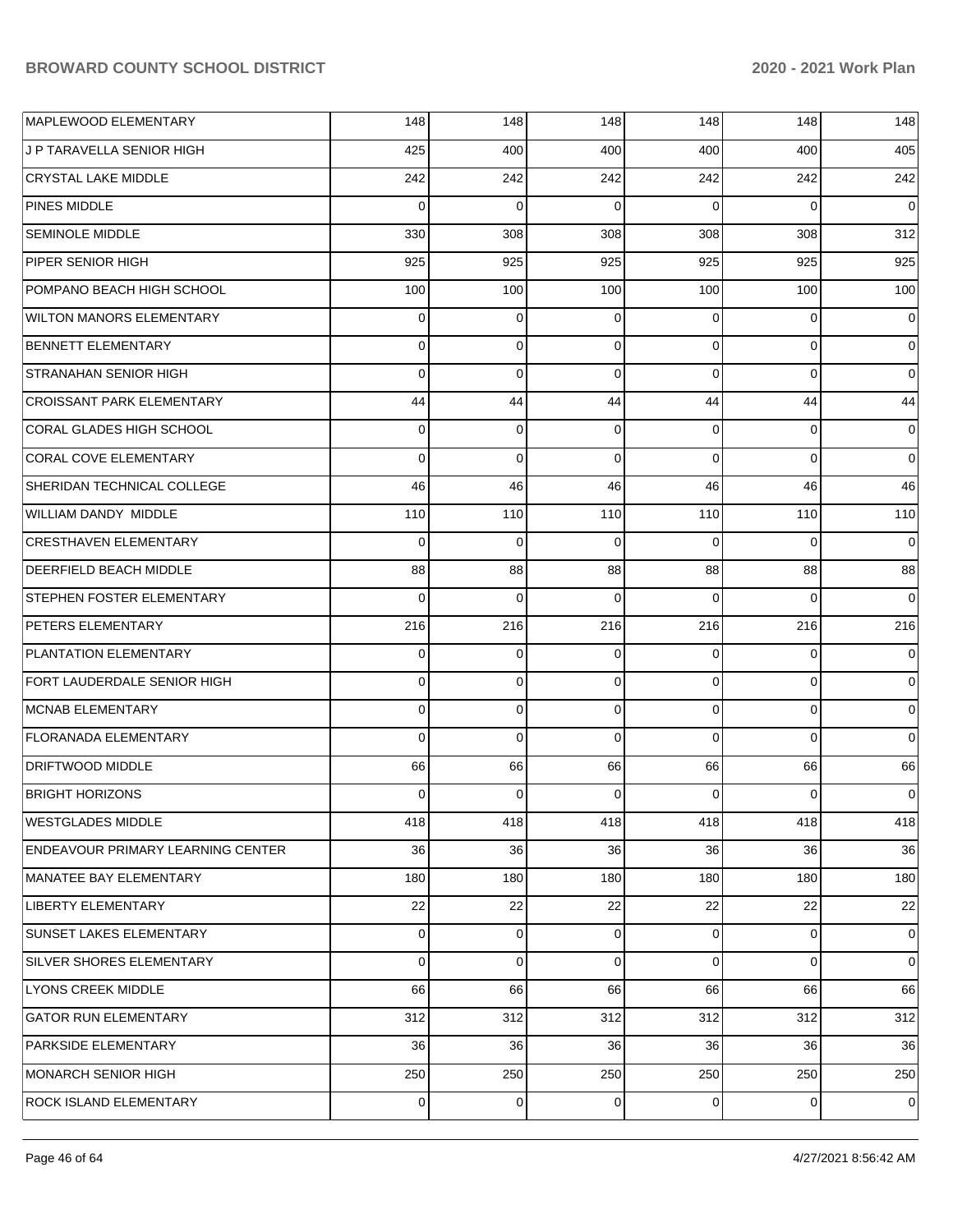| ARTHUR ROBERT ASHE, JR CENTER                           | 0        | $\overline{0}$ | 0        | $\Omega$    | 0           | 0           |
|---------------------------------------------------------|----------|----------------|----------|-------------|-------------|-------------|
| <b>FOX TRAIL ELEMENTARY</b>                             | 126      | 126            | 126      | 126         | 126         | 126         |
| <b>PANTHER RUN ELEMENTARY</b>                           | 22       | 22             | 22       | 22          | 22          | 22          |
| <b>SILVER LAKES ELEMENTARY</b>                          | 18       | 18             | 18       | 18          | 18          | 18          |
| <b>LAKESIDE ELEMENTARY</b>                              | $\Omega$ | $\Omega$       | $\Omega$ | 0           | $\Omega$    | $\Omega$    |
| <b>FALCON COVE MIDDLE</b>                               | 1,022    | 1,022          | 1,022    | 1,022       | 1,022       | 1,022       |
| <b>COOPER CITY SENIOR HIGH</b>                          | 50       | 50             | 50       | 50          | 50          | 50          |
| <b>PARK RIDGE ELEMENTARY</b>                            | $\Omega$ | $\mathbf 0$    | $\Omega$ | $\Omega$    | $\Omega$    | $\mathbf 0$ |
| <b>CYPRESS ELEMENTARY</b>                               | 36       | 36             | 36       | 36          | 36          | 36          |
| <b>APOLLO MIDDLE</b>                                    | 352      | 352            | 352      | 352         | 352         | 352         |
| SHERIDAN HILLS ELEMENTARY                               | $\Omega$ | $\Omega$       | $\Omega$ | $\Omega$    | $\Omega$    | $\mathbf 0$ |
| <b>ORIOLE ELEMENTARY</b>                                | 36       | 36             | 36       | 36          | 36          | 36          |
| <b>MIRROR LAKE ELEMENTARY</b>                           | 112      | 112            | 112      | 112         | 112         | 112         |
| <b>ROYAL PALM ELEMENTARY</b>                            | 138      | 119            | 119      | 119         | 119         | 123         |
| LAUDERDALE LAKES MIDDLE                                 | 352      | 352            | 352      | 352         | 352         | 352         |
| <b>DEERFIELD BEACH SENIOR HIGH</b>                      | 525      | 525            | 525      | 525         | 525         | 525         |
| <b>BOYD H ANDERSON SENIOR HIGH</b>                      | 0        | 0              | $\Omega$ | 0           | 0           | 0           |
| <b>MIRAMAR SENIOR HIGH</b>                              | $\Omega$ | $\mathbf 0$    | $\Omega$ | $\Omega$    | $\Omega$    | $\mathbf 0$ |
| WHISPERING PINES EXCEPTIONAL EDUCATION<br><b>CENTER</b> | 30       | 30             | 30       | 30          | 30          | 30          |
| <b>HOLLYWOOD PARK ELEMENTARY</b>                        | 0        | $\mathbf 0$    | $\Omega$ | $\Omega$    | $\Omega$    | $\mathbf 0$ |
| LLOYD ESTATES ELEMENTARY                                | 98       | 98             | 98       | 98          | 98          | 98          |
| <b>ANNABEL C PERRY PK-8</b>                             | 164      | 164            | 164      | 164         | 164         | 164         |
| <b>FAIRWAY ELEMENTARY</b>                               | $\Omega$ | 0              | 0        | $\Omega$    | $\Omega$    | $\mathbf 0$ |
| HOLLYWOOD HILLS SENIOR HIGH                             | 475      | 475            | 475      | 475         | 475         | 475         |
| ROBERT C MARKHAM ELEMENTARY                             | 72       | 72             | 72       | 72          | 72          | 72          |
| COCONUT CREEK SENIOR HIGH                               | 825      | 825            | 825      | 825         | 825         | 825         |
| <b>BOULEVARD HEIGHTS ELEMENTARY</b>                     | 0        | 0              | 0        | 0           | $\mathbf 0$ | 0           |
| <b>WINGATE OAKS CENTER</b>                              | 0        | $\mathbf 0$    | 0        | $\Omega$    | $\Omega$    | $\mathbf 0$ |
| HENRY D PERRY EDUCATION CENTER                          | 50       | 50             | 50       | 50          | 50          | 50          |
| THE QUEST CENTER                                        | 0        | $\mathbf 0$    | 0        | 0           | $\mathbf 0$ | 0           |
| <b>CYPRESS RUN ALTERNATIVE CENTER</b>                   | 0        | 0              | 0        | $\mathbf 0$ | $\mathbf 0$ | 0           |
| <b>DOLPHIN BAY ELEMENTARY</b>                           | 0        | $\mathbf 0$    | $\Omega$ | 0           | $\Omega$    | $\mathbf 0$ |
| MILLENNIUM 6-12 COLLEGIATE ACADEMY                      | 154      | 129            | 129      | 129         | 129         | 134         |
| <b>NEW RENAISSANCE MIDDLE</b>                           | 0        | $\mathbf 0$    | $\Omega$ | $\Omega$    | $\Omega$    | $\mathbf 0$ |
| <b>CYPRESS BAY SENIOR HIGH</b>                          | 1,550    | 1,550          | 1,550    | 1,550       | 1,550       | 1,550       |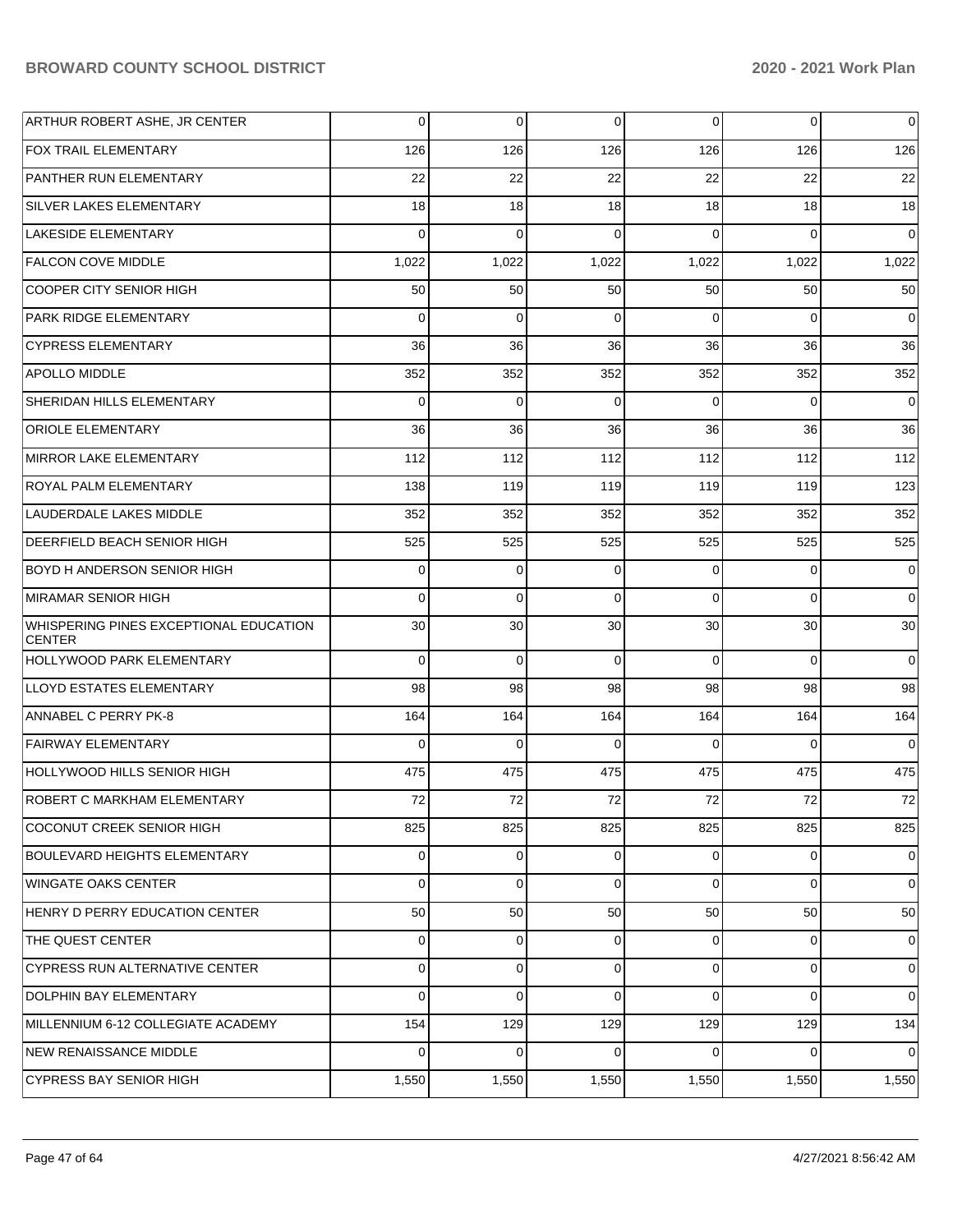| <b>EVERGLADES SENIOR HIGH</b>    | 550      | 550         | 550            | 550            | 550            | 550            |
|----------------------------------|----------|-------------|----------------|----------------|----------------|----------------|
| <b>PARK TRAILS ELEMENTARY</b>    | 0        | 0           | $\Omega$       | $\Omega$       | $\Omega$       | $\overline{0}$ |
| COCONUT PALM ELEMENTARY          | 54       | 54          | 54             | 54             | 54             | 54             |
| <b>PARK LAKES ELEMENTARY</b>     | $\Omega$ | 0           | $\overline{0}$ | $\Omega$       | $\Omega$       | $\overline{0}$ |
| <b>CHALLENGER ELEMENTARY</b>     | $\Omega$ | 0           | $\Omega$       | $\Omega$       | $\Omega$       | $\Omega$       |
| <b>EMBASSY CREEK ELEMENTARY</b>  | $\Omega$ | $\mathbf 0$ | $\Omega$       | $\Omega$       | $\Omega$       | $\overline{0}$ |
| <b>CHARLES DREW ELEMENTARY</b>   | $\Omega$ | $\Omega$    | $\Omega$       | $\Omega$       | $\Omega$       | $\Omega$       |
| <b>CROSS CREEK SCHOOL</b>        | 48       | 48          | 48             | 48             | 48             | 48             |
| <b>PALM COVE ELEMENTARY</b>      | 178      | 178         | 178            | 178            | 178            | 178            |
| VIRGINIA SHUMAN YOUNG ELEMENTARY | $\Omega$ | $\mathbf 0$ | $\overline{0}$ | $\Omega$       | $\Omega$       | $\overline{0}$ |
| <b>SAWGRASS ELEMENTARY</b>       | $\Omega$ | 0           | $\Omega$       | $\Omega$       | $\Omega$       | $\Omega$       |
| <b>MORROW ELEMENTARY</b>         | $\Omega$ | $\mathbf 0$ | $\Omega$       | $\Omega$       | $\Omega$       | 0              |
| RAMBLEWOOD MIDDLE                | $\Omega$ | $\Omega$    | $\Omega$       | $\Omega$       | $\Omega$       | $\Omega$       |
| <b>TEQUESTA TRACE MIDDLE</b>     | 76       | 76          | 76             | 76             | 76             | 76             |
| <b>PARK SPRINGS ELEMENTARY</b>   | $\Omega$ | $\Omega$    | $\Omega$       | $\Omega$       | $\Omega$       | $\Omega$       |
| <b>INDIAN TRACE ELEMENTARY</b>   | 174      | 174         | 174            | 174            | 174            | 174            |
| <b>TAMARAC ELEMENTARY</b>        | $\Omega$ | 0           | $\Omega$       | $\Omega$       | $\Omega$       | $\Omega$       |
| FOREST HILLS ELEMENTARY          | $\Omega$ | $\Omega$    | $\Omega$       | $\Omega$       | $\Omega$       | $\Omega$       |
| CENTRAL PARK ELEMENTARY          | 184      | 184         | 184            | 184            | 184            | 184            |
| PEMBROKE LAKES ELEMENTARY        | 88       | 88          | 88             | 88             | 88             | 88             |
| <b>NOB HILL ELEMENTARY</b>       | 134      | 134         | 134            | 134            | 134            | 134            |
| <b>WESTCHESTER ELEMENTARY</b>    | 128      | 90          | 90             | 90             | 90             | 98             |
| <b>HORIZON ELEMENTARY</b>        | 36       | 36          | 36             | 36             | 36             | 36             |
| <b>FLAMINGO ELEMENTARY</b>       | 166      | 166         | 166            | 166            | 166            | 166            |
| <b>CORAL SPRINGS PK-8</b>        | 36       | 36          | 36             | 36             | 36             | 36             |
| <b>CORAL SPRINGS MIDDLE</b>      | 0        | $\mathbf 0$ | $\overline{0}$ | $\overline{0}$ | $\overline{0}$ | 0              |
| PIONEER MIDDLE                   | 528      | 528         | 528            | 528            | 528            | 528            |
| <b>BAIR MIDDLE</b>               | 110      | 110         | 110            | 110            | 110            | 110            |
| EAGLE POINT ELEMENTARY           | 76       | 76          | 76             | 76             | 76             | 76             |
| TRADEWINDS ELEMENTARY            | 166      | 166         | 166            | 166            | 166            | 166            |
| NEW RIVER MIDDLE                 | 132      | 132         | 132            | 132            | 132            | 132            |
| SANDERS PARK ELEMENTARY          | 94       | 94          | 94             | 94             | 94             | 94             |
| DRIFTWOOD ELEMENTARY             | 200      | 200         | 200            | 200            | 200            | 200            |
| <b>TROPICAL ELEMENTARY</b>       | 0        | $\mathbf 0$ | 0              | $\Omega$       | 0              | $\overline{0}$ |
| ATLANTIC TECHNICAL COLLEGE       | 639      | 639         | 639            | 639            | 639            | 639            |
| NORTH LAUDERDALE PK-8            | 0        | $\mathbf 0$ | $\overline{0}$ | $\overline{0}$ | $\overline{0}$ | 0              |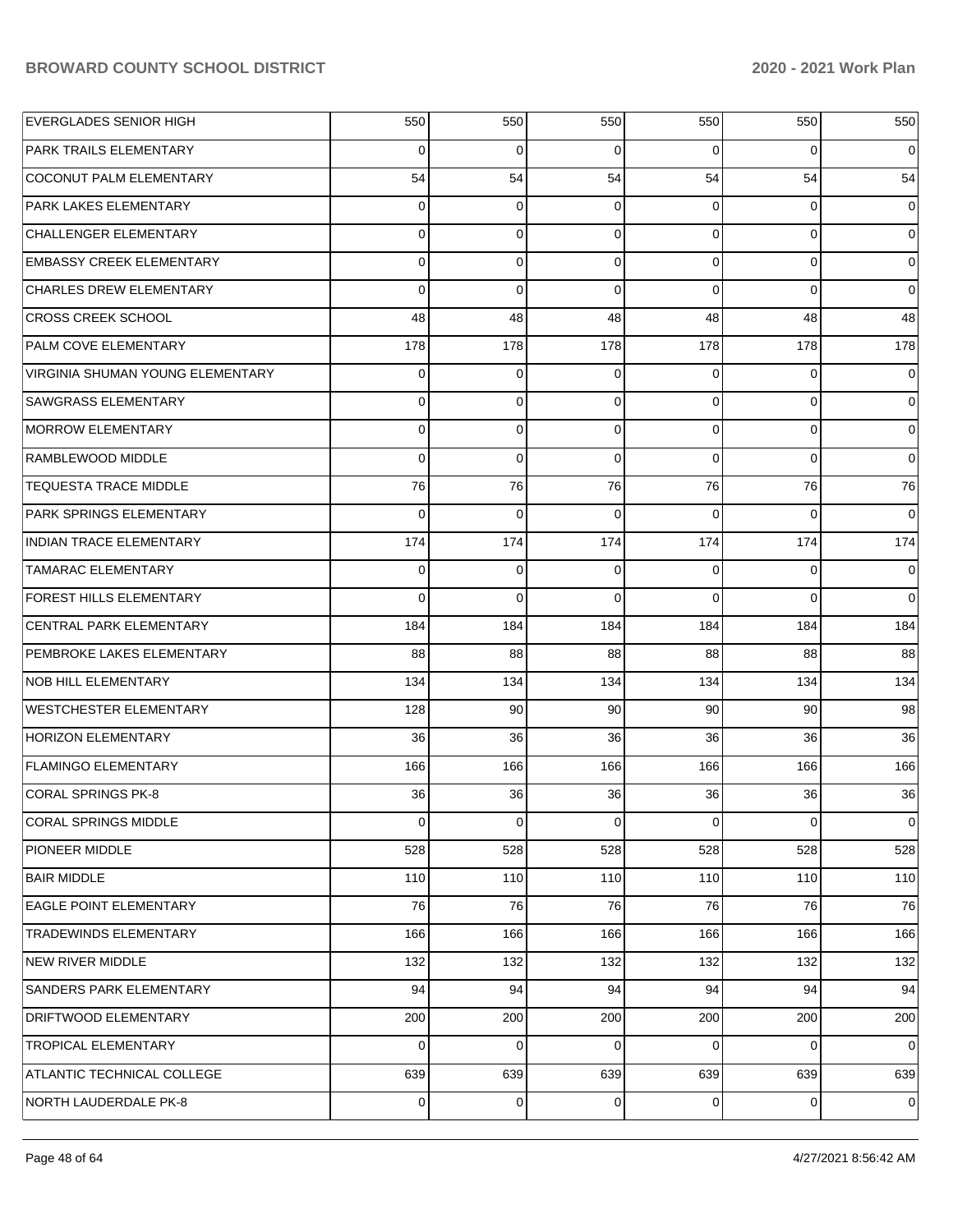| <b>SOUTH PLANTATION SENIOR HIGH</b>                     | 175            | 175            | 175            | 175            | 175            | 175            |
|---------------------------------------------------------|----------------|----------------|----------------|----------------|----------------|----------------|
| <b>ATLANTIC WEST ELEMENTARY</b>                         | 250            | 250            | 250            | 250            | 250            | 250            |
| <b>CASTLE HILL ELEMENTARY</b>                           | 284            | 284            | 284            | 284            | 284            | 284            |
| Dr. MARTIN LUTHER KING Jr. MONTESSORI<br><b>ACADEMY</b> | 36             | 36             | 36             | 36             | 36             | 36             |
| VILLAGE ELEMENTARY                                      | $\Omega$       | $\mathbf 0$    | $\Omega$       | $\Omega$       | $\Omega$       | $\overline{0}$ |
| <b>WESTPINE MIDDLE</b>                                  | $\Omega$       | $\mathbf 0$    | $\Omega$       | $\Omega$       | $\Omega$       | $\overline{0}$ |
| PASADENA LAKES ELEMENTARY                               | $\Omega$       | $\mathbf 0$    | $\Omega$       | $\Omega$       | $\Omega$       | $\overline{0}$ |
| <b>JAMES S RICKARDS MIDDLE</b>                          | $\Omega$       | $\Omega$       | $\Omega$       | $\Omega$       | $\Omega$       | $\overline{0}$ |
| <b>NOVA MIDDLE</b>                                      | 110            | 110            | 110            | 110            | 110            | 110            |
| SHERIDAN PARK ELEMENTARY                                | $\Omega$       | $\mathbf 0$    | $\Omega$       | $\Omega$       | $\Omega$       | $\overline{0}$ |
| LAUDERHILL-PAUL TURNER ELEMENTARY                       | $\Omega$       | $\Omega$       | $\Omega$       | $\Omega$       | $\Omega$       | $\Omega$       |
| LAUDERHILL 6-12                                         | 176            | 151            | 151            | 151            | 151            | 156            |
| COCONUT CREEK ELEMENTARY                                | 66             | 66             | 66             | 66             | 66             | 66             |
| PLANTATION SENIOR HIGH                                  | 50             | 50             | 50             | 50             | 50             | 50             |
| PLANTATION PARK ELEMENTARY                              | $\Omega$       | $\mathbf 0$    | $\Omega$       | $\Omega$       | $\Omega$       | $\overline{0}$ |
| NOVA DWIGHT D EISENHOWER ELEMENTARY                     | $\Omega$       | $\Omega$       | $\Omega$       | $\Omega$       | $\Omega$       | $\Omega$       |
| <b>NOVA SENIOR HIGH</b>                                 | 975            | 975            | 975            | 975            | 975            | 975            |
| NOVA BLANCHE FORMAN ELEMENTARY                          | 18             | 18             | 18             | 18             | 18             | 18             |
| MCFATTER TECHNICAL COLLEGE                              | 115            | 115            | 115            | 115            | 115            | 115            |
| <b>MARGATE ELEMENTARY</b>                               | $\Omega$       | $\Omega$       | $\Omega$       | $\Omega$       | $\Omega$       | $\overline{0}$ |
| SUNSHINE ELEMENTARY                                     | 90             | 90             | 90             | 90             | 90             | 90             |
| NORTH FORK ELEMENTARY                                   | $\Omega$       | $\Omega$       | $\Omega$       | $\Omega$       | $\Omega$       | $\overline{0}$ |
| <b>COOPER CITY ELEMENTARY</b>                           | 44             | 44             | 44             | 44             | 44             | 44             |
| <b>PEMBROKE PINES ELEMENTARY</b>                        | 110            | 53             | 53             | 53             | 53             | 64             |
| NORTHEAST SENIOR HIGH                                   | 75             | 75             | 75             | 75             | 75             | 75             |
| <b>STIRLING ELEMENTARY</b>                              | 66             | 47             | 47             | 47             | 47             | 51             |
| PARKWAY MIDDLE                                          | 0              | $\mathbf 0$    | $\overline{0}$ | $\overline{0}$ | $\mathbf 0$    | 0              |
| ORANGE-BROOK ELEMENTARY                                 | $\mathbf 0$    | $\mathbf 0$    | $\Omega$       | $\Omega$       | $\mathbf 0$    | $\overline{0}$ |
| PALMVIEW ELEMENTARY                                     | 46             | 46             | 46             | 46             | 46             | 46             |
| CORAL SPRINGS SENIOR HIGH                               | 325            | 325            | 325            | 325            | 325            | 325            |
| SEAGULL SCHOOL                                          | 487            | 487            | 487            | 487            | 487            | 487            |
| SUNLAND PARK ACADEMY                                    | 0              | 0              | 0              | $\Omega$       | 0              | 0              |
| LARKDALE ELEMENTARY                                     | 36             | $\mathbf 0$    | $\overline{0}$ | $\overline{0}$ | $\mathbf 0$    | 7              |
| WESTWOOD HEIGHTS ELEMENTARY                             | 36             | 18             | 18             | 18             | 18             | 22             |
| BAYVIEW ELEMENTARY                                      | $\overline{0}$ | $\overline{0}$ | $\overline{0}$ | $\overline{0}$ | $\overline{0}$ | 0              |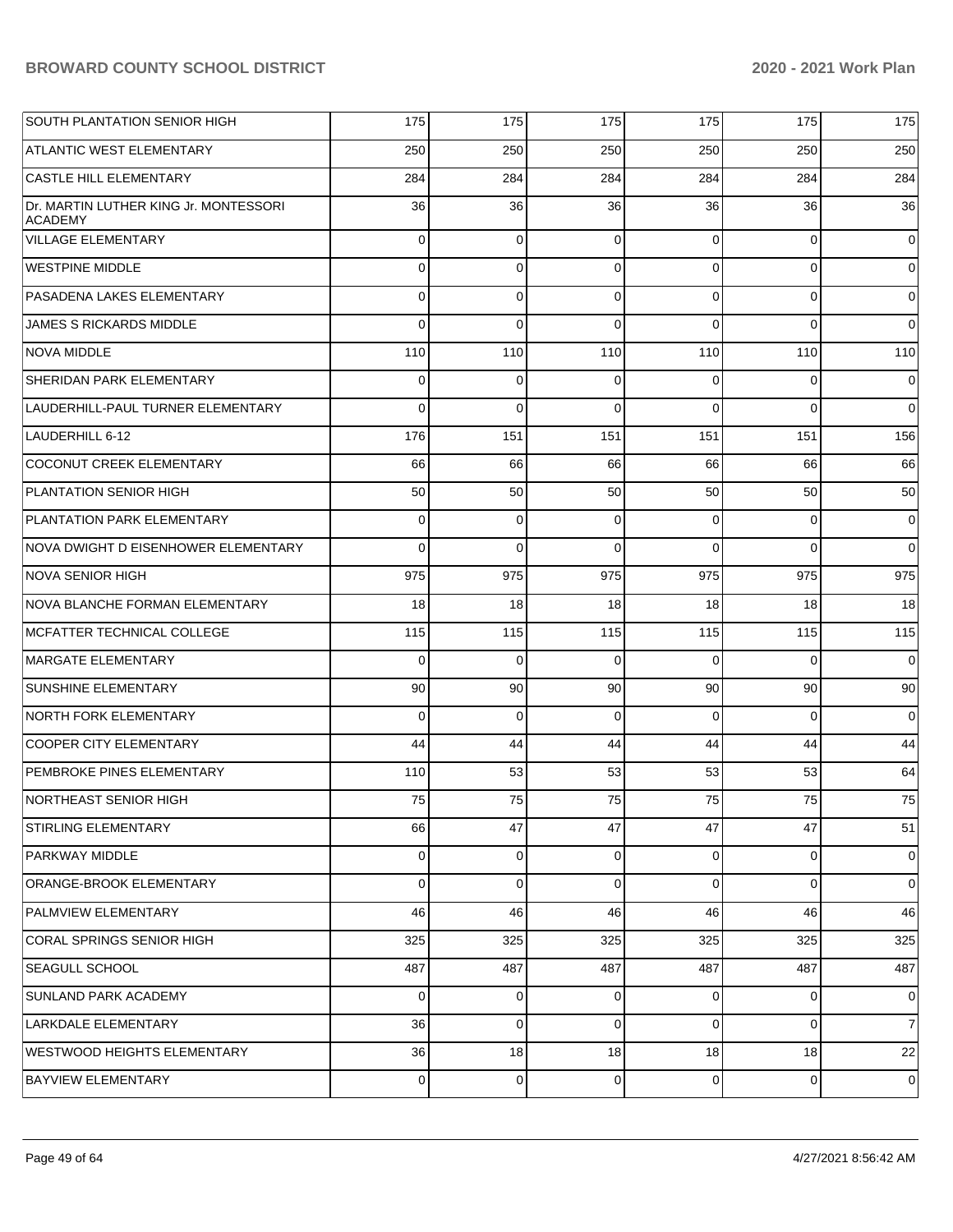| <b>PINE RIDGE EDUCATION CENTER</b>        | $\Omega$       |     | 0        | $\Omega$ | 0            | $\overline{0}$ |
|-------------------------------------------|----------------|-----|----------|----------|--------------|----------------|
| MIRAMAR ELEMENTARY                        | 18             | 18  | 18       | 18       | 18           | 18             |
| <b>PLANTATION MIDDLE</b>                  | $\Omega$       | U   | 0        | 0        | 0            | 0              |
| <b>INORCREST ELEMENTARY</b>               | 0              |     | 0        | $\Omega$ | 0            | $\Omega$       |
| <b>TEDDER ELEMENTARY</b>                  | $\Omega$       | ი   | 0        | $\Omega$ | 0            | 0              |
| <b>IMARGATE MIDDLE</b>                    | 22             | 22  | 22       | 22       | 22           | 22             |
| <b>OLSEN MIDDLE</b>                       | $\Omega$       | ∩   | $\Omega$ | $\Omega$ | $\Omega$     | $\Omega$       |
| MCNICOL MIDDLE                            | $\Omega$       | ი   | 0        | $\Omega$ | 0            | 0              |
| HARBORDALE ELEMENTARY                     | 0              | ∩   | $\Omega$ | $\Omega$ | 0            | $\Omega$       |
| <b>BROWARD ESTATES ELEMENTARY</b>         | $\overline{0}$ | ი   | 0        | $\Omega$ | 0            | 0              |
| <b>WATKINS ELEMENTARY</b>                 |                |     | O        | $\Omega$ | <sup>0</sup> | $\Omega$       |
| NORTH ANDREWS GARDENS ELEMENTARY          | 108            | 108 | 108      | 108      | 108          | 108            |
| COMMUNITY SCHOOL SOUTH                    | 475            | 475 | 475      | 475      | 475          | 475            |
| Totals for BROWARD COUNTY SCHOOL DISTRICT |                |     |          |          |              |                |
|                                           |                |     |          |          |              |                |

| <b>TO BROWARD COUNTY SCHOOL DISTRICT</b>          |         |         |         |         |         |         |
|---------------------------------------------------|---------|---------|---------|---------|---------|---------|
| Total students in relocatables by year.           | 24.071  | 23,729  | 23.729  | 23,729  | 23.729  | 23.797  |
| Total number of COFTE students projected by year. | 214.086 | 213.668 | 212.781 | 211,357 | 209.262 | 212.231 |
| Percent in relocatables by year.                  | $11 \%$ | $11\%$  | 11 %    | $11\%$  | $11\%$  | $11 \%$ |

# **Leased Facilities Tracking**

Exising leased facilities and plans for the acquisition of leased facilities, including the number of classrooms and student stations, as reported in the educational plant survey, that are planned in that location at the end of the five year workplan.

| Location                          | # of Leased<br>Classrooms 2020 -<br>2021 | <b>FISH Student</b><br><b>Stations</b> | Owner | # of Leased<br>Classrooms 2024 -<br>2025 | <b>FISH Student</b><br><b>Stations</b> |
|-----------------------------------|------------------------------------------|----------------------------------------|-------|------------------------------------------|----------------------------------------|
| WESTPINE MIDDLE                   | U                                        |                                        |       |                                          |                                        |
| PASADENA LAKES ELEMENTARY         | $\Omega$                                 | ი                                      |       | U                                        |                                        |
| <b>JAMES S RICKARDS MIDDLE</b>    | 0                                        |                                        |       | $\Omega$                                 |                                        |
| <b>ATLANTIC TECHNICAL COLLEGE</b> | $\Omega$                                 |                                        |       | U                                        | <sup>0</sup>                           |
| NORTH LAUDERDALE PK-8             | $\Omega$                                 | o                                      |       | $\Omega$                                 | 0                                      |
| SOUTH PLANTATION SENIOR HIGH      | $\overline{0}$                           |                                        |       | $\Omega$                                 |                                        |
| ATLANTIC WEST ELEMENTARY          | $\Omega$                                 |                                        |       | ∩                                        | $\Omega$                               |
| HORIZON ELEMENTARY                | $\Omega$                                 | 0                                      |       | $\Omega$                                 | U                                      |
| FLAMINGO ELEMENTARY               | $\Omega$                                 |                                        |       | $\Omega$                                 |                                        |
| CORAL SPRINGS PK-8                | $\Omega$                                 | ∩                                      |       | ∩                                        | $\Omega$                               |
| CORAL SPRINGS MIDDLE              | $\Omega$                                 | 0                                      |       | $\Omega$                                 | 0                                      |
| <b>PIONEER MIDDLE</b>             | $\Omega$                                 |                                        |       | $\Omega$                                 |                                        |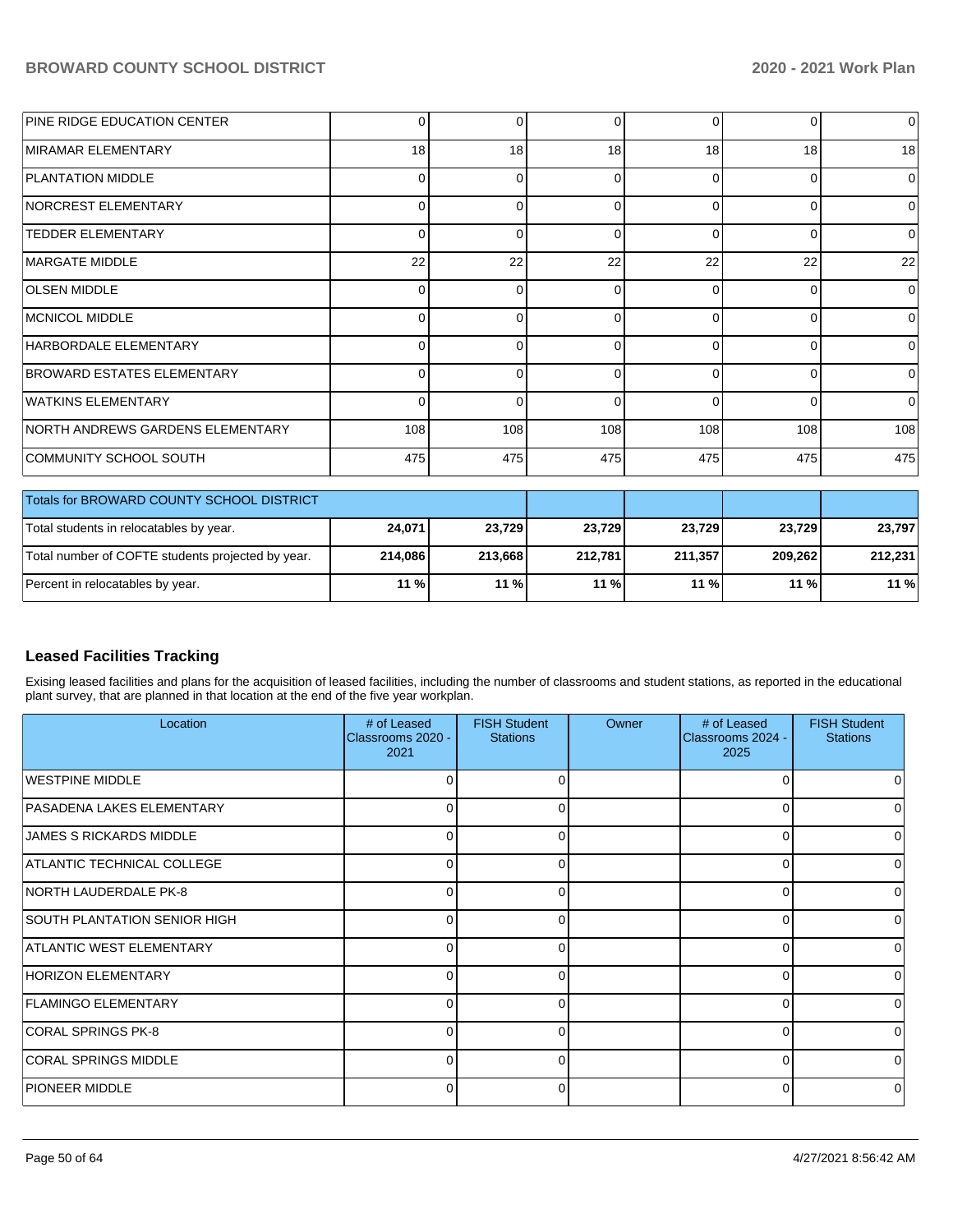| <b>BAIR MIDDLE</b>                   | $\overline{0}$ | 0           | 0        | 0              |
|--------------------------------------|----------------|-------------|----------|----------------|
| <b>TAMARAC ELEMENTARY</b>            | $\overline{0}$ | $\Omega$    | 0        | 0              |
| <b>FOREST HILLS ELEMENTARY</b>       | $\Omega$       | $\Omega$    | 0        | 0              |
| <b>CENTRAL PARK ELEMENTARY</b>       | $\overline{0}$ | $\Omega$    | 0        | 0              |
| PEMBROKE LAKES ELEMENTARY            | $\Omega$       | $\Omega$    | 0        | 0              |
| <b>NOB HILL ELEMENTARY</b>           | $\overline{0}$ | $\Omega$    | 0        | 0              |
| <b>WESTCHESTER ELEMENTARY</b>        | $\Omega$       | $\Omega$    | 0        | 0              |
| MORROW ELEMENTARY                    | $\overline{0}$ | $\Omega$    | 0        | 0              |
| RAMBLEWOOD MIDDLE                    | $\Omega$       | $\Omega$    | 0        | 0              |
| RAMBLEWOOD ELEMENTARY                | $\overline{0}$ | $\Omega$    | 0        | 0              |
| MAPLEWOOD ELEMENTARY                 | $\Omega$       | $\Omega$    | 0        | 0              |
| J P TARAVELLA SENIOR HIGH            | $\overline{0}$ | $\Omega$    | 0        | 0              |
| <b>DAVIE ELEMENTARY</b>              | $\Omega$       | $\Omega$    | 0        | 0              |
| <b>PINEWOOD ELEMENTARY</b>           | $\overline{0}$ | $\Omega$    | 0        | 0              |
| WESTERN SENIOR HIGH                  | $\Omega$       | $\Omega$    | 0        | 0              |
| <b>GRIFFIN ELEMENTARY</b>            | $\overline{0}$ | $\Omega$    | 0        | 0              |
| PINES LAKES ELEMENTARY               | $\Omega$       | $\Omega$    | 0        | 0              |
| <b>SEA CASTLE ELEMENTARY</b>         | $\overline{0}$ | $\Omega$    | 0        | 0              |
| <b>WELLEBY ELEMENTARY</b>            | $\Omega$       | $\Omega$    | 0        | 0              |
| <b>RIVERGLADES ELEMENTARY</b>        | $\overline{0}$ | $\Omega$    | $\Omega$ | 0              |
| <b>SILVER LAKES MIDDLE</b>           | $\Omega$       | $\Omega$    | 0        | 0              |
| COUNTRY ISLES ELEMENTARY             | $\overline{0}$ | $\Omega$    | $\Omega$ | 0              |
| <b>WALTER C YOUNG MIDDLE</b>         | $\Omega$       | $\Omega$    | 0        | 0              |
| MARJORY STONEMAN DOUGLAS SENIOR HIGH | $\Omega$       | $\Omega$    | 0        | 0              |
| <b>RIVERSIDE ELEMENTARY</b>          | $\Omega$       | $\Omega$    |          | 0              |
| CORAL PARK ELEMENTARY                | $\overline{0}$ | 0           | 0        | $\overline{0}$ |
| <b>FOREST GLEN MIDDLE</b>            | $\overline{0}$ | 0           | 0        | $\overline{0}$ |
| SANDPIPER ELEMENTARY                 | $\overline{0}$ | $\Omega$    | 0        | $\overline{0}$ |
| SILVER RIDGE ELEMENTARY              | $\overline{0}$ | 0           | 0        | $\overline{0}$ |
| WINSTON PARK ELEMENTARY              | $\overline{0}$ | $\Omega$    | 0        | $\overline{0}$ |
| COUNTRY HILLS ELEMENTARY             | $\overline{0}$ | 0           | 0        | $\overline{0}$ |
| <b>QUIET WATERS ELEMENTARY</b>       | $\overline{0}$ | $\Omega$    | 0        | $\overline{0}$ |
| HAWKES BLUFF ELEMENTARY              | $\overline{0}$ | 0           | 0        | $\overline{0}$ |
| <b>TEQUESTA TRACE MIDDLE</b>         | $\overline{0}$ | $\Omega$    | 0        | $\overline{0}$ |
| PARK SPRINGS ELEMENTARY              | $\overline{0}$ | 0           | 0        | $\overline{0}$ |
| INDIAN TRACE ELEMENTARY              | $\overline{0}$ | $\mathbf 0$ | 0        | 0              |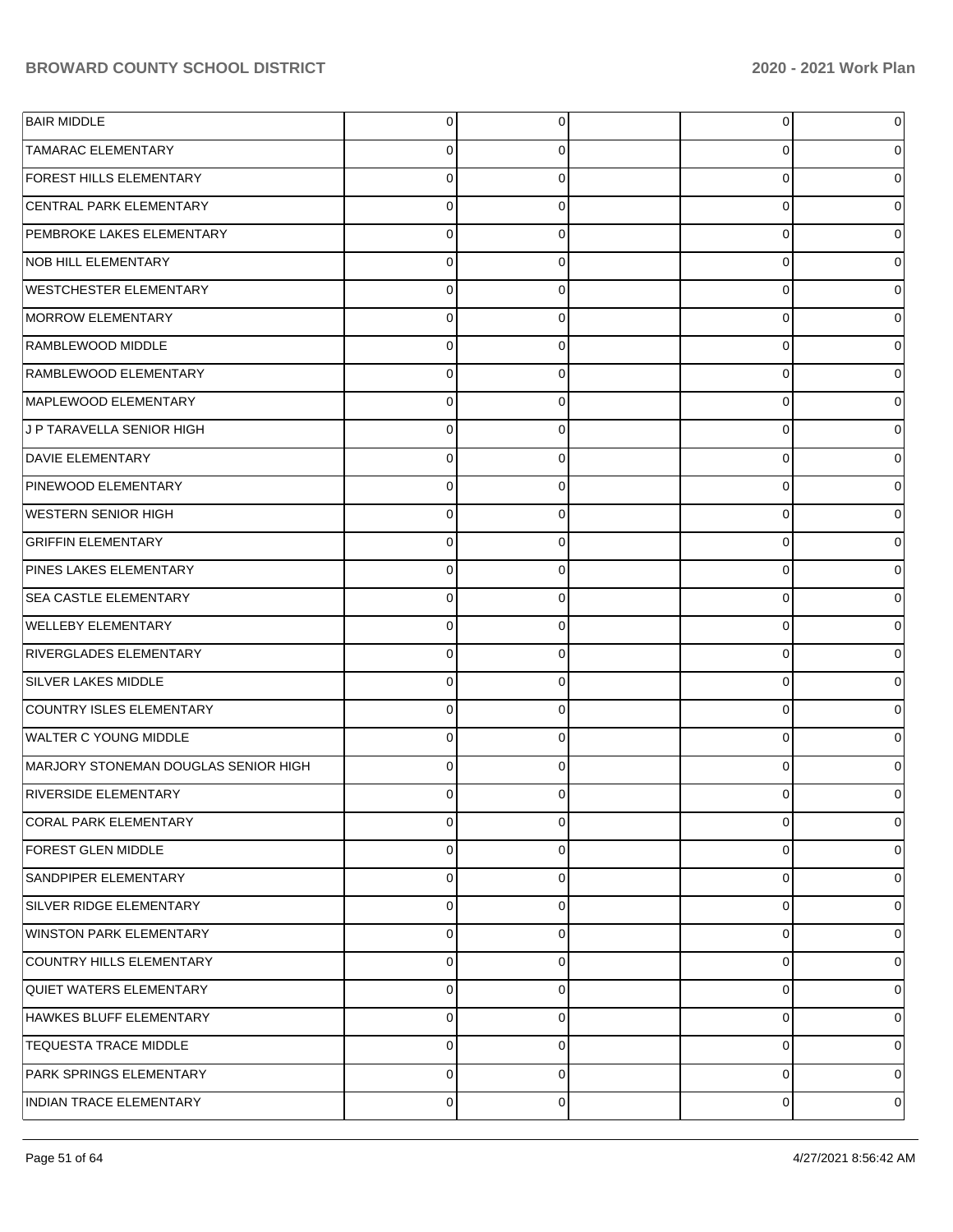| <b>EMBASSY CREEK ELEMENTARY</b>    | 0        | 0 | $\overline{0}$ |   |
|------------------------------------|----------|---|----------------|---|
| <b>CHARLES DREW ELEMENTARY</b>     | 0        | O | 0              |   |
| <b>CROSS CREEK SCHOOL</b>          | $\Omega$ | 0 | 0              |   |
| <b>PALM COVE ELEMENTARY</b>        | $\Omega$ | 0 | 0              |   |
| VIRGINIA SHUMAN YOUNG ELEMENTARY   | $\Omega$ | 0 | 0              |   |
| <b>SAWGRASS ELEMENTARY</b>         | $\Omega$ | 0 | 0              |   |
| EVERGLADES ELEMENTARY              | $\Omega$ | 0 | 0              |   |
| CHAPEL TRAIL ELEMENTARY            | $\Omega$ | 0 | 0              |   |
| THURGOOD MARSHALL ELEMENTARY       | $\Omega$ | 0 | 0              |   |
| <b>SILVER TRAIL MIDDLE</b>         | $\Omega$ | 0 | 0              |   |
| <b>EAGLE RIDGE ELEMENTARY</b>      | $\Omega$ | 0 | 0              |   |
| CHARLES W FLANAGAN SENIOR HIGH     | $\Omega$ | 0 | 0              |   |
| <b>SAWGRASS SPRINGS MIDDLE</b>     | $\Omega$ | 0 | 0              |   |
| <b>EAGLE POINT ELEMENTARY</b>      | $\Omega$ | 0 | 0              |   |
| <b>TRADEWINDS ELEMENTARY</b>       | $\Omega$ | 0 | 0              |   |
| <b>INDIAN RIDGE MIDDLE</b>         | $\Omega$ | 0 | 0              |   |
| SILVER PALMS ELEMENTARY            | $\Omega$ | 0 | 0              |   |
| <b>FOX TRAIL ELEMENTARY</b>        | $\Omega$ | 0 | 0              |   |
| PANTHER RUN ELEMENTARY             | $\Omega$ | 0 | 0              |   |
| SILVER LAKES ELEMENTARY            | $\Omega$ | 0 | 0              |   |
| LAKESIDE ELEMENTARY                | $\Omega$ | 0 | 0              |   |
| <b>FALCON COVE MIDDLE</b>          | $\Omega$ | 0 | 0              |   |
| <b>LYONS CREEK MIDDLE</b>          | $\Omega$ | 0 | 0              |   |
| <b>GATOR RUN ELEMENTARY</b>        | $\Omega$ | 0 | 0              |   |
| <b>PARKSIDE ELEMENTARY</b>         | O        |   | 0              |   |
| PARK TRAILS ELEMENTARY             | 0        | 0 | $\overline{0}$ | 0 |
| COCONUT PALM ELEMENTARY            | 0        | 0 | 0              | 0 |
| PARK LAKES ELEMENTARY              | 0        | 0 | 0              | 0 |
| CHALLENGER ELEMENTARY              | 0        | 0 | 0              | 0 |
| MILLENNIUM 6-12 COLLEGIATE ACADEMY | 0        | 0 | 0              | 0 |
| NEW RENAISSANCE MIDDLE             | 0        | 0 | 0              | 0 |
| <b>CYPRESS BAY SENIOR HIGH</b>     | 0        | 0 | 0              | 0 |
| MONARCH SENIOR HIGH                | 0        | 0 | 0              | 0 |
| <b>ROCK ISLAND ELEMENTARY</b>      | 0        | 0 | 0              | 0 |
| ARTHUR ROBERT ASHE, JR CENTER      | 0        | 0 | 0              | 0 |
| <b>WESTGLADES MIDDLE</b>           | 0        | 0 | $\mathbf 0$    | 0 |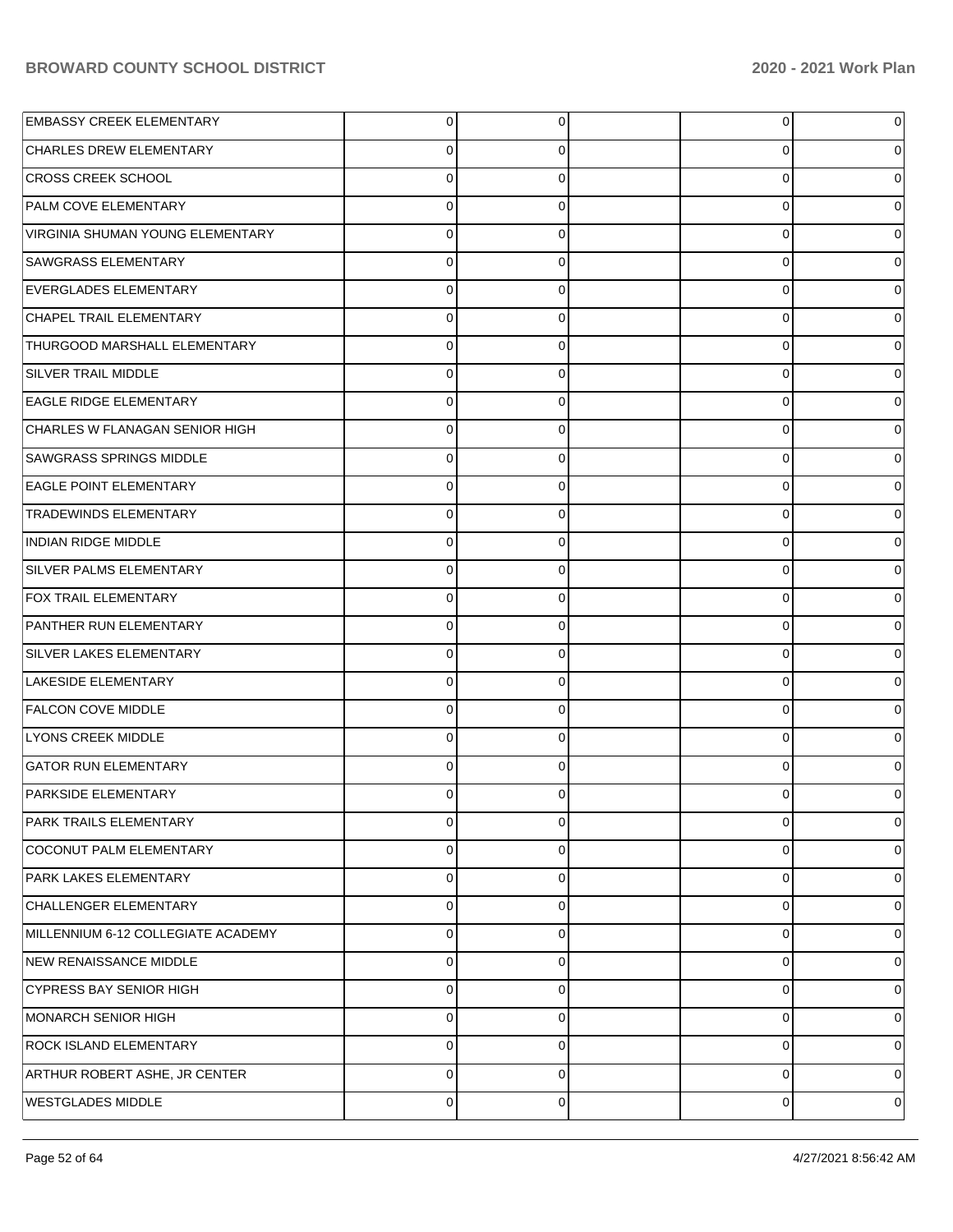| ENDEAVOUR PRIMARY LEARNING CENTER                         | 0              | 0              | 0           | 0           |
|-----------------------------------------------------------|----------------|----------------|-------------|-------------|
| MANATEE BAY ELEMENTARY                                    | 0              | 0              | 0           |             |
| <b>LIBERTY ELEMENTARY</b>                                 | $\Omega$       | 0              | 0           | 0           |
| <b>SUNSET LAKES ELEMENTARY</b>                            | 0              | 0              | 0           | 0           |
| <b>SILVER SHORES ELEMENTARY</b>                           | $\Omega$       | 0              | 0           | 0           |
| <b>EVERGLADES SENIOR HIGH</b>                             | 0              | 0              | 0           | 0           |
| CORAL GLADES HIGH SCHOOL                                  | $\Omega$       | 0              | 0           | 0           |
| GULFSTREAM ACADEMY OF HALLANDALE BEACH                    | 0              | 0              | 0           | 0           |
| DAVE THOMAS EDUCATION CENTER-WEST                         | 0              | 0              | 0           |             |
| CORAL COVE ELEMENTARY                                     | 0              | 0              | 0           | 0           |
| DOLPHIN BAY ELEMENTARY                                    | 0              | 0              | 0           | 0           |
| <b>GLADES MIDDLE</b>                                      | 0              | 0              | 0           | 0           |
| <b>WEST BROWARD HIGH SCHOOL</b>                           | 0              | 0              | 0           | 0           |
| <b>CYPRESS RUN ALTERNATIVE CENTER</b>                     | 0              | 0              | 0           | 0           |
| <b>HERON HEIGHTS ELEMENTARY</b>                           | 0              | 0              | 0           |             |
| <b>DISCOVERY ELEMENTARY</b>                               | 0              | 0              | 0           | 0           |
| <b>BEACHSIDE MONTESSORI VILLAGE</b>                       | 0              | 0              | 0           | 0           |
| COMMUNITY SCHOOL SOUTH                                    | 0              | 0              | 0           | 0           |
| <b>DEERFIELD BEACH ELEMENTARY</b>                         | 0              | 0              | 0           | 0           |
| POMPANO BEACH MIDDLE                                      | $\Omega$       | 0              | 0           | 0           |
| OAKLAND PARK ELEMENTARY                                   | 0              | 0              | 0           | 0           |
| NORTH SIDE ELEMENTARY                                     | 0              | 0              | 0           | 0           |
| <b>DANIA ELEMENTARY</b>                                   | $\Omega$       | 0              | 0           | 0           |
| HOLLYWOOD HILLS ELEMENTARY                                | 0              | $\Omega$       | 0           |             |
| HOLLYWOOD CENTRAL ELEMENTARY                              |                | 0              |             | 0           |
| GULFSTREAM EARLY CHILDHOOD CENTER OF<br><b>EXCELLENCE</b> | $\overline{0}$ | $\overline{0}$ | 0           | 0l          |
| <b>RIVERLAND ELEMENTARY</b>                               | 0              | $\overline{0}$ | 0           | $\mathbf 0$ |
| <b>WEST HOLLYWOOD ELEMENTARY</b>                          | 0              | $\Omega$       | $\mathbf 0$ | $\mathbf 0$ |
| SOUTH BROWARD SENIOR HIGH                                 | $\Omega$       | $\Omega$       | $\Omega$    | 0           |
| POMPANO BEACH HIGH SCHOOL                                 | $\Omega$       | $\mathbf 0$    | 0           | $\mathbf 0$ |
| <b>WILTON MANORS ELEMENTARY</b>                           | $\Omega$       | $\Omega$       | $\Omega$    | 0           |
| <b>BENNETT ELEMENTARY</b>                                 | $\Omega$       | $\Omega$       | 0           | $\mathbf 0$ |
| <b>STRANAHAN SENIOR HIGH</b>                              | $\Omega$       | $\Omega$       | $\Omega$    | 0           |
| <b>CROISSANT PARK ELEMENTARY</b>                          | $\Omega$       | $\Omega$       | $\mathbf 0$ | $\mathbf 0$ |
| COLBERT ELEMENTARY                                        | $\overline{0}$ | $\overline{0}$ | 0           | 0           |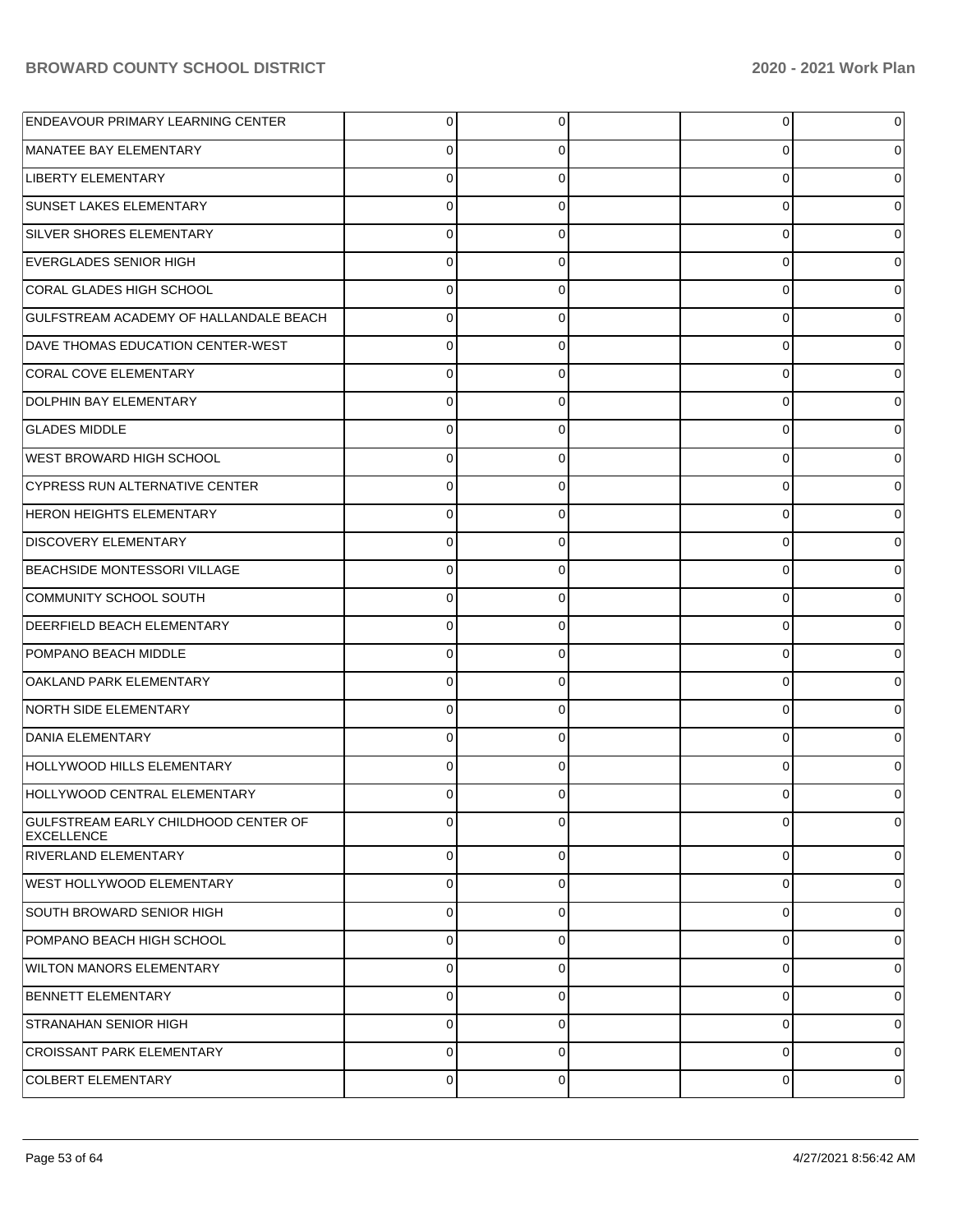| MCARTHUR SENIOR HIGH                                           | $\overline{0}$ | 0           | 0           | 0 |
|----------------------------------------------------------------|----------------|-------------|-------------|---|
| SUNRISE MIDDLE                                                 | 0              | 0           | 0           | 0 |
| <b>DILLARD ELEMENTARY</b>                                      | $\mathbf 0$    | 0           | 0           | 0 |
| CHARLES DREW RESOURCE CENTER                                   | $\mathbf 0$    | 0           | 0           | 0 |
| <b>WALKER ELEMENTARY</b>                                       | $\mathbf 0$    | 0           | 0           | 0 |
| <b>COLLINS ELEMENTARY</b>                                      | $\mathbf 0$    | 0           | 0           | 0 |
| MARY M BETHUNE ELEMENTARY                                      | $\mathbf 0$    | 0           | 0           | 0 |
| <b>ATTUCKS MIDDLE</b>                                          | $\mathbf 0$    | 0           | 0           | 0 |
| BLANCHE ELY SENIOR HIGH                                        | $\mathbf 0$    | 0           | 0           | 0 |
| DILLARD 6-12                                                   | $\mathbf 0$    | 0           | 0           | 0 |
| <b>DEERFIELD PARK ELEMENTARY</b>                               | $\mathbf 0$    | 0           | 0           | 0 |
| HALLANDALE SENIOR HIGH                                         | $\mathbf 0$    | 0           | 0           | 0 |
| LANIER-JAMES EDUCATION CENTER                                  | $\mathbf 0$    | 0           | 0           | 0 |
| LAUDERDALE MANORS EARLY LEARNING AND<br><b>RESOURCE CENTER</b> | $\mathbf 0$    | 0           | 0           | 0 |
| WHIDDON-ROGERS EDUCATION CENTER                                | $\Omega$       | $\Omega$    | $\Omega$    | 0 |
| <b>OAKRIDGE ELEMENTARY</b>                                     | $\overline{0}$ | $\Omega$    | $\Omega$    | 0 |
| <b>OLSEN MIDDLE</b>                                            | $\mathbf 0$    | $\Omega$    | $\Omega$    | 0 |
| MCNICOL MIDDLE                                                 | $\mathbf 0$    | $\Omega$    | $\Omega$    | 0 |
| HARBORDALE ELEMENTARY                                          | $\Omega$       | $\Omega$    | $\Omega$    |   |
| <b>BROWARD ESTATES ELEMENTARY</b>                              | $\overline{0}$ | $\Omega$    | $\Omega$    | 0 |
| <b>WATKINS ELEMENTARY</b>                                      | $\mathbf 0$    | $\Omega$    | $\Omega$    | 0 |
| NORTH ANDREWS GARDENS ELEMENTARY                               | $\mathbf 0$    | $\Omega$    | $\Omega$    | 0 |
| MIRAMAR ELEMENTARY                                             | $\Omega$       | $\Omega$    | $\Omega$    |   |
| <b>PLANTATION MIDDLE</b>                                       | $\Omega$       | $\Omega$    | $\Omega$    |   |
| NORCREST ELEMENTARY                                            | 0              | $\Omega$    | 0           | 0 |
| <b>TEDDER ELEMENTARY</b>                                       | $\mathbf 0$    | $\Omega$    | 0           | 0 |
| MARGATE MIDDLE                                                 | $\overline{0}$ | $\Omega$    | $\mathbf 0$ | 0 |
| SEAGULL SCHOOL                                                 | $\overline{0}$ | $\Omega$    | $\mathbf 0$ | 0 |
| SUNLAND PARK ACADEMY                                           | $\overline{0}$ | $\mathbf 0$ | $\mathbf 0$ | 0 |
| LARKDALE ELEMENTARY                                            | $\overline{0}$ | $\Omega$    | $\mathbf 0$ | 0 |
| WESTWOOD HEIGHTS ELEMENTARY                                    | $\overline{0}$ | $\Omega$    | $\mathbf 0$ | 0 |
| <b>BAYVIEW ELEMENTARY</b>                                      | $\overline{0}$ | $\Omega$    | $\mathbf 0$ | 0 |
| PINE RIDGE EDUCATION CENTER                                    | $\overline{0}$ | $\mathbf 0$ | $\mathbf 0$ | 0 |
| STIRLING ELEMENTARY                                            | $\overline{0}$ | $\Omega$    | $\mathbf 0$ | 0 |
| PARKWAY MIDDLE                                                 | $\overline{0}$ | $\mathbf 0$ | 0           | 0 |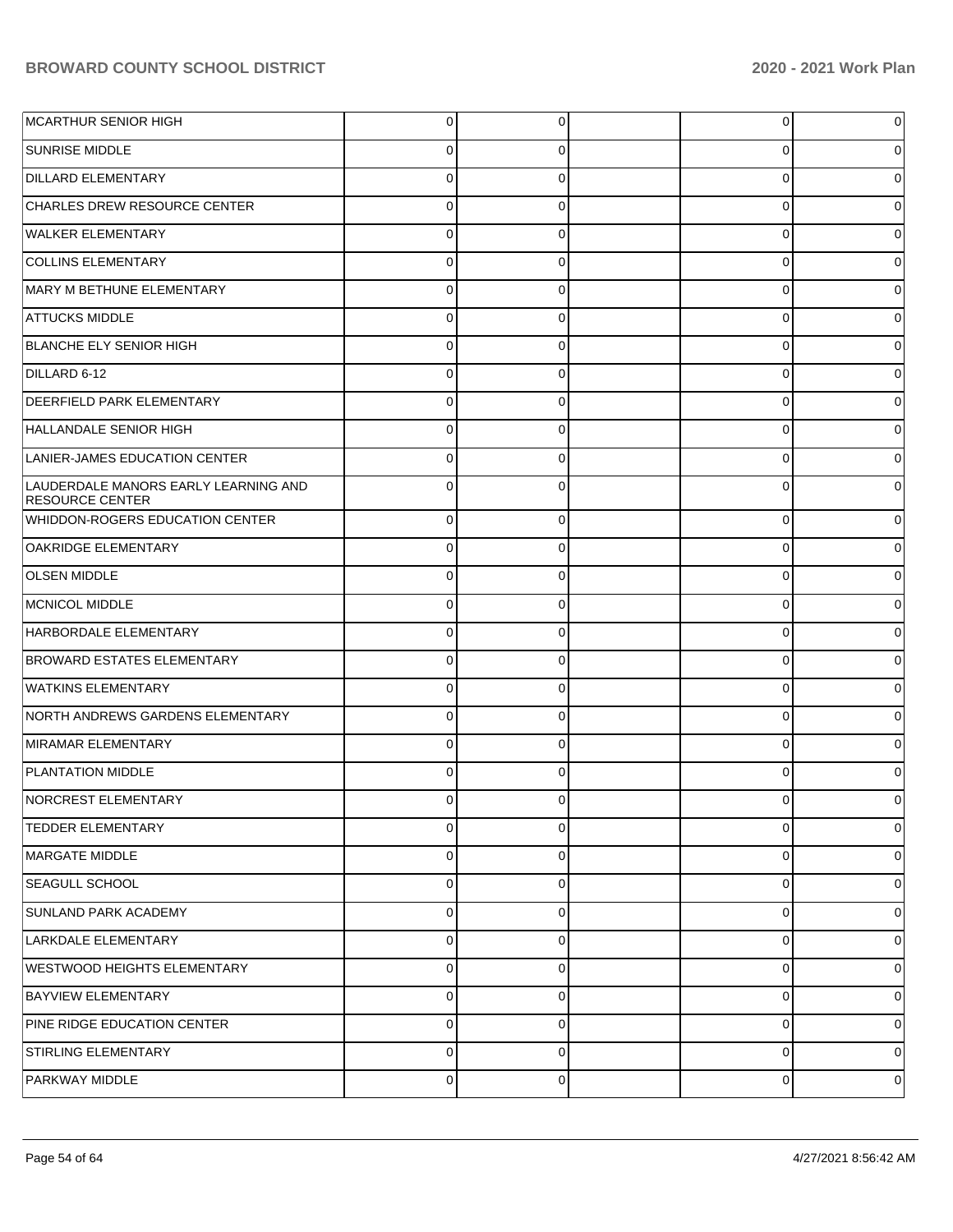| ORANGE-BROOK ELEMENTARY             | $\overline{0}$ | 0           | 0           | 0           |
|-------------------------------------|----------------|-------------|-------------|-------------|
| <b>DRIFTWOOD ELEMENTARY</b>         | $\mathbf 0$    | 0           | 0           | 0           |
| <b>TROPICAL ELEMENTARY</b>          | $\mathbf 0$    | 0           | $\mathbf 0$ | $\Omega$    |
| POMPANO BEACH ELEMENTARY            | $\mathbf 0$    | 0           | 0           | 0           |
| MEADOWBROOK ELEMENTARY              | $\mathbf 0$    | 0           | 0           | 0           |
| <b>BROADVIEW ELEMENTARY</b>         | $\pmb{0}$      | 0           | 0           | 0           |
| LAKE FOREST ELEMENTARY              | $\mathbf 0$    | 0           | 0           | 0           |
| MCNAB ELEMENTARY                    | $\mathbf 0$    | 0           | 0           | 0           |
| <b>FLORANADA ELEMENTARY</b>         | $\mathbf 0$    | 0           | 0           | 0           |
| <b>DRIFTWOOD MIDDLE</b>             | $\pmb{0}$      | 0           | 0           | 0           |
| <b>BRIGHT HORIZONS</b>              | $\mathbf 0$    | 0           | 0           | 0           |
| NEW RIVER MIDDLE                    | $\mathbf 0$    | 0           | 0           | 0           |
| <b>SANDERS PARK ELEMENTARY</b>      | $\mathbf 0$    | 0           | 0           | 0           |
| <b>CRESTHAVEN ELEMENTARY</b>        | $\pmb{0}$      | 0           | 0           | 0           |
| <b>DEERFIELD BEACH MIDDLE</b>       | $\mathbf 0$    | 0           | 0           | 0           |
| <b>STEPHEN FOSTER ELEMENTARY</b>    | $\mathbf 0$    | $\mathbf 0$ | 0           | 0           |
| <b>PETERS ELEMENTARY</b>            | $\mathbf 0$    | 0           | 0           | 0           |
| <b>PLANTATION ELEMENTARY</b>        | $\pmb{0}$      | $\mathbf 0$ | 0           | 0           |
| FORT LAUDERDALE SENIOR HIGH         | $\mathbf 0$    | 0           | 0           | 0           |
| <b>BOULEVARD HEIGHTS ELEMENTARY</b> | $\mathbf 0$    | $\mathbf 0$ | 0           | 0           |
| <b>WINGATE OAKS CENTER</b>          | $\mathbf 0$    | $\mathbf 0$ | 0           | $\Omega$    |
| HENRY D PERRY EDUCATION CENTER      | $\mathbf 0$    | $\mathbf 0$ | 0           | 0           |
| THE QUEST CENTER                    | $\mathbf 0$    | 0           | $\mathbf 0$ | 0           |
| SHERIDAN TECHNICAL COLLEGE          | $\mathbf 0$    | 0           | 0           | 0           |
| WILLIAM DANDY MIDDLE                | $\Omega$       | $\Omega$    | 0           |             |
| LLOYD ESTATES ELEMENTARY            | $\overline{0}$ | 0           | 0           | 0           |
| PALMVIEW ELEMENTARY                 | $\mathbf 0$    | 0           | $\mathbf 0$ | 0           |
| CORAL SPRINGS SENIOR HIGH           | $\mathbf 0$    | $\mathbf 0$ | $\mathbf 0$ | 0           |
| MARGATE ELEMENTARY                  | $\mathbf 0$    | $\mathbf 0$ | 0           | $\mathbf 0$ |
| <b>SUNSHINE ELEMENTARY</b>          | $\mathbf 0$    | $\mathbf 0$ | $\mathbf 0$ | 0           |
| NORTH FORK ELEMENTARY               | $\mathbf 0$    | 0           | $\mathbf 0$ | 0           |
| COOPER CITY ELEMENTARY              | $\mathbf 0$    | $\mathbf 0$ | $\mathbf 0$ | 0           |
| PEMBROKE PINES ELEMENTARY           | $\mathbf 0$    | 0           | 0           | 0           |
| NORTHEAST SENIOR HIGH               | $\mathbf 0$    | $\mathbf 0$ | $\mathbf 0$ | 0           |
| <b>PLANTATION PARK ELEMENTARY</b>   | $\mathbf 0$    | 0           | $\mathbf 0$ | 0           |
| NOVA DWIGHT D EISENHOWER ELEMENTARY | $\pmb{0}$      | 0           | $\mathbf 0$ | 0           |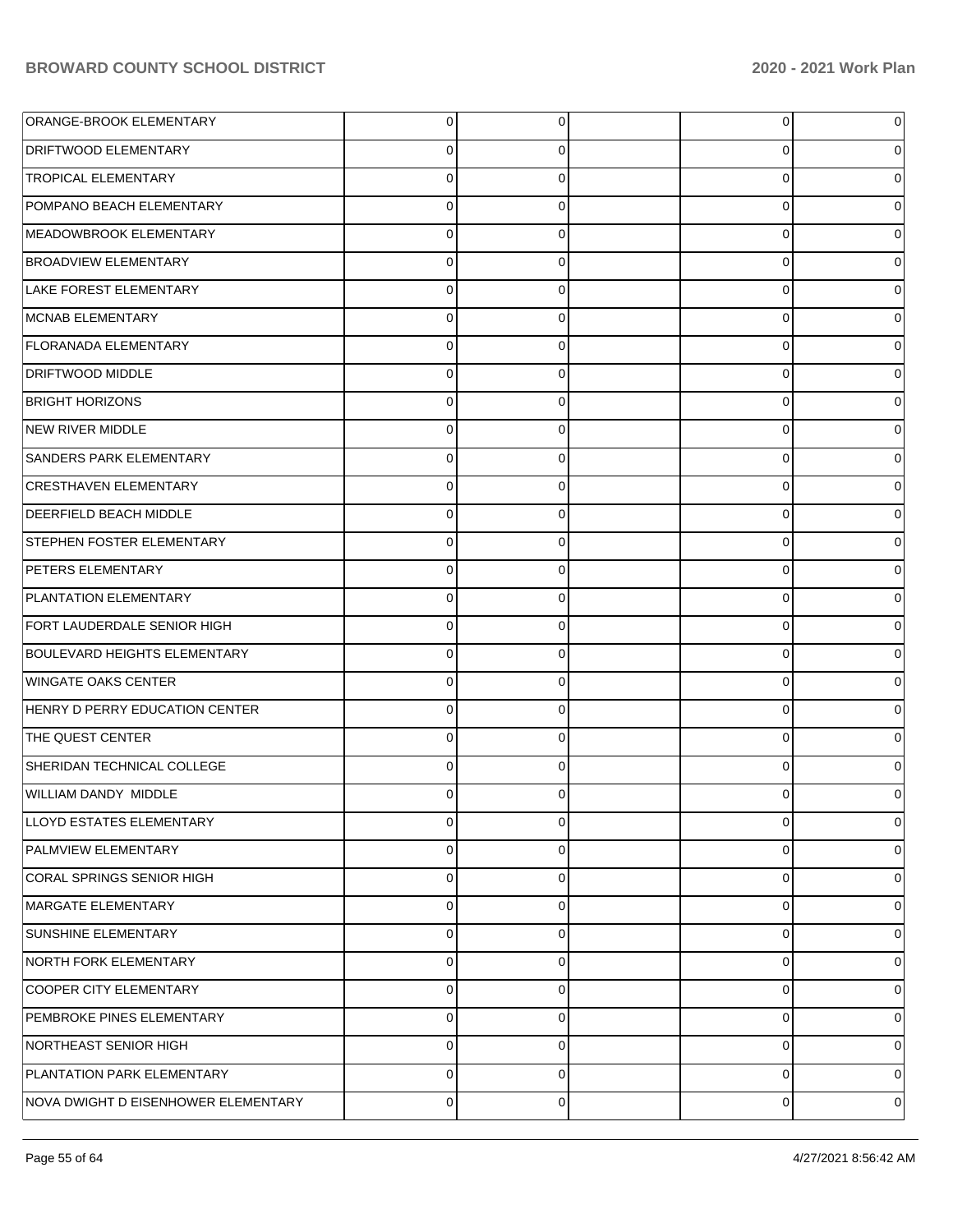| NOVA SENIOR HIGH                                        | $\overline{0}$ | 0            | $\overline{0}$ | 0        |
|---------------------------------------------------------|----------------|--------------|----------------|----------|
| NOVA BLANCHE FORMAN ELEMENTARY                          | 0              | 0            | 0              | 0        |
| MCFATTER TECHNICAL COLLEGE                              | $\mathbf 0$    | $\Omega$     | 0              | $\Omega$ |
| <b>NOVA MIDDLE</b>                                      | $\mathbf 0$    | 0            | 0              | 0        |
| SHERIDAN PARK ELEMENTARY                                | $\mathbf 0$    | $\Omega$     | 0              | 0        |
| LAUDERHILL-PAUL TURNER ELEMENTARY                       | $\mathbf 0$    | 0            | 0              | 0        |
| LAUDERHILL 6-12                                         | $\mathbf 0$    | $\Omega$     | 0              | 0        |
| COCONUT CREEK ELEMENTARY                                | $\mathbf 0$    | 0            | 0              | 0        |
| PLANTATION SENIOR HIGH                                  | $\mathbf 0$    | $\Omega$     | 0              | 0        |
| <b>CASTLE HILL ELEMENTARY</b>                           | $\mathbf 0$    | 0            | 0              | 0        |
| Dr. MARTIN LUTHER KING Jr. MONTESSORI<br>ACADEMY        | $\Omega$       | 0            | $\Omega$       |          |
| <b>VILLAGE ELEMENTARY</b>                               | $\mathbf 0$    | $\mathbf 0$  | 0              |          |
| ANNABEL C PERRY PK-8                                    | $\mathbf 0$    | 0            | 0              |          |
| <b>FAIRWAY ELEMENTARY</b>                               | $\mathbf 0$    | $\Omega$     | 0              |          |
| HOLLYWOOD HILLS SENIOR HIGH                             | $\mathbf 0$    | 0            | 0              |          |
| <b>ROBERT C MARKHAM ELEMENTARY</b>                      | $\mathbf 0$    | $\Omega$     | 0              |          |
| COCONUT CREEK SENIOR HIGH                               | $\mathbf 0$    | 0            | 0              |          |
| LAUDERDALE LAKES MIDDLE                                 | $\mathbf 0$    | $\Omega$     | 0              |          |
| <b>DEERFIELD BEACH SENIOR HIGH</b>                      | $\mathbf 0$    | 0            | 0              |          |
| <b>BOYD H ANDERSON SENIOR HIGH</b>                      | $\mathbf 0$    | $\Omega$     | $\Omega$       |          |
| MIRAMAR SENIOR HIGH                                     | $\mathbf 0$    | $\Omega$     | 0              |          |
| WHISPERING PINES EXCEPTIONAL EDUCATION<br><b>CENTER</b> | $\Omega$       | $\Omega$     | $\Omega$       |          |
| HOLLYWOOD PARK ELEMENTARY                               | $\mathbf 0$    | 0            | 0              | o        |
| CYPRESS ELEMENTARY                                      | $\Omega$       | ∩            | 0              |          |
| APOLLO MIDDLE                                           | 0              | <sup>0</sup> | ∩              |          |
| SHERIDAN HILLS ELEMENTARY                               | $\mathbf 0$    | 0            | 0              | 0        |
| <b>ORIOLE ELEMENTARY</b>                                | 0              | 0            | 0              | 0        |
| MIRROR LAKE ELEMENTARY                                  | $\pmb{0}$      | 0            | 0              | 0        |
| <b>ROYAL PALM ELEMENTARY</b>                            | $\pmb{0}$      | $\mathbf 0$  | 0              | 0        |
| <b>CRYSTAL LAKE MIDDLE</b>                              | $\pmb{0}$      | $\mathbf 0$  | 0              | 0        |
| PINES MIDDLE                                            | $\pmb{0}$      | 0            | 0              | 0        |
| <b>SEMINOLE MIDDLE</b>                                  | $\pmb{0}$      | 0            | 0              | 0        |
| PIPER SENIOR HIGH                                       | $\pmb{0}$      | 0            | 0              | 0        |
| COOPER CITY SENIOR HIGH                                 | $\pmb{0}$      | $\mathbf 0$  | 0              | 0        |
| PARK RIDGE ELEMENTARY                                   | $\pmb{0}$      | 0            | 0              | 0        |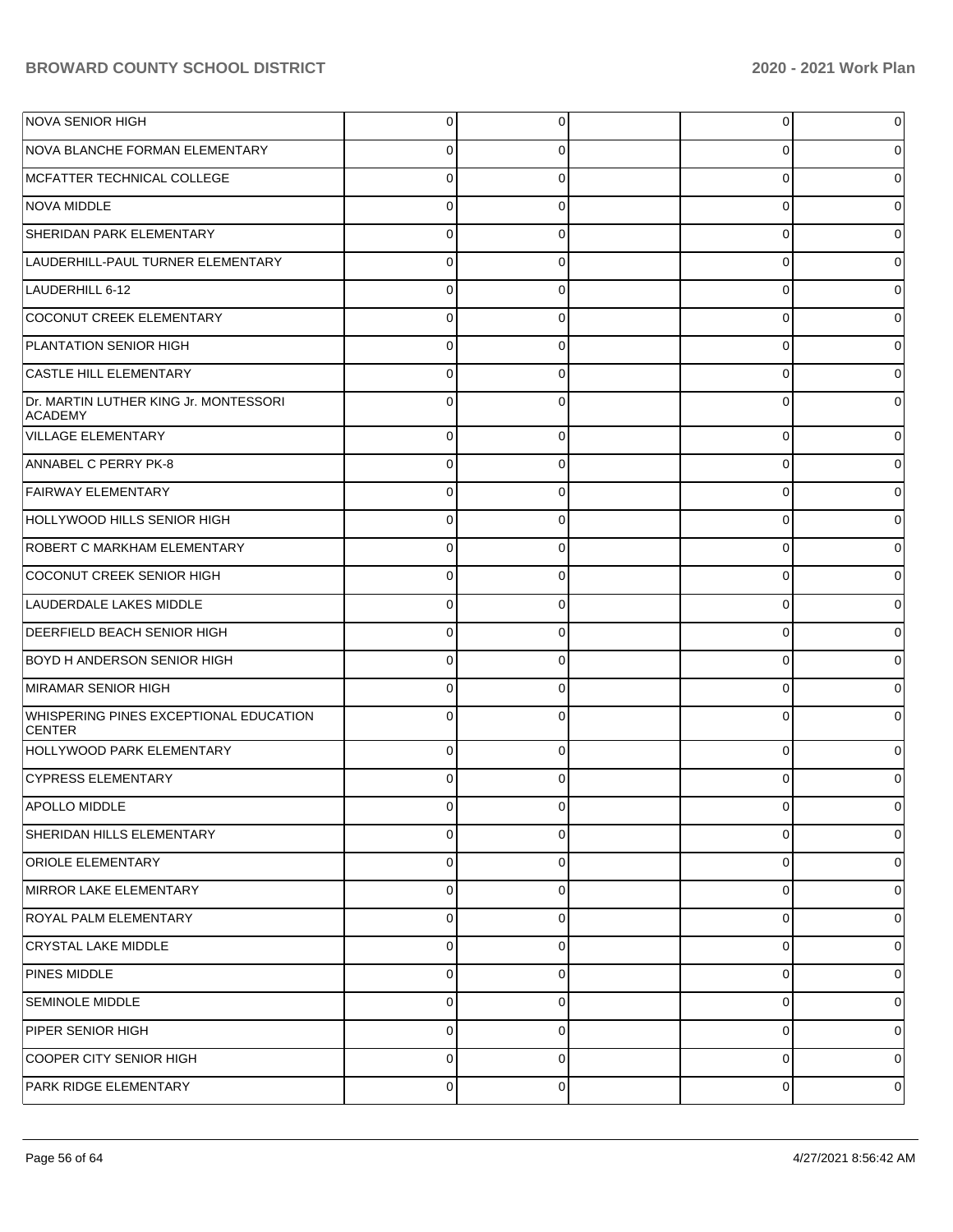| JAMES S HUNT ELEMENTARY |  |  |  |
|-------------------------|--|--|--|
| BANYAN ELEMENTARY       |  |  |  |
|                         |  |  |  |

#### **Failed Standard Relocatable Tracking**

Relocatable units currently reported by school, from FISH, and the number of relocatable units identified as 'Failed Standards'.

Nothing reported for this section.

**Planning**

#### **Class Size Reduction Planning**

**Plans approved by the school board that reduce the need for permanent student stations such as acceptable school capacity levels, redistricting, busing, year-round schools, charter schools, magnet schools, public-private partnerships, multitrack scheduling, grade level organization, block scheduling, or other alternatives.**

Policy 5000

EDUCATIONAL FACILITIES, DESIGNATION OF SCHOOLS, SCHOOL ATTENDANCE ZONE BOUNDARIES, DEVELOPMENT OF POSITIVE ALTERNATIVES TO ACCOMMODATE GROWTH, TO KEEP SCHOOLS OPEN, AND TO ELIMINATE, CONSOLIDATE, OR RE-PURPOSE SCHOOLS

The Superintendent of Schools shall, no later than the second week in March, or as the Superintendent deems necessary, submit to the School Board recommendations for the establishment, organization, and operation of educational facilities. This organization of schools, classes and services will provide educational opportunities for all children in the District.

After considering recommendations of the Superintendent of Schools, the School Board shall adopt and provide for the execution of plans for the establishment, organization, and operation of the schools of the District which shall include:

- 1. Designating schools and school attendance zone boundaries for the ensuing school year(s).
- 2. Providing educational facilities for all school-age children in the District.
- 3. Providing strategies to accommodate growth.
- 4. Providing positive alternative strategies to be implemented within a designated timeframe for those under-enrolled schools to increase their enrollment.

5. Providing for the elimination of school centers and for the repurposing/consolidation of schools whenever the needs of pupils can better and more economically be served.

6. Providing standards for long range planning of educational facilities.

The provisions of this policy regarding overcrowded schools and criteria shall be consistent with the provisions of adopted second amended inter-local agreement for public school facility planning and school board policy 1161.

#### DEFINITIONS

School Attendance Zone Boundaries: The geographic area that identifies public school assignments as annually approved by the School Board.

Feeder Patterns: A feeder pattern is the progression and school assignment of a student or a group of students from one level of school to another (elementary to middle, middle to high). A clean feeder pattern is when all the students in one elementary school matriculate to the same middle school and/or all students in one middle school matriculate to the same high school. A clean feeder pattern is not guaranteed and is dependent on the space available at the next level school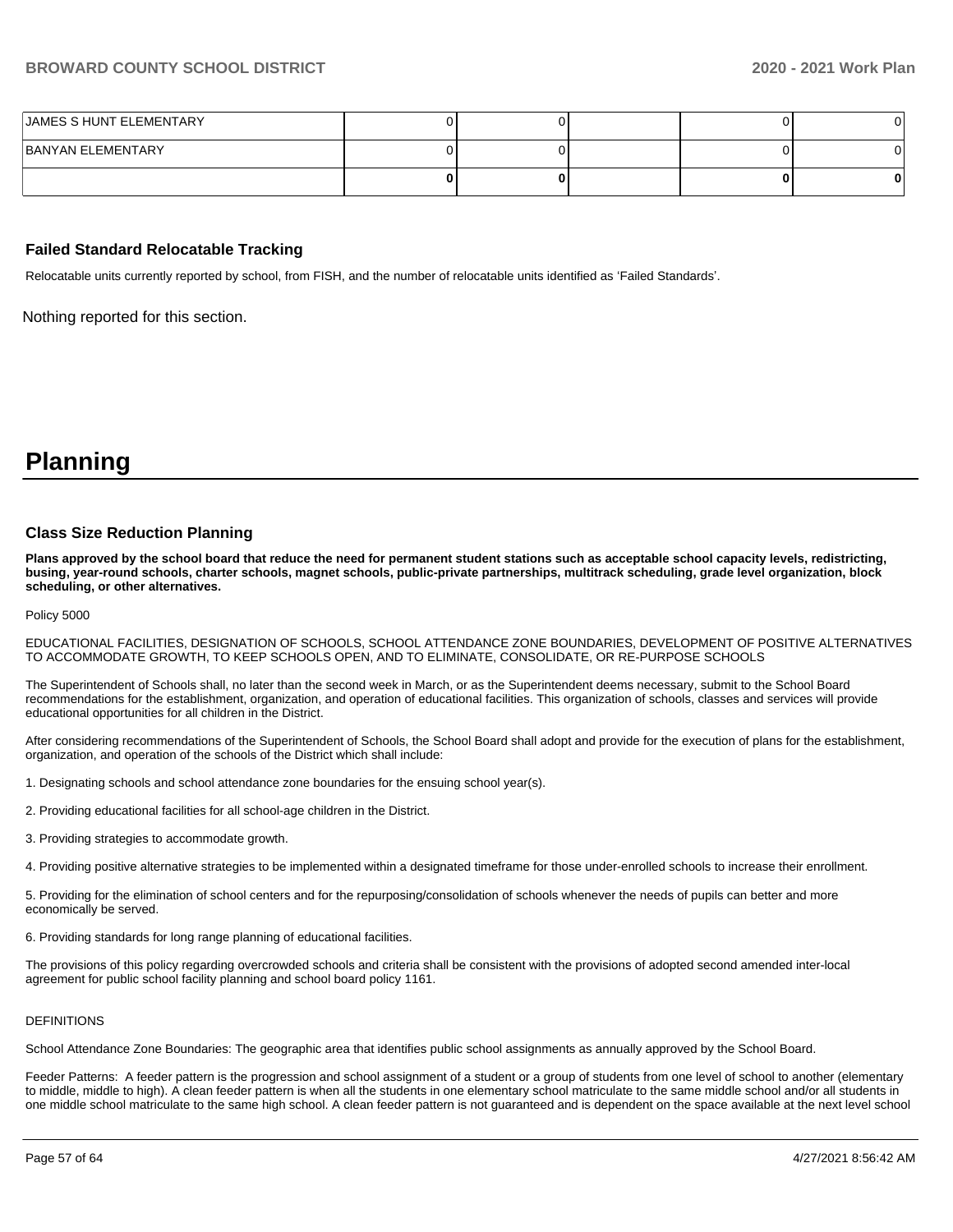when planning for boundary assignments.

FISH: FISH is an acronym for Florida Inventory of School Houses. FISH capacity represents the Department of Education's measure of occupancy for permanent and relocatable buildings.

Permanent FISH Capacity: The Department of Education's measure of occupancy for permanent buildings (does not include relocatables).

Relocatables: The new Florida Building Code and the Florida Inventory of School Houses (FISH) use the word relocatable in reference to temporary buildings. Relocatable buildings are considered as temporary accommodations and are not considered as part of the permanent capacity of an educational facility.

Gross FISH Capacity: Gross FISH capacity is permanent capacity plus relocatable capacity at an educational facility.

Core Capacity: Core Capacity is the number of student stations that can be accommodated by the cafeteria, toilet facilities, media center, and circulation space at a school.

#### Class Size Reduction (CSR):

Amendment 9, Florida Statutes Sections 1003.03 and 1013.735, established non-Charter school class size limits at 18 students for Grades Pk-3, 22 students for Grades 4-8, and 25 students for Grades 9-12.

#### District Educational Facilities Plan:

The District Educational Facilities Plan (DEFP) is the District's 5-year capital outlay plan. Each year the School District reviews revenue projections and the District's capital outlay needs. This includes the District's school construction program, school equipment including technology, and school buses.

The District Educational Facilities Plan is used to keep the School Board and the public fully informed as to whether the District is using sound policies and practices that meet the essential needs of students and that warrant public confidence in District operations. This funding plan projects the capital outlay revenues that will be available for the School Board to implement a capital outlay plan over the next five years. Section 1013.35, Florida Statutes, requires the School District prepare and adopt a District Educational Facilities Plan, before adopting the annual capital outlay budget. The statute states that, "the plan must be developed in coordination with the general-purpose local governments and be consistent with the local government comprehensive plans."

Concurrency: In Florida, concurrency refers to a system for providing new public facilities and services to accommodate growth. These facilities and services must be provided at the time of new development. A new development can not cause a facility to exceed an adopted Level of Service (LOS).

Level of Service Standard: Level of Service indicates the capacity per unit of demand for a public facility. The public school concurrency standard requires Broward County, the Municipalities and the School Board to maintain the adopted Level of Service (LOS) for Broward County Public Schools. The public school concurrency standard requires that all proposed plat and site plan (or functional equivalent) applications containing residential units be reviewed to ensure that school capacity will exist prior to or concurrent with the impact of the proposed residential development, to accommodate the additional student growth at the adopted concurrency service area. Level of Service does not apply to non-boundered schools. The LOS for Broward County Public Schools is 100% gross FISH capacity for each boundered school.

Overcrowded School: Schools shall be deemed overcrowded when enrollment is greater than 100% gross FISH capacity and are projected to have an enrollment greater than 100% gross FISH capacity for the following school year.

Choice Seats: Spaces reserved at schools for either special programs defined in Policy 5004.1 or school capacity reserved for students per the adopted school boundary.

Co-Teaching: Two (or more) educators or other certified staff share instructional responsibility for a single group of students primarily in a single classroom or workspace for specific content (objectives) with mutual ownership, pooled resources, and joint accountability.

Floating Teachers: A roving teacher shares classrooms for classes each day when space is vacated during another teacher's planning period.

#### RULES

The procedural guidelines to be used in the implementation of this policy shall include the following components: Objectives 1. Insure that educational facilities throughout the District are equitable. The ultimate mission of the School District is to provide equal educational opportunity for all students while assuring an equitable distribution and use of facilities.

2. The School Board is committed to maintaining a unitary school system and to applying student assignment strategies equally and fairly for all students in a manner that promotes diverse student enrollments.

3. Stabilization of school attendance zone boundaries to the greatest extent possible.

4. There shall be a comprehensive review of school attendance zone boundaries annually and changes shall be made, as necessary, at the School Boards' discretion.

5. Equitable impact on groups as defined in the district's diversity definition in School Board Policy 5004.1.

6. Provide the opportunity for public input and feedback.

7. Establishment and maintenance of feeder patterns that permit students to move forward together from elementary school to middle school and from middle school to high school to the maximum extent possible.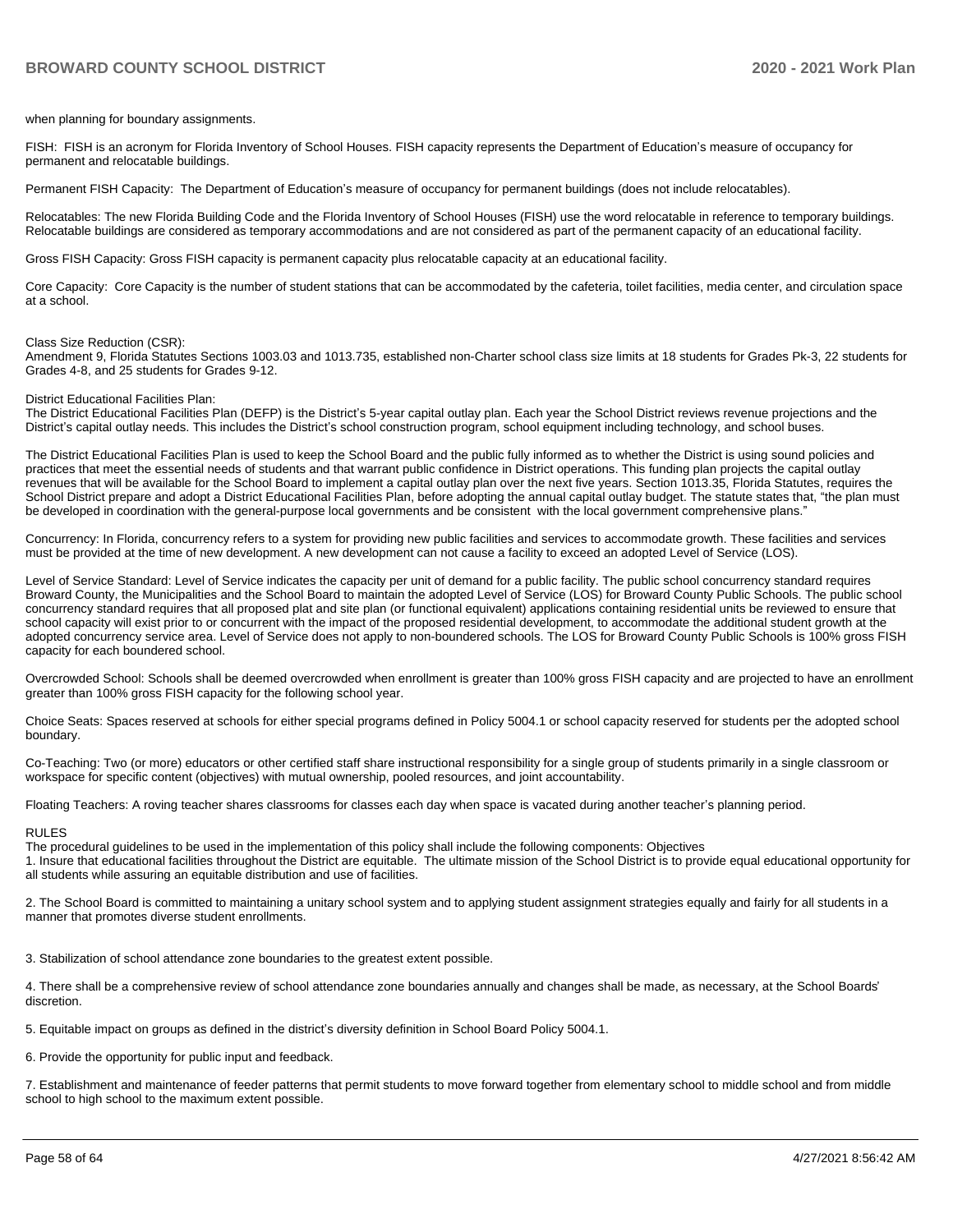8. Involvement of the affected community in the decision-making process regarding recommendations for uses of schools no longer needed by the District.

9. Apply guidelines and standards for educational facilities, designate schools and attendance zone boundaries, provide positive alternative enrollment strategies for accommodating growth, consider alternative strategies for under- enrolled schools and, after due consideration of all factors, eliminate, consolidate or construct new schools.

#### GUIDELINES FOR THE ESTABLISHMENT OF SCHOOL ATTENDANCE ZONE BOUNDARIES

1. Boundary changes are appropriate means to maintain equal educational opportunities.

2. Consideration should be given to the demographic changes of the community and the student populations at each school in order to maintain a unitary school system and to promote diverse student enrollments.

3. Visual inspection of affected school attendance zone boundaries shall be made by District staff before proposing any boundary adjustments, school closings, or establishing attendance zone boundaries for new schools.

4. The assignment of a student to or from a particular facility should be considered if it is continually over utilized or underutilized. The standards for closure or construction of schools shall be considered in the application of this guideline.

5. As part of the annual boundary process, Demographics & Student Assignments Department staff will hold community meetings with stakeholders who will have the opportunity to provide input. Stakeholders will be notified of proposed boundary changes, new school openings, and/or recommended school repurposing/closures, prior to School Board action. School data shall be made available to the Principal(s)/Innovation Zone stakeholders, in a timely manner, for information purposes by the Demographics & Student Assignments Department staff. The data shall be part of the boundary process record. IZone Meeting participants shall include, but are not limited to, committee representatives as created by the annual school boundary process resolution, school principals, school- based staff, School Advisory Council, School Advisory Forum, PTA, PTO, Diversity Committee members, community members, parents, and students.

The Community School Boundary process seeks to solicit ideas for boundary change proposals from community members and/or groups most directly impacted. School Board members and/or members of committees created by the annual school boundary process resolution, which are involved in the Community School Boundary Process, are prohibited from submitting boundary proposals, as providing recommendations and/or voting on their own proposed boundary changes may be viewed as a conflict of interest. Nothing in this policy prohibits staff or constituents from providing information to School Board members about the boundary process or any proposals, nor does it prohibit School Board members from asking any questions of staff or constituents concerning the process or any proposals. Furthermore, nothing in this policy limits the ability of any School Board member or the School Board as a whole from proposing any revisions to the boundary recommendations filed with the Board by the Superintendent.

Community members may submit boundary proposals to the Demographics & Student Assignments Department no later than October of each school year in compliance with the School Board annual approved boundary timeline. The Chief School Performance & Accountability Officer and Demographics & Student Assignments Department after receiving input from the meetings, will make recommendations to the Superintendent of Schools who, in turn, will make recommendations to the School Board. Staff shall analyze such recommendations with regard to impact on current or future capacity at the affected school(s). All recommendations will be posted for community review and comment on the Demographics & Student Assignments Department website.

6. No later than October of each school year the Superintendent of Schools shall annually present to the School Board the new boundary process with specifically defined steps.

7. Community School Boundary Committee as defined in the annual School Boundary Process resolution, and map proposers, will have the opportunity to submit amendments to maps that were submitted by the deadline at the District sponsored school boundary meetings in December. The resulting amended maps will denote who made the amendment. Both the original and the amended map will be posted to the Demographics & Student Assignments website and will be open for committee discussion and community comment.

8. Consideration should be given to class size mandates, Level of Service Standard (LOS), feeder patterns, proximity, community/neighborhood integrity, capacity, growth or decline, and natural barriers. The Broward County School District is a county wide school system by state law and attendance zone boundaries are not determined by municipal limits.

#### STANDARDS FOR SCHOOL CONSTRUCTION AND SCHOOL SITES

1. Planning new school construction, site acquisitions or disposals, building additions, or the location of relocatables shall be done consistent with School Board Policy 7000. Overall financial impact on the District, cost effectiveness, (including capital cost,) transportation requirements, core capacity of the facility, instructional programming and enrollment projections for the affected geographical areas should also be carefully considered as relevant factors.

2. Relocatable buildings should be considered as temporary accommodations and not considered as part of the permanent capacity of an educational facility.

3. New plant construction should be considered when long-range enrollment projections clearly indicate the need for construction of additional facilities. The guidelines for establishment of school attendance zone boundaries shall be considered in the application of this standard.

4. A long-range plan for site acquisition and disposal of surplus property must be prepared in conjunction with long- range projections of enrollment and the adopted District Educational Facilities Plan.

5. All plant construction, site acquisition and disposal of surplus property must comply with State Board Rules and Florida Statutes.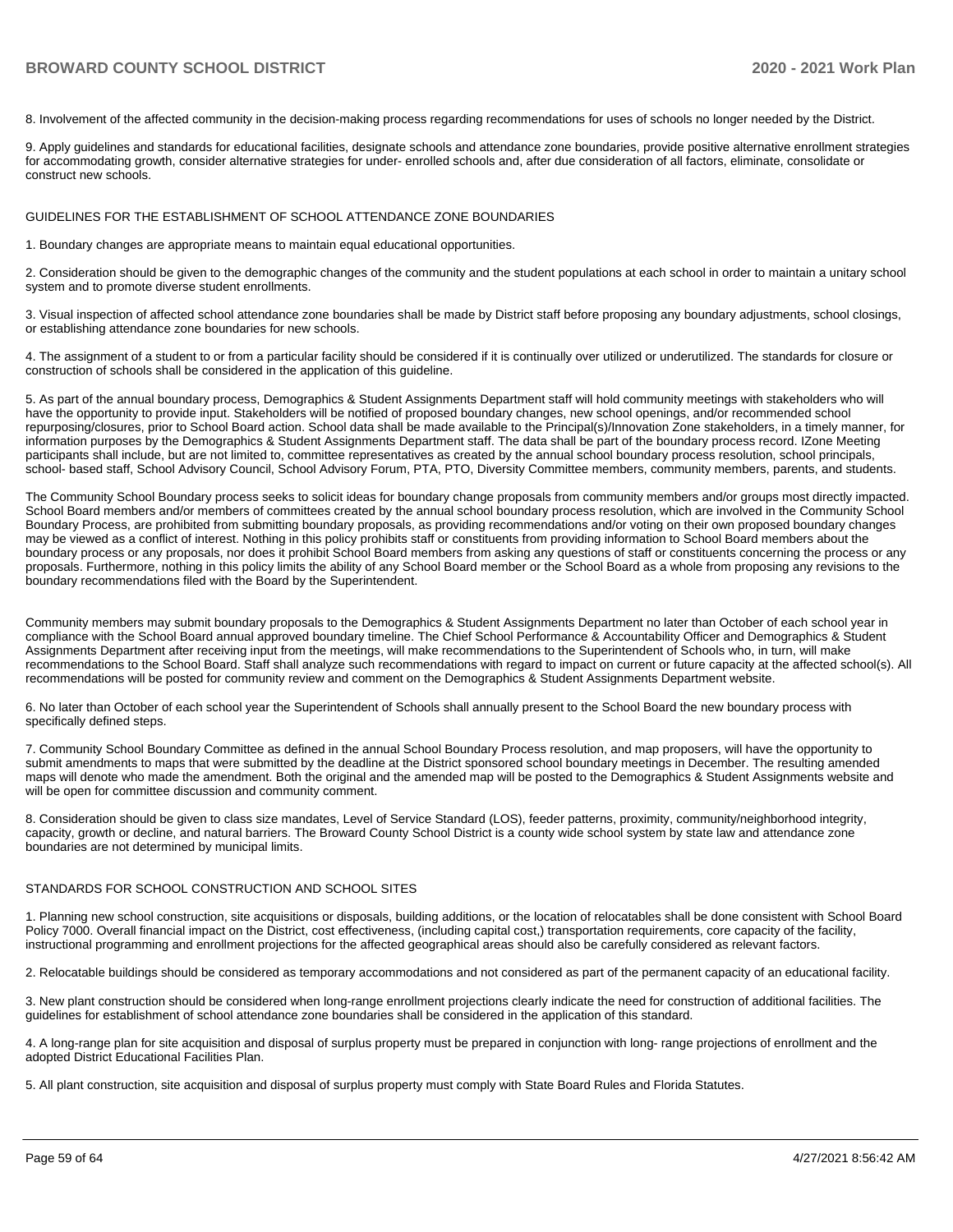#### STANDARDS FOR OVERCROWDED SCHOOLS

1. After the benchmark day count of each school year, which is the first Monday following Labor Day, the Demographics & Student Assignments Department in conjunction with the Chief School Performance & Accountability Officer will evaluate the impact of actual student enrollment and determine under-enrolled and overcrowded schools.

2. Schools shall be considered under-enrolled when enrollment is below 70% of permanent FISH capacity and are projected to remain under 70% of permanent FISH capacity for the following school year. Enrollment repurposing strategies and adjacent school capacities will be reviewed.

3. Schools having an enrollment between 70% and 90% permanent FISH capacity will have program space utilization reviewed.

4. Schools shall be considered neutral when enrollment is greater than or equal to 90% of permanent FISH capacity and less than or equal to 100% of gross FISH capacity and are projected to remain as such for the following school year.

5. Schools shall be considered overcrowded when enrollment is greater than 100% gross FISH capacity and are projected to have an enrollment greater than 100% gross FISH capacity for the following school year.

6. All schools shall strive to achieve student enrollments aligning with 100% of permanent FISH capacity enabling non-traditional classrooms to be utilized for the intended purpose.

7. Available capacity at under-enrolled schools may be considered when economically feasible as an option to relieve overcrowded schools during the boundary process.

8. Schools with an enrollment of less than 100% gross FISH capacity may be deemed overcrowded, based upon the criteria of class size reduction requirements, special programs or special circumstances.

9. Schools for which the School Board has approved a boundary change moving students out of an overcrowded school as defined in paragraph 4 above, shall be subject to the provisions of School Board Policy 5004.1.

10. Criteria for determining alternative student enrollment options will include, but not limited to, a review of the following criteria:

- a. Welfare, health and safety of children and faculty/staff
- b. Impact on the overall facility (ingress and egress problems)
- c. Impact on support services, such as cafeteria and library
- d. Number of floating teachers (see definitions)
- e. Co-teaching (see definitions)
- f. Full classroom use of non-traditional classroom spaces (i.e., resource rooms, art, music, stage, skills labs, media center and conference rooms)
- g. Class size (student to teacher ratio)
- h. Acreage of site
- i. Playground area/sports/recreation
- j. Planned future renovations or replacement of facility
- k. Parking on campus
- l. Restroom facilities
- m. Impact of changes on diversity of school(s) and District
- n. Impact on community/neighborhood
- o. District Educational Facility Plan
- p. Southern Association of Colleges and Schools (SACS) accrediting standards
- q. The number of reassigned students in the school
- r. All special programs including but not limited to cluster, Preschool A, B, and C, CTACE, magnet programs, and innovative programs
- s. School concurrency Level of Service Standard
- t. Choice seats
- u. Flexible school day/week/month/year

11. As a result of this review process, the School Board will maximize the use of existing space throughout the District, not to exceed capacity required to meet educational requirements.

As a temporary solution, the implementation of alternative enrollment options as identified by the Superintendent will be the sole discretion of the School Board to ease overcrowding until permanent capacity becomes available through the building of additional facilities on site, boundary change, or new schools. Options to be considered, but are not limited to, or required include:

a. Enrollment capping (i.e. school will not accommodate any more students and new students are assigned to designated schools that are less crowded)

b. Flexible school day/week/month/year

- c. Dual enrollment programs with institutions of higher learning
- d. Other school day/week/month/year models that may be identified through this process
- e. School-Within-A-School (F.S. 1003.02 (4)) such as co-teaching, floating teachers, and re-organization of groups of students.

f. Choice seats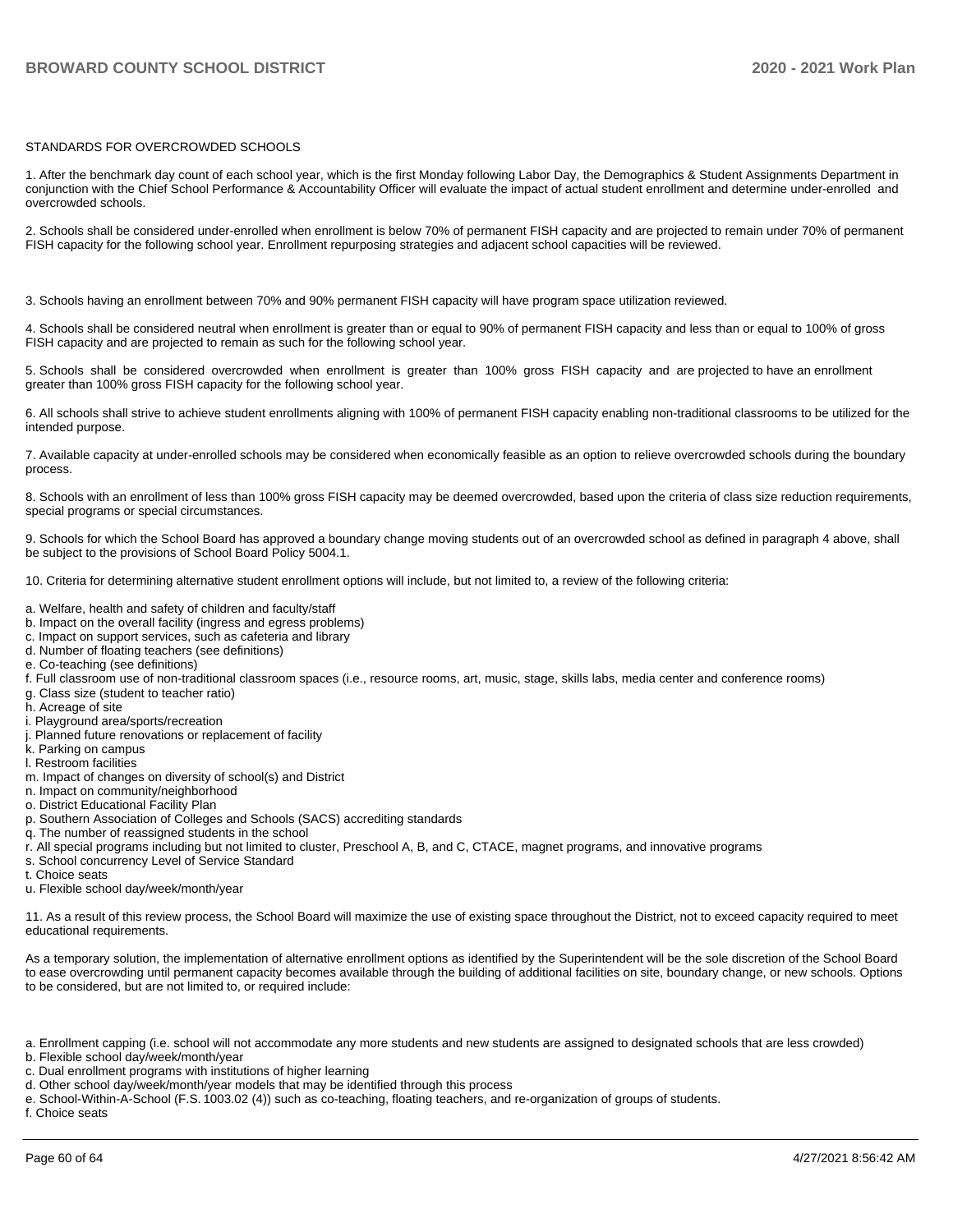g. Reconfigured grades/educational programs and sites, dependent on available capital funds to be provided by the School District and/or other individuals/groups/entities.

12. The Chief School Performance & Accountability Officer in conjunction with the Demographics & Student Assignments Department will make a recommendation to the Superintendent of Schools during the annual boundary process.

13. The Superintendent of Schools will make a recommendation to the School Board prior to the Public Hearings.

#### GUIDELINES FOR THE REPURPOSING AND/OR CLOSING OF SCHOOLS

Schools should be considered for repurposing and/or closing using one or more of the following criteria:

1. The overall financial impact on the District, cost effectiveness, (including capital outlay), adjacent capacity, transportation requirements and enrollment projections for the affected geographical areas should be carefully considered as relevant factors.

2. Schools that are 70% or below their permanent FISH capacity which have had a five year trend of having an enrollment below 70% permanent capacity and are projected to continue to be below 70% permanent capacity for the next five years.

3. General condition of the building is poor and/or design is educationally obsolete and exceptionally large amounts of capital outlay are needed to continue the operation of the school.

4. A review will be conducted by the Demographics & Student Assignments Department in conjunction with the Chief School Performance & Accountability Officer to ensure that different diverse student groups will not have a negative impact on their educational programs as a direct result of school repurposing and/or closure. The diversity of the impacted school will be reviewed to determine if any diverse group of student has an inequitable educational impact as compared with other student groups. School repurposing and/or closure will not be considered if one diverse group of student has less educational opportunities than another through the repurposing and/or closure process.

5. Students and families impacted by a school closure will be provided choice for the next school year after the closure for a minimum of one year. Choice will be provided for schools with available seats. Availability and duration of transportation for choice seats will be discussed by the School Board when the school closure is brought forward for discussion.

#### GUIDELINES FOR THE DEVELOPMENT OF POSITIVE ALTERNATIVES TO KEEP SCHOOLS OPEN

1. Community meetings, established and facilitated by the Demographics & Student Assignments Department in conjunction with the Chief School Performance & Accountability Officer will identify under-enrolled schools with the potential to increase their enrollment. Implementation plans in this regard will be developed by the Chief School Performance & Accountability Officer, designated principals, School Advisory Forums and School Advisory Councils.

#### GUIDELINES FOR IMPLEMENTATION

1. The Demographics & Student Assignments Department in conjunction with the Chief School Performance & Accountability Officer shall submit to the Superintendent of Schools a list of:

- a. Schools with recommended boundary changes;
- b. Schools or areas designated for new construction or building additions;
- c. Schools subject to further review with recommendations for implementation of positive alternative strategies;
- d. Schools that will be recommended for closing and/or consolidation/ or repurposing;
- e. And any other policy revisions necessary to ensure the implementation of this policy.

2. When recommendations have been made by the Superintendent of Schools to the School Board for a school closing or major boundary change, the Chief School Performance & Accountability Officer in conjunction with the Demographics & Student Assignments Department and designated staff will meet with the school personnel, School Advisory Council, School Advisory Forum, parents of the students at the affected school(s), the Diversity Committee, local governments and other members of the community, for information on and preparation for a potential change. Information on such school changes will be posted and communicated electronically as well as with traditional methods.

3. Following a review by the Chief School Performance & Accountability Officer, Chief Portfolio Services Officer, and Demographics & Student Assignments Department, recommendations will be made for strategies to increase enrollment. Designated personnel will work with the staff and parents of that school to begin design and implementation of the plan to effect the same. The School Board shall designate a reasonable timeframe for implementation and for review of the achieved results.

4. After final adoption of recommendations by the School Board, the Superintendent of Schools shall immediately designate personnel (Chief School Performance & Accountability Officer) to plan with the parents, community and staff of the schools involved to ensure a smooth transition process during implementation of the recommendations.

#### GUIDELINES FOR THE USE OF CLOSED SCHOOLS

1. Concurrent to the annual Community School Boundary process, the Superintendent of Schools shall bring recommendations for disposal or alternative uses of schools closed by the School Board.

2. If the District has no further need for a facility, the School Board shall act in accordance with Chapter 1013.28 (1) Florida Statutes, after receiving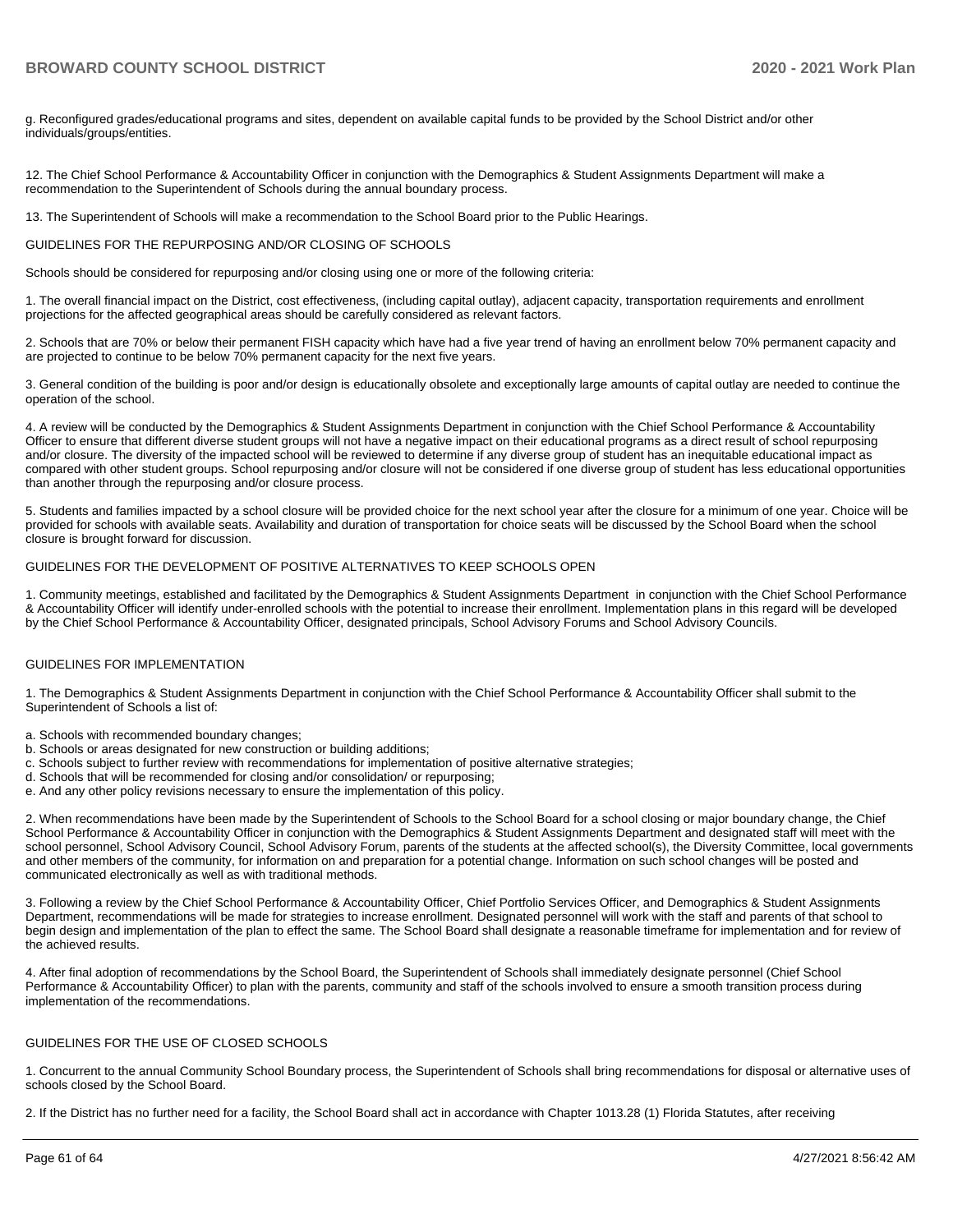recommendations for use from a task force of parents, citizens and the local government of the affected community. 3. School sites may not remain vacant unless there is an anticipated need to utilize the site in the near future. STATUTORY AUTHORITY: F.S. 1001.41(1) and (2), and F.S. 1001.42 (4) LAWS IMPLEMENTED: F.S. 1013.28, F.S. 1013.35, and F.S. 1013.36 POLICY ADOPTED: 11/13/69 POLICY READOPTED: 9/5/74 POLICY AMENDED: 3/7/83; 1/24/85; 7/7/88; 8/2/94; 7/18/95; 6/17/97 AMENDED POLICY APPROVED: 8/17/99; 11/13/01; 12/10/02; 9/21/04; 05/19/09; 03/04/14 RULES ADOPTED: 3/7/83 EMERGENCY RULE #83-3: 8/18/73; 9/15/83; 1/24/85; 10/1/87; 7/7/88; 6/2/94; 7/18/95; 6/17/97; 10/06/09 AMENDED RULES APPROVED: 8/17/99, 7/18/2000; 11/13/01; 12/10/02; 9/21/04; 05/19/09; 12/07/10

#### **School Closure Planning**

**Plans for the closure of any school, including plans for disposition of the facility or usage of facility space, and anticipated revenues.** 

None

# **Long Range Planning**

#### **Ten-Year Maintenance**

District projects and locations regarding the projected need for major renovation, repair, and maintenance projects within the district in years 6-10 beyond the projects plans detailed in the five years covered by the work plan.

Nothing reported for this section.

#### **Ten-Year Capacity**

Schedule of capital outlay projects projected to ensure the availability of satisfactory student stations for the projected student enrollment in K-12 programs for the future 5 years beyond the 5-year district facilities work program.

Nothing reported for this section.

#### **Ten-Year Planned Utilization**

Schedule of planned capital outlay projects identifying the standard grade groupings, capacities, and planned utilization rates of future educational facilities of the district for both permanent and relocatable facilities.

| <b>Grade Level Projections</b>  | <b>FISH</b><br><b>Student</b><br><b>Stations</b> | Actual 2019 -<br>2020 FISH<br>Capacity | Actual<br>$2019 -$<br>2020<br><b>COFTE</b> | <b>Utilization</b> | Actual 2019 - 2020   Actual 2020 - 2021 / 2029 - 2030 new<br>Student Capacity to be added/removed | Projected 2029 - Projected 2029 -<br>2030 COFTE | 2030 Utilization |
|---------------------------------|--------------------------------------------------|----------------------------------------|--------------------------------------------|--------------------|---------------------------------------------------------------------------------------------------|-------------------------------------------------|------------------|
| Elementary - District<br>Totals | 117.7211                                         | 117.721                                | 92.414.77                                  | 78.50 %            |                                                                                                   |                                                 | 0.00%            |
| Middle - District Totals        | 77.375                                           | 69.613                                 | 56.456.26                                  | 81.10 %            |                                                                                                   |                                                 | 0.00%            |
| High - District Totals          | 82.934                                           | 78.707                                 | 62.667.16                                  | 79.62 %            |                                                                                                   |                                                 | 0.00%            |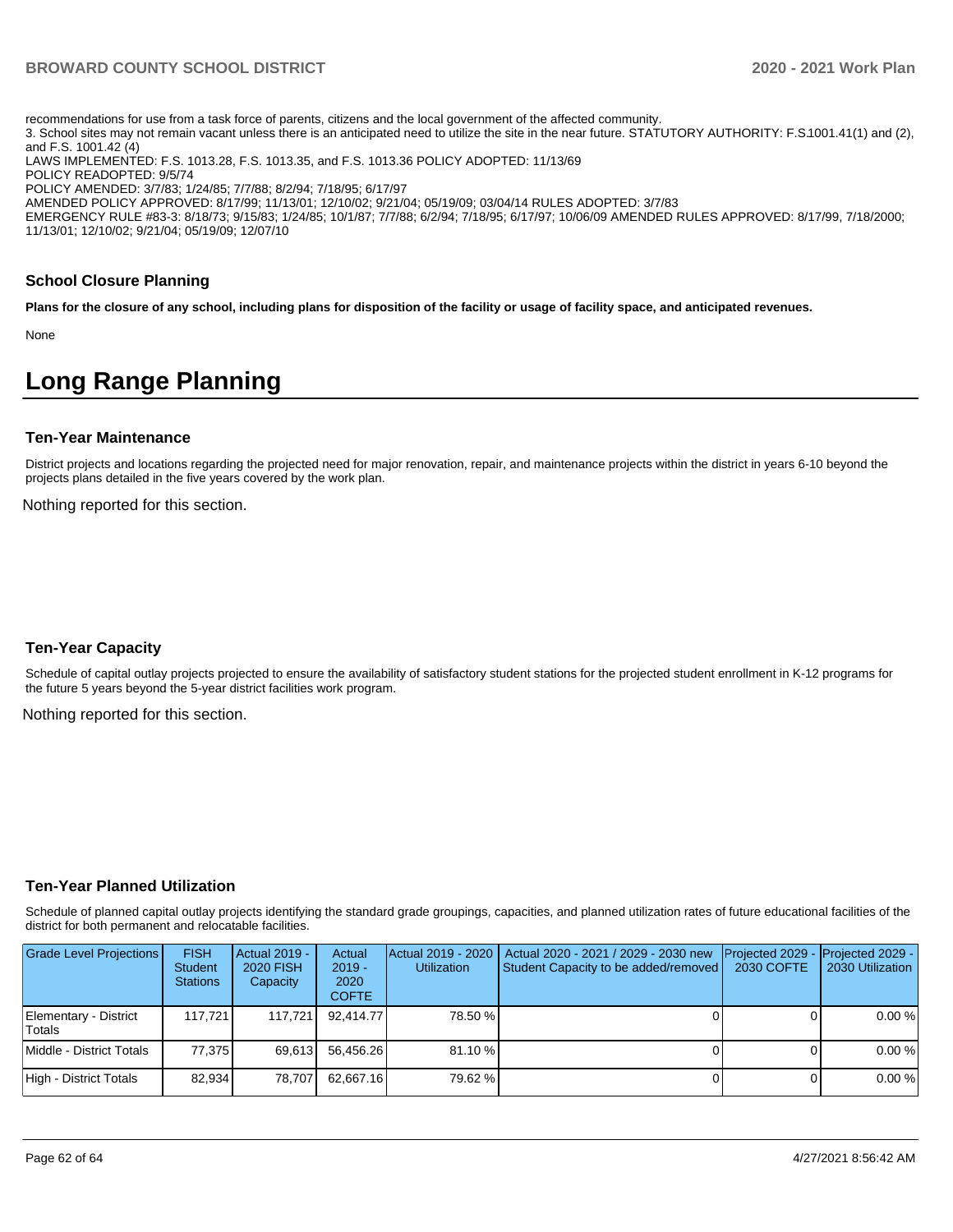| Other<br>- ESE, etc | .113 <b>I</b><br>$\sqrt{2}$<br>12. | 10,857 | 3,407.08           | 31.38 % |  | 0.00% |
|---------------------|------------------------------------|--------|--------------------|---------|--|-------|
|                     | 290,143                            |        | 276,898 214,945.27 | 77.63 % |  | 0.00% |

**Combination schools are included with the middle schools for student stations, capacity, COFTE and utilization purposes because these facilities all have a 90% utilization factor. Use this space to explain or define the grade groupings for combination schools.** 

No comments to report.

#### **Ten-Year Infrastructure Planning**

**Proposed Location of Planned New, Remodeled, or New Additions to Facilities in 06 thru 10 out years (Section 28).**

Nothing reported for this section.

Plans for closure of any school, including plans for disposition of the facility or usage of facility space, and anticipated revenues in the 06 thru 10 out **years (Section 29).**

Nothing reported for this section.

#### **Twenty-Year Maintenance**

District projects and locations regarding the projected need for major renovation, repair, and maintenance projects within the district in years 11-20 beyond the projects plans detailed in the five years covered by the work plan.

Nothing reported for this section.

#### **Twenty-Year Capacity**

Schedule of capital outlay projects projected to ensure the availability of satisfactory student stations for the projected student enrollment in K-12 programs for the future 11-20 years beyond the 5-year district facilities work program.

Nothing reported for this section.

## **Twenty-Year Planned Utilization**

Schedule of planned capital outlay projects identifying the standard grade groupings, capacities, and planned utilization rates of future educational facilities of the district for both permanent and relocatable facilities.